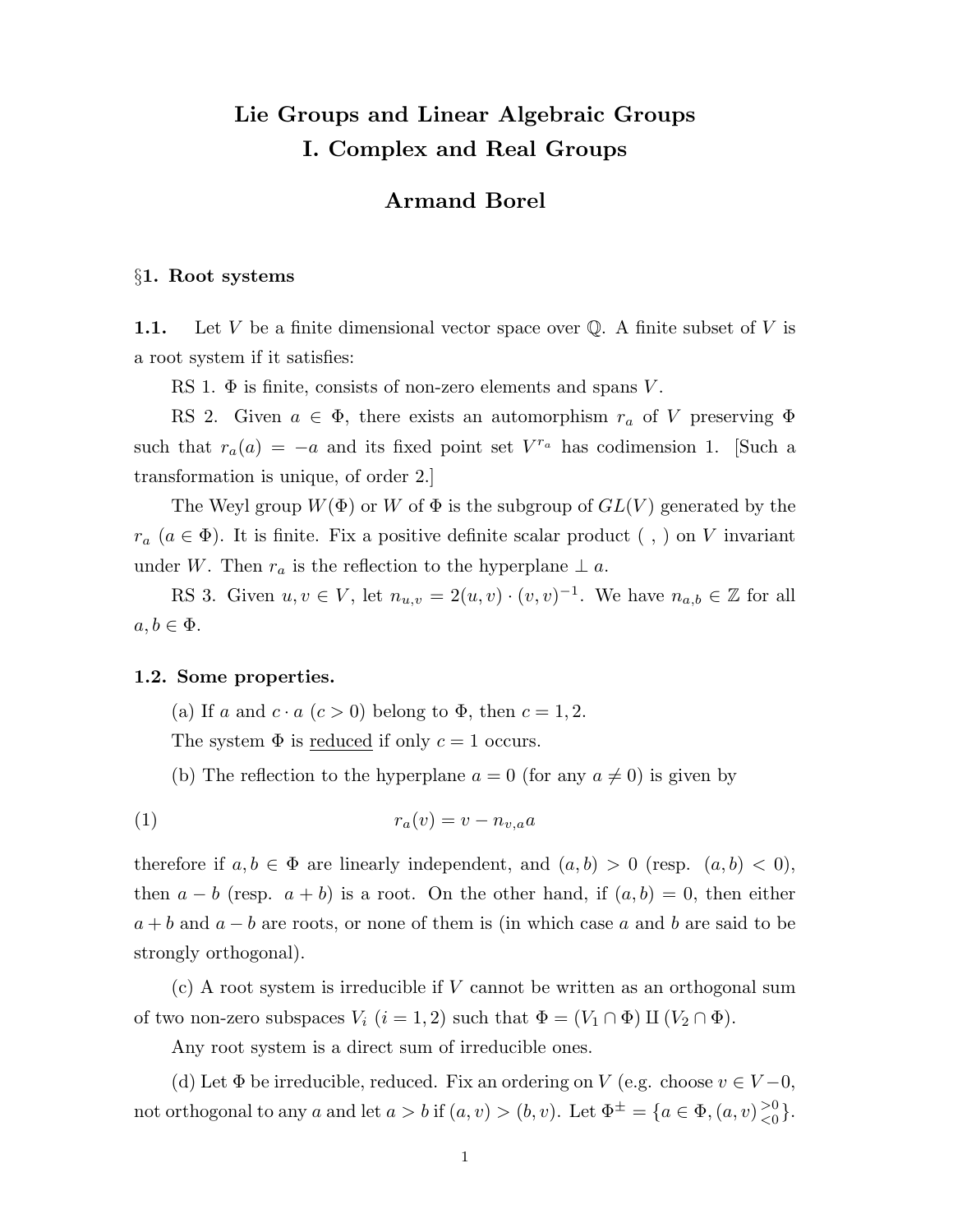Then  $\Phi = \Phi^+ \amalg \Phi^-$ . There exists a set  $\triangle$  of  $m = \dim V$  roots (the simple roots) such that any root is a linear combination  $b = \sum b_a \cdot a$   $(a \in \triangle)$  with integral coefficients of the same sign. By (b),  $(a, b) \le 0$  if  $a, b \in \triangle$  and if  $(a, b) = 0$ , then a and b are strongly orthogonal. There is unique root  $d$ , called dominant, such that  $d_a \geq b_a$  for any  $b \in \Phi$ .

There are at most two root lengths in  $\Phi$ , and W is transitive on roots of the same length. There is a unique highest short root d' such that  $(d', a) \geq 0$  for all  $a \in \triangle$ .

**1.3.** The Coxeter transformation is the product  $\prod$  $a \in \triangle$  $r_a$ . Up to conjugacy in W, it is independent of the order of the factors.

The <u>Coxeter number</u> of  $\Phi$  is  $1 + \sum$  $a \in \triangle$  $d_a$ .

**1.4. Weights.** An element  $c \in V$  is a <u>weight</u> if  $n_{c,b} \in \mathbb{Z}$  for all  $b \in \Phi$ . We let  $R(\Phi) = R$  be the lattice spanned by the roots and  $P(\Phi)$  the lattice spanned by the weights.  $\Delta$  is a basis for R. Given an ordering on  $\Phi$ , a weight  $\omega$  is dominant if  $(\omega, a) \geq 0$  for  $a \in \Delta$ . For  $a \in \Delta$  there is a unique weight  $\omega_a$  such that

(1) 
$$
n_{\omega_{a,b}} = \delta_{a,b} \quad (a,b \in \triangle) .
$$

The  $\omega_a$   $(a \in \Delta)$  form a basis of  $P(\Phi)$  and are called the <u>fundamental highest weights</u>. A weight is dominant if it is a positive integral linear combination of the  $\omega_a$ . The fundamental highest weights are linear combinations

(1) 
$$
\omega_a = \sum_{b \in \triangle} m_{a,b} b \ (m_{a,b} \in \mathbb{Q}, m_{a,b} > 0, (a, b \in \triangle)) .
$$

The matrix  $(m_{a,b})$  is the inverse of the Cartan matrix  $(n_{a,b})$ . Here,  $\Phi$  is still reduced, irreducible.

**1.5.** Coroots, coweights. These are elements of  $V^*$ . Identify V to  $V^*$  by means of  $( , )$ , i.e., given  $c \in V$ , we let  $c^* \in V^*$  be the unique element such that  $u(c) = (c^*, u)$  for all  $u \in V^*$ . Given  $a \in \Phi$ , the coroot  $a^{\vee}$  is defined by  $a^{\vee} = 2a^*(a^* \cdot a^*)^{-1}$ . The set  $\Phi^{\vee}$  of the  $a^{\vee}$  is a root system in  $V^*$ , called the inverse root system to  $\Phi$ . [The  $a^*$  form a root system  $\Phi^*$  in  $V^*$  isomorphic to  $\Phi$ , and  $\Phi^{\vee}$  is the transform of  $\Phi^*$  by the inversion to the sphere of radius 2.]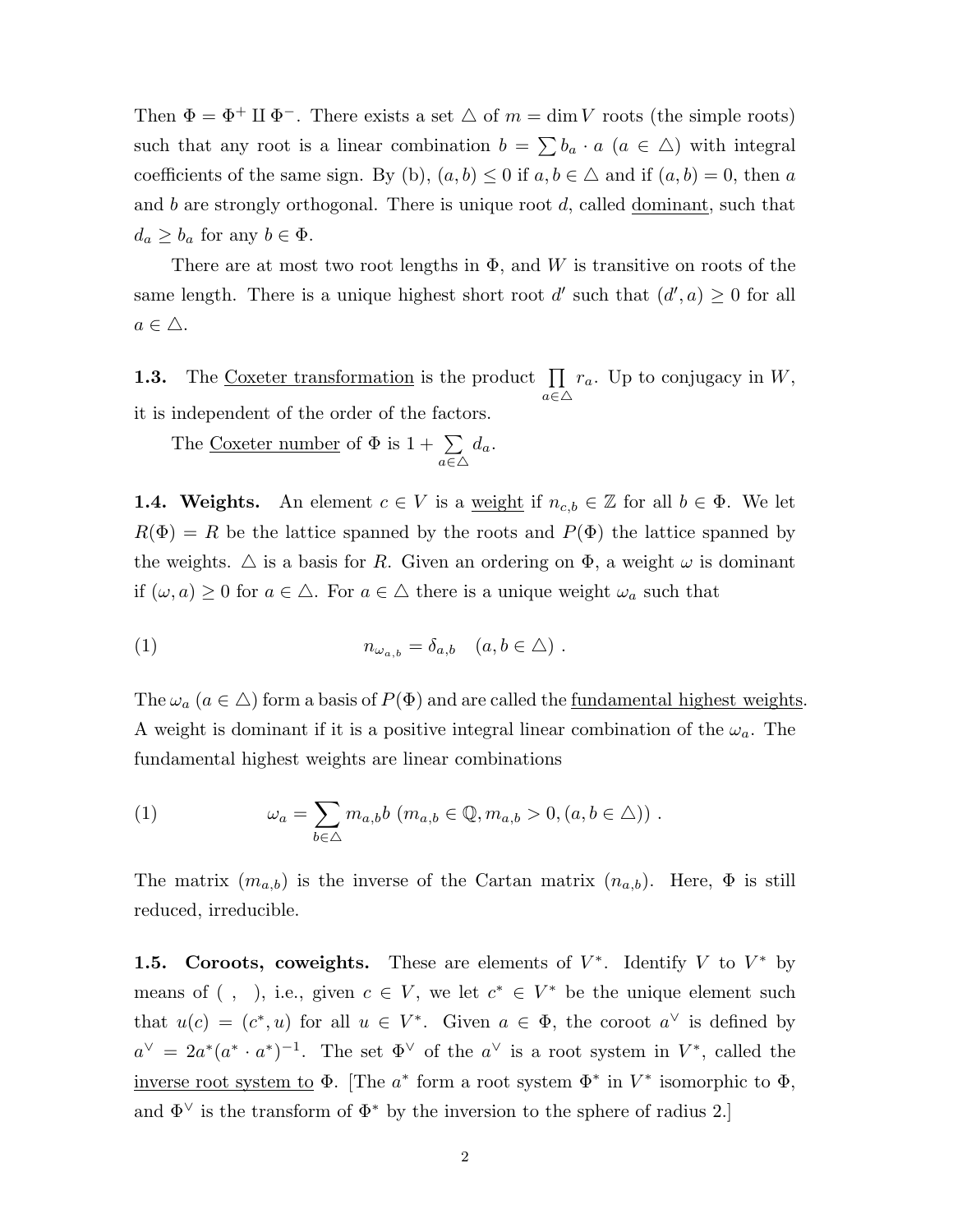$R^{\vee}$  is the lattice dual to  $P(\Phi)$ . It is spanned by the  $a^{\vee}$   $(a \in \Delta)$ , which form a set of simple coroots.  $P(\Phi)^{\vee}$  is the lattice in  $V^*$  dual to  $R(\Phi)$ . Its elements are the coweights.

 $(a^{\vee}, a \in \Delta)$  is the basis of  $R^{\vee}$  dual to the basis  $(\omega_a, a \in \Delta)$  of  $P(\Phi)$ , and  $\{\omega_a^{\vee}\}_{a\in\Delta}$  is the basis of  $P^{\vee}$  dual to  $\Delta$ .

The coroot  $d^{\vee}$  is the highest short coroot. It can be written

$$
d^{\vee} = \sum_{a \in \triangle} g_a \cdot a^{\vee}
$$
 where  $g_a = (a, a) \cdot (d, d)^{-1} d_a \in \mathbb{Z}$ .

The <u>dual Coxeter number</u>  $g^{\vee}$  is  $g^{\vee} = 1 + \sum$  $a \in \triangle$  $g_a$ . The prime divisors of the  $g_a$  are the "torsion primes".

**Remark.** In the applications,  $V$  and  $V^*$  will be permuted. We start with a Cartan subalgebra t of a semisimple Lie algebra, the root system  $\Phi$  will be in  $\mathfrak{t}^*$ , and the coroot system in t.

**1.6. Fundamental domains.** We view now  $W$  as a group of linear transformations of  $V_{\mathbb{R}} = V \otimes_{\mathbb{Q}} R$  and  $V_{\mathbb{R}}^* = V^* \otimes_{\mathbb{Q}} \mathbb{R}$ . Let  $\Phi, \triangle, d$  be as in 1.4. The connected components in  $V^*$  of the complement of the union of the hyperplanes  $a = 0$   $(a \in \Phi)$ are the open Weyl chambers and their closures the closed Weyl chambers. W operates simply transitively on the open (resp. closed) Weyl chambers, and the closed Weyl chambers are fundamental domains, in the exact sense, for  $W$ . The positive (closed) Weyl chamber  $C^+$  is the cone

(1) 
$$
C^+ = \{u \in V^* | a(u) \ge 0 \ (a \in \triangle) \}.
$$

Its edges are spanned by the  $\omega_a^{\vee}$   $(a \in \triangle)$  hence  $C^+ = {\{\sum g_a \omega_a^{\vee}, g_a \ge 0, (a \in \triangle) \}}.$ It is contained in its dual cone

(2) 
$$
{}^{+}C = \{ u \in V^* | (u, c) \ge 0 \ (c \in C^+) \} .
$$

Which can also be defined as

(3) 
$$
{}^{+}C = \{u \in V^* \; , \; \omega_a(u) \ge 0 \; , \; (a \in \triangle) \} .
$$

It is a cone with edges spanned by the  $\alpha^{\vee}$   $(\alpha \in \Delta)$ .

The <u>negative Weyl chamber</u>  $C^-$  is  $-C^+$ . The coroot lattice  $R^{\vee}$  is invariant under W. Let  $W_{aff}$  be the semi-direct product of  $R^{\vee}$  and W. It is also the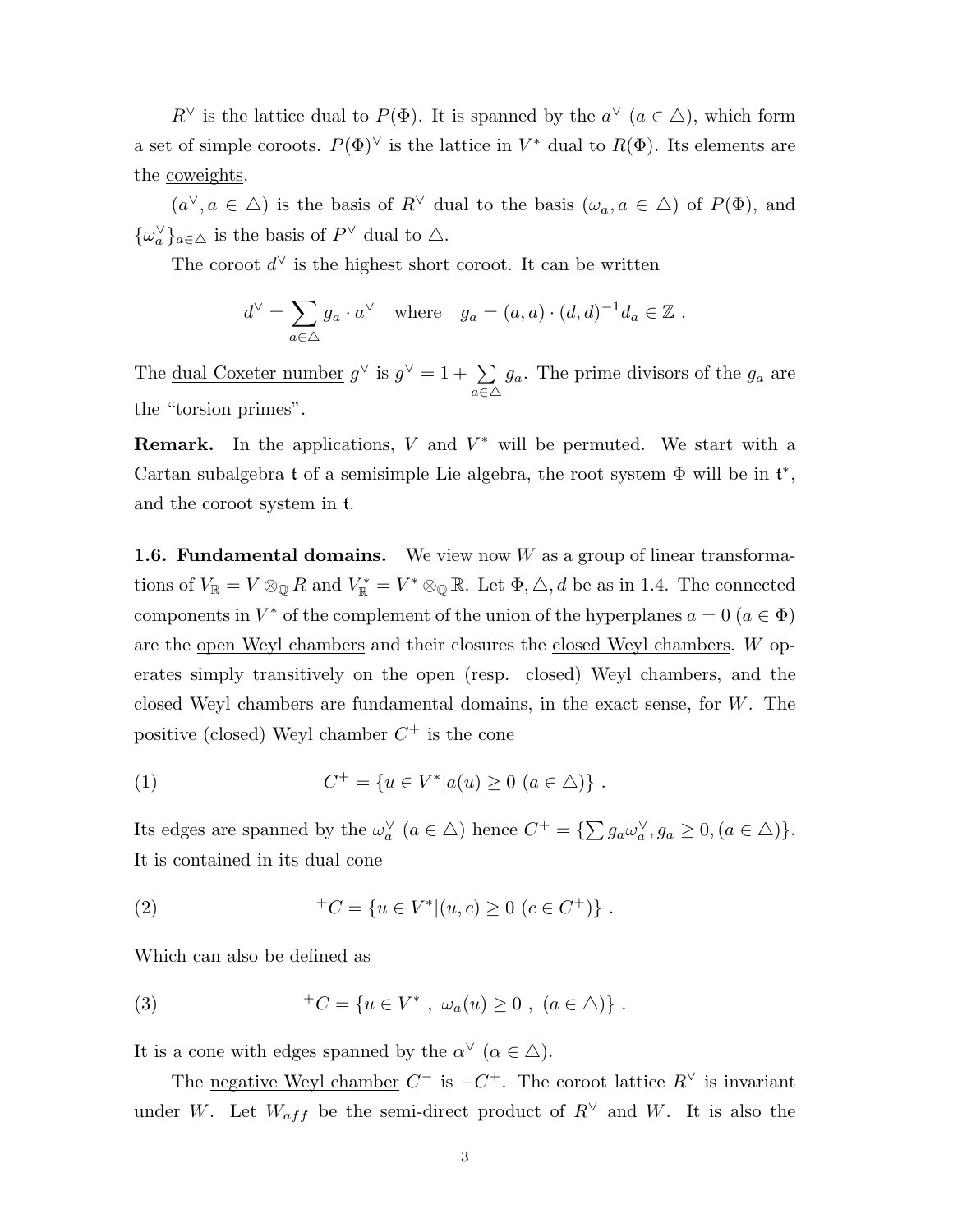group generated by the reflections to the hyperplane  $a = m \ (a \in \Phi, m \in \mathbb{Z})$ . The connected components of the complements of the hyperplanes  $a = m$  ( $a \in \Phi, m \in \mathbb{R}$ )  $\mathbb{Z}$ ) are permuted simply transitively by  $W_{aff}$ . Their closures are fundamental domains (in the exact sense) for  $W_{aff}$ . They are simplices, the Cartan simplices, often called alcoves. One is given by

(4) 
$$
A = \{u \in V^* | a(u) \ge 0 , (a \in \triangle) , d(u) \le 1 \}.
$$

Its vertices are the origin and the points  $\omega_a^{\vee} \cdot d_a^{-1}$   $(a \in \triangle)$ .

The group  $W$  operates in  $V$  and we have a similar situation. In particular, a fundamental domain  $D^+$  for W is the set of points on which the  $\alpha^{\vee}$   $(\alpha \in \Delta)$  are  $\geq 0$ , i.e. the positive linear combinations of the  $\omega_a$   $(a \in \Delta)$ . Its intersection with  $P$  is  $P^+$ . The positive linear combinations of the simple roots form the dual cone of  $D^+$ . It contain  $D^+$ .

1.7. Root datum. There is an equivalent presentation of root and coroot systems which is more symmetrical. It is well adapted to the discussion of the Langlands group of a group over a local field and to that of semisimple group schemes.

A root datum  $(X, \Phi, X^{\vee}, \Phi^{\vee})$  consists of two free abelian group of finite rank  $X, X^\vee$ , in duality by a bilinear form  $\langle \ , \ \rangle$  and two finite subsets  $\Phi \subset X,$   $\Phi^\vee \subset X^\vee$ of non-zero elements which span  $X_{\mathbb{Q}}$  and  $X_{\mathbb{Q}}^{\vee}$  respectively, of a bijection  $a \leftrightarrow a^{\vee}$ between  $\Phi$  and  $\Phi^{\vee}$  such that  $\langle a, a^{\vee} \rangle = 2$ . Moreover, the transformations

$$
s_a : b \mapsto b - \langle b, a^\vee \rangle a \quad (a, b \in \Phi)
$$
  

$$
s_{a^\vee} : b^\vee \mapsto b^\vee - \langle b^\vee, a \rangle a^\vee \quad (a^\vee, b^\vee \in \Phi^\vee)
$$

leave respectively  $\Phi$  and  $\Phi^{\vee}$  stable.

To compare this presentation with the previous one, use  $1.2(1)$ , which for  $a \in \Phi$ , can be written

$$
r_a(b) = b - \langle b, a^\vee \rangle a \ .
$$

## §2. Complex semisimple Lie algebras

**2.0.** Let K be a commutative field, k a subfield of K and V a vector space over K. It is also one over k. A k-subspace  $V_0$  such that  $V = V_0 \otimes_k K$  is a k-form of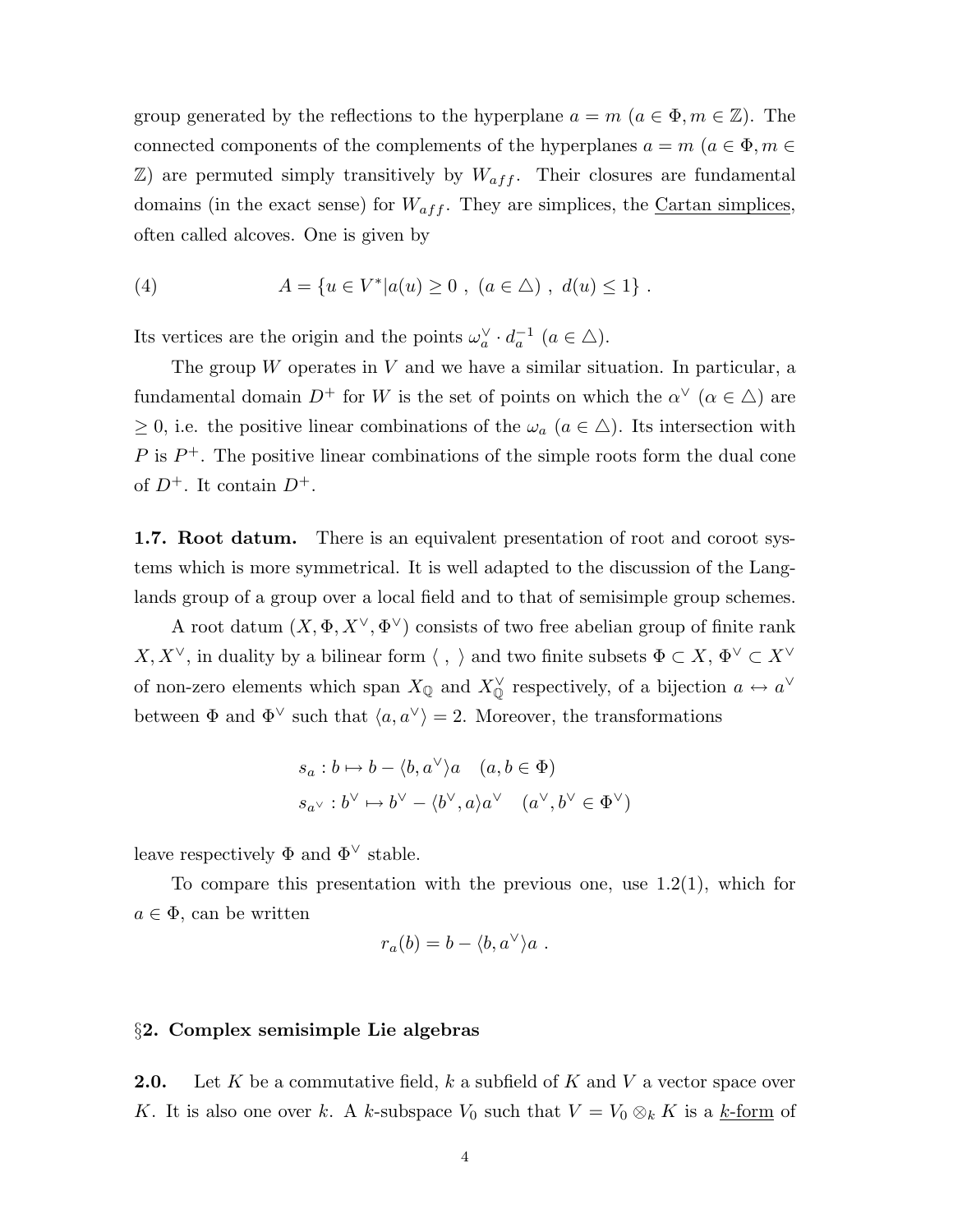V. In particular, elements of  $V_0$  which are linearly independent over k are also linearly independent over K and a bases of  $V_0$  over k is one of V over K.

**2.1.** Let  $\mathfrak g$  be a Lie algebra over  $\mathbb C$  (or over any field for that definition). The Killing form  $B($ ,  $)$  on  $\mathfrak g$  is the bilinear symmetric form

$$
B(x, y) = tr(ad\ x\ o\ ad\ y)\quad (x, y \in \mathfrak{g})\ .
$$

 $\mathfrak g$  is semisimple if and only if  $B($ ,  $)$  is non-degenerate (E. Cartan). Any semisimple Lie algebra is a direct sum of simple ones. The one-dimensional Lie algebra is simple, but not semisimple. Any other simple Lie algebra is semisimple, and noncommutative.

**2.2.** A subalgebra  $t$  of  $\mathfrak g$  is a Cartan subalgebra if it is nilpotent, equal to its normalizer. It is then maximal nilpotent.

Let  $\mathfrak g$  be semisimple. Then a Cartan subalgebra t is commutative, and  $\mathfrak g$  is fully reducible under  $\mathfrak{t}$ , acting by the adjoint representation. Given  $a \in \mathfrak{t}^*$ , let

(1) 
$$
\mathfrak{g}_a = \{x \in t | [t, x] = a(t) \cdot x \ (t \in \mathfrak{t})\}.
$$

Then  $\mathfrak{g}_0 = \mathfrak{t}$ , and  $\mathfrak{g}$  is the direct sum of  $\mathfrak{t}$  and of the  $\mathfrak{g}_a$ . The linear form  $a$  is a root of g with respect to t if it is  $\neq 0$  and  $\mathfrak{g}_a \neq 0$ . The set  $\Phi(\mathfrak{t}, \mathfrak{g}) = \Phi$  of roots of g with respect to t is a reduced root system. More accurately, the rational linear combinations of the roots span a  $\mathbb{Q}$ -form  $\mathfrak{t}^*_{\mathbb{Q}}$  of  $\mathfrak{t}^*$  and form a reduced root system there. It is irreducible if and only if  $\mathfrak g$  is simple (and semisimple). The  $\mathfrak g_a$  are one-dimensional and we have

(2) 
$$
[\mathfrak{g}_a, \mathfrak{g}_b] = \begin{cases} 0 & \text{if } a+b \notin \Phi \cup \{0\} \\ \mathfrak{g}_{a+b} & \text{if } a+b \in \Phi \end{cases} (a, b \in \Phi).
$$

The Weyl group  $W(\Phi) = W(\mathfrak{t}, \mathfrak{g})$  is induced by elements of the normalizer of t in any group with Lie algebra g.

The Killing form is non-degenerate on t and on  $\mathfrak{g}_a \oplus \mathfrak{g}_{-a}$   $(a \in \Phi)$ .

**2.3. Splitting.** For  $a \in \Phi$ , let  $\mathfrak{t}_a = [\mathfrak{g}_a, \mathfrak{g}_{-a}]$ . It is one-dimensional and contains a unique element  $h_a$  such that  $a(h_a) = 2$ .

The  $h_a$  form in t the inverse root system  $\Phi$ , i.e.  $h_a = a^{\vee}$   $(a \in \Phi)$ . For any subfield k of  $\mathbb{C}$ , their k-span is a k-form  $\mathfrak{t}_k$  of t. Similarly,  $R(\Phi) \otimes_{\mathbb{Z}} k = \mathfrak{t}_k^*$  is a  $k$ -form of  $\mathfrak{t}^*$ .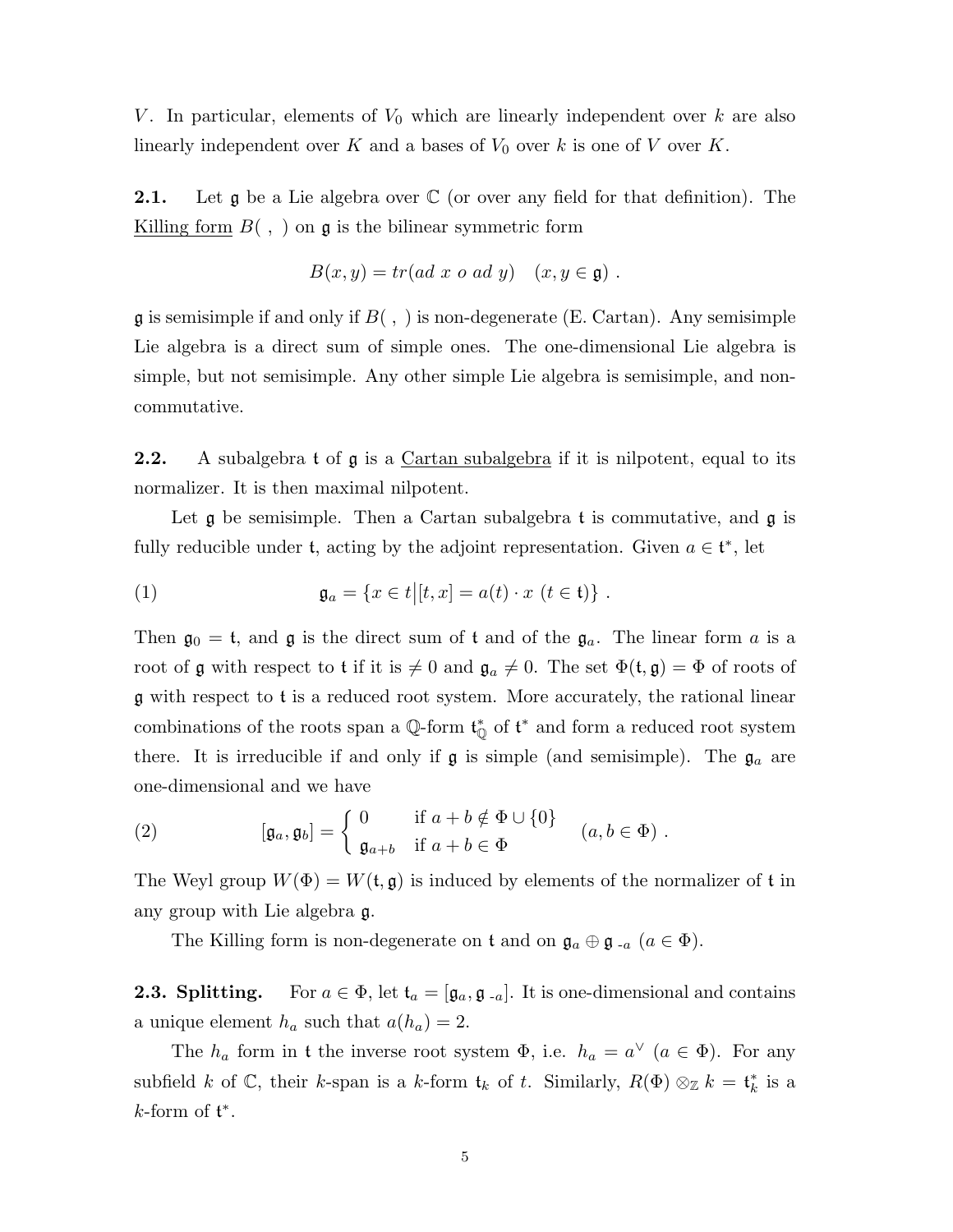There exist basis elements  $x_a$  of the  $\mathfrak{g}_a$   $(a \in \Phi)$  such that

$$
(1) \t\t\t [x_a, x_{-a}] = h_a \t (a \in \Phi)
$$

(2) 
$$
[x_a, x_b] = N_{a,b} x_{a+b} \quad (a, b, a+b \in \Phi)
$$

(3) 
$$
[x_a, x_b] = 0 \quad (a, b \in \Phi, a + b \notin \Phi \cup \{0\})
$$

(4) 
$$
N_{a,b} = N_{-a,-b}
$$
 if  $a, b, a + b \in \Phi$ .

We have then  $N_{a,b} = \pm q_{a,b}$  where  $q_{a,b}$  is the greatest integer j such that  $b-j \cdot a \in \Phi$ . Moreover  $a(h_b) = n_{a,b}$   $(a, b \in \Phi)$ .

Thus the  $h_a$   $(a \in \Delta)$  and the  $x_b$   $(b \in \Phi)$  form a basis of  $\mathfrak{g}$ , called a Chevalley basis. Note that the integral linear combinations of the  $h_a$  and  $x_b$  form a Lie algebra  $\mathfrak{g}_\mathbb{Z}$  a over  $\mathbb{Z}$ , called a split  $\mathbb{Z}$ -form of  $\mathfrak{g}_r$  and  $\mathfrak{g} = \mathfrak{g}_\mathbb{Z} \otimes_{\mathbb{Z}} \mathbb{C}$ . Such a basis defines a splitting of  $\mathfrak{g}$  and  $\mathfrak{g}_{\mathbb{R}} = \mathfrak{g}_{\mathbb{Z}} \otimes_{\mathbb{Z}} \mathbb{R}$  is a split real form of  $\mathfrak{g}$ .

The map  $\theta : h_a \mapsto -h_a$  and  $x_a \mapsto x_{-a}$   $(a \in \Phi)$  is an automorphism of  $\mathfrak{g}_{\mathbb{C}}$ hearing  $\mathfrak{g}_\mathbb{R}$  or  $\mathfrak{g}_\mathbb{Z}$  stable. The eigenspace of G on  $\mathfrak{g}$  for the eigenvalue 1 (resp. -1) is spanned by  $x_a + x_{-a}$   $(a \in \phi)$  (resp.  $x_a - x_{-a}$ ,  $h_a$ ,  $(a \in \Phi)$ ). A compact form  $\mathfrak{g}_u$  of  $\mathfrak g$  is spanned over R by  $ih_a, x_a + x_{-a}, i(x_a - x_{-a})$ . The restriction of  $\theta$  to  $\mathfrak{g}_{\mathbb{R}}$  is a Cartan involution. The corresponding Cartan decomposition is  $\mathfrak{g}_{\mathbb{R}} = \mathfrak{k} \oplus \mathfrak{p}$ where  $\mathfrak{k}$  is spanned by the  $x_a + x_{-a}$  and  $\mathfrak{p}$  by the  $x_a - x_{-a}$  and  $h_a$ .

A Cartan subalgebra t of a real semisimple be algebra  $m$  is split if all the roots of  $m_{\mathbb{C}}$  with respect to  $t_{\mathbb{C}}$  are real valued on t. In that case the above construction shows that  $\mathfrak{m}$  is a split real form of  $\mathfrak{m}_{\mathbb{C}}$ . From the above, the conjugacy of Cartan involutions and that of Cartan subalgebras of  $(g, \mathfrak{k})$  we get

Proposition. Let m be a real split semisimple Lie algebra. Then all split Cartan subalgebras of m are conjugate by inner automorphisms.

To conclude this subsection we note two useful consequences of (1) to (4):

(a) **g** is generated by the  $\mathfrak{g}_a$   $(a \in \Delta \cup -\Delta)$ .

(b) For  $a \in \Phi(t, g)$ ,  $t_a$ ,  $x_a$ ,  $x_{-a}$  span a three dimensional subalgebra  $\mathfrak{s}_a$  isomorphic to  $\mathfrak{sl}_2$ . We have

(5) 
$$
[t_a, x_a] = 2 \cdot x_a , \quad [t_a, x_{-a}] = -2x_{-a} , \quad [x_{-a}, x_a] = t_a .
$$

**2.4. Parabolic subalgebras.** We assume  $\Phi = \Phi(\mathfrak{t}, \mathfrak{g})$  to be ordered. Let

(1) 
$$
\mathfrak{n}^+ = \bigoplus_{a>0} \mathfrak{g}_a , \ \mathfrak{n}^- = \bigoplus_{a<0} \mathfrak{g}_a , \ \mathfrak{b}^\pm = \mathfrak{t} \oplus \mathfrak{n}^\pm .
$$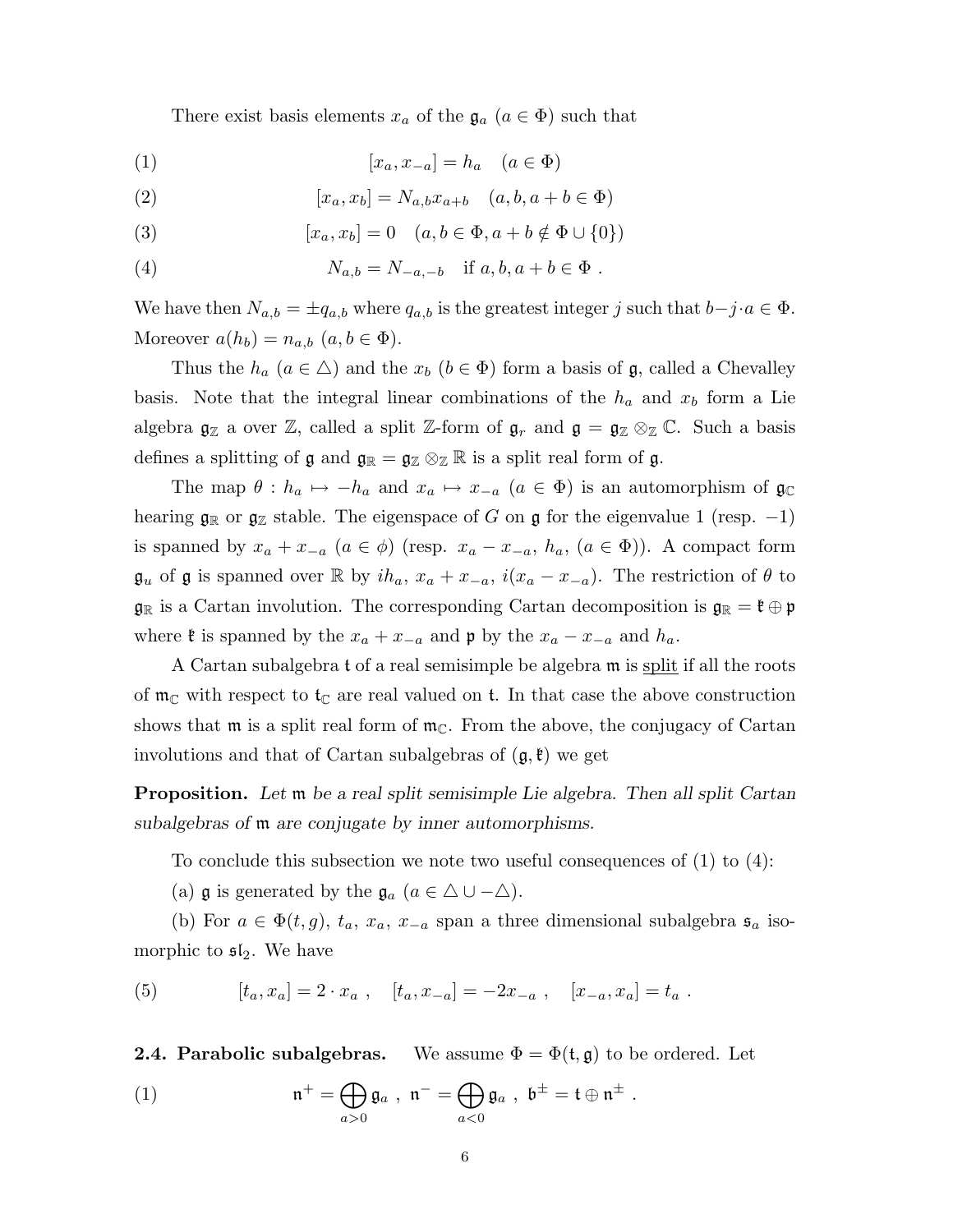$\mathfrak{n}^{\pm}$  is a nilpotent subalgebra normalized by  $\mathfrak{t}$  and  $\mathfrak{b}$  is the Borel subalgebra defined by the given ordering,  $\mathfrak{b}^-$  the opposite Borel subalgebra. By 2.2(2),  $\mathfrak{n}^+$  (resp.  $\mathfrak{n}^-$ ) is generated by the  $\mathfrak{g}_a, a \in \Delta$  (resp.  $a \in -\Delta$ ).

A subalgebra  $\mathfrak p$  of  $\mathfrak g$  is parabolic if it conjugate (under Ad  $\mathfrak g$ ) to a subalgebra containing b. It is called standard if it contains b. The standard parabolic subalgebras correspond bijectively to the subsets I of  $\triangle$ . Given  $I \subset \triangle$ , let [I] be the set of roots which are positive linear combinations of elements in  $I$ . Then the parabolic subalgebra  $\mathfrak{p}_I$  associated to I is

(2) 
$$
\mathfrak{p}_I = \mathfrak{b} \oplus \bigoplus_{a \in [I]} \mathfrak{g}_{-a} .
$$

In particular  $\mathfrak{p}_{\emptyset} = \mathfrak{b}$ ,  $\mathfrak{p}_{\triangle} = \mathfrak{g}$ . To describe more precisely the structure of  $\mathfrak{p}$ , we introduce some notation and subalgebras.

Let  $\mathfrak{t}_I = \{t \in \mathfrak{t} | a(t) = 0, a \in I\}$ . The centralizer  $\mathfrak{z}(\mathfrak{t}_I)$  of  $\mathfrak{t}_I$  in  $\mathfrak{g}$  is the direct sum of  $t_I$  and its derived algebra  $I_I = D_3(t_I)$  which is semi-simple,  $t^I = t \cap I_I$  is a Cartan subalgebra of  $\mathfrak{l}_I$  and

(3) 
$$
\Phi(\mathfrak{t}^I, \mathfrak{l}_I) = [I] \cup -[I].
$$

Finally, let  $n^I = \bigoplus$  $a>0, a \notin [I]$  $\mathfrak{g}_a$ . Then

(4) 
$$
\mathfrak{p}_I = \mathfrak{z}(\mathfrak{t}_I) \oplus \mathfrak{n}^I = \mathfrak{l}_I \oplus \mathfrak{t}_I \oplus \mathfrak{n}^I.
$$

The subalgebra  $\mathfrak{t}^I$  (resp.  $\mathfrak{t}_I$ ) of  $\mathfrak{t}$  is spanned by the  $t_a$   $(a \in I)$  (resp.  $\omega_b^{\vee}$ ,  $b \in \Delta - I$ ). Of course,  $\mathfrak{t} = \mathfrak{t}^I \oplus \mathfrak{t}_I$ .

Let  $\Phi(\mathfrak{t}_I, \mathfrak{p}_I)$  be the set of non-zero restrictions to  $\mathfrak{t}_I$  of elements of  $\Phi^+$ . For  $b \in \Phi(\mathfrak{t}_I, \mathfrak{p}_I)$  let  $\mathfrak{g}_b = \{x \in \mathfrak{n}^I | [t, x] = b(t) \cdot x, (t \in t_I)\}\.$  Then  $\mathfrak{n}^I$  is the direct sum of the  $\mathfrak{g}_b$   $(b \in \Phi(\mathfrak{t}_I, \mathfrak{p}_I))$ . Note that  $\mathfrak{g}_b$  is the set of all  $x \in \mathfrak{g}$  satisfying the previous condition. It may be of dimension  $> 1$ .

**2.5.** Irreducible finite dimensional representations of g. Let  $(\sigma, V)$  be a finite dimensional representation of  $\mathfrak{g}$ . Then  $\sigma(t)$  is diagonalisable and V is the direct sum of the  $V_{\lambda}$  ( $\lambda \in \mathfrak{t}^*$ ), where

(1) 
$$
V_{\lambda} = \{v \in V, \sigma(t) \cdot v = \lambda(v) \cdot v \ (t \in \mathfrak{t})\}.
$$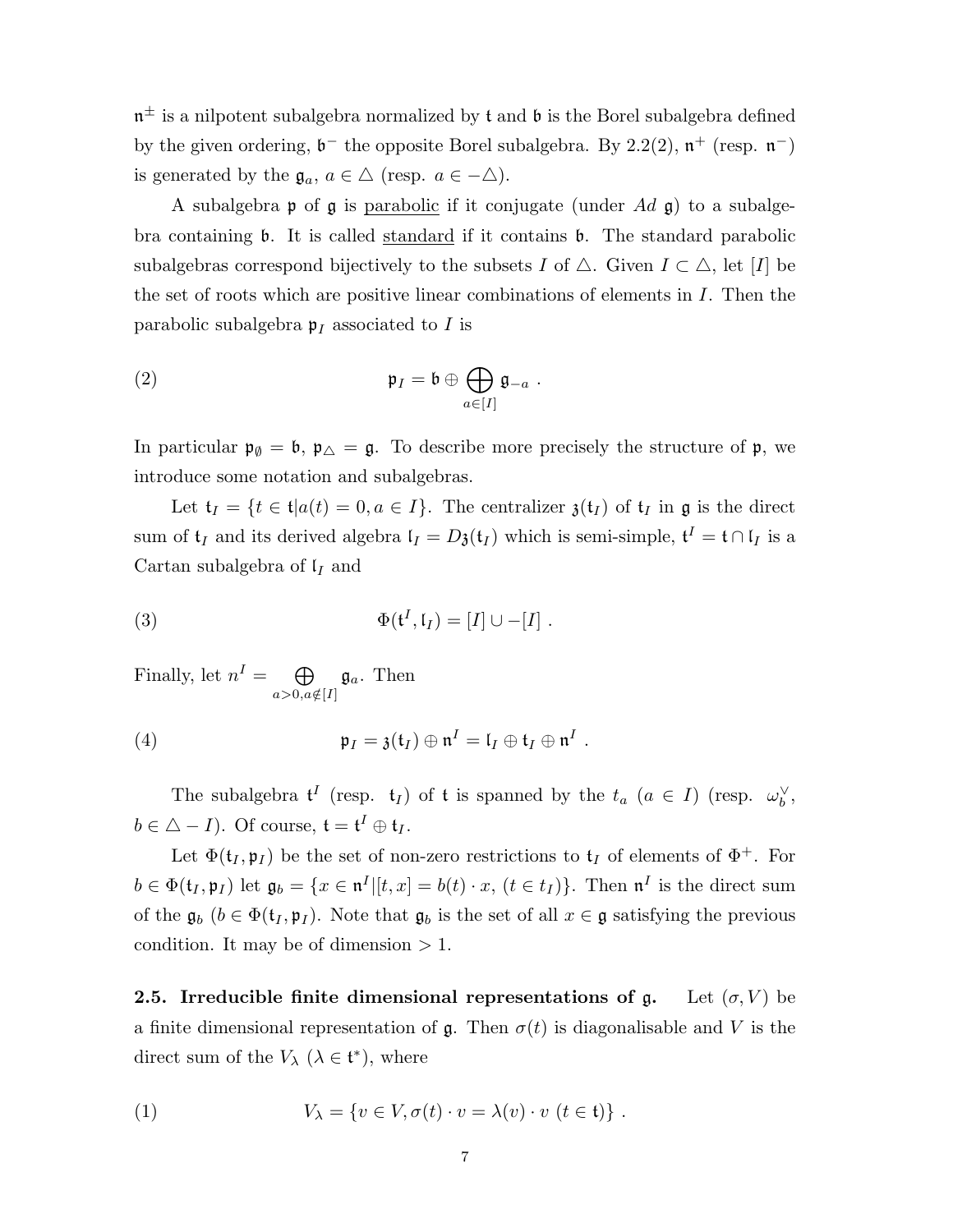The  $\lambda$  for which  $V_{\lambda} \neq 0$  are the weights of t in V. Their set  $P(\sigma)$  is invariant under the Weyl group. We have

(2) 
$$
\sigma(\mathfrak{g}_a) \cdot V_\lambda \subset V_{\lambda+a} .
$$

Let  $\lambda \in P(\sigma)$  and D be a line in  $V_{\lambda}$ . Assume it is stable under b. Note that, by (2), this is always the case if  $\lambda + a \notin P(\sigma)$  for all  $a \in \Delta$ . Since  $U(\mathfrak{g}) = U(\mathfrak{n}^-) \otimes U(\mathfrak{b})$ , we have

(3) 
$$
U(\mathfrak{g}) \cdot D = U(\mathfrak{n}^-) \cdot D .
$$

In particular, in view of (2), all weights in  $U(\mathfrak{g}) \cdot D$  are of the form

(4) 
$$
\lambda - \sum_{a \in \triangle} c_a \cdot a \quad \text{with} \quad c_a \in \mathbb{N} .
$$

Assume now  $\sigma$  to be irreducible. There is a weight  $\lambda$  such that  $\lambda + a \notin P(\sigma)$ for all  $a \in \Delta$ . Let D be a line in  $V_{\lambda}$ . Since  $\sigma$  is irreducible, we have  $U(\mathfrak{g}) \cdot D = V$ , hence all weights are of the form (4), and  $\lambda$  has multiplicity one. It follows from the theory of representations of  $\mathfrak{sl}_2$ , applied to the subalgebras  $\mathfrak{s}_a$   $(a \in \Delta)$  that  $(\lambda, a) \geq 0$  for all  $a \in \Delta$ , hence  $\lambda$  is dominant.

Let  $P^+$  the set of dominant weights, i.e. positive integral linear combinations of the a. Then, by associating to an irreducible representation its highest weight, one establishes a bijection between the isomorphism classes of finite dimensional irreducible representations and  $P^+$ . (A global construction of those representations will be given in §4).

Let  $\lambda = \sum m_a \cdot a$   $(a \in \Delta, m_a \in \mathbb{N})$  be a dominant weight and  $(\sigma_\lambda, V_{(\lambda)})$  the corresponding irreducible representation. Then  $V_{\lambda}$  is the highest weight line and is stable under b. But  $V_{\lambda}$  may be invariant under a bigger subalgebra, which by definition is a standard parabolic subalgebra  $P_{I(\lambda)}$ , for some  $I(\lambda) \subset \Delta$ . It is easily seen that

(5) 
$$
I(\lambda) = \{a \in \triangle, (\lambda, a) = 0\} = \{a \in \triangle | m_a = 0\}.
$$

If  $\lambda$  is regular (all  $m_a \neq 0$ ), then  $I(\lambda)$  is empty and  $\mathfrak{p}_{I(\lambda)} = \mathfrak{b}$ .

2.6. Contragredient representation. Opposition involution. Given a finite dimensional representation  $(\sigma, V)$  let  $(\sigma^*, V^*)$  be the contragredient representation. We have

(1) 
$$
\langle \sigma(x) \cdot v, w \rangle + \langle v, \sigma^*(x) \cdot w \rangle = 0 \quad (v \in V, w \in V^*)
$$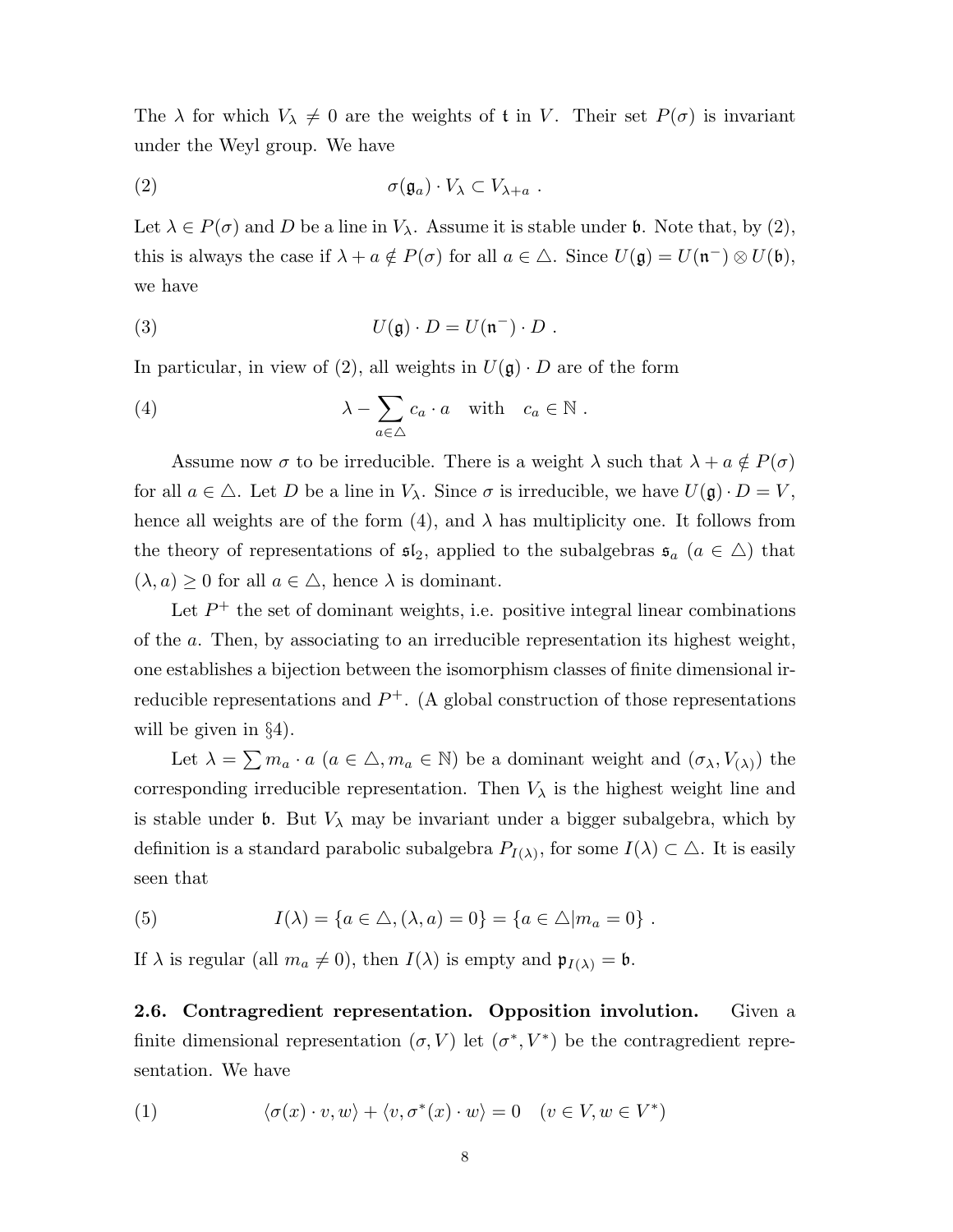and therefore

(2) 
$$
P(\sigma^*) = -P(\sigma) .
$$

If we choose dual bases in  $V$  and  $V^*$ , then

(3) 
$$
\sigma^*(x) = -^t \sigma(x) , \quad (x \in \mathfrak{g}) .
$$

Assume V to be irreducible, with highest weight  $\lambda$ . Then  $-\lambda$  is the "lowest weight" of  $\sigma^*$ , i.e. if  $\mu$  is any weight of  $\sigma^*$ , then  $\mu - \lambda$  is a positive linear combination of the simple roots. Therefore  $-\lambda$  belongs to the opposite  $C^-$  of the positive Weyl chamber  $C^+$ . There exists a unique element  $w_0 \in W$  which brings  $C^-$  onto  $C^+$ . Since it leaves  $P(\sigma^*)$  stable, it follows that  $-w_0(\lambda)$  is the highest weight of  $\sigma^*$ . The automorphism  $i$  of  $\mathfrak{t}^*$  defined by

$$
(4) \qquad \qquad i(\mu) = -w_0(\mu)
$$

leaves  $P(\sigma)$ ,  $P^+$  and  $\triangle$  stable. It permutes the  $\omega_a$   $(a \in \triangle)$ , and is called the opposition involution.

<u>Example.</u> If  $-Id$  belongs to the Weyl group, then it is equal to  $w_0$ , hence  $i = Id$ and all irreducible representations are self-contragredient.

Let  $\mathfrak{g} = \mathfrak{sl}_n$ . If  $\bullet$   $\bullet$   $\bullet$   $\cdots$   $\bullet$   $\bullet$  $a_1 \quad a_2 \quad a_{n-2} \quad a_{n-1}$ 

is the usual Dynkin diagram of its root system, then  $\omega_{a_i}$  is the highest weight of the *i*-th exterior power  $\wedge^i$  of the identity representation. The opposition involution maps  $a_i$  onto  $a_{n-i}$ , and, indeed  $\wedge^{n-i}$  is the contragredient representation to  $\wedge^i$ ,  $(1 \leq i < n).$ 

Let  $\mathfrak{g} = \mathfrak{so}_{2n}$   $(n \geq 3)$ . The Dynkin diagram is

$$
\begin{array}{ccccccc}\n\bullet & \bullet & \bullet & \cdots & \bullet & \bullet \\
a_1 & a_2 & & & a_{n-2} & \bullet a_n\n\end{array}
$$

For  $i \leq n-2$ ,  $\omega_{a_2}$  is the highest weight of the *i*-th exterior power of the identity representation which is self-contragredient,  $\omega_{a_{n-1}}$  and  $\omega_{a_n}$  correspond to the semispinor representations. If n is even,  $-Id$  belongs to the Weyl group and they are also self-contragredient. However, if  $n$  is odd,  $i$  exchanges the two last vertices, hence the semi-spinor representations are contragredient of one another.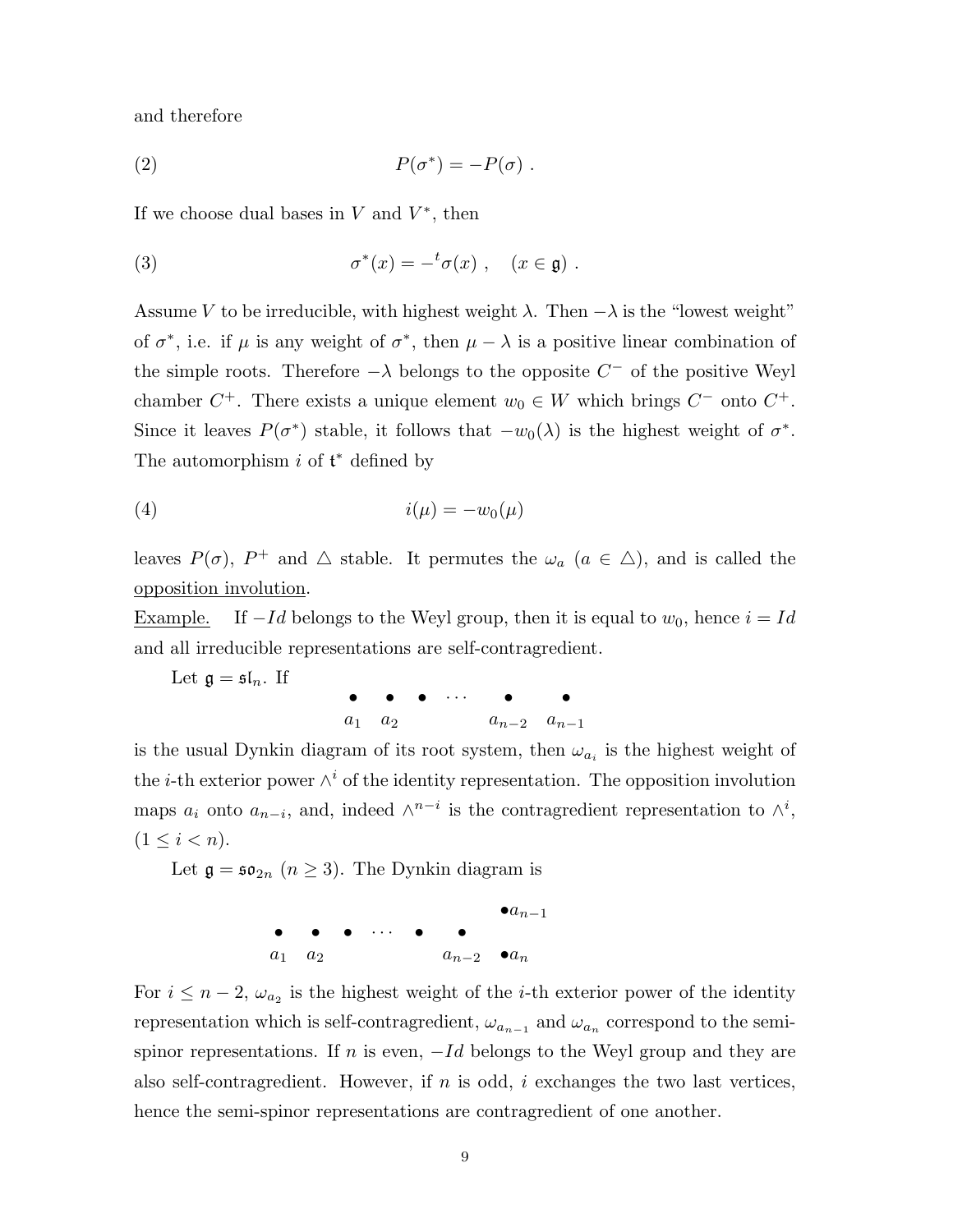For simple Lie algebras, there is only one other case where  $i \neq Id$ , the type  $\mathbf{E}_6$ .

2.7. Highest weight modules (cf. e.g. Bourbaki, Lie VIII, §§6-8). Given  $\lambda \in \mathfrak{t}^*$ , we also view it as a linear form on  $\mathfrak{b}$  which is trivial on  $\mathfrak{n}$ . Let  $\mathbb{C}_{\lambda}$  be the one-dimensional b-module defined by

(1) 
$$
b \cdot c = \lambda(b) \cdot c \quad (b \in \mathfrak{b}, \ c \in \mathbb{C}_{\lambda}) .
$$

The <u>Verma module</u>  $V_{\lambda}$  is defined by

(2) 
$$
V_{\lambda} = U(\mathfrak{g}) \otimes_{U(\mathfrak{b})} \mathbb{C}_{\lambda} .
$$

It is a  $U(\mathfrak{g})$ -module, (the  $U(\mathfrak{g})$ -module coinduced from the  $U(\mathfrak{b})$ -module  $\mathbb{C}_{\lambda}$ ). Fix a non-zero element  $e_{\lambda}$  of  $\mathbb{C}_{\lambda}$  and identify it to  $1 \otimes e_{\lambda}$  in  $V_{\lambda}$ . Then

(3) 
$$
V_{\lambda} = U(\mathfrak{g}) \cdot e_{\lambda} = U(\mathfrak{n}^-) \cdot e_{\lambda} .
$$

This implies readily that  $V_{\lambda}$  is a semisimple **t**-module whose weights are all lower than  $\lambda$ , i.e. of the form

(4) 
$$
\lambda - \sum_{a \in \triangle} m_a \cdot a \quad (m_a \in \mathbb{N}, a \in \triangle) .
$$

Accordingly, it is called a highest weight module. All weights of  $V_{\lambda}$  have finite multiplicity and  $\lambda$  itself has multiplicity one.

 $V_{\lambda}$  is "cyclic", generated by  $e_{\lambda}$ . Any proper g-submodule has weights  $\langle \lambda \rangle$ . As a consequence,  $V_{\lambda}$  contains a biggest proper g-submodule and the quotient  $L_{\lambda}$ of  $V_{\lambda}$  by that submodule is irreducible. Every cyclic  $\mathfrak{g}\text{-module with highest weight}$  $\lambda$  is a quotient of  $V_{\lambda}$ , maps onto  $L_{\lambda}$  and any irreducible highest weight module with highest weight is isomorphic to  $L_{\lambda}$ .

If  $\lambda \in P(\Phi)^+$ , then  $V_{\lambda} = L_{\lambda}$  is finite dimensional, and the irreducible  $\mathfrak{g}$ module with highest weight  $\lambda$ . In general however,  $V_{\lambda}$  and  $L_{\lambda}$  are distinct, infinite dimensional.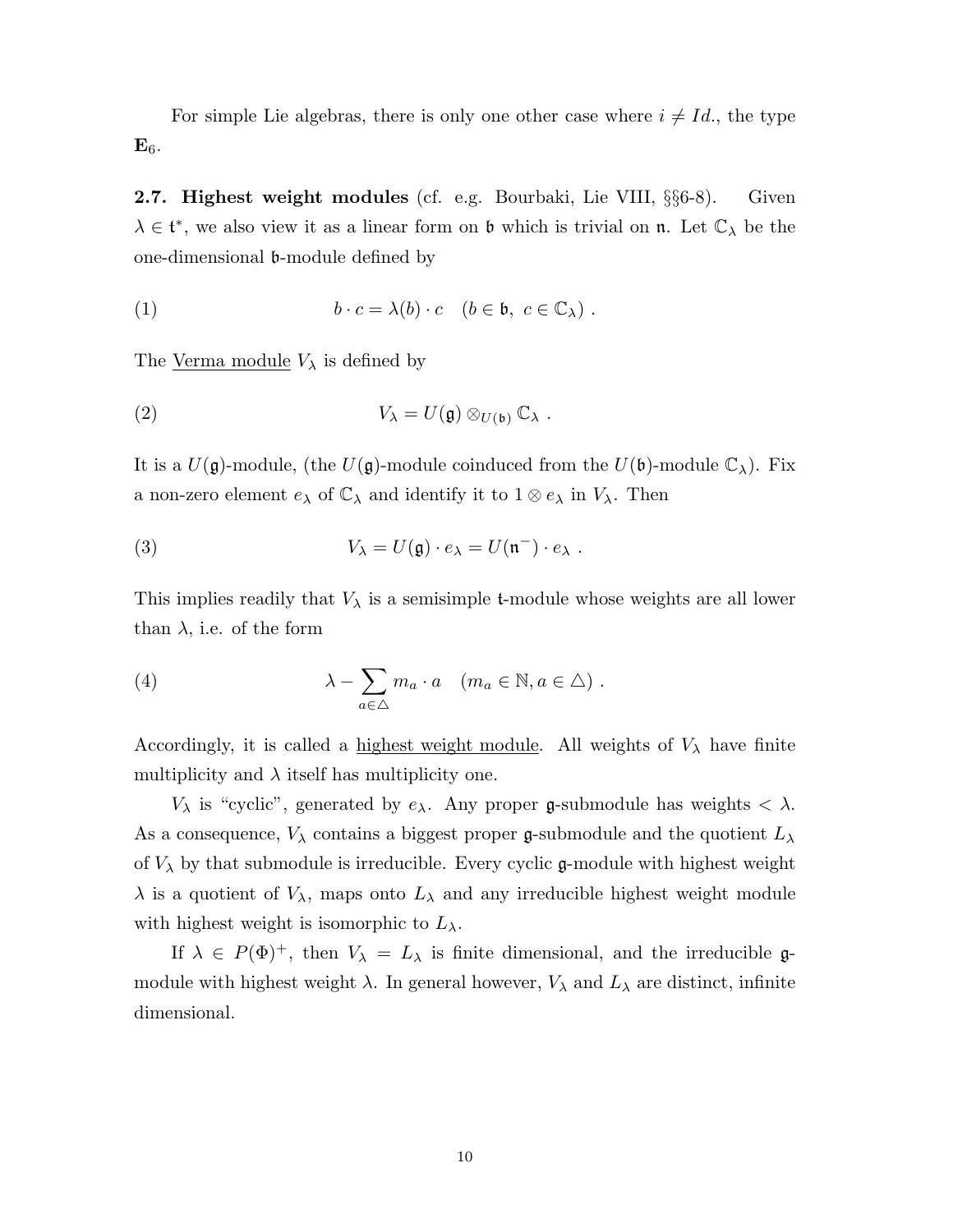#### §3. Complex linear algebraic groups

**3.1.** Recall that an affine variety  $V \subset \mathbb{C}^n$  is the set of zeroes of a family of polynomials. If  $J$  is the ideal of all polynomials vanishing on  $V$ , then the  $\mathbb{C}$ algebra of regular functions on  $V$ , also called the coordinate ring of  $V$ , is identified to  $\mathbb{C}[\mathbb{C}^n]/J$ , where  $\mathbb{C}[\mathbb{C}^n]$  is the polynomial algebra over  $\mathbb{C}^n$ . It is denoted  $\mathbb{C}[V]$ .

The affine variety  $V$  is irreducible if it not the proper union of two affine varieties. Any affine variety is the union of finitely many irreducible components. V is also a complex analytic space. It is connected in the ordinary topology if it is irreducible (but not conversely). If it is irreducible the quotient field  $\mathbb{C}(V)$  of  $\mathbb{C}[V]$  is the field of rational functions on V.

A map  $f: V \to V'$  of V into another affine variety V' is a morphism if the associated comorphism  $f^{\circ}$  (which sends a function u on V' to the function  $f \circ u$ on V) maps  $\mathbb{C}[V']$  into  $\mathbb{C}[V]$ .

On V there is the Zariski topology  $(Z$ -topology), in which the closed sets are the algebraic subsets and the ordinary topology, which is much finer. In particular, if  $V$  is irreducible, any two non-empty  $Z$ -open sets meet. A fundamental property of the above morphism f is that  $f(V)$  contains a non-empty Zariski open subset of its Zariski closure (whereas the image of a holomorphic map may not contain any open set of its closure, in ordinary topology).

We also recall that  $\mathbb{C}[V \times V'] = \mathbb{C}[V] \otimes \mathbb{C}[V']$ .

**3.2.** A subgroup G of  $GL_n(\mathbb{C})$  is *algebraic* if there exists a family of polynomials  $P_{\alpha} \in \mathbb{C}[X_{1,1}X_{1,2},\ldots,X_{n,n}]$   $(\alpha \in I)$  such that

(1) 
$$
G = \{g = (g_{i,j}) | P_{\alpha}(g_{1,1}, g_{1,2}, \dots, g_{n,n}) = 0 \; (\alpha \in I) \}.
$$

Thus G is the intersection of an affine variety in the space  $\mathbb{M}_n(\mathbb{C})$  of  $n \times n$ complex matrices with  $\mathbb{GL}_n(\mathbb{C})$ . At first, it is open in an affine variety. However,  $\mathbb{GL}_n(\mathbb{C})$  can be viewed as an affine variety in  $\mathbb{C}^{n+1}$  with coordinate ring  $\mathbb{C}[x_{11}, x_{12}, \ldots, x_{nn}, (\det g)^{-1}]$  so that, if  $I(G)$  is the ideal of polynomials in  $n^2$ variables vanishing on  $G$ , we have

(2) 
$$
\mathbb{C}[G] = \mathbb{C}[x_{11}, x_{12}, \dots, x_{nn}, (\det g)^{-1}]/J(G) .
$$

Somewhat more invariantly, an affine variety  $G$  is an affine algebraic group if it is a group and the map  $(x, y) \mapsto x \cdot y^{-1}$  is a morphism of varieties of  $G \times G$  into  $G$ .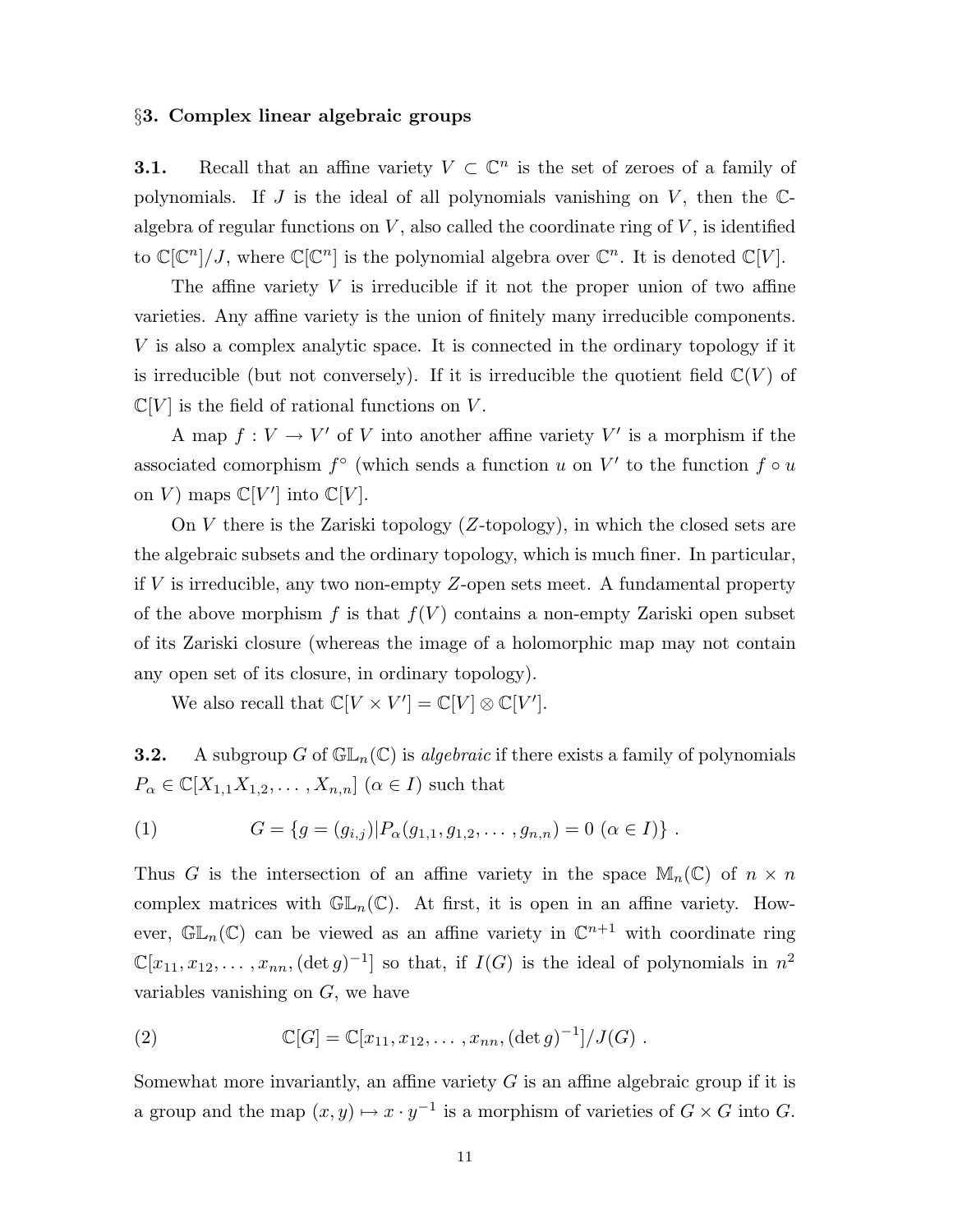It can be shown (rather easily) that any affine algebraic group is isomorphic to a linear one.

**3.3.** Let G' be also a linear algebraic group. A morphism  $f : G \to G'$  is a homomorphism of groups which is a morphism of affine varieties. Concretely, if  $G' \subset \mathbb{GL}_m(\mathbb{C}),$  then

$$
f(g) = (c_{ij}(g))_{1 \le i,j \le m} , \quad \text{where} \quad c_{ij} \in \mathbb{C}[G] .
$$

**3.4.** A finite dimensional vector space V over  $\mathbb C$  is a rational G-module if there is given a morphism  $G \to GL(V)$ .

If  $V$  is infinite dimensional, it is said to be a rational module if there is given a homomorphism  $\sigma : G \to GL(V)$  such that any  $v \in V$  belongs to a finite dimensional G-invariant subspace, which is a rational G-module under the restriction of σ.

Example.  $\mathbb{C}[G]$  is a rational G-module, if acted upon by left or right translations. Recall that the left (resp. right) translation  $l_g$  (resp.  $r_g$ ) is given by

$$
l_g f(x) = f(g^{-1} \cdot x)
$$
, (resp.  $r_g f(x) = f(x \cdot g)$ ),  $(g, x \in G, f \in \mathbb{C}[G])$ .

That any element of  $\mathbb{C}[G]$  is contained in a finite dimensional subspace invariant under left or right translations is clear (the action of G on the ambient vector space preserves the set of polynomials of a given degree). There remains to see that the action by right (or left) translations on such a space is rational.

Let  $m: G \times G \to G$  be the morphism defined by group multiplication. Then  $m^{\circ}$  maps  $\mathbb{C}[G]$  into  $\mathbb{C}[G\times G] = \mathbb{C}[G]\otimes \mathbb{C}[G]$ . If  $f \in \mathbb{C}[G]$ , there exist then functions  $u_i, v_i \in \mathbb{C}[G]$  such that

$$
m^{\circ} f = \sum u_i \otimes v_i
$$
 i.e.  $f(x \cdot y) = \sum u_i(x) \cdot v_i(y)$ .

Let E be a finite dimensional subspace of  $\mathbb{C}[G]$  stable under right translations and  $f_1, \ldots, f_m$  a basis of E. Then we see from the above that there exist  $c_{ij} \in \mathbb{C}[G]$ such that

$$
r_g f_i = \sum_j f_j \cdot c_{ij}(g) .
$$

The  $c_{ij}$  define a rational representation of G on E.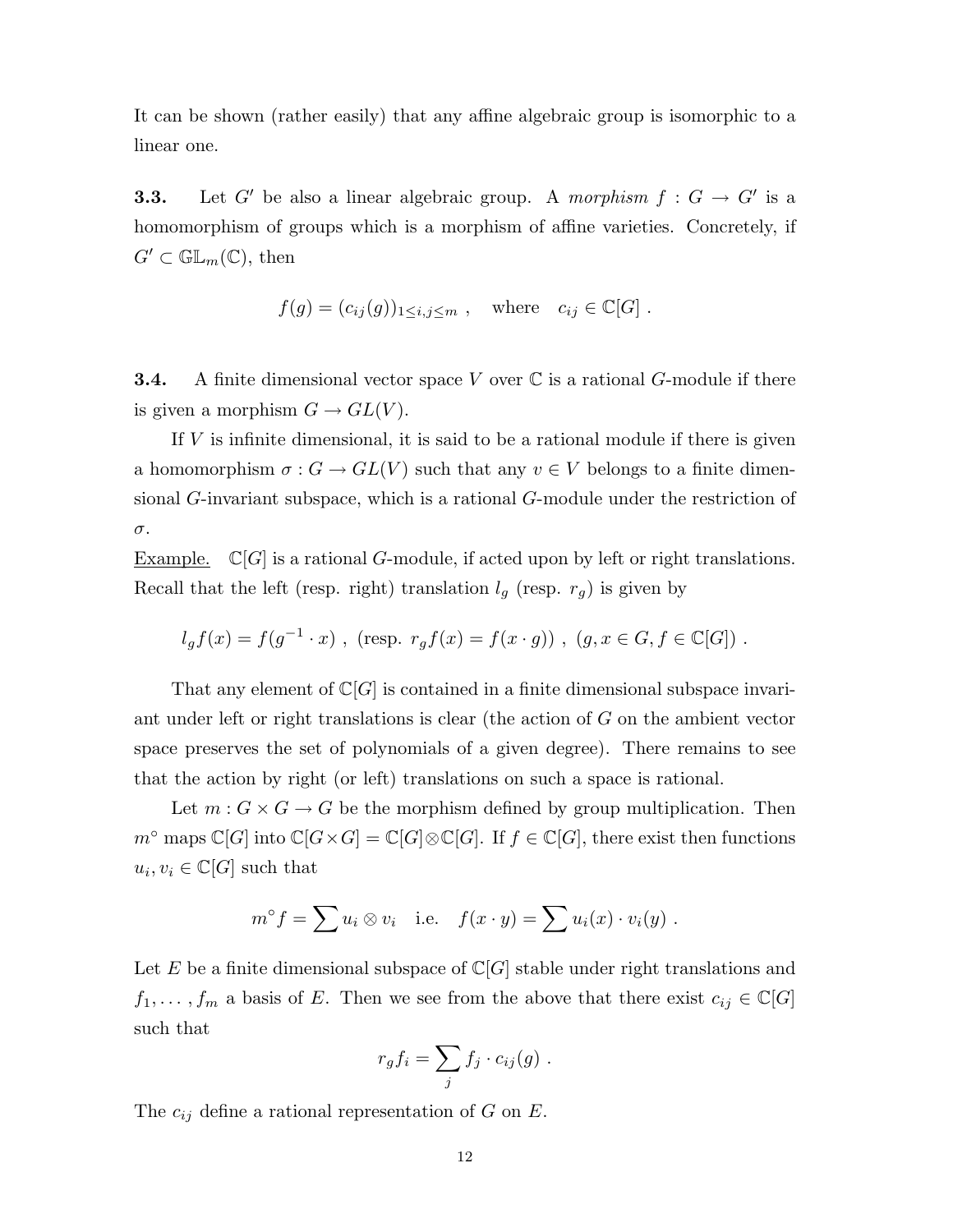Remarks. The above remains valid if  $\mathbb C$  is replaced by any algebraically closed groundfield (apart from the statement on connectedness in 3.1.)

**3.5.** Let G be as before. As an algebraic group, it is endowed with the Zariski topology, which is not Hausdorff. On the other hand, it is also a complex Lie group, with the usual analytic topology derived from that of  $\mathbb{C}$ , with respect to which it is Hausdorff. A treatment from the first point of view, over more general fields, will be given in Part II. Here, we shall use freely the Lie theory and in particular the standard connection between Lie algebras and Lie groups provided by the exponential, which in general is transcendental, not algebraic. We shall also use the Lie theoretic definition of the Lie algebra, postponing to Part II the algebraic group definition.

On one point the Zariski and the ordinary topology coincide : G is connected in the ordinary topology if and only it is so in the Zariski topology, and also if and only it is irreducible as an affine variety. If  $G$  is algebraic, the identity component in the ordinary topology is also an algebraic group (this would not be so for real algebraic groups, see §6).

We let  $H(M)$  be the C-algebra of holomorphic functions on the complex manifold M. If M is a smooth affine variety, then  $H(M) \supset \mathbb{C}[M]$ .

Let  $f: G \to G'$  be a morphism of algebraic groups. Then  $f(G)$  is an algebraic subgroup, in particular it is Zariski-closed. To see this, we may assume  $G$  to be connected. Let Z be the Zariski-closure of  $f(G)$ . It is obviously a group. Let  $x \in Z$ . Then (see 3.1),  $f(G) \cdot x$  contains a Zariski-open subset of Z, hence it meets  $f(G)$ , whence  $x \in f(G)$ .

A homomorphism  $f: G \to G'$  is a morphism of Lie groups if  $f^{\circ}(H(G')) \subset$  $H(G)$ . In general, it is not a morphism of algebraic groups. (However it is automatically one if  $G$  and  $G'$  are semisimple, see  $\S 4$ .)

As a simple example, take  $G = \mathbb{C}$ , the additive group of  $\mathbb{C}$  and  $G = \mathbb{C}^* =$  $\mathbb{GL}_1(\mathbb{C})$ . Then  $\mathbb{C}[G]$  is the algebra of polynomials in one variable and  $\mathbb{C}[G'] =$  $\mathbb{C}[x, x^{-1}]$  the algebra of Laurent polynomials in one variable. There is no nontrivial morphism of a algebraic group  $G \to G'$ , but the exponential  $t \mapsto \exp t$  it is one of Lie groups (which makes  $G$  the universal covering of  $G'$ ). This map can also be viewed as the exponential from the Lie algebra of  $G'$  to  $G'$ .

There is however one case where the Lie group exponential is algebraic. Let  $\mathfrak n$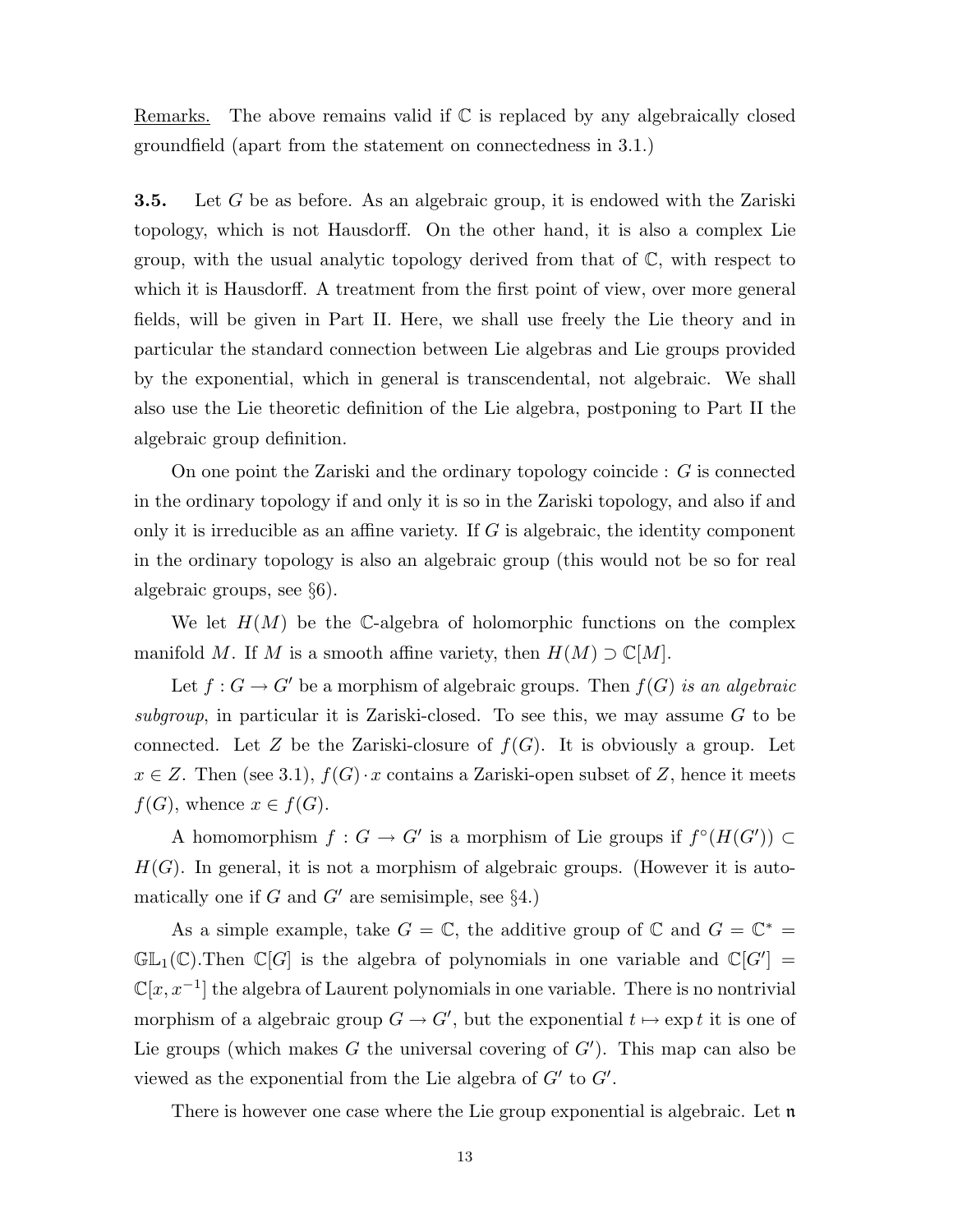be a linear Lie algebra consisting of nilpotent matrices (it is then nilpotent). For  $x \in \mathfrak{n}$ , and  $t \in \mathbb{C}$ , the exponential

$$
\exp t \cdot x = \sum_{n \ge 0} \frac{t^n x^n}{n!}
$$

is a polynomial since  $x^n = 0$  for n big enough, and it has an inverse

$$
\log y = \log(1 + (y - 1)) = \sum_{n \ge 0} \frac{(y - 1)^n}{n} \quad (y \text{ unipotent}) .
$$

Hence, in this case, exp is an isomorphism of affine varieties of n onto the connected group N with Lie algebra  $\mathfrak n$ , which consists of unipotent matrice (all eigenvalues equal to one). In particular, every such group is algebraic.

**3.6. Jordan decomposition.** Let  $V$  be a finite dimensional vector space over  $\mathbb C$  (or over any perfect field k) and let  $A \in \mathbb{R}$  V (resp.  $B \in GL(V)$ ). Then there are unique elements  $A_s, A_n \in \text{End } V$  and  $B_s, B_u \in GL(V)$ , where  $A_s, B_s$ are semisimple,  $A_n$  nilpotent,  $B_u$  unipotent, such that

$$
(1) \qquad \qquad A = A_s + A_n \ , \ A_s \cdot A_n = A_n \cdot A_s
$$

(2) 
$$
B=B_s \cdot B_u , B_s \cdot B_u = B_u \cdot B_s .
$$

Moreover,  $A_s$  and  $A_n$  are polynomials in A without constant terms and  $B_s$ ,  $B_u$ are polynomials in B (with coefficients in  $\mathbb{C}$ , or in k if k is perfect). (1) (resp. (2)) is the *Jordan decomposition* of A (resp.  $B$ ). This decomposition extends in an obvious way if  $V$  is infinite dimensional, but a union of finite dimensional subspaces invariant under  $A$  (resp.  $B$ ).

**3.7.** Let now  $G \subset \mathbb{GL}_n(\mathbb{C})$  be algebraic and  $g \in G$ . Then  $g_s, g_u \in G$ . Similarly, if  $x \in \mathfrak{g}$ , then  $x_s, x_n \in \mathfrak{g}$ . Moreover a morphism  $P : G \to G'$  of algebraic groups and its differential  $df : \mathfrak{g} \to \mathfrak{g}'$  preserve the Jordan decompositions of g and x. Some indications on the proofs. Clearly,  $G = \{g \in \mathbb{GL}_n(\mathbb{C}), G \cdot g = G\}$ . Therefore, if J is the ideal of G in  $\mathbb{M}_n(\mathbb{C})$ , G is the set of g in  $\mathbb{GL}_n(\mathbb{C})$  such that  $r_g(J) = J$ . Since  $g_s$  and  $g_u$  are polynomials in g, it follows that they belong to G. It is also easily seen that g is unipotent (resp. semisimple) if and only if  $r_g$  is unipotent (resp. semisimple). This implies readily the second assertion for  $g$ . The proofs of the corresponding assertions for the Lie algebra can be reduced, over C,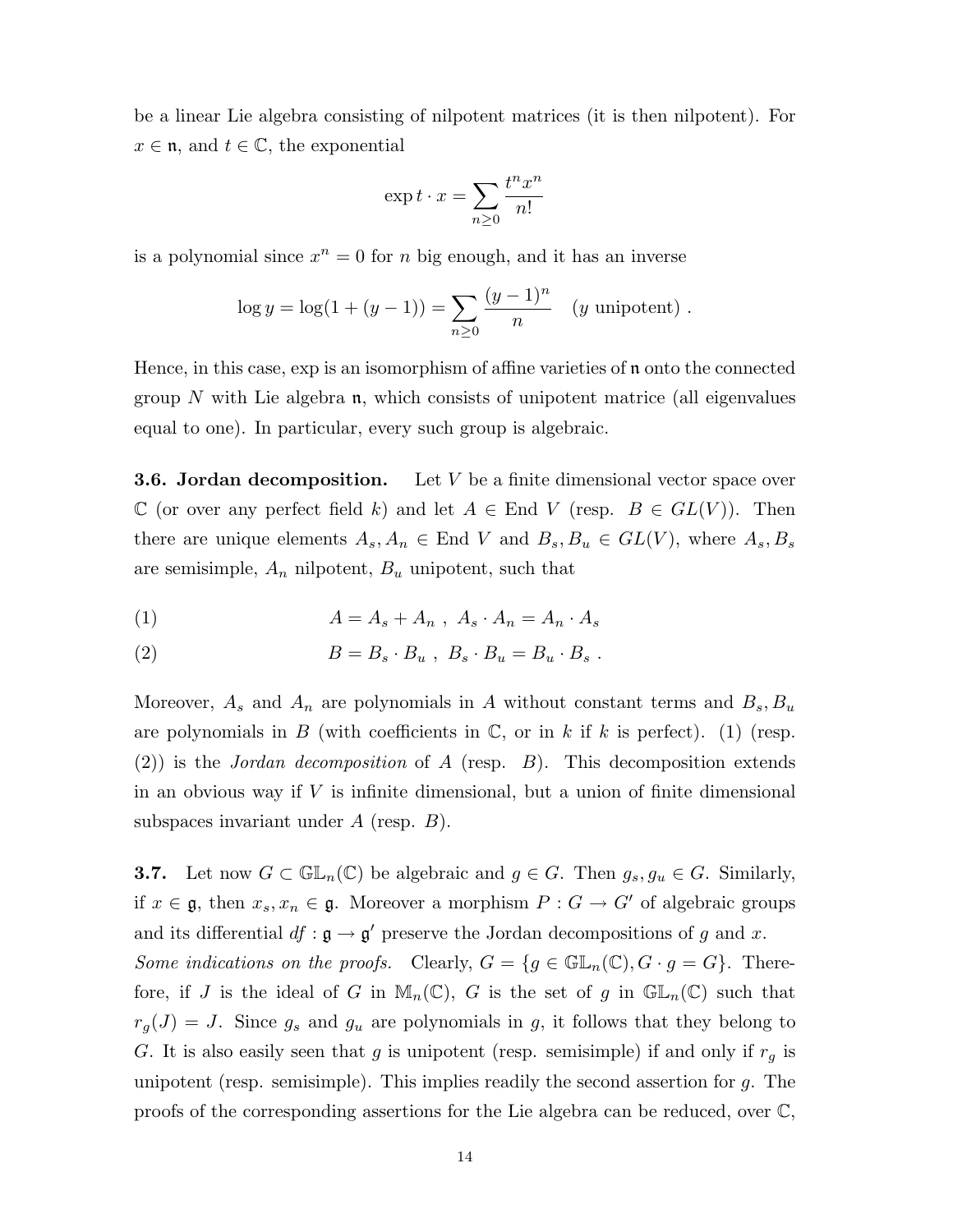to the previous case by using local one-parameter groups (but algebraic proofs are also available).

3.8. Next we recall a lemma of Chevalley:

**Lemma.** Let  $G$  be a linear algebraic group and  $H$  a closed subgroup. There exists a rational linear representation  $(\sigma, V)$  of G such that V contains a line whose stability group in  $G$  is equal to  $H$ .

Sketch of proof. Let J be the ideal of H in  $C[\mathbb{G}]$ . It is finitely generated (Hilbert) hence we can find a finite dimensional subspace E of  $\mathbb{C}[G]$  invariant under G with respect to left or right translations, such that  $E \cap J$  generates J, as an ideal. Let  $d = \dim E \cap J$ . Then  $(\sigma, V)$  is the natural representation of G in the d-th exterior power of  $E$ , induced left or right representations, and  $D$  is the line representing  $J \cap E$ .

**3.9.** An application of Lie's theorem. Let  $G$  be connected, solvable and  $(\sigma, V)$  acting linearly and holomorphically on a finite dimensional complex vector space V. By Lie's theorem, G leaves a line in V stable. An easy induction shows that it leaves a full flag invariant, i.e. a sequence of subspaces

$$
V = V_0 \supsetneq V_1 \supsetneq \cdots \supsetneq V_m = (0) \ (m = \dim V)
$$

of dimensions decreasing by one. In other words, it can be put in triangular form.

**Proposition.** Let G be a connected solvable a linear algebraic group acting rationally by projective transformation on a projective space  $\mathbb{P}_n(\mathbb{C})$  and let Z be a projective variety stable under G. Then G has a fixed point in Z.

The classical Lie theorem just recalled implies the existence of a flag in  $\mathbb{P}_n(\mathbb{C})$ i.e. decreasing sequence of projective subspaces

$$
\mathbb{P}_n(\mathbb{C}) = E_0 \supsetneq E_1 \supset \cdots \supset E_n \ (\dim E_i = n - i)
$$

invariant under G. The intersections  $E_i \cap Z$  have dimensions decreasing by at most one, and the last non-empty one has dimension zero. It consists of finitely many points, which are all invariant under  $G$ , since the latter is assumed to be connected.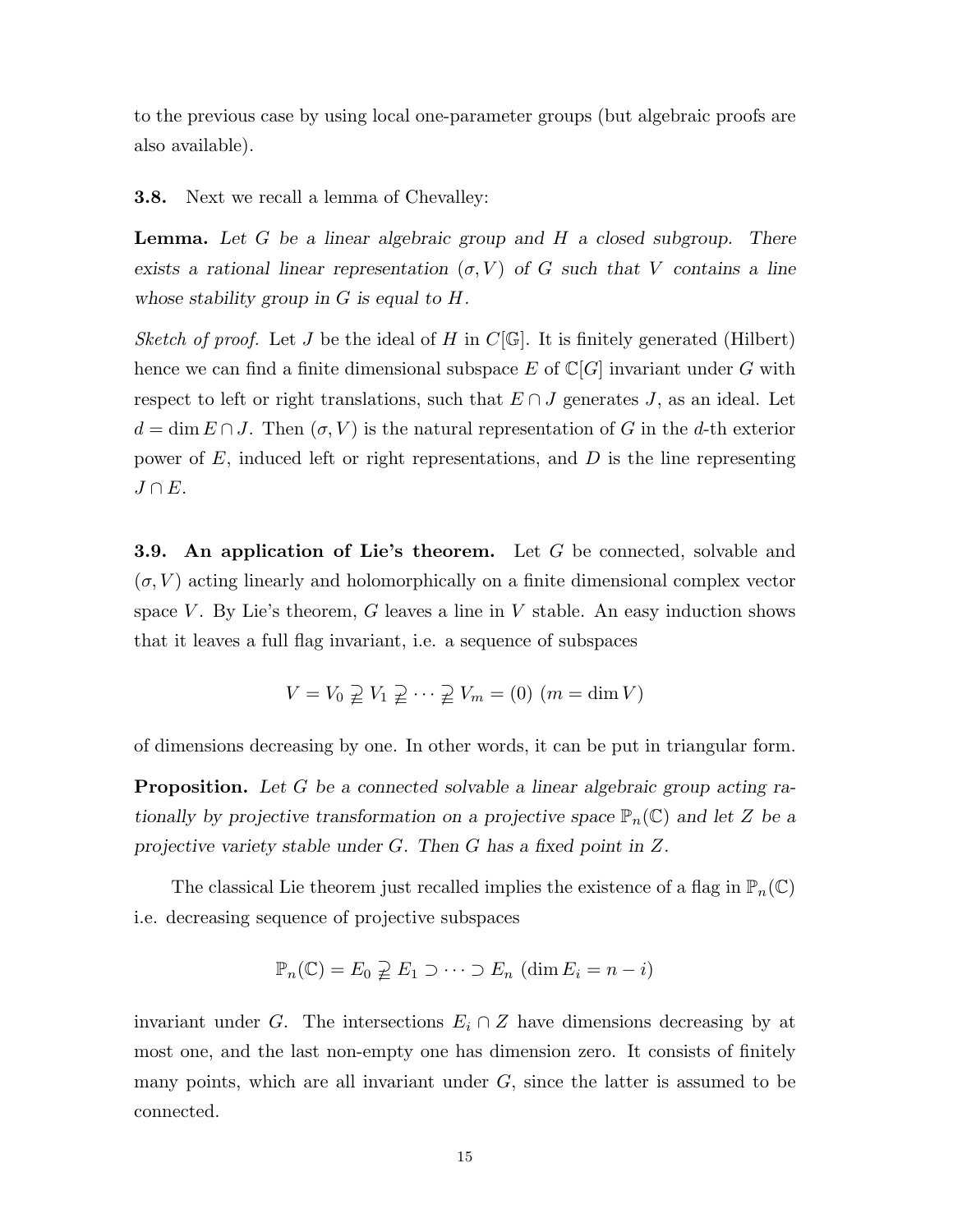3.10. Tori. A torus is a complex algebraic group isomorphic to a product of copies of C ∗ . More intrinsically, it is a connected group consisting of semisimple elements. This implies commutativity. At first, this terminology conflicts with a much older one, according to which a torus is a compact topological group isomorphic to a product of circle groups. If need be, we shall call algebraic torus one in the former sense, and topological torus one in the latter sense. As a topological group,  $\mathbb{C}^*$  is the product of a circle group by the real line and, in particular, is not compact. The reason for this terminology is that algebraic tori play for linear algebraic groups a role similar to that of topological tori for compact Lie groups, as we shall see.

In the sequel, "torus" stands for algebraic torus, and "topological torus" for a product of circle groups.

Let T be a torus, n its dimension. Then  $T = GL_1(\mathbb{C})^n = (\mathbb{C}^*)^n$  and

(1) 
$$
\mathbb{C}[T] = C[x_1, x_1^{-1}, \dots, x_n, x_n^{-1}]
$$

is the algebra of Laurent polynomials in  $n$  variables, namely, the coordinates in the n factors. It can be realized as the group of invertible diagonal matrices in  $\mathbb{GL}_n(\mathbb{C})$ , hence consists of semisimple elements. If  $\sigma$  is a rational representation of T, then  $\sigma(T)$  consists of semisimple elements (see §3.5), hence is diagonalizable, and all irreducible rational representations of T are one-dimensional.

For any algebraic group G, let  $X(G)$  or  $X^*(G)$  be the group of of its rational *characters*, i.e. of morphisms of G into  $GL_1$ . It is a group under multiplication of the values at the elements of G.

The rational characters of  $\mathbb{C}^*$  are just the map  $x \mapsto x^m$   $(m \in \mathbb{Z})$ . It follows that the characters (rational is always understood) of T are the monomials  $x_1^{m_1} \cdot \ldots \cdot x_n^{m_n}$   $(m_i \in \mathbb{Z}, i = 1, \ldots, n)$ , hence  $X(T) = \mathbb{Z}^n$ .

Let  $X_*(T) = \text{Morph}(\mathbb{GL}_1, T)$ . Its elements are the *one-parameter subgroups* of T. Any such morphism is of the form  $t \mapsto (t^{m_1}, \ldots, t^{m_n})$ , therefore  $X_*(T)$  is also isomorphic to  $\mathbb{Z}^n$ . If  $\lambda \in X_*(T)$  and  $\mu \in X^*(T)$ , then  $\mu \circ \lambda$  is a morphism of  $\mathbb{GL}_1$  to itself, hence of the form  $t \mapsto t^m$  for some  $m \in \mathbb{Z}$ . The bilinear form  $\langle \lambda, \mu \rangle = m$  defines a perfect duality between  $X_*(T)$  and  $X(T)$ . If  $\lambda \in X(T)$ we shall write  $t^{\lambda}$  for the value of  $\lambda$  on  $t \in T$ . Let  $\lambda_i$  be the character which assigns to  $t = (t_1, \ldots, t_n)$  its *i*-th coordinate  $t_i$ . The  $\lambda_i$  form a basis of  $X(T)$ . If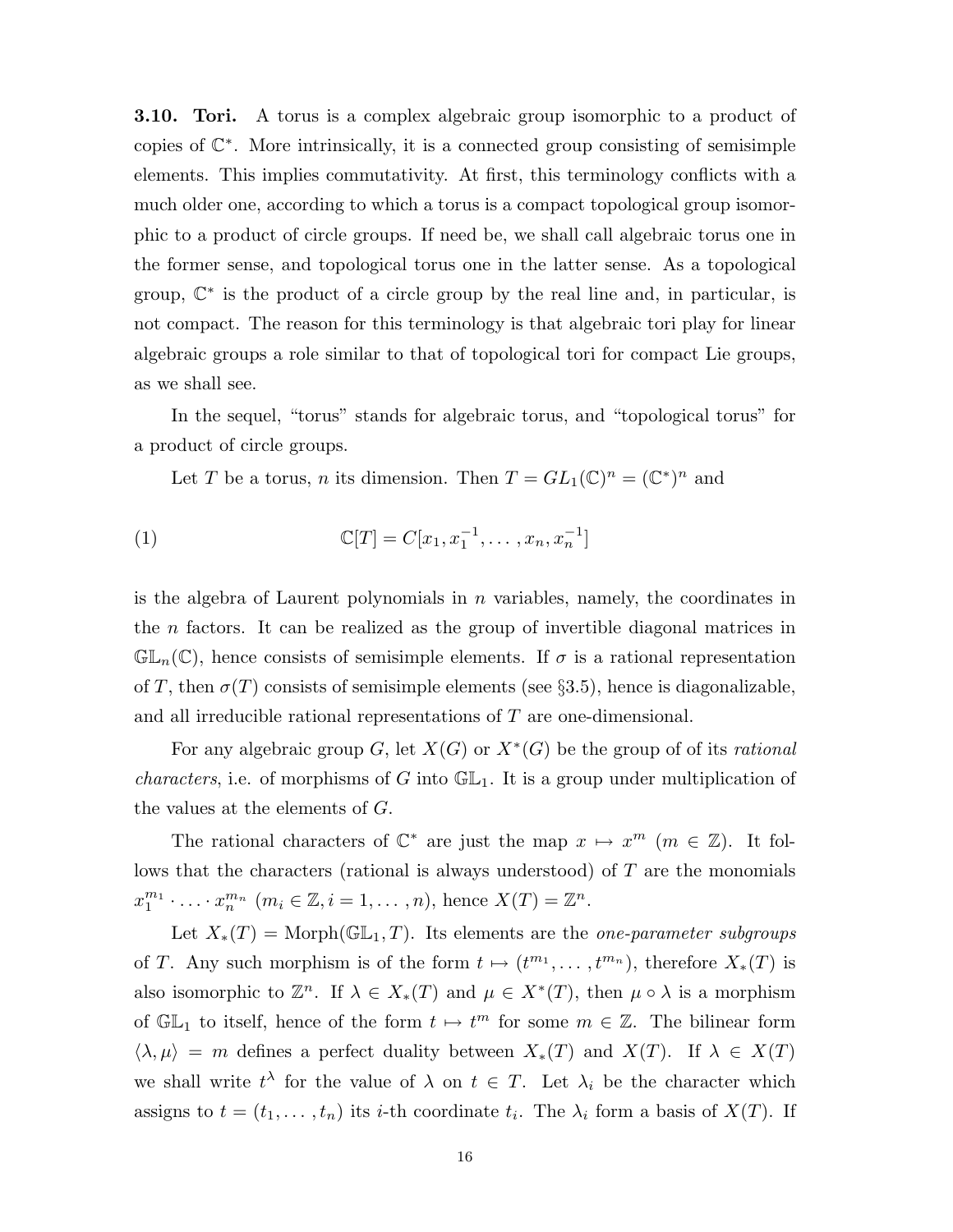$\lambda = m_1 \lambda_1 + \cdots + m_n \lambda_n \in X(T)$ , then

$$
(2) \t t^{\lambda} = t_1^{m_1} \cdots t_n^{m_n} .
$$

With this notation, the composition of characters is written additively: if  $\lambda, \mu \in$  $X(T)$ , then  $t^{\lambda} \cdot t^{\mu} = t^{\lambda + \mu}$ .

Let  $(\mu_i)$  be the basis of  $X_*(T)$  dual to  $(\lambda_i)$ . Then  $\mu_i$  is the one-parameter group mapping  $c \in \mathbb{C}^*$  to the point  $t \in T$  with *i*-th coordinate c and all other coordinates equal to 1. Hence  $\mu = \sum m_i \mu_i$  is the one-parameter group  $c \mapsto$  $(c^{m_1}, \ldots, c^{m_n}).$ 

A morphism  $f: T \to T'$  of tori obviously induces group homomorphisms

(3) 
$$
f^{\circ}: X(T') \to X(T) \quad f^*: X_*(T) \to X_*(T')
$$
.

It is easily seen that the converse is true. More precisely,  $T \mapsto X(T)$  and  $T \mapsto$  $X_*(T)$  are respectively contravariant and covariant functors from the category of tori and morphisms to that of finitely generated free commutative groups and group homomorphisms, which define equivalence of categories. In particular

(4) 
$$
\text{Aut } T = \text{Aut } X(T) = \text{Aut } X_*(T) \cong \mathbb{GL}_n(\mathbb{Z}) .
$$

**Proposition.** Let H be a Z-closed subgroup of T. Then H is the intersection of kernels of characters.

*Proof.* Any  $P \in \mathbb{C}[T]$  is a finite linear combination of characters of T. Its restriction to H is a finite linear combination of homomorphisms of H into  $\mathbb{C}^*$ . One then uses the following elementary lemma (proof left to the reader):

 $(*)$  Let L be a group. Then any finite set of distinct homomorphisms of L into  $\mathbb{C}^*$  is free.

**Corollary 1.** If  $H$  is connected it is a direct factor of  $T$ , and a torus.

(If  $\lambda^m$  is trivial on H for some  $m \neq 0$ , then so is  $\lambda$  since H is connected, hence the set of  $\lambda$  which are trivial on H form a direct summand of  $X(T)$ .) This implies that a connected commutative linear algebraic group consisting of semisimple elements is a torus.

Corollary 2. The torus T contains elements t which generate a Z-dense subgroup.

(Take  $t = (t_1, \ldots, t_n)$  with the  $t_i$  algebraically independent.) Such elements will be called generic.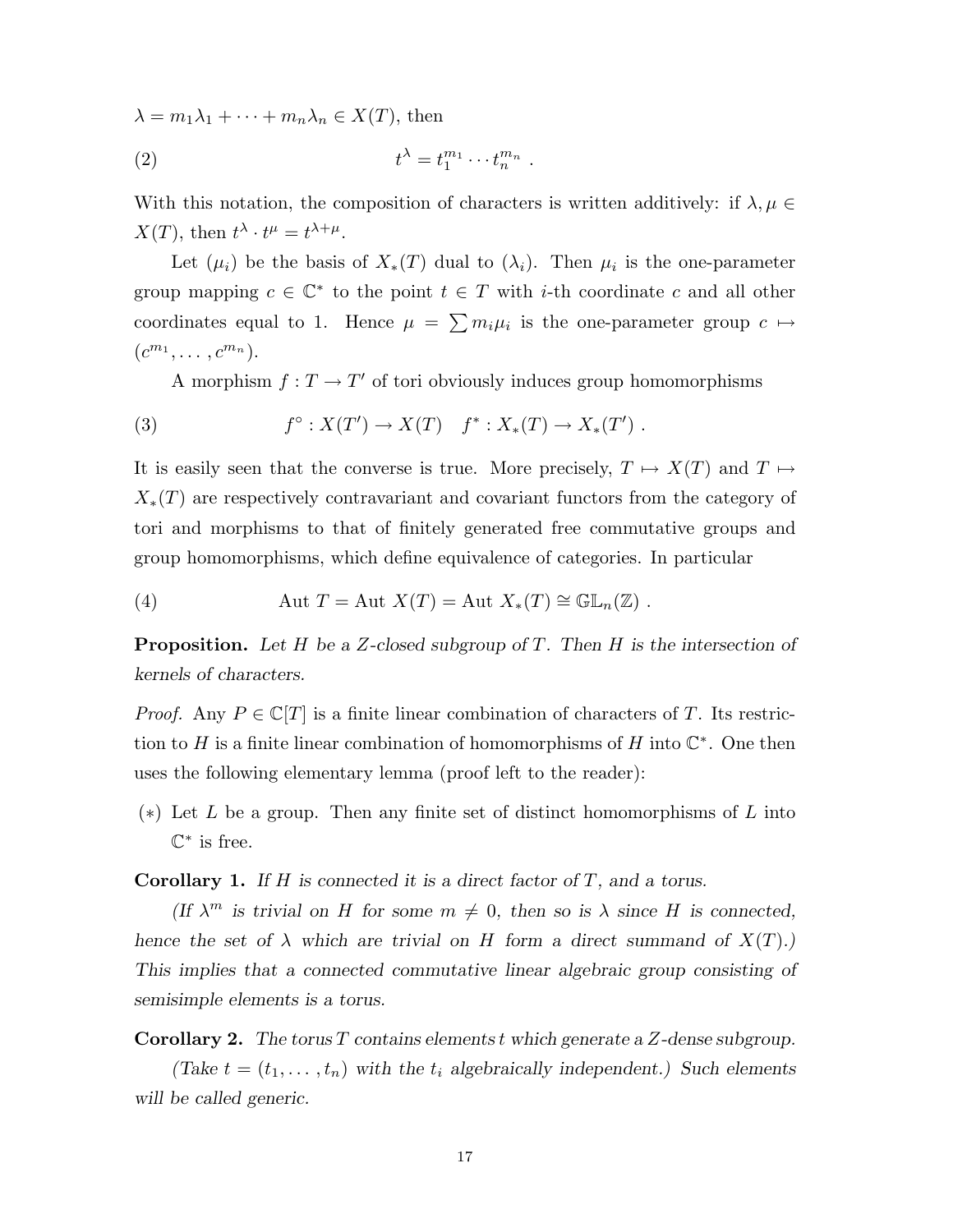**Corollary 3.** Let  $f: G \to G'$  be a morphism of linear algebraic groups and T' a torus in  $G'$ . Then G contains a torus T mapping onto  $T'$ .

*Proof.* Let t' be a generic element of  $T'$ . It is semisimple, hence 3.7 implies the existence of a semisimple  $t$  in  $G$  mapping onto  $t'$ . Let  $S$  be the identity component of the Z-closure of the group  $\langle t \rangle$  generated by T. It is a torus and  $f(S) \supset T'$ . Then take  $(f^{-1}(T') \cap S)^\circ$ .

Given a subfield  $k$  of  $\mathbb{C}$ , we let

(3) 
$$
X(T)_k = X(T) \otimes_{\mathbb{Z}} k \quad X(T)_k = X_*(T) \otimes_{\mathbb{Z}} k .
$$

If we identify  $\mu_i$  with its differential, hence  $\mathbb{C} \cdot \mu_i$  with the Lie algebra of the *i*-th coordinate subgroup, then it is easily seen that we have a natural isomorphism  $X_*(T)_\mathbb{C} \cong \mathfrak{t}$ . Similarly, if we identify  $\lambda \in X(T)$  to its differential, then  $X(T)_\mathbb{C} = \mathfrak{t}^*$ .

We leave it also as an exercise to check that  $X_*(T) \otimes_{\mathbb{Z}} \mathbb{C}^* \cong T$ . Similarly,  $X(T) \otimes_{\mathbb{Z}} \mathbb{C}^*$  is a torus, the character group of which is naturally identified to  $X_*(T).$ 

Remarks. (1) Here too, all of the above, apart from the initial remarks about  $T$ as a Lie group, is valid over any algebraically closed groundfield.

(2) Let us again consider T as a complex Lie group. Then it is isomorphic to the product of a *n*-dimensional torus  $(\mathbb{S}^1)^n$  by  $\mathbb{R}^n$ . From the point of view of real algebraic groups (see §5,6), this should be phrased differently. Note first that  $\mathbb{C}^*$ can be written as the  $\mathbb{C}^* = \mathbb{S}^1 \cdot \mathbb{R}^*$  where  $\mathbb{S}^1$  is identified to the complex numbers of modulus one. The intersection of these two groups is the subgroup of order two in each, hence  $\mathbb{C}^* = \mathbb{S}^1 \times \mathbb{R}^* / \Gamma$ , where the subgroup of order two  $\Gamma$  sits diagonally in the two factors. Similarly  $T = (\mathbb{S}^1)^n \cdot (\mathbb{R}^*)^n$ , and the intersection of the two factors is a product of n cyclic subgroups of order 2, which is in each factor the subgroup of elements of order  $\leq$  2. There is a natural bijection between these two subgroups, which allows one to define a diagonal  $\Gamma$ , and  $T = (\mathbb{S}^1)^n \times (\mathbb{R}^*)^n / \Gamma$ .

**3.11.** Here we use the fact that if G is linear algebraic and N a  $Z$ -closed normal subgroup, then the quotient Lie group  $G/N$  is in a natural way a linear algebraic group.

From 3.7 we see that a complex linear algebraic group  $G$  has a greatest normal subgroup consisting of unipotent matrices to be called the unipotent radical of G and denoted  $\mathcal{R}_u$ G. It is always connected.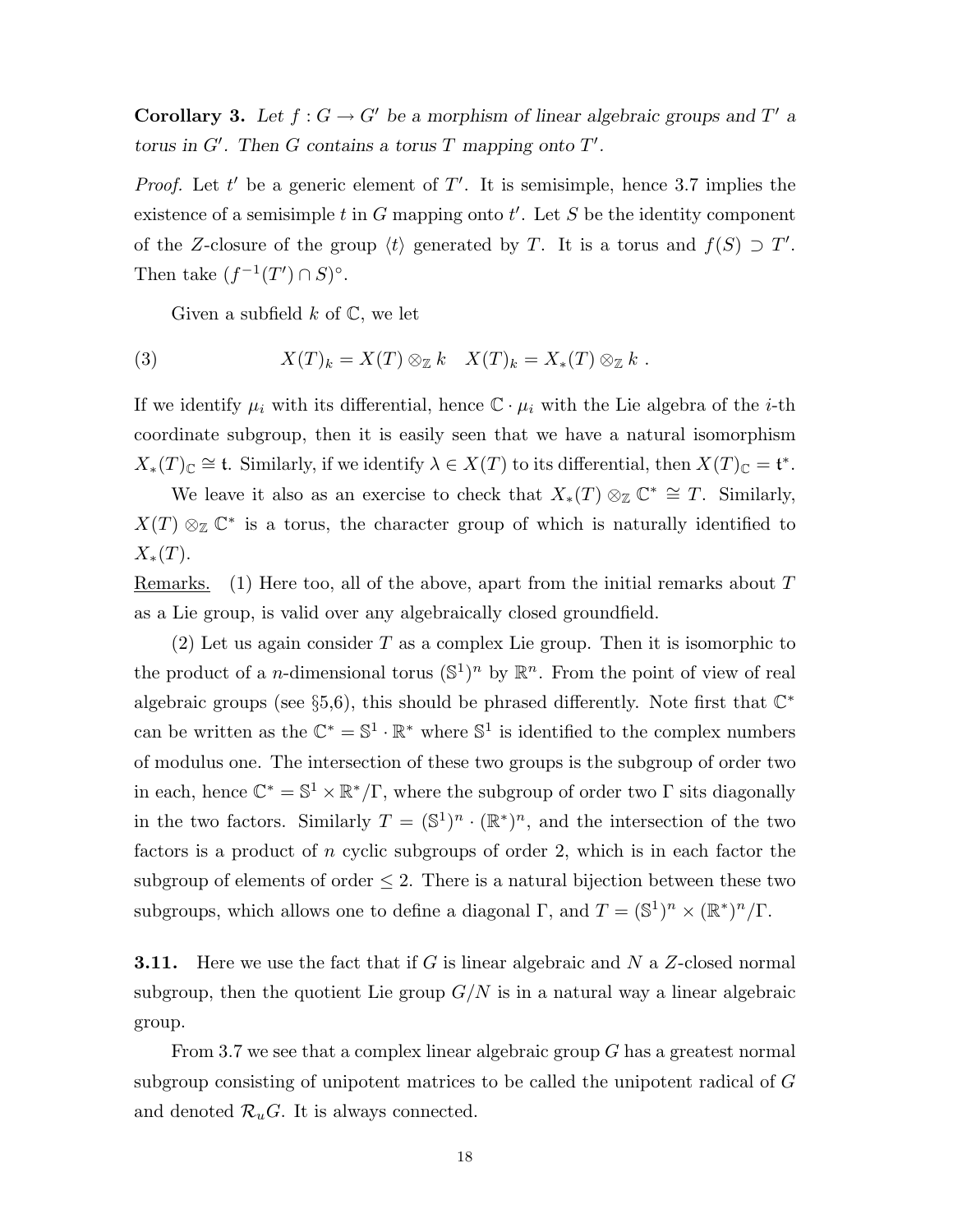$G<sup>0</sup>$  has a greatest connected normal solvable subgroup, called the *radical* of G, denoted  $\mathcal{R}G^0$ . It is normal in G.

It follows from 3.7 that if G is commutative, its semisimple elements form a closed diagonalizable subgroup  $G_s$  (a torus if G is connected) and G is the direct product of  $G_s$  and  $\mathcal{R}_u G$ , where  $\mathcal{R}_u G$  consists of all unipotent matrices of G.

I leave it as an exercise to show by induction on dimension, using Corollary 3, that if G is connected, nilpotent, then,  $G = G_s \times G_u$  where  $G_s$  is the unique maximal torus of G and  $G_u = \mathcal{R}_u G$  consists of all unipotent elements of G.

A less trival exercise is to prove that if G is connected, solvable then  $\mathcal{R}_u$ G consists of all unipotent matrices of  $G$ , the maximal tori of  $G$  are conjugate under  $\mathcal{R}_u$ G and G is the semi-direct product of  $R_u$ G and any maximal torus. The proof also uses induction and Corollary 3, and is reduced to the following lemma

**Lemma.** Let  $G = T \cdot U$  be connected, solvable, semi-direct product of a torus T and of a normal commutative unipotent subgroup. Assume that  $U^t = \{1\}$  for all  $t \in T$ ,  $t \neq 1$ . Then any semisimple element of G is conjugate to one in T.

*Proof.* Let  $t \in T$ ,  $t \neq 1$ . Since U is commutative, normal, the map

$$
c_t: u \mapsto (t, u) = t \cdot u \cdot t^{-1} \cdot u^{-1}
$$

is a homomorphism, the kernel of which is clearly  $U^t$ . Hence it is an automorphism of  $\cal U.$ 

Let  $s \in G$  be semisimple. Write it as  $s = t \cdot u$   $(t \in T, u \in U)$ , where  $t \neq 1$ if  $s \neq 1$ . By the above, there exists  $v \in U$  such that  $u = t^{-1} \cdot v \cdot t \cdot v^{-1}$ . Then  $s = v \cdot t \cdot v^{-1}.$ 

We shall say that G is reductive if  $\mathcal{R}G^0$  is a torus. (This notion will be discussed in greater detail later, see §§5,6.) Recall that, by the Levi-Malcev theorem, a Lie algebra over a field of characteristic zero is the direct sum of its radical by a semisimple Lie algebra (a Levi subalgebra) and all those are conjugate under inner automorphisms. This implies easily that G is the semi-direct product of  $\mathcal{R}_u$ G by a reductive subgroup, say M. In a slight modification of the Lie algebra terminology,  $M$  is said to be a Levi subgroup of  $G$ .

The Levi subgroups are the maximal connected reductive subgroups of G. If S is a maximal torus of RG, then  $\mathcal{Z}(S)$  is a Levi subgroup and conversely. Hence, the Levi subgroups are conjugate under  $\mathcal{R}_uG$ . Moreover,  $S = (\mathcal{CZ}(S))$ since  $G/RG$  is semisimple.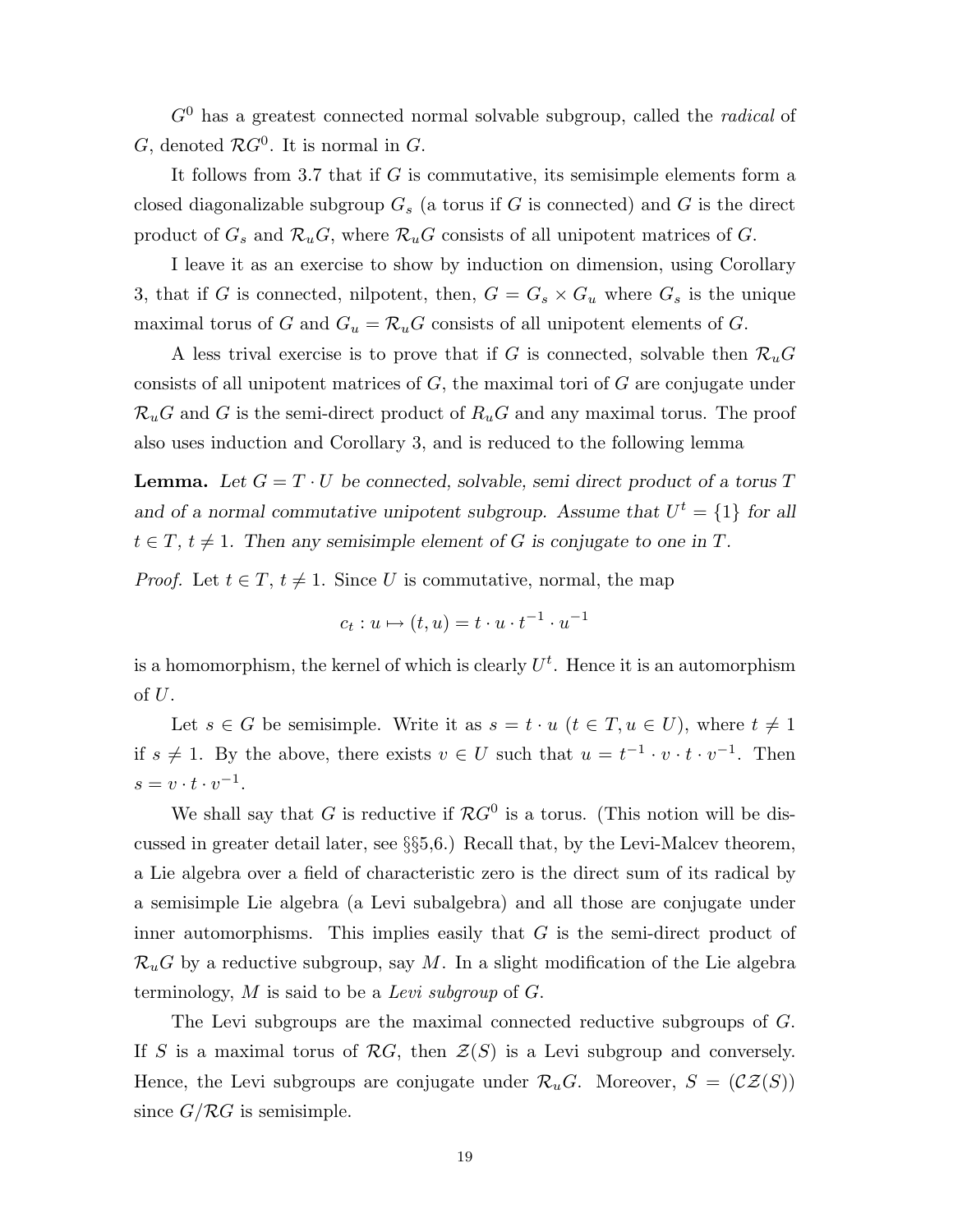#### §4. Complex semisimple groups

In this section, G is a complex connected semisimple linear algebraic group, g its Lie algebra.

(In fact, G can be any complex connected semisimple Lie group, since such a group has a unique structure of algebraic group, cf §5).

4.1. We first give a global version of the structure of g described in §2. The results are valid over any algebraically closed groundfield and, as such, are given an algebraico-geometric proof, cf Part II. Here, for convenience, we just deduce them from the Lie algebra results.

Let t be a Cartan subalgebra of  $\mathfrak g$  and  $T_G$  the Lie subgroup of G with Lie algebra t. Since t is equal to its normalizer in  $\mathfrak{g}$ , the group  $T_G$  is the identity component of the normalizer of  $t$  in  $G$ , hence is algebraic. It is commutative and consists of semisimple elements (since t does), hence is a torus. The maximality and conjugacy of the Cartan subalgebras implies that  $T_G$  is a maximal torus and that all maximal tori are conjugate.  $T_G$  and its conjugates are the *Cartan subgroups* of G. The decomposition of  $\mathfrak g$  in 2.2 is invariant under  $T_G$ , acting by the adjoint representation. Each  $\mathfrak{g}_a$  is stable under  $T_G$  and defines a character of  $T_G$ , to be called a *root of G with respect to*  $T_G$ , and also to be denoted a. Its differential is the root in the sense of 2.2 but we shall not make a notational distinction between them. The roots form a root system  $\Phi(T_G, G)$  in  $X(T_G)_{\mathbb{Q}}$ , naturally isomorphic to  $\Phi(\mathfrak{t}, \mathfrak{g})$  under the isomorphism  $X(T_G)_{\mathbb{Q}} = \mathfrak{t}^*_{Q}$  (cf 3.3). Similarly the Weyl group  $W(\mathfrak{t},\mathfrak{g})$  may be viewed as the group  $W(T,G)$  of automorphisms of  $T_G$  induced by inner automorphisms and is naturally isomorphic to  $\mathcal{N}(T_G)/T_G$ . The lattice  $X(T_G)$  contains the lattice  $R(\Phi)$  spanned by the roots. The lattice  $P(\Phi)$  of weights of  $\Phi$  may be identified to a lattice in  $X(T_G)_{\mathbb{Q}}$ .

**4.2.** Consider the (finite) set  $\mathcal{S}_{\mathfrak{g}}$  of isomorphism classes of Lie groups with Lie algebra  $\mathfrak g$ . The root system,  $R(\Phi)$  and  $P(\Phi)$  depend only on  $\mathfrak g$ , but  $T_G$  depends also on G, whence the notation. Among the  $G \in \mathcal{S}_{\mathfrak{g}}$  are the simply connected group  $G_{sc}$  and the adjoint group  $G_{ad}$ . If  $G \in \mathcal{S}_{g}$ , there are canonical surjective morphisms with finite kernels

(1) 
$$
G_{sc} \to G \to G_{ad} , \quad T_{G_{sc}} \to T_G \to T_{G_{ad}} .
$$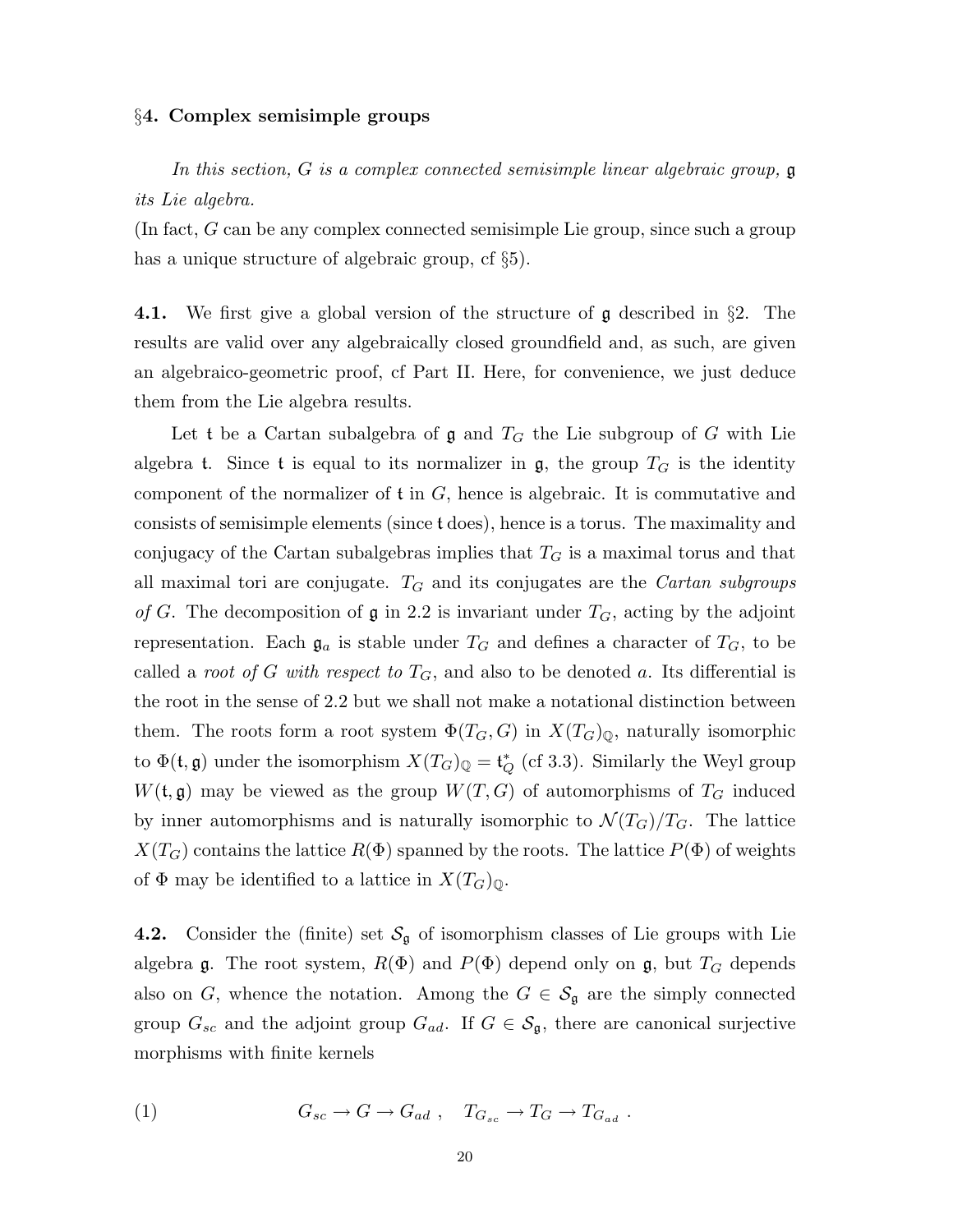The vector space  $X(T_G)_{\mathbb{Q}}$  may be identified naturally with  $R(\Phi)_{\mathbb{Q}}$ , hence  $X(T_G)$ to a lattice in  $R(\Phi)_{\mathbb{Q}}$ . Let us call diagram a pair  $(\Phi, \Gamma)$  where  $\Phi$  is a reduced root system in a rational vector space and  $\Gamma$  a lattice intermediary between  $P(\Phi)$  and  $R(\Phi)$ . Then the map which associates to G the diagram  $(\Phi(\mathfrak{t},\mathfrak{g})_{\mathbb{Q}}, X(T_G))$  defines a bijection between isomorphism classes of diagrams and isomorphism classes of complex semisimple linear algebraic groups, (a classification which is also valid over any algebraically closed groundfield by a famous theorem of Chevalley).

Any linear representation of  $\mathfrak g$  integrates to one of  $G_{sc}$ , therefore  $X(T_{G_{sc}})$  =  $P(\Phi)$ . At the opposite,  $X(T_{G_{ad}}) = R(\Phi)$ .

We have the identification  $\mathfrak{t} = X_*(T_G) \otimes_{\mathbb{Z}} \mathbb{C}$ . Then  $\mathfrak{t}_{\mathbb{R}} = X_*(T_G) \otimes_{\mathbb{Z}} \mathbb{R}$  is a real form  $t_{\mathbb{R}}$  of t. Over the reals, we can write  $t = t_{\mathbb{R}} \oplus i t_{\mathbb{R}}$ . The exponential  $\exp_G : \mathfrak{t} \to T_G$  is surjective, with kernel a lattice  $\Lambda_G$  in  $i\mathfrak{t}_\mathbb{R}$  which is the dual to  $X(T_G)$ . In particular

(2) 
$$
\Lambda_G = \begin{cases} 2\pi i R(\Phi^{\vee}) & \text{if } G = G_{sc} \\ 2\pi i P(\Phi^{\vee}) & \text{if } G = G_{ad}. \end{cases}
$$

Note also that the identification of  $R(\Phi^{\vee})$  to a lattice in  $\mathfrak{t}_{\mathbb{R}}$  maps  $a^{\vee}$  onto  $h_a$  $(a \in \Phi).$ 

4.3. Parabolic subgroups. We now define the subgroups in G associated to various subalgebras introduced in 2.3. They depend on  $G \in \mathcal{S}_{\mathfrak{g}}$ , but, for the simplicity of the notation, I shall omit the subscript  $G$ , and in particular write  $T$ for  $T_G$ .

For  $a \in \Phi$ , we let  $U_a$  be the one-dimensional unipotent group with Lie algebra  $\mathfrak{g}_a$ . It is invariant under T. The Lie algebra  $\mathfrak{n}^{\pm}$  is the Lie algebra of a unipotent group  $N^{\pm}$ , generated by the  $U_a$  ( $a_{\leq 0}^{>0}$  $\binom{>0}{<0}$ . In fact, it is directly spanned by the  $U_a$ , i.e. for the a's in any order, the product map  $\prod$  $\prod_{a>0} U_a \to N^+$  is an isomorphism of varieties and similarly for  $N^-$ . The group  $B = T \cdot N^+$  with Lie algebra b is a *Borel* subgroup of G, and  $B^- = T \cdot N^-$  is the opposite Borel subgroup. A subgroup of G is *parabolic* if its Lie algebra is parabolic. This is also equivalent to  $G/P$  being a homogeneous projective variety (see  $4.6(c)$ ). A parabolic subgroup is standard if it contains B. As in the Lie algebra case, these subgroups correspond bijectively to the subsets of  $\triangle$ . We let

(1) 
$$
T_I = \left(\bigcap_{a \in I} \ker a\right)^{\circ}, L_I = \mathcal{DZ}(T_I) \text{ and } P_I = \mathcal{Z}(T_I) \cdot N^+.
$$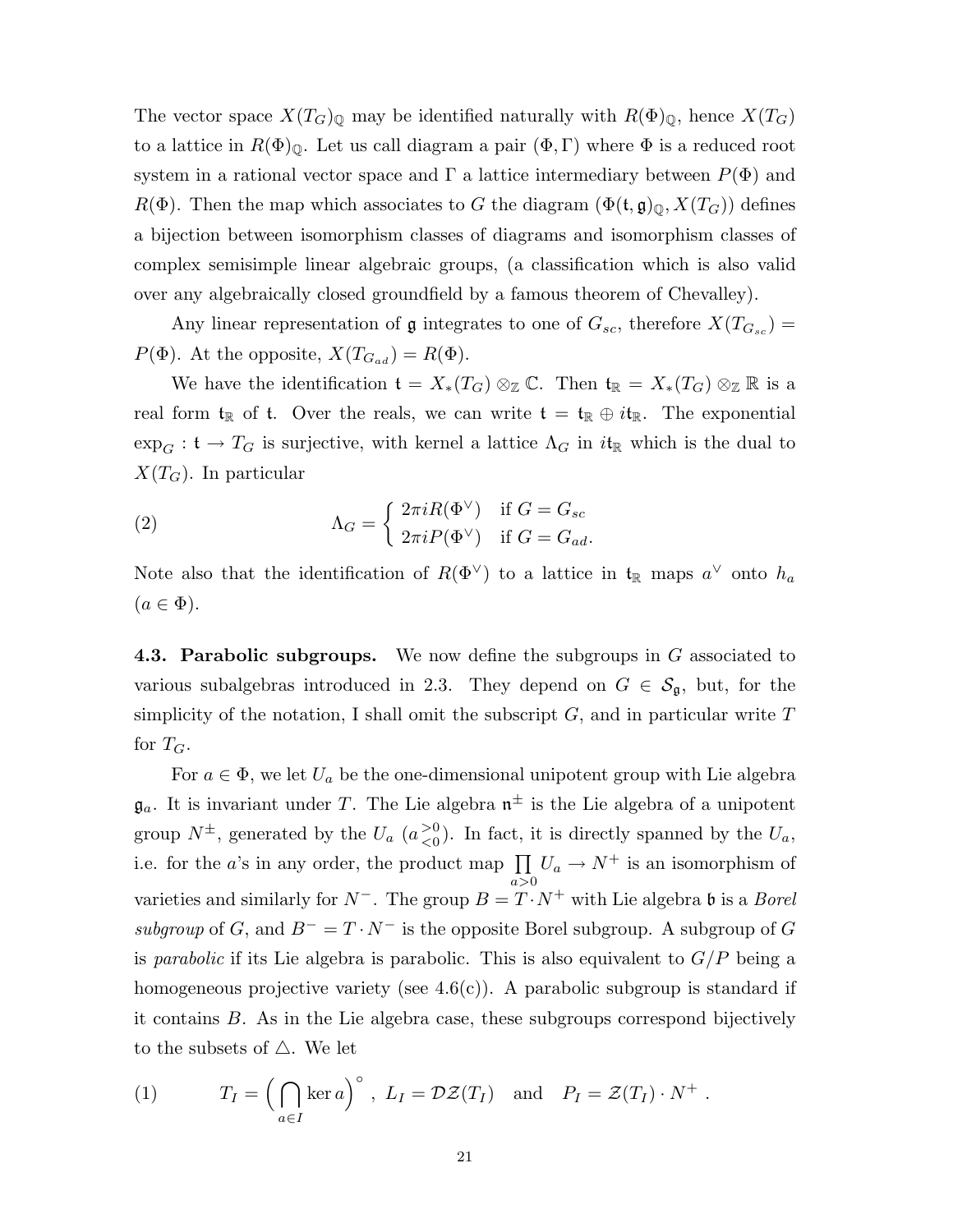We have again

(2) 
$$
\mathcal{Z}(T_I) = L_I \cdot T_I \quad (L_I \cap T_I \text{ finite})
$$

(3) 
$$
P_I = \mathcal{Z}(T_I) \cdot N^I \quad \text{(semi-direction)}, \quad N^I = \exp \mathfrak{n}^I.
$$

The Lie algebra  $\mathfrak g$  is the direct sum of  $\mathfrak n^-$  and  $\mathfrak b$ . Therefore  $N^- \cdot B$  contains an open set of G. In fact, as we shall see (4.4), it is a Zariski-open set, isomorphic, as a variety to  $N^{-} \times B$ .

#### 4.4. Bruhat decomposition.

4.4.1. First some notation. If  $x \in \mathcal{N}(T)$ , then  $x \cdot B$  depends only on the image of x in W, so there is no ambiguity in denoting it  $w \cdot B$ . Similarly,  $x \cdot U_a \cdot x^{-1} = x_{U_a}$ depends on w and will be denoted  ${}^wU_a$ . Thus  ${}^wU_a = U_{w(a)}$ . Given  $w \in W$ , let

(1) 
$$
\Phi_w = \{a \in \Phi^+, w^{-1}(a) < 0\}, \Phi'_w = \{a \in \Phi^+, w^{-1}(a) > 0\}.
$$

Therefore

$$
\Phi_w = w^{-1}(\Phi^+) \cap \Phi^-
$$

(3) 
$$
\Phi'_{w} = w^{-1}(\Phi^{+}) \cap \Phi^{+} .
$$

Let

(4) 
$$
\mathfrak{n}_w = \bigoplus_{a \in \Phi_w} \mathfrak{g}_a , \quad \mathfrak{n}'_w = \bigoplus_{a \in \Phi'_w} \mathfrak{g}_a
$$

are subalgebras. Let  $N_w$ ,  $N'_w$  be the corresponding groups. Then:

(5) 
$$
N_w \cap N'_w = \{1\}, \ N = N_w, N'_w, w^{-1}N'_w w \subset N, w^{-1}N_w w \subset N^-.
$$

## 4.4.2. Theorem.

- (a) The group G is the disjoint union of the double cosets  $BwB$  ( $w \in W$ ).
- (b)  $G/B$  is the disjoint union of the quotients  $BwB/B$  and  $BwB/B$  is isomorphic to  $N_w$ .

These statements define the *Bruhat decompositions of*  $G$  and  $G/B$ . We have

(1) 
$$
BwB = N_w \cdot N'_w \cdot wB = N_w \cdot w \cdot B = w^{-1} \cdot N_w \cdot w \cdot B \subset N^- \cdot B,
$$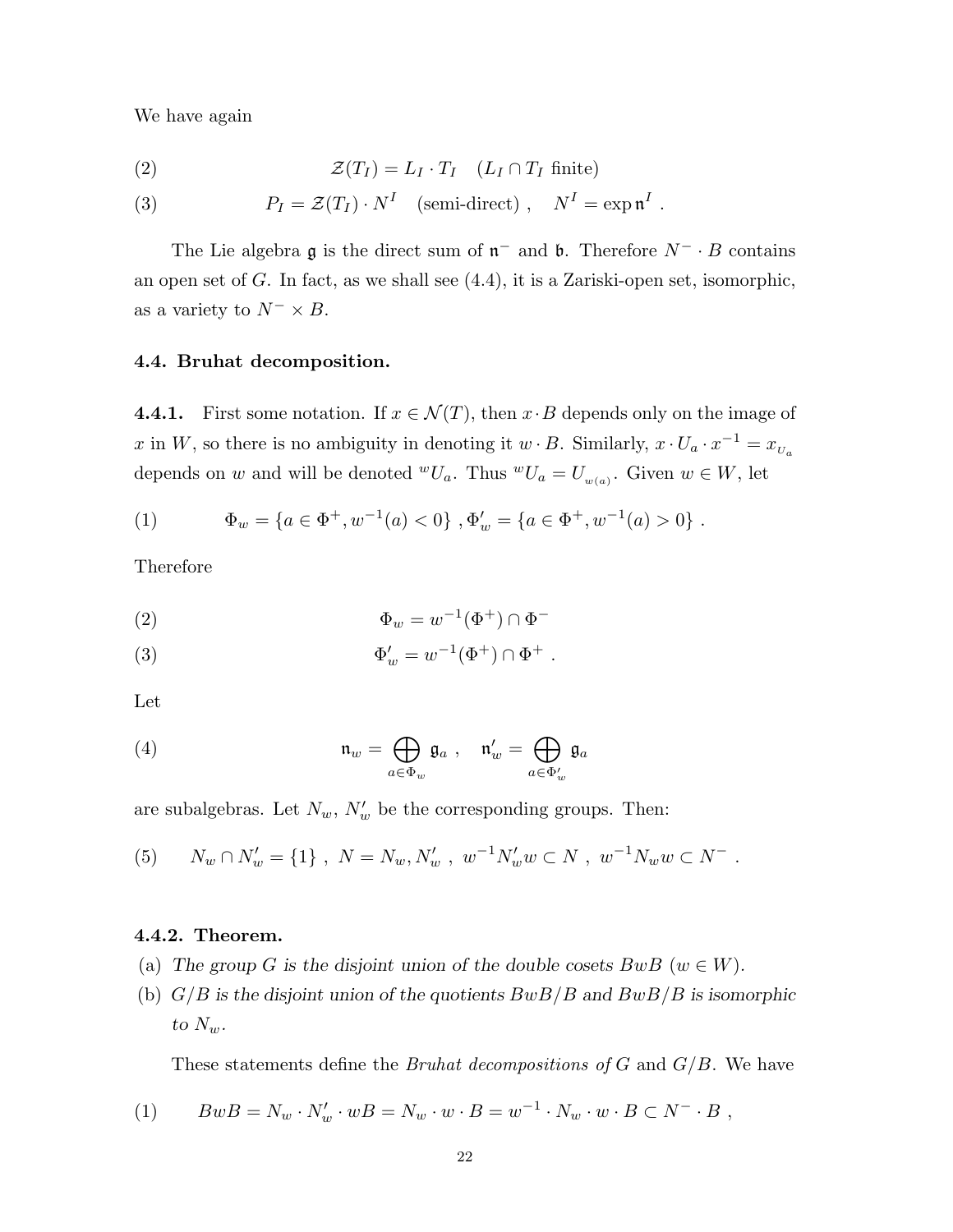therefore, the map  $u \mapsto u \cdot wB$  defines an isomorphism of  $N_w$  onto  $BwB/B$ . Thus (b) follows from (a). There remains to prove (a). Although all this is valid over any algebraically closed groundfield, I give here a Lie algebra proof over C (due to Harish-Chandra, in a more general setting, cf 6.4). The main point is the following lemma:

**Lemma.** Let  $\mathfrak{b}'$  be a Borel subalgebra of  $\mathfrak{g}$ . Then  $\mathfrak{b} \cap \mathfrak{b}'$  contains a Cartan subalgebra of g.

*Proof.* We have  $\mathfrak{b} = \mathfrak{t} \oplus \mathfrak{n}$ . Similarly  $\mathfrak{b}' = \mathfrak{t}' \oplus \mathfrak{n}'$  where  $\mathfrak{t}'$  is a Cartan subalgebra of  $\mathfrak g$  and  $\mathfrak n'$  the nilradical of  $\mathfrak b'$ . Any subalgebra of  $\mathfrak b$  (resp.  $\mathfrak b'$ ) consisting of nilpotent elements is contained in  $\mathfrak{n}$  (resp.  $\mathfrak{n}'$ ). Let  $\mathfrak{h} = \mathfrak{b} \cap \mathfrak{b}'$  and  $\mathfrak{h}_n$  its nilradical. Then

(2) 
$$
\mathfrak{h}_n = \mathfrak{n} \cap \mathfrak{n}' = \mathfrak{h} \cap \mathfrak{n} = \mathfrak{h} \cap \mathfrak{n}'.
$$

Given a subspace  $\mathfrak v$  or  $\mathfrak g$ , we let  $\mathfrak v^{\perp}$  be its orthogonal with respect to the Killing form. Of course

(3) 
$$
\dim \mathfrak{v} + \dim \mathfrak{v}^{\perp} = \dim \mathfrak{g}.
$$

It follows from the structure theory in §2 that

(4) 
$$
\mathfrak{n}^{\perp} = \mathfrak{b} , \mathfrak{n}'^{\perp} = \mathfrak{b}' .
$$

From (2) and (4) we see that

$$
\mathfrak{h}_n^{\perp} = \mathfrak{b} + \mathfrak{b}'
$$

whence also, by (3)

(6) 
$$
\dim \mathfrak{h}_n = \dim \mathfrak{g} - \dim(\mathfrak{b} + \mathfrak{b}')
$$

On the other hand, by elementary linear algebra,

(7) 
$$
\dim(\mathfrak{b} + \mathfrak{b}') + \dim \mathfrak{h} = \dim \mathfrak{b} + \dim \mathfrak{b}'
$$

hence

(8) 
$$
\dim(\mathfrak{b} + \mathfrak{b}') = 2 \dim \mathfrak{b} - \dim \mathfrak{h}.
$$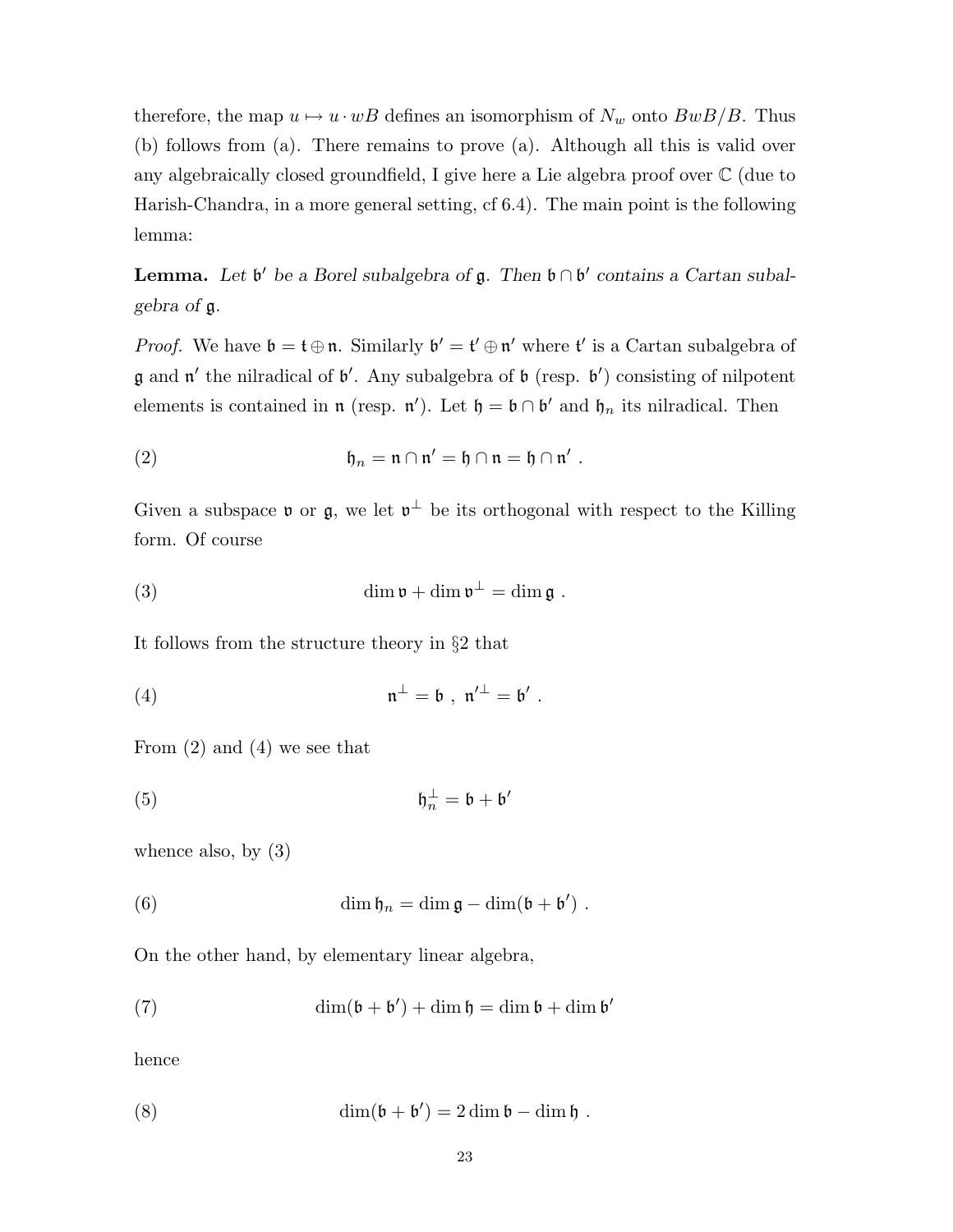From (6) and (8) we get

(9) 
$$
\dim \mathfrak{h} - \dim \mathfrak{h}_n = \dim \mathfrak{t} .
$$

But h is the Lie algebra of a solvable algebraic group, hence  $\mathfrak{h} = \mathfrak{s} \oplus \mathfrak{h}_n$  where  $\mathfrak{s}$  is the Lie algebra of a torus in  $H = B \cap B'$ . By (9), s has the same dimension as t, hence is a Cartan subalgebra of g, and the lemma is proved.

*Proof of (a)*. Let  $x \in G$ . By the lemma,  $x^{-1} \cdot B \cdot x \cap B'$  contains a maximal torus T' of G. There exists  $b \in B$  such that  $b^{-1} \cdot T' \cdot b = T$ , hence  $z^{-1} \cdot B \cdot z \cap B \supset T$ , where  $z = x \cdot b$ . Then  $B \cap z \cdot B \cdot z^{-1} \supset z \cdot T \cdot z^{-1}$ . There exists therefore  $y \in B$  such that  $y \cdot z = y \cdot x \cdot b$  normalizes T, hence represents an element w of W and we have  $B \cdot x \cdot B = B \cdot w \cdot B$ , which shows that  $G = B \cdot W \cdot B$ . Assume  $BwB \cap Bw'B \neq \emptyset$ for  $w' \in W$ . Then these double cosets are equal and  $w' = b \cdot w \cdot b'$  for suitable  $b, b' \in B$ . View T as the quotient  $B/N$ . Then  $b, b', w, w'$  act on T, with  $b, b'$  acting trivially. Therefore  $w$  and  $w'$  represent the same element of the Weyl group.

**4.4.3.** The  $C_w = BwB/B$  are the *Bruhat cells G/B*. The cosets  $wB(w \in W)$ can also be viewed as the fixed points of T on  $G/B$ , so the Bruhat cells are the orbits of the fixed points of  $T$  under  $B$  or  $N$ . In fact, the lemma implies that they are all the orbits of B in  $G/B$ . Let  $w_0$  be the element of the Weyl group which transforms positive roots into negatives ones. Then  $N_{w_0} = N$  and  $B \cdot w_0 B = w_0 \cdot U^- \cdot B$  is open.

4.4.4. There is also a Bruhat decomposition for  $G/P$ , P any parabolic subgroup. We may assume  $P = P_I$  is standard,  $(I \subset \triangle)$ . Let  $W_I$  be the subgroup of W generated by the reflections  $r_a$  ( $a \in I$ ). Then  $W_I$  indexes the cells in the Bruhat decomposition of  $L_I$  (notation of 4.3(2)) with respect to  $(B \cap L_I)$ , hence  $P_I = B \cdot W_I \cdot B$ . Then  $G = B \cdot (W/W_I) \cdot P_I$  and  $G/P_I$  is disjoint union of Bruhat cells indexed by  $(W/W_I)$ . I describe this more precisely, referring to §21 of my book for the details.

Each coset  $w \cdot W_I$  contains a unique element of smallest length  $w^I$  such that if  $v \in W_I$ , then  $l(w^I \cdot v) = l(w^I) + l(v)$ , (cf Bourbaki). The  $w^I$  form a set of representatives  $W^I$  for  $W/W_I$ . Let  $p_I$  be the projection of  $G/P$  onto  $G/P_I$ . Fix  $w \in W<sup>I</sup>$ . Then  $p_I$  is an isomorphism of  $N_w \cdot w$  onto its image in  $G/P_I$  and every cell  $C(w^I \cdot v)$   $(v \in W_I)$  maps onto that image. Thus  $G/P_I$  is the disjoint union of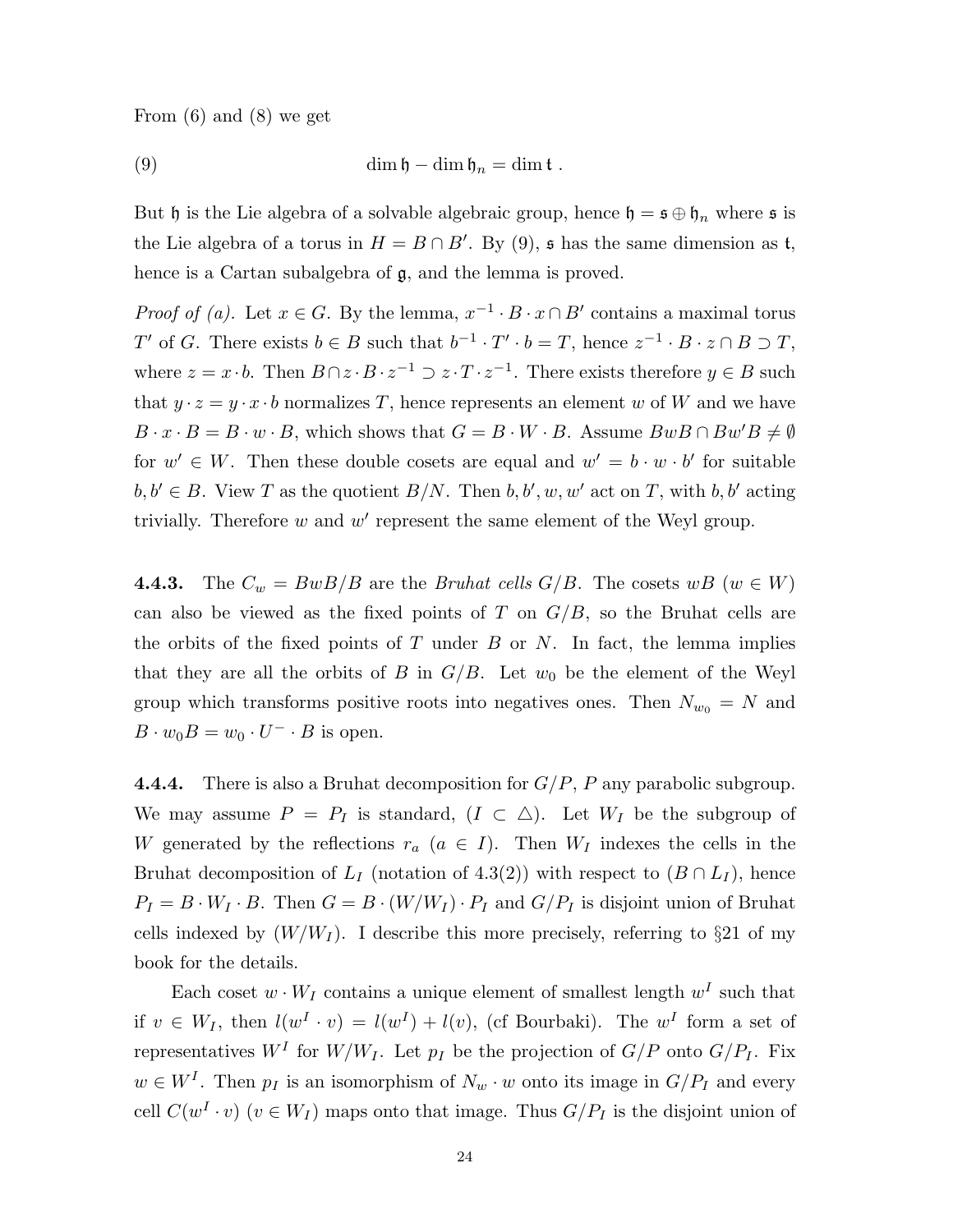cells isomorphic to the  $C(w)$   $(w \in W^I)$ . The main point to see this is the following fact (loc. cit.) If  $w, w' \in W$  and  $l(w) + l(w') = l(w \cdot w')$ , then  $BwBw'B = Bww'B$ .

4.4.5. To conclude this section, we draw an important consequence of the lemma, to be used in 4.5. Let  $X \in \mathfrak{b}$ . Write it, in the notation of 2.2

(1) 
$$
X = \sum_{a>0} c_a(X) \cdot x_a .
$$

**Lemma.** If  $c_a(X) \neq 0$  for  $a \in \Delta$ , then b is the unique Borel subalgebra of g containing X, and B is the unique Borel subgroup of G containing  $x = \exp X$ .

*Proof.* Let  $\mathfrak{b}'$  be a Borel subalgebra containing X. It suffices to show that some conjugate under B of  $\mathfrak{b}'$  is equal to  $\mathfrak{b}$ . By 4.4.2,  $\mathfrak{b}' \cap \mathfrak{b}$  contains a Cartan subalgebra. Since the latter is conjugate under B to  $\mathfrak{t}'$ , we may assume that  $\mathfrak{b}' \cap \mathfrak{b} \supset \mathfrak{t}$ . Then  $\mathfrak{n} \cap \mathfrak{b} \cap \mathfrak{b}'$  is a direct sum of some of the  $\mathfrak{g}_a$ . The assumption implies that the  $\mathfrak{g}_a$ with  $a \in \Delta$  all occur. But they generate  $\mathfrak{n}$  (see 2.3), hence  $\mathfrak{n} \subset \mathfrak{b}'$  and  $\mathfrak{b} = \mathfrak{b}'$ .

For unipotent elements, exp has an inverse hence the global statement follows from the Lie algebra one (It can also be given an analogous global proof, which is valid in any characteristic.)

#### 4.5. Nilpotent and unipotent varieties. We let

(1) 
$$
\mathcal{N} = \{X \in \mathfrak{g}, X \text{ nilpotent}\}, \quad \mathcal{U} = \{g \in G, x \text{ unipotent}\}.
$$

They are invariant under  $G$ , acting by conjugacy, hence are unions of conjugacy classes. The condition of being nilpotent in  $\mathfrak{g}$ , or unipotent in G is algebraic, so N and  $\mathcal U$  are algebraic subsets. The exponential map is an isomorphism of varieties of  $N$  onto  $U$  (cf 3.4).

**4.5.1. Proposition.** The varieties  $N$ ,  $U$  are irreducible, of codimension equal to the rank of G.

*Proof.* It suffices to consider  $U$ . Let

$$
X = \{(gB, x) \in G/B \times G | g^{-1} \cdot x \cdot g \in N \} .
$$

The second projection  $pr_2 : X \to G$  is clearly U. Let  $\mu : G \times G \to G/B \times G$  be the product of the canonical projection  $G \to G/B$  by the identity. Then  $\mu^{-1}(X)$  is the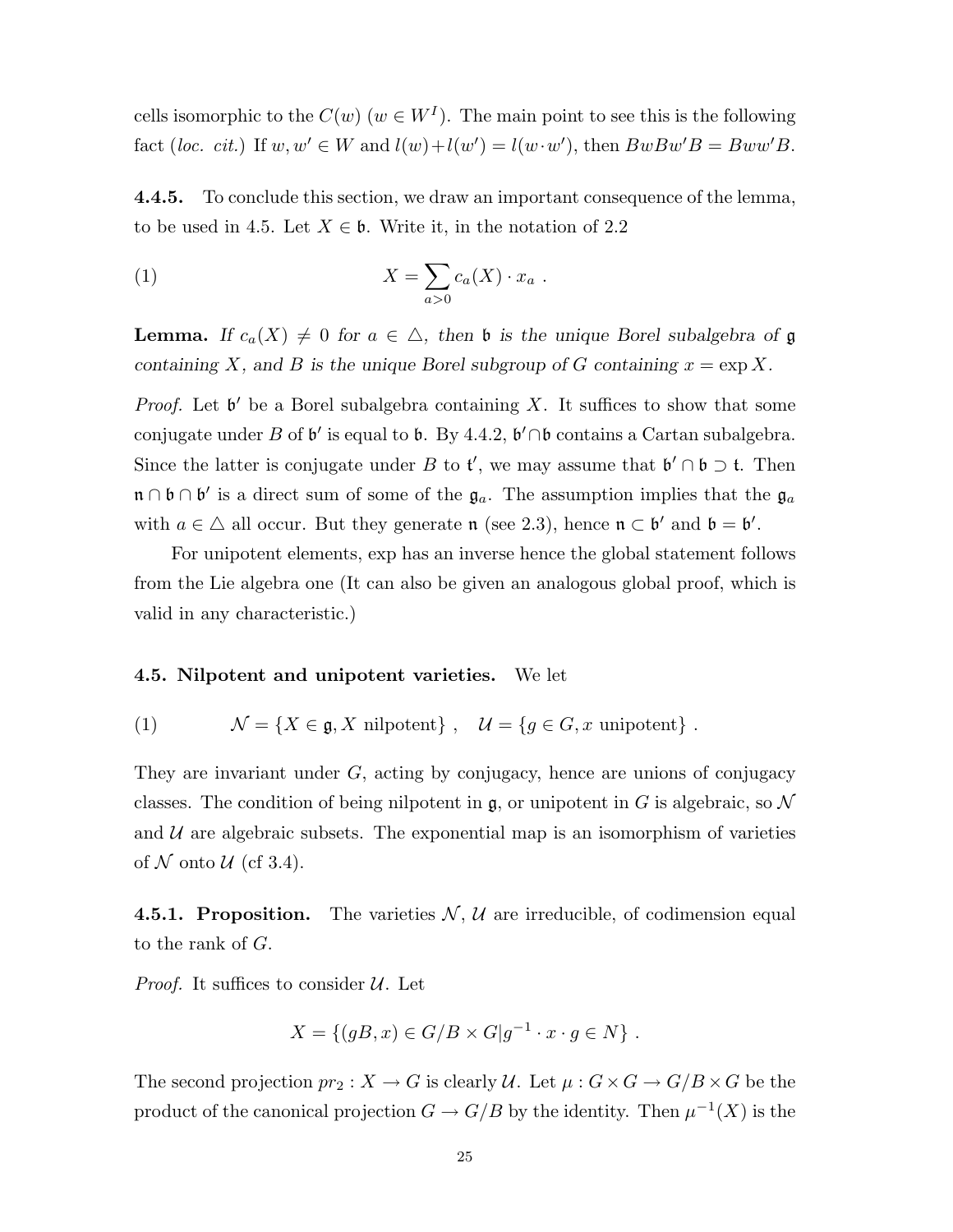image of  $G \times N$  under the map  $(g, u) \mapsto (g, g \cdot u \cdot g^{-1})$  hence is irreducible. Then so are X and  $pr_2X = U$ . Consider now the first projection  $pr_1$  of X on  $G/B$ . Its fibres are conjugates of N, hence dim  $X = \dim G/B + \dim N = \dim G - l$ , where  $l = \dim T$  is the rank of G. Consequently  $\dim U \leq \dim G - l$ . To make sure that  $\dim U = \dim G - l$  it suffices to show that some fibres of  $pr_1$  are finite. This follows from Lemma 4.4.5, and the Proposition is proved.

Our next objective is to show that  $\mathcal U$  and  $\mathcal N$  are unions of finitely many conjugacy classes, a result proved first by B. Kostant. We give here R. Richardson's proof (see 4.5.5 for references). It is based on the following lemma:

**4.5.2. Lemma.** Let H be a connected linear algebraic group, M a closed subgroup. Assume that the Lie algebra  $\mathfrak h$  of H is a direct sum of the Lie algebra of  $\mathfrak m$ of M and of a subspace c invariant under M. Then the intersection of a conjugacy class of H in h with  $\mathfrak m$  is the union of finitely many conjugacy classes of M.

First a general remark about tangent spaces to conjugacy classes. If  $M$  is a smooth manifold and  $x \in M$ , the tangent space to M at x is denoted  $TM_x$ . Let now  $M = \mathfrak{h}$  be the Lie algebra of a Lie group H. We let  $C_H(x) = \{Ad h(x), h \subset H\}$ be the conjugacy class of x. The differential of the map  $\mu_x : h \mapsto Ad \; h(x)$  sends  $y \in \mathfrak{h}$  to  $[y, x]$ , and  $\mathfrak{h}$  onto  $T(C_H(x))_x$ , hence

(1) 
$$
T(C_H(x)) = [\mathfrak{h}, x].
$$

*Proof of the lemma.* The conjugacy class of  $X \in \mathfrak{h}$  under H and M are respectively denoted by  $C_H(X)$  and  $C_M(X)$ . Since  $C_H(X) \cap \mathfrak{m}$  is algebraic, it is a finite union of irreducible varieties stable under  $M$ . It suffices to show that these components are conjugacy classes of M. Let  $Y \in C_H(X) \cap \mathfrak{m}$ , and Z the irreducible component of  $C_H(X) \cap \mathfrak{m}$  containing Y. It is stable and, clearly,  $C_H(X) = C_H(Y)$ . We may assume that  $Z$  is smooth at  $Y$ . By  $(1)$  we have

(2) 
$$
TC_H(Y)_Y = [\mathfrak{h}, Y], TC_M(Y)_Y = [\mathfrak{m}, Y].
$$

Clearly:

(3) 
$$
TZ_Y \subset TC_H(Y) \cap \mathfrak{m} = [\mathfrak{h}, Y] \cap \mathfrak{m}.
$$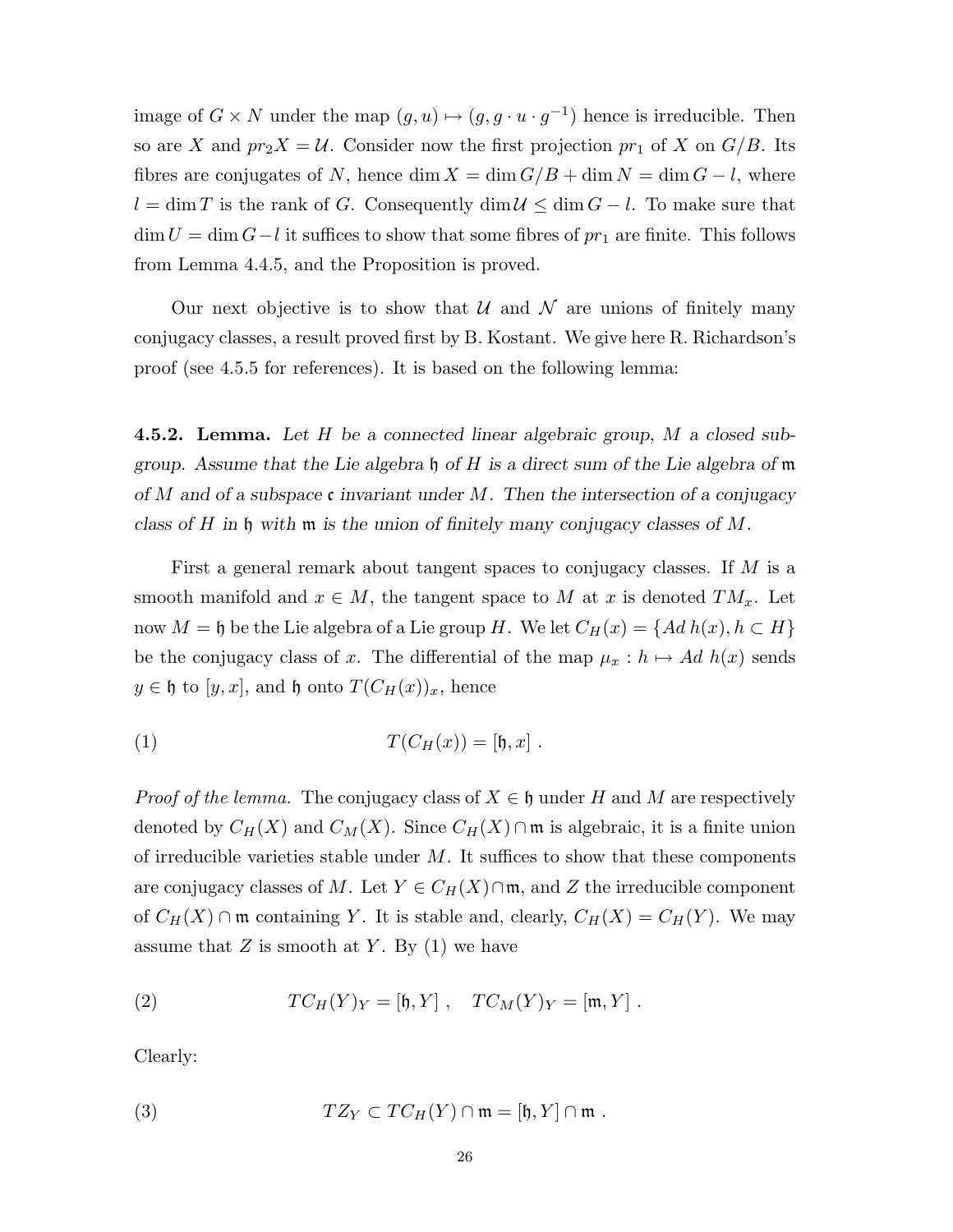But  $[\mathfrak{h}, Y] = [\mathfrak{m}, Y] + [\mathfrak{c}, Y]$ . Since  $Y \in \mathfrak{m}$ , the assumption (1) implies that  $[\mathfrak{c}, Y] \subset \mathfrak{c}$ hence  $[\mathfrak{h}, Y] \cap \mathfrak{m} = [\mathfrak{m}, Y]$  and we get

$$
(4) \hspace{3.1em} T Z_Y \subset T C_M(Y) \subset T Z_Y
$$

so that  $TZ_Y = TC_M(Y)_Y$ . This shows that Z is smooth and that each orbit of  $M$  in  $Z$  is open in  $Z$ . Since  $Z$  is irreducible, it is equal to one such orbit.

**4.5.3. Theorem (B. Kostant).** The nilpotent and unipotent varieties of  $G$  are unions of finitely many orbits.

It suffices to prove it for N. The assertion is well-known to be true for  $SL_n(\mathbb{C}),$ since any nilpotent matrix is conjugate to one in Jordan normal form, and those are finite in number.

By definition, the group G is embedded in some  $SL_n(\mathbb{C})$ . Any finite dimensional representation of G is fully reducible, therefore the Lie algebra of  $SL_n(\mathbb{C})$ is direct sum of  $\mathfrak g$  and of a subspace c invariant under AdG. The theorem now follows from the lemma, where H and M stand for  $SL_n(\mathbb{C})$  and G respectively.

**4.5.4. Regular elements.** An element  $x \in G$  is regular if its centralizer has the smallest possible dimension. If  $x$  is semisimple, it is contained in a maximal torus hence  $\mathcal{Z}(x)$  has dimension  $\geq l = \text{rank } G$ . If no root is equal to 1 on x, then  $\mathcal{Z}(x)^\circ = T$  and x is regular. A simple limit argument that dim  $\mathcal{Z}(x) \geq l$ for all  $x \in G$ , and more precisely that  $\mathcal{Z}(x)$  contains a commutative subgroup of  $\dim \geq l$ . Hence x is regular if and only if  $\dim \mathcal{Z}(x) = l$ . If  $u \in N$  is regular, then its orbit has codimension l, hence is open in  $\mathcal U$ . Since  $\mathcal U$  is irreducible (4.5.2), the regular unipotent elements form a single orbit, whose intersection with  $U$  is the exponential of the set defined by 4.4.3(1) and is one conjugacy class with respect to B. Similarly for N. One representative is  $\exp X$  where  $X = \sum_{n=1}^{\infty} X_n$  $a \in \triangle$  $x_a$ .

More generally, given  $I \subset \Delta$ , the theorem implies that there is one unipotent conjugacy class whose intersection with  $N<sup>I</sup>$  is open dense in  $N<sup>I</sup>$ . Again, its elements form one conjugacy class under  $P_I$ . They are called the Richardson elements.

An element  $x \in G$  is regular if and only if  $x_u$  is regular in  $\mathcal{Z}_G(x)^0$ .

Let x be regular. If it is unipotent, it is contained in a unique Borel subgroup. If it is semisimple, then it belongs to a unique maximal torus  $T'$ , the identity com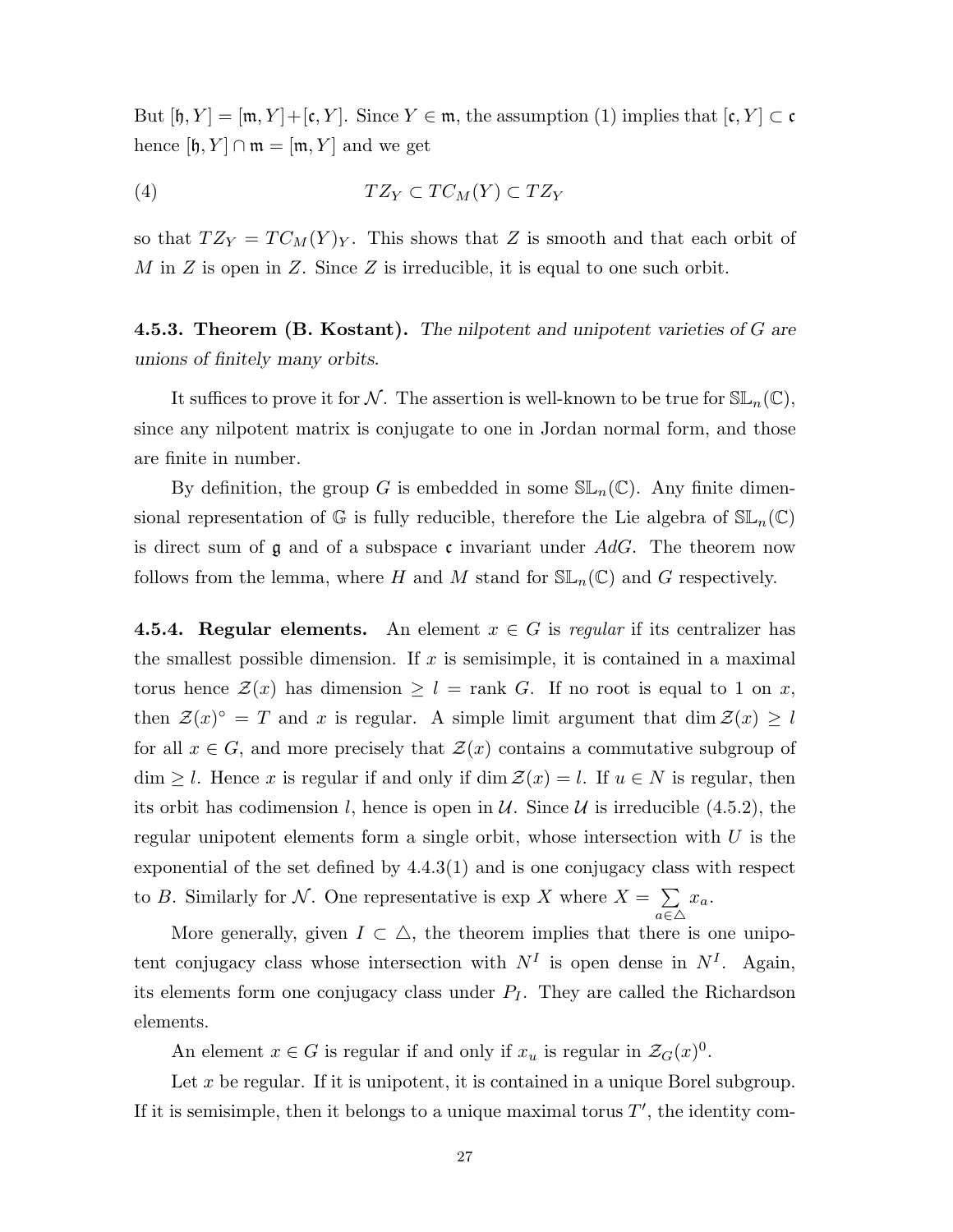ponent of its centralizer, and any Borel subgroup containing  $x$  must also contain  $T'$ . Hence x belongs to only finitely many Borel subgroups. More generally, Steinberg has shown that an element is regular if and only if it is contained in only finitely many Borel subgroups (For a systematic study of regular elements, over any algebraically closed groundfield, see R. Steinberg, Publ. Math. I.H.E.S. 25, 1965, 49-80.)

4.5.5. Theorem 4.5.3 was first proved by B. Kostant (Amer. J. Math. 8, 1959, 973-1032.) The proof given here is due to R. Richardson (Annals of Math. 86, 1967, 1-15.) It is valid over any algebraically closed groundfield of characters 0 or > 5. More specifically, for a given simple group, the characteristics to avoid are the "torsion primes" (cf 1.5). A proof valid without any restriction was given later by G. Lusztig (Inv. Math. 34, 1976, 201-213.)

**4.5.6.** As corollary to 4.5.3, we note that if  $X \in \mathfrak{g}$  is nilpotent, then there exists  $\lambda \in X(\mathcal{N}(\mathbb{C}X)), \lambda \neq 0$ , such that  $Adg(X) = g^{\lambda} \cdot X$   $(g \in \mathcal{N}(\mathbb{C}X)).$ 

Indeed, the elements  $c \cdot X$  ( $c \in \mathbb{C}$ ) are all nilpotent. By 4.5.3 there are infinitely many values of c such that the elements  $c \cdot X$  belong to the same conjugacy class. Therefore  $\mathcal{N}(\mathbb{C}X)$  acts non-trivially on the line  $\mathbb{C}\cdot X$ . This action is described by a non-trivial character of  $\mathcal{N}(\mathbb{C}X)$ .

Much more precisely, the theorem of Jacobson-Morosow asserts the existence of an " $\mathfrak{sl}_2$ -triple" containing X, i.e. the existence of Y nilpotent and H semisimple such that

$$
[H, X] = 2X , [H, Y] = -2Y , [X, Y] = H .
$$

For a proof, cf the paper of Kostant referred to above. In that paper, it is shown that this construction establishes a bijection between conjugacy classes of nilpotent elements and conjugacy classes of  $\mathfrak{sl}_2$ -triples, and that the latter are finite in number, whence 4.5.3.

Among the sl2-triples, there is a particularly important conjugacy class, that of the so-called principal  $\mathfrak{sl}_2$ -triples, discovered independently by E.B. Dynkin (Dokl. Ad. Nauk SSSR (N.S.) 71, 1950, 221-4) and J. de Siebenthal (Comm. Math. Helv. 25, 1951, 210-256).

We use the notation of 2.2, 2.3. Let  $H = 2 \cdot \sum_{n=1}^{\infty}$  $a \in \triangle$  $w_\alpha^{\vee}$ . Then  $b(H) = 2$   $(b \in \triangle)$ . The fundamental coweight are linear combinations with *strictly* positive coeffi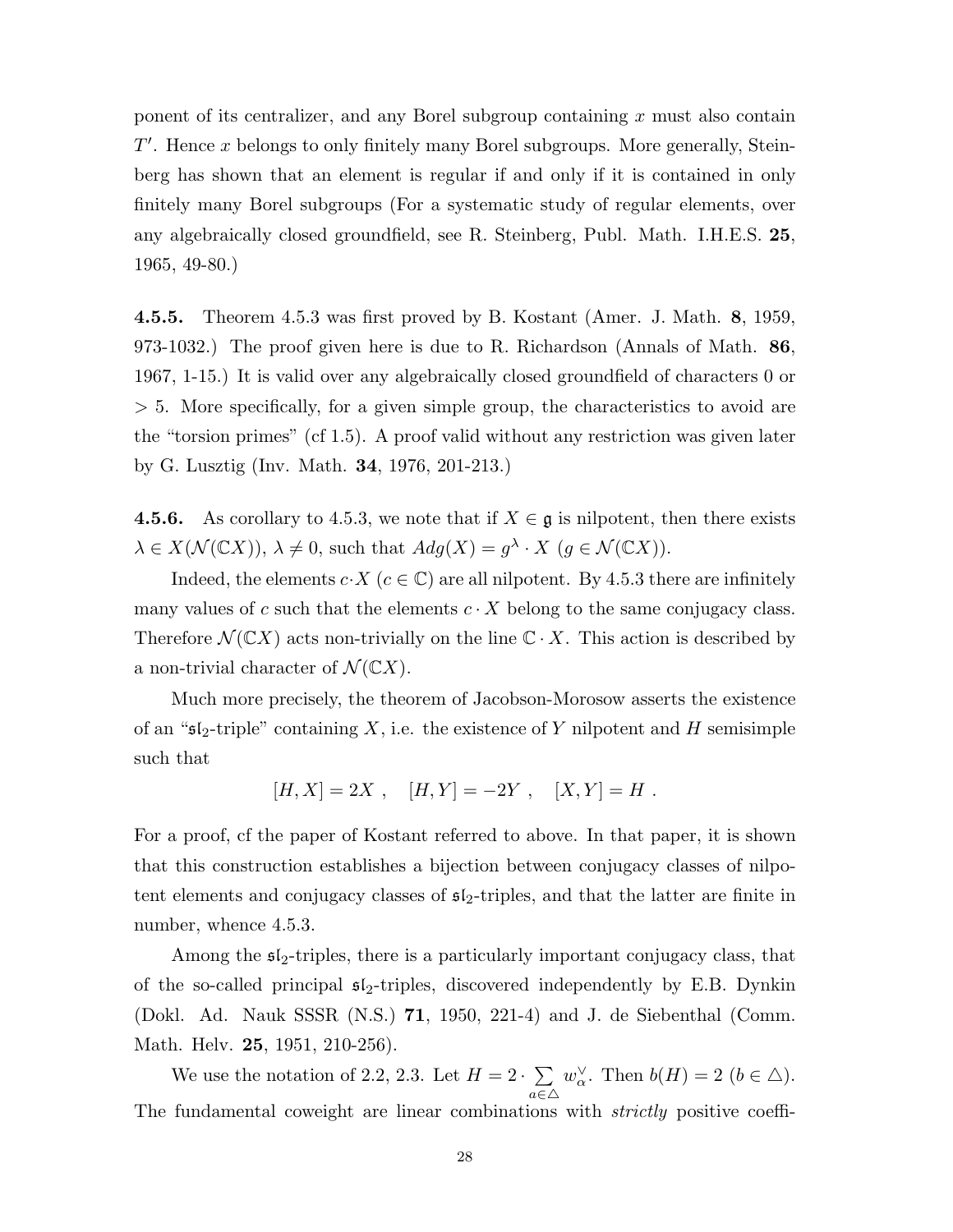cients of the simple coroots, hence we have

$$
H = \sum_{a \in \triangle} r_a h_a \quad (r_a > 0, a \in \triangle)
$$

(recall that  $h_a = \alpha^{\vee}$ , see 2.3). Let then

$$
X = \sum_{a \in \Delta} c_a \cdot x_a \quad (c_a \neq 0, a \in \Delta) , \quad Y = \sum_{a \in \Delta} (r_a/c_a) x_{-a} .
$$

We leave it as an exercise to check that  $(H, X, Y)$  is a  $\mathfrak{sl}_2$ -triple. It has quite remarkable properties, explored in depth in the Kostant paper already mentioned.

4.6. Irreducible representations. As before, we assume a choice of an ordering on the roots. As was recalled in  $\S2$ , a finite dimensional irreducible representation of  $\mathfrak g$  is characterised by its highest weight which can be any element of  $P(\Phi)^+$ . Such a representation integrates to a rational representation of  $G_{sc}$  and its weights belongs to  $P(\Phi)$ , now identified to  $X(T_{G_{sc}})$ . Such a representation descends to one of a group  $G \in \mathcal{S}_{\mathfrak{g}}$  if and only if its weights belong to  $X(T_G)$ , and it suffices for this that the highest weight be contained in  $X(T_G)$ , (because all weights are congruent to the highest one modulo  $R(\Phi)$ ). We now give a direct global construction of an irreducible representation  $(\sigma_{\lambda}, E_{\lambda})$  of G with highest weight  $\lambda \in X(T_G)$ . Let for  $\lambda \in P(\Phi),$ 

(1) 
$$
E_{\lambda} = \{ f \in \mathbb{C}[G], \quad f(g \cdot b) = b^{i(\lambda)} f(g) \} \quad (g \in G, b \in B),
$$

(otherwise said the induced representation on  $\mathbb{C}[G]$  from the one-dimensional representation  $b \mapsto b^{i(\lambda)}$  of  $B$ ).

**Theorem.** The module  $E_{\lambda}$  is  $\neq 0$  if and only if  $\lambda$  is dominant. If it is  $\neq 0$ , then  $E_{\lambda}$ , acted upon by left translations, is an irreducible representation of G with highest weight  $\lambda$ .

Sketch of Proof. Assume  $E_{\lambda} \neq \{0\}$ . There exists a line  $D \subset E_{\lambda}$  which is stable by B (Lie's theorem). Let  $\mu$  be the character of B on D and  $f \in D$ ,  $f \neq 0$ . Then

(2) 
$$
l_b f(x) = f(b^{-1} \cdot x) = b^{-\mu} \cdot f(x) \quad (x \in G, b \in B) ,
$$

therefore

(3) 
$$
f(b \cdot x \cdot b') = b^{-\mu} \cdot f(x) \cdot b'^{i(\lambda)} \quad (b, b' \in B, x \in G).
$$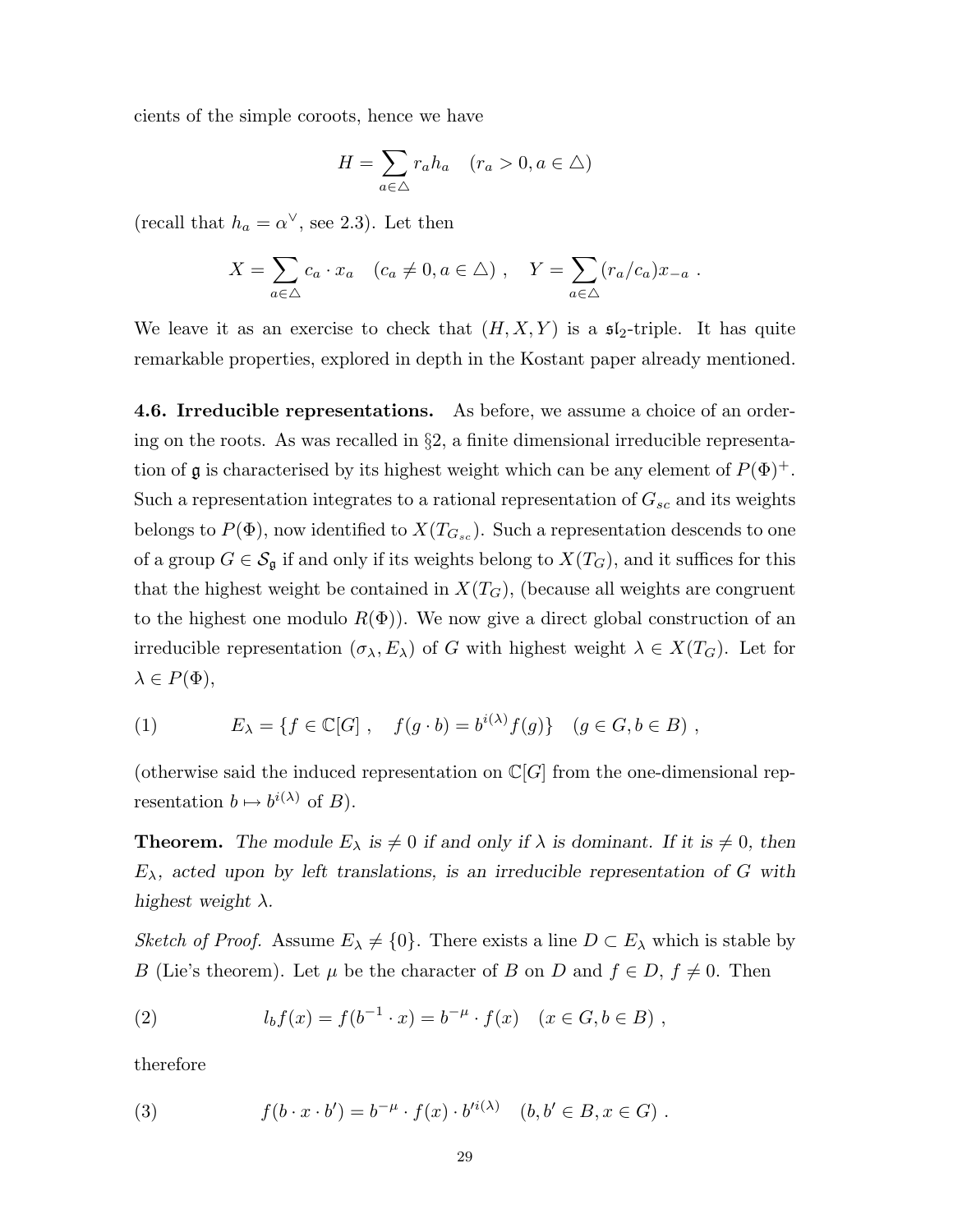Let  $x = w_0$  be the element in the Weyl group which transforms  $C^+$  in  $C^-$  (see 1.6). Then  $\Omega = B \cdot w_0 \cdot B = w_0 \cdot B^- \cdot B$  contains an open set (see 4.2), therefore f is completely determined by its restriction to  $\Omega$ . It is  $\neq 0$  if and only  $f(w_0) \neq 0$ , hence the set of f's in  $E_{\lambda}$  satisfying (2) for a given  $\mu$  is (at most) is one-dimensional. Let now  $t \in \mathfrak{t}$ . Then  $f(t \cdot w_0) = t^{-\mu} \cdot f(w_0)$ , hence, by (2),

(4) 
$$
t^{-\mu} f(w_0 = f(w_0 \cdot w_0^{-1} \cdot t \cdot w_0) = f(w_0) \cdot f(w_0^{-1} \cdot t \cdot w_0)^{i(\lambda)} = f(w_0) \cdot t^{-\lambda}
$$

in view of the definition of  $i(\lambda)$  (cf 2.5), whence  $\lambda = \mu$ .

As a consequence,  $E_{\lambda}$  contains a unique B-invariant line  $D_{\lambda}$  and it has the weight  $\lambda$ . By full reducibility, it has to be irreducible, with highest weight  $\lambda$ , (and finite dimensional). From  $\S$ 2, or also directly from 4.3, we see that the stability group of  $D_{\lambda}$  is the standard parabolic subgroup  $P_{I(\lambda)}$ , , where  $I(\lambda) = \{a \in \triangle | (\lambda, a) = 0\}.$ 

There remains to show that if  $\lambda$  is dominant, then  $E_{\lambda} \neq 0$ . We shall use a known result: if f is a rational function on G, and  $f^m \in \mathbb{C}[G]$  for some  $m > 0$ ,  $m \in \mathbb{Z}$ , then  $f \in \mathbb{C}[G]$ . This follows from the fact that G is smooth, hence in particular normal, which implies that  $\mathbb{C}[G]$  is integrally closed in its field of fractions.

The set  $P(\Phi)^+$  of dominant weights is stable under the opposition involution, therefore, given any  $\lambda \in P(\Phi)^+$ , we have to show the existence of  $f \in \mathbb{C}[G]$ satisfying

(5)<sub>λ</sub> 
$$
f(x \cdot b) = f(x) \cdot b^{\lambda} \quad (x \in G, b \in B) .
$$

If f and g satisfy  $(5)_{\lambda}$  and  $(5)_{\mu}$  respectively, then  $f \cdot g$  satisfies  $(5)_{\lambda+\mu}$ . The dominant weight  $\lambda$  can be written as a positive integral linear combination of the fundamental highest weights  $\omega_a$   $(a \in \Delta)$ . It suffices therefore to show the existence of a solution of  $(5)_{\omega_a}$   $(a \in \Delta)$ . We want to construct one which is also left-invariant under  $U^-$ . It clearly exists on  $\Omega = U^- \cdot B$ . Since  $\Omega$  is Zariski-dense (cf §5), this defines a rational function f on  $G$ . By the result stated above, it suffices to show that  $f^m \in \mathbb{C}[G]$  for some  $(m \in \mathbb{Z}, m > 0)$ .

By 3.7, there exists a finite dimensional representation  $(\sigma, V)$  of G such that V contains a line D stable under  $P_{(a)} = P_{\Delta-\{a\}}$ . We may assume that the construction in 3.7 was made using right translations on  $\mathbb{C}[G]$ . Since D is stable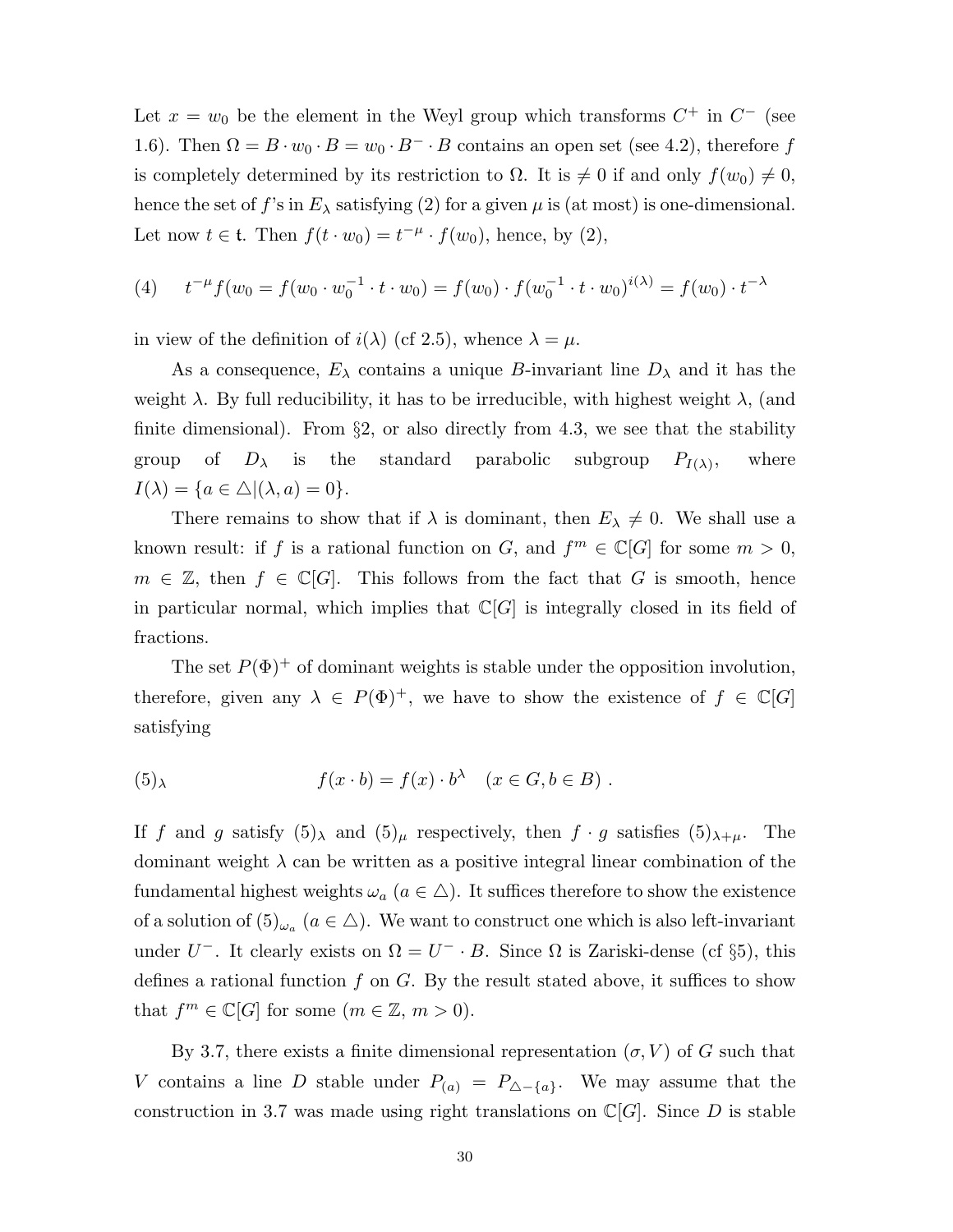under  $P_{(a)}$  the weight of B on D is a non-zero integral multiple  $m \cdot \omega_a$  of  $\omega_a$ . So the space  $E_{i(m\lambda)}$  is  $\neq 0$ . By definition, its elements are solutions of  $(5)_{m\omega_a}$ . Among those there is one, call it g, which is stable under  $B^-$ , hence which is left-invariant under  $U^-$ . Then, on  $U^- \cdot B$ , we have  $g = f^m$ , hence  $f^m \in \mathbb{C}[G]$ .

Remarks. (a) The previous theorem is equivalent to the Borel-Weil theorem. We recall briefly the original formulation, in terms of regular sections of a line bundle over  $G/B$ . Given  $\lambda$  define the line bundle  $\xi_{i(\lambda)}$  over  $G/B$  as the quotient  $G \times_B \mathbb{C}$ of the product  $G \times \mathbb{C}$  by the equivalence relation

(7) 
$$
(x \cdot b, c) \sim (x \cdot b^{i(\lambda)} \cdot c) \quad (x \in G, b \in B, c \in \mathbb{C}) .
$$

Given  $f \in \mathbb{C}[G]$  satisfying  $(5)_{i(\lambda)}$  define the map  $s_g : G \to \xi_{i(\lambda)}$  by  $s_g(x) =$  $(x, f(x))$ . It is easily checked that  $s<sub>g</sub>$  is constant on the cosets  $x \cdot B$ , hence defines a regular section  $G/B \to \xi_{i(\lambda)}$  of  $\xi_{i(\lambda)}$  and that  $s_g$  establishes a bijection between  $E_{\lambda}$  and the space  $\Gamma(G/B, \xi_{i(\lambda)})$  of regular sections of  $\xi_{i(\lambda)}$ .

(b) It can be shown that  $E_{\lambda}$  is also the set of solutions of  $(5)_{\lambda}$  in the space  $H(G)$  of holomorphic functions on G, see S. Helgason, Advances in Math. 5 (1970), 1-154, Chap. IV, Lemmata 4.5, 4.6.

(c) In the projective space  $P(E_\lambda)$  of lines in  $E_\lambda$ , the group B has a unique fixed point, the point  $[D_\lambda]$  representing the B-invariant line  $D_\lambda$ . Its stability group is  $P_{I(\lambda)}$ . Its orbit  $G[D_{\lambda}]$  is Zariski-closed: If it were not, its complement in its Zariski-closure would be a projective subvariety invariant under B, hence would also contain a point fixed under  $B(3.8)$ . But  $[D_\lambda]$  is the only fixed point of B in  $P(E_\lambda)$ . The isotropy group of  $[D_\lambda]$  is  $P_{I(\lambda)}$  hence the orbit map defines an isomorphism of  $G/P_{I(\lambda)}$  onto  $G \cdot [D_{\lambda}]$ . Since  $I(\lambda)$  is arbitrary in  $\triangle$ , we see that the quotients  $G/P$ , P parabolic, are projective varieties.

(d) Let G be simply connected. If we associate to any finite dimensional holomorphic representation its differential, we get a bijective correspondence with representations of the Lie algebra of G, and we just saw that the representation is rational. This implies that any morphism  $G, G'$  of complex Lie groups of G into a complex semisimple linear group is rational.

4.7. Kazhdan-Lusztig polynomials. This is just a short introduction to these polynomials, one of the most astonishing discoveries in algebraic group theory in these last twenty years or so. They will be discussed much more thoroughly in H.H. Andersen's course, mainly from the point of view of algebraic groups.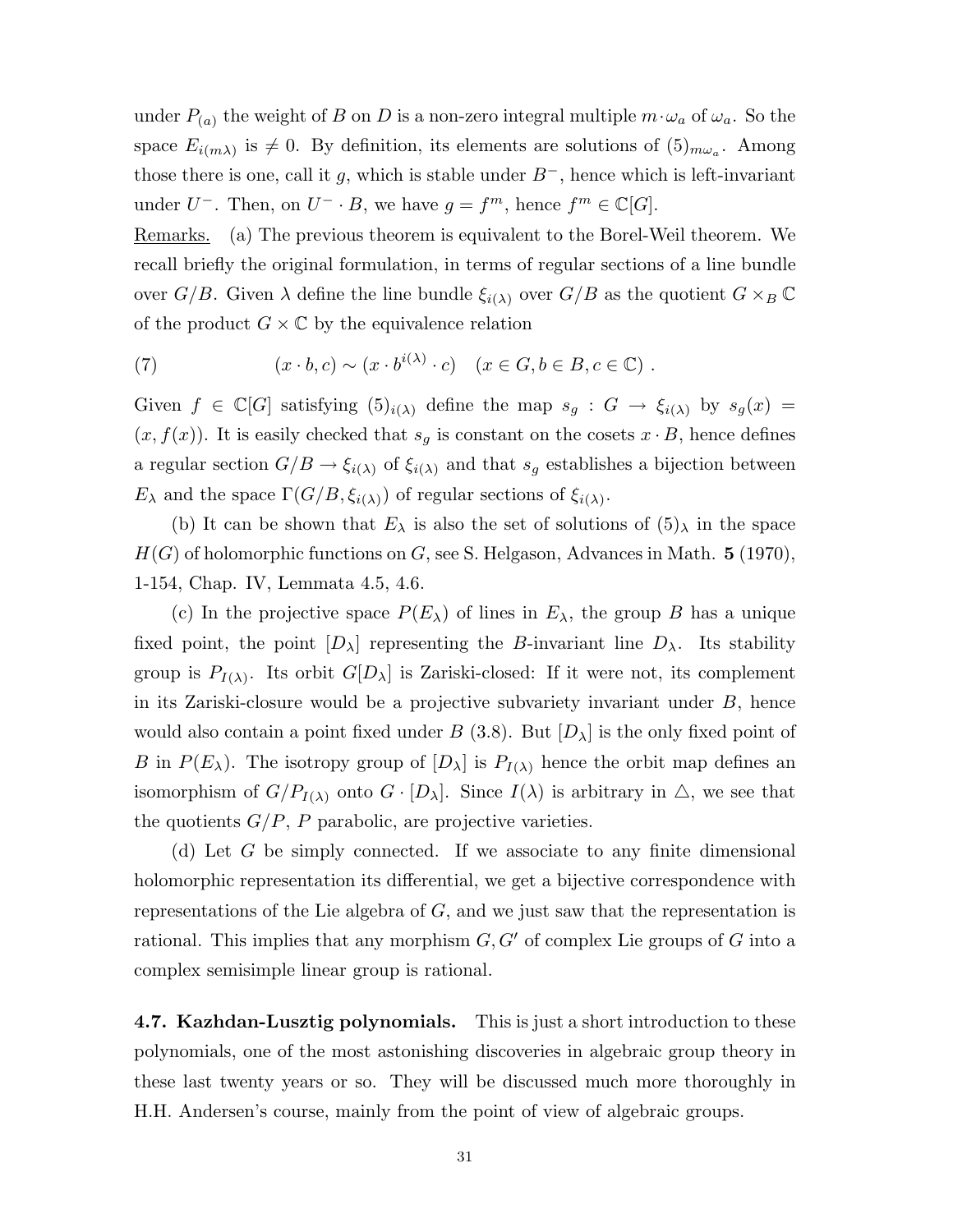(a) We need some notions about Coxeter groups. A Coxeter group  $(W, S)$  is a group W equipped with a set S of elements of order 2, which generate W. An example is the Weyl group of a root system, where  $S$  is the set of reflections to a set of simple roots. Any element  $w \in W$  can be written, in at least one way, as a product  $w = s_1 \cdots s_m$  with  $s_i \in S$ . This expression is reduced if it has the smallest possible number of factors. The reduced expressions of  $w$  have all the same number of elements, called the length  $l(w)$  of w. Let q be an indeterminate and  $q^{1/2}$  a formal square root.

We write  $\varphi \leq w$  if a reduced decomposition of  $\varphi$  is obtained from one of w by erasing some factors, and  $\varphi < w$  if  $\varphi \leq w$  and  $\varphi \neq w$ . This is traditionally called the Bruhat order, though, if a name is to be given, it should be the Chevalley order.

(b) Let  $R = \mathbb{Z}[q^{1/2}, q^{-1/2}]$ . The *Hecke algebra*  $\mathcal H$  of  $(W, S)$  is generated by elements  $T_e, T_s$  ( $s \in S$ ) satisfying the following conditions

(1) 
$$
T_e \cdot T_s = T_s \cdot E_e = T_s \quad (s \in S) , \quad T_e^2 = T_e ,
$$

(2) 
$$
T_s^2 = q \cdot T_e + (q-1) \cdot T_s \; .
$$

Let  $s, t \in S$ . If  $s \cdot t$  is of finite order  $m = m(s, t)$  then

(3) 
$$
(T_s \cdot T_t)^m = (T_t \cdot T_s)^m.
$$

Given  $y \in W$  and  $y = s_1 \cdot \ldots \cdot s_m$  a reduced decomposition of  $\varphi$ , we let  $T_{\varphi} = T_{s_1} \cdot \ldots \cdot T_{s_m}$ . As the notation indicates, it is independent of the reduced decomposition.

The element  $T_s$  is invertible in H and we have

(4) 
$$
T_s^{-1} = q^{-1}T_s + (q^{-1} - 1)T_e.
$$

therefore all  $T_w$  are invertible. It is easily shown that they form a R-basis of  $H$ .

(c) We define an involution  $a \mapsto \overline{a}$  of R by  $\overline{a}(q) = a(q^{-1})$  and extend it to an involution  $k \mapsto \bar{h}$  of H by sending  $h = \sum_{w} a_w \cdot T_w$  onto

$$
\overline{h} = \sum_{w} \overline{a}_{w} T_{w^{-1}}^{-1} .
$$

Let  $R^0$  and  $\mathcal{H}^0$  be the fixed point sets of  $\overline{\cdot}$  in R and  $\mathcal{H}$ . Clearly,  $R^0 = \mathbb{Z}[q^{1/2} + q^{-1/2}]$ and  $\mathcal{H}^0$  is an algebra over  $R^0$ . The algebra  $\mathcal{H}^0$  has rank  $|W|$  over  $R^0$ . The Kazhdan-Lusztig polynomials arise when one tries to express a  $R^0$ -basis of  $\mathcal{H}^0$  in terms of the  $T_w$ . The basic result of Kazhdan-Lusztig is the following.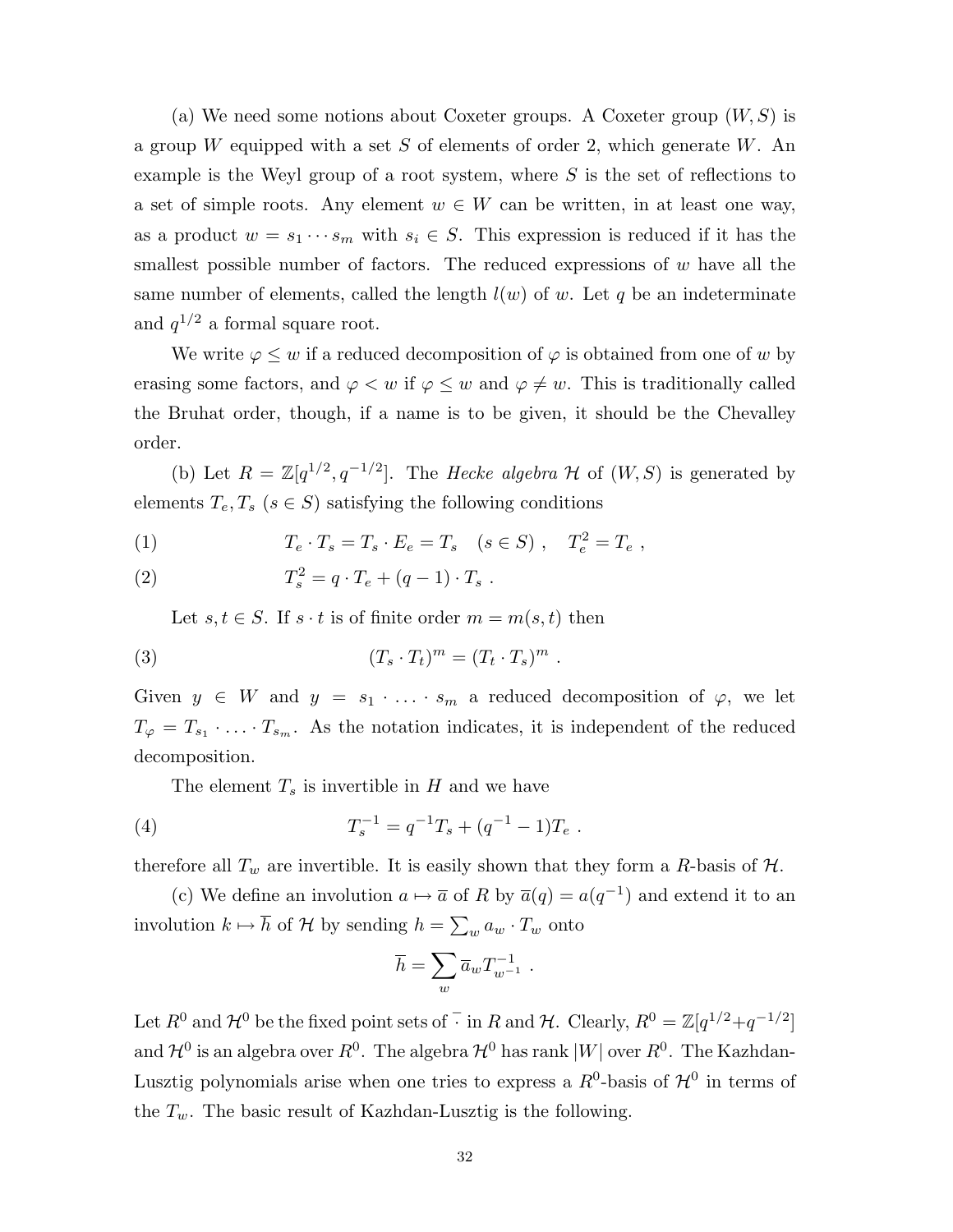**Theorem.** There exists a unique set of polynomials  $P_{x,w} \in \mathbb{Z}[q]$   $(x, w \in W, x \leq w)$ such that

- (1)  $P_{w,w} = 1$ , deg  $P_{x,w} \leq (\rho(w) \rho(x) 1)/2$  if  $x < w$ ,
- (2) the elements

$$
C'_{w} = \varphi^{l(w)/2} \sum_{x \leq w} P_{x,w}(g) T_x
$$

form a basis of  $\mathcal{H}^0$  over  $R^0$ .

Let us take the  $T_w$  as a basis of a R-module. Arrange the  $T_w$  by increasing length. Agree that  $P_{x,w} = 0$  if  $x \not\leq w$ . Then the matrix  $(P_{x,w})$  is triangular, with ones in the diagonal. Let  $(Q_{x,y})$  be the inverse matrix, i.e.

$$
\sum_{x\leq z\leq y} (-1)^{l(x)} P_{x,z} Q_{z,y} = \delta_{x,y} .
$$

It is given by

$$
Q_{z,y} = (-1)^{l(z)} P_{w_0y, w_0z}
$$

i.e.

$$
\sum_{1 \leq z \leq y} (-1)^{l(x)} (-1)^{l(z)} P_{x,z} P_{w_0 y, w_0 z} = \delta_{x,y}.
$$

We want to indicate two theorems in which the  $P_{xy}$  occur.

 $\boldsymbol{x}$ 

(d) Singularities of Schubert varieties. We go back to the Bruhat decomposition  $G/B = \mathop{\rm HC}\nolimits_w (4.4)$ . The closures  $\overline{C(w)}$  of the  $C_w$  are the Schubert varieties. By a theorem of Chevalley

$$
\overline{C_w} = \amalg_{y \leq w} C_y \; .
$$

This decomposition is invariant under  $B$ , which is transitive on each  $C_y$ . The Schubert variety may have singularities. By B-invariance the singularities are the same on each cell. Some information on singularities is given by the Goresky-MacPherson (middle perversity) intersection cohomology. Let  $I\mathbb{H}^i_x(\overline{C}_w)$  be the *i*-th local intersection cohomology group of  $\overline{C_w}$  at xB. Then Kazhdan and Lusztiy have shown:

(1) 
$$
P_{x,y}(q) = \sum_{j\geq 0} \dim(\mathbb{H}_x^{2j}(\overline{C_w})) \cdot q^j
$$

which implies that the coefficients on  $P_{x,y}$  are  $\geq 0$  (only known proof).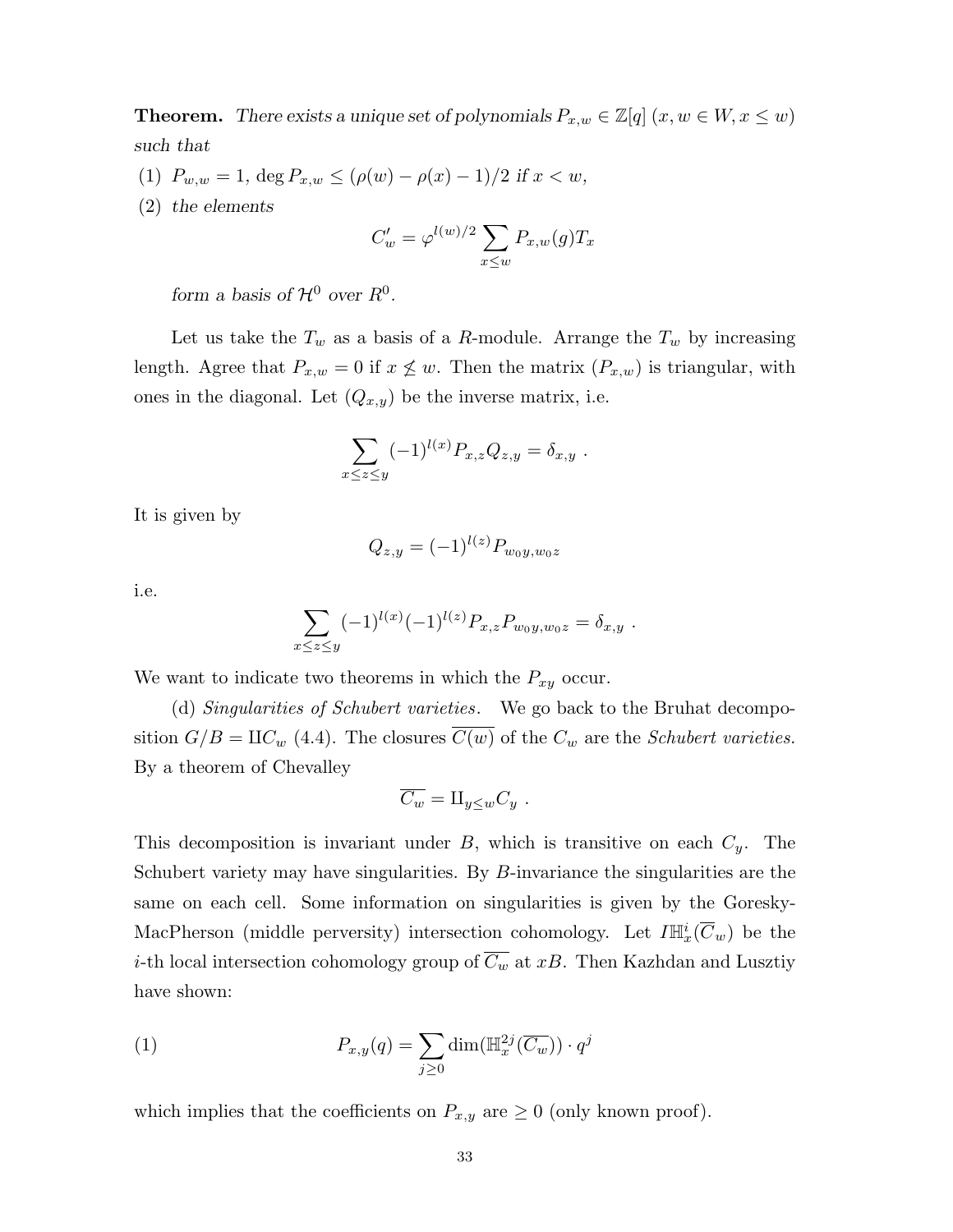(e) We come back to the highest weight modules  $V_{\lambda}$  and their irreducible quotients  $L_{\lambda}$  (see 2.6). They belong to the category O of Bernstein-Gelfand-Gelfand (BGG): semi-simple, of finite multiplicities, with respect to t. Such a module V is a direct sum of one-dimensional modules with weight  $\lambda \in \mathfrak{t}^*$ , each  $\lambda$ occuring finitely many times  $m(\lambda)$ . The formal character is  $\chi(V) = \sum m(\lambda)e^{\lambda}$ .

The  $\chi(V_\lambda)$  are known and the problem is to find the  $\chi(L_\lambda)$ . The main point is to describe a Jordan-Hölder series for  $V_{\lambda}$  in terms of  $L_{\mu}$ , i.e. to find the multiplicity  $[V_\lambda: L_\mu]$  of  $L_\mu$  in this series. To express define the "shifted action" of W on  $\mathfrak{t}^*$ by it  $w \circ \lambda = w(\lambda + \rho) - \rho$  where  $2\rho = \sum_{a>0} a$ . This problem has been solved when  $\lambda$  is integral dominant, which we assume. There is first a "linkage principle" asserting:

(2) 
$$
[V_{w\circ\lambda}:L_{\mu}]\neq 0 \Leftrightarrow \mu=x\circ\lambda , x\geq w .
$$

Furthermore

(3) 
$$
m(w, x) = [V_{w \circ \lambda} : L_{x \circ \lambda}] \quad (w \leq x)
$$

is independent of  $\lambda$  (assumed to be integral dominant). We have now

(4) 
$$
chV_{w\circ\lambda} = \bigoplus_{w\leq x} m(w,x)chL(x\circ\lambda).
$$

The  $m(w, x)$  are given by

(5) 
$$
m(w, x) = P_{w,x}(1) \quad (w \le x) .
$$

This extraordinary theorem was conjectured by Kazhdan and Lusztig and proved independently by A. Beilinson and J. Bernstein on one hand, by Brylinski and Kashiwara on the other. The inversion formulae for the  $P_{x,y}$  then yields an expression of  $chL_{w\circ\lambda}$  in terms of the  $chV_{x\circ\lambda}$ . For a survey and references, see the paper of V. Deodhar in Proc. symp. pure math 56 (1994), Part 1, 105-124.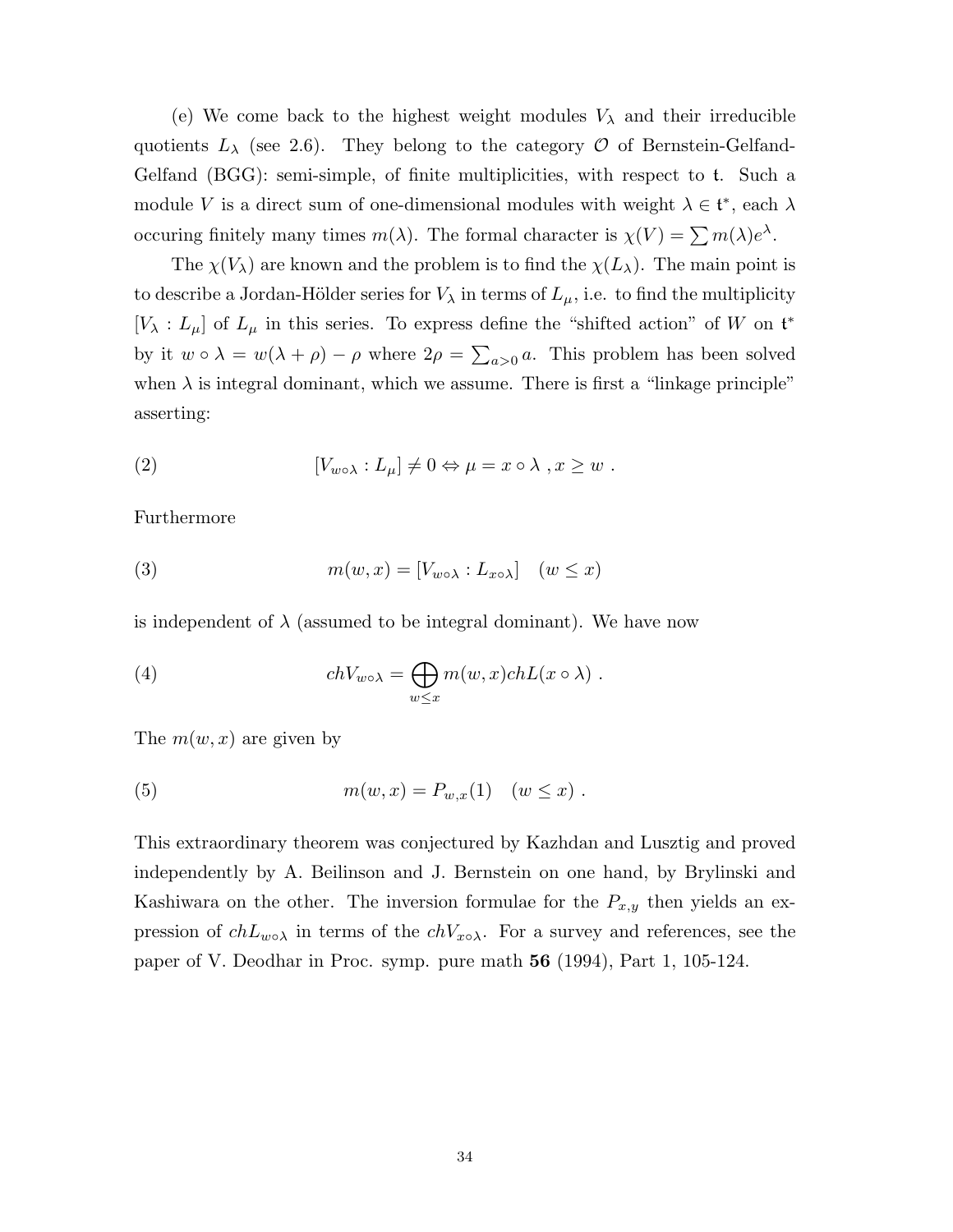#### §5. Real forms of complex linear algebraic groups

**5.0.** First we recall a general definition. Let  $A, B$  be two groups,  $\tau$  an automorphism of A and B. Then  $\tau$  operates naturally on  $\text{Hom}(A, B)$ : if  $f \in \text{Hom}(A, B)$ , then its transform  $\tau f$  is defined by

(1) 
$$
({}^{\tau}f)(a) = \tau(f(\tau^{-1} \cdot a)) \quad (a \in A) .
$$

This can also be written

(2) 
$$
({}^{\tau}f)(\tau(a)) = \tau(f(a)) ,
$$

and shows that f commutes with  $\tau$  if and only  $\tau f = f$ .

**5.1.** Let  $V \subset \mathbb{C}^n$  be an affine variety and let k be a subfield of  $\mathbb{C}$ . The variety is said to be *defined over* k if the ideal  $I(V)$  of polynomials vanishing on V is generated (as an ideal) by a family of polynomials with coefficients in  $k$ . If so, we let  $V(k)$  be the set of points of V with coordinates in k.

We shall also say that V is a k-variety, and denote by  $k[V]$  the algebra of regular functions defined over k. This is the quotient of the polynomials on  $\mathbb{C}^n$ with coefficients in  $k$  by its subideal of polynomials vanishing on  $V$ .

A morphism  $f: V \to V'$ , where V' is also an affine k-variety, is defined over k if the associate comorphism maps  $k[V']$  into  $k[V]$ .

Here, we are mainly interested in the case where  $k = \mathbb{R}$ . Then  $V(\mathbb{R})$  is on one hand a real algebraic variety, endowed with the Zariski topology, in which the closed sets are the intersections of  $V(\mathbb{R})$  with varieties defined over  $\mathbb{R}$ , and on the other hand is a closed subset of  $\mathbb{R}^n$ , in the ordinary topology.

If V has dimension n over  $\mathbb{C}$ , then  $V(\mathbb{R})$  has dimension at most n. It may be empty (e.g.  $x^2 + y^2 = -1$ ). If a point  $v \in V(\mathbb{R})$  is simple on V, then  $V(\mathbb{R})$  is a n-manifold around v, by a theorem of Whitney, who has also shown that  $V(\mathbb{R})$ has finitely many connected components in the ordinary topology (cf H. Whitney, Annals of Math. 66, 1957, 545-556).

**5.2.** We are mainly concerned with the case where  $V$  is an algebraic group  $G$ defined over R. In that case  $G(\mathbb{R})$  is a real linear algebraic group, which we shall also view as a real Lie group in the ordinary topology. All the points of G are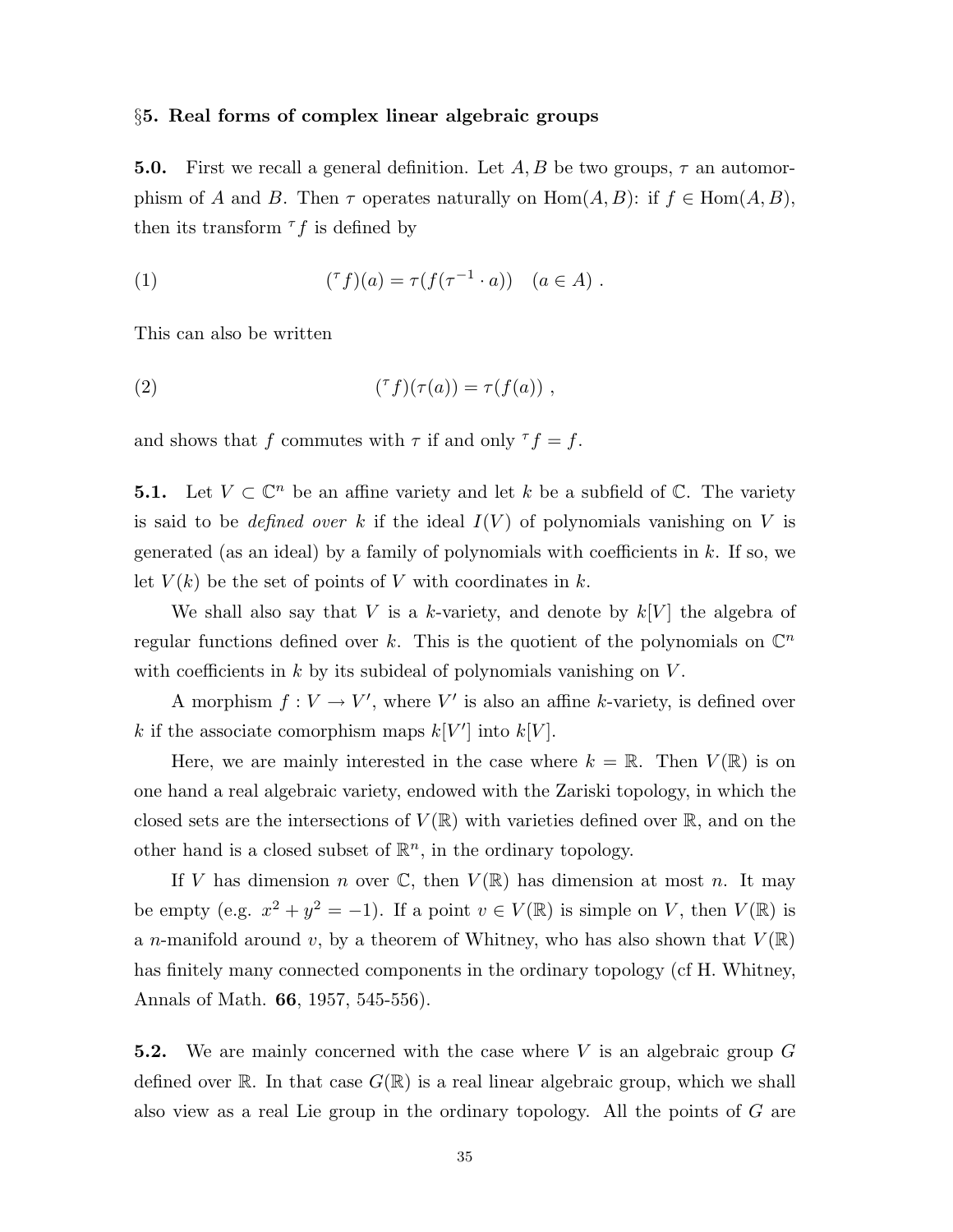simple, and at least one, the identity, belongs to  $G(\mathbb{R})$ . Hence  $G(\mathbb{R})$  is a manifold of dimension over  $\mathbb R$  equal to the dimension of G over  $\mathbb C$ . Thus,  $G(\mathbb R)$  is a real form of G, and its Lie algebra a real form of the Lie algebra of G. We have remarked that G is connected in the Zariski topology if and only if it is connected in the ordinary topology. But this is not so in general for  $G(\mathbb{R})$ . As a simple example, if  $G = \mathbb{GL}_1(\mathbb{C}) = \mathbb{C}^*$ , then  $G(\mathbb{R}) = \mathbb{R}^*$  is Zariski connected, too, but it has two connected components in the ordinary topology (in particular the multiplicative group  $\mathbb{R}^{*+}$  of strictly positive real numbers is *not* a real algebraic group).

In this respect, it is remarkable that if G is connected and  $G(\mathbb{R})$  is compact, then  $G(\mathbb{R})$  is connected in the ordinary topology. Otherwise said, any compact linear group is real algebraic. To prove this theorem, due to C. Chevalley, we use the following lemma:

**Lemma.** Let H be a compact Lie group and  $(\sigma, V)$  a continuous real linear representation of H. Then every orbit of H is a real algebraic set.

Sketch of proof. It suffices to show that the H-invariant polynomials separate the orbits of H. Let Y and Z be two (distinct) orbits. Since V is a regular topological space, there exists a continuous function g on V which is equal to zero on Y and to one on  $Z$ . After averaging over  $H$ , we may assume it is  $H$ -invariant. By the Stone-Weierstrass approximation theorem, there exists a polynomial  $p$  which is arbitrarily close to g on a given compact set, say  $|p(x)-g(x)| < 1/4$  for  $x \in Y \cup Z$ . Then the H-average of p has distinct values on Y and Z, and the lemma follows.

If now  $H \subset \mathbb{GL}_n(\mathbb{R})$ , the previous lemma, applied to H acting by left translations on  $\mathbb{M}_{n}(\mathbb{R})$ , implies that H is real algebraic.

Let me mention two other instances where one has to be wary about connected components.

Let  $\mu : G \to G'$  be a surjective morphism of R-groups which is defined over R. Even if G and G' are connected, the homomorphism  $\mu_{\mathbb{R}} : G(\mathbb{R}) \to G'(\mathbb{R})$  need not be surjective in ordinary topology. As an example, take  $G = \mathbb{GL}_n$ ,  $G' = \mathbb{GL}_1$ and  $\mu: x \mapsto (\det x)^2$ . Then the image of  $G(\mathbb{R})$  is  $\mathbb{R}^{*^+}$ , not  $\mathbb{R}^*$ .

Second, assume that  $\mathfrak{g} = \mathfrak{g}_1 \oplus \mathfrak{g}_2$  and let  $G_i$  be the group with Lie algebra  $G_i$   $(i = 1, 2)$ , all defined over R. Then  $G = G_1 \cdot G_2$  but  $G(\mathbb{R})$  may contain strictly  $G_1(\mathbb{R}) \cdot G_2(\mathbb{R})$ . As an example, let  $G = (\mathbb{C}^*)^2$ , with coordinates  $x, y$ . Then  $G(\mathbb{R})$ has four connected components. Let  $G_1$  (resp.  $G_2$ ) be the diagonal  $\{(x, x)\}$  (resp.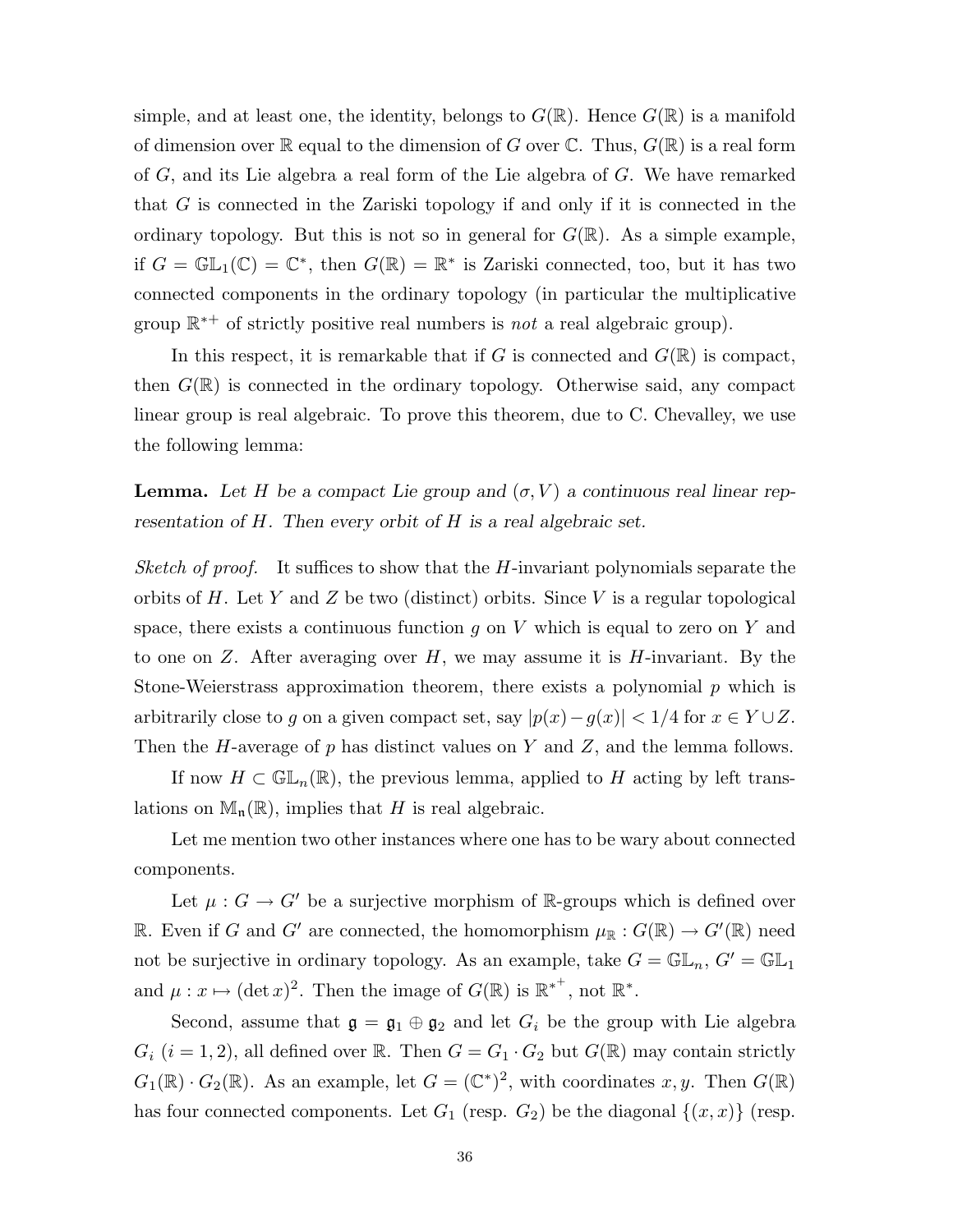antidiagonal  $\{(x, x^{-1})\}$ ). Then  $G_1(\mathbb{R}) \cdot G_2(\mathbb{R}) = \{(x \cdot y, x \cdot y^{-1})\}$ ,  $(x, y \text{ in } \mathbb{R}^*)$  has only two connected components.

**5.3.** A complex Lie group G, of dimension n over  $\mathbb{C}$ , can also be viewed as a real Lie group of dimension  $2n$ . If we do so, we will sometimes denote G by  $G_r$ .

We let  $\mathfrak{g}_{\mathbb{R}}$  be the Lie algebra of  $G(\mathbb{R})$ . It is a real form of the Lie algebra g of  $G$ , i.e.  $g_{\mathbb{R}} \otimes_{\mathbb{R}} \mathbb{C} = \mathfrak{g}$ .

Let  $\tau$  be the complex conjugation of G. It associates to  $g = (g_{ij})$  the element

$$
\tau(g) = {}^{\tau}g = (\overline{g}_{ij}) \ .
$$

 $\tau$  is an automorphism of  $G_r$ , and  $G^{\tau} = G(\mathbb{R})$ . Similarly, we write  $\mathfrak{g}_r$  for  $\mathfrak{g}$ , viewed as a Lie algebra over R. We have

$$
\mathfrak{g}_\tau = \mathfrak{g}_\mathbb{R} \oplus i \cdot \mathfrak{g}_\mathbb{R} .
$$

The differential of  $\tau$  induces an involution of  $\mathfrak{g}_r$ , also denoted  $\tau$ , and  $\mathfrak{g}_\mathbb{R}$  (resp.  $i \cdot \mathfrak{g}_{\mathbb{R}}$ ) is the eigenspace of  $\tau$  for the eigenvalue 1 (resp. -1).

If  $G'$  is an R-group and  $f: G \to G'$  a morphism, then  $\tau f$  is also a morphism of algebraic groups. It is defined over  $\mathbb R$  if and only if  $g = \tau f$ .

5.4. Tori. Recall first that a connected commutative Lie group is a direct product of a topological torus  $S$  by a group  $V$  isomorphic to the additive group of a real vector space. A bit more generally, if  $G$  is commutative, with finitely many connected components, this decomposition is still valid except that S is now a compact commutative group whose identity component is a topological torus.

Let now T be an R-torus. Then  $T(\mathbb{R})$  is a commutative Lie group with finitely many connected components, hence the above applies. However, we need to describe a decomposition of  $T(\mathbb{R})$  in algebraic group terms. The complex conjugation operates on  $X(T)$ . The torus is said to be R-split or split over R if the action is trivial, anisotropic over R, or compact, if  $\tau$  equal to  $-Id$  on  $X(T)$ .

We have  $X(T)_{\mathbb{Q}} = X(T)_{\mathbb{Q}}^{\tau} \oplus X(T)_{\mathbb{Q}}^{-\tau}$  and the relation  $2\lambda = (\lambda + \tau \lambda) + (\lambda - \tau \lambda)$ shows that  $X(T)^{\tau} \oplus X(T)^{-\tau}$  has finite index (a power of 2) in  $X(T)$ . Let

.

(1) 
$$
T_{sp} = \left(\bigcap_{\lambda \in X(T)^{-\tau}} \ker \lambda\right)^{\circ} \quad T_{an} = \left(\bigcap_{\lambda \in X(T)^{\tau}} \ker \lambda\right)^{\circ}
$$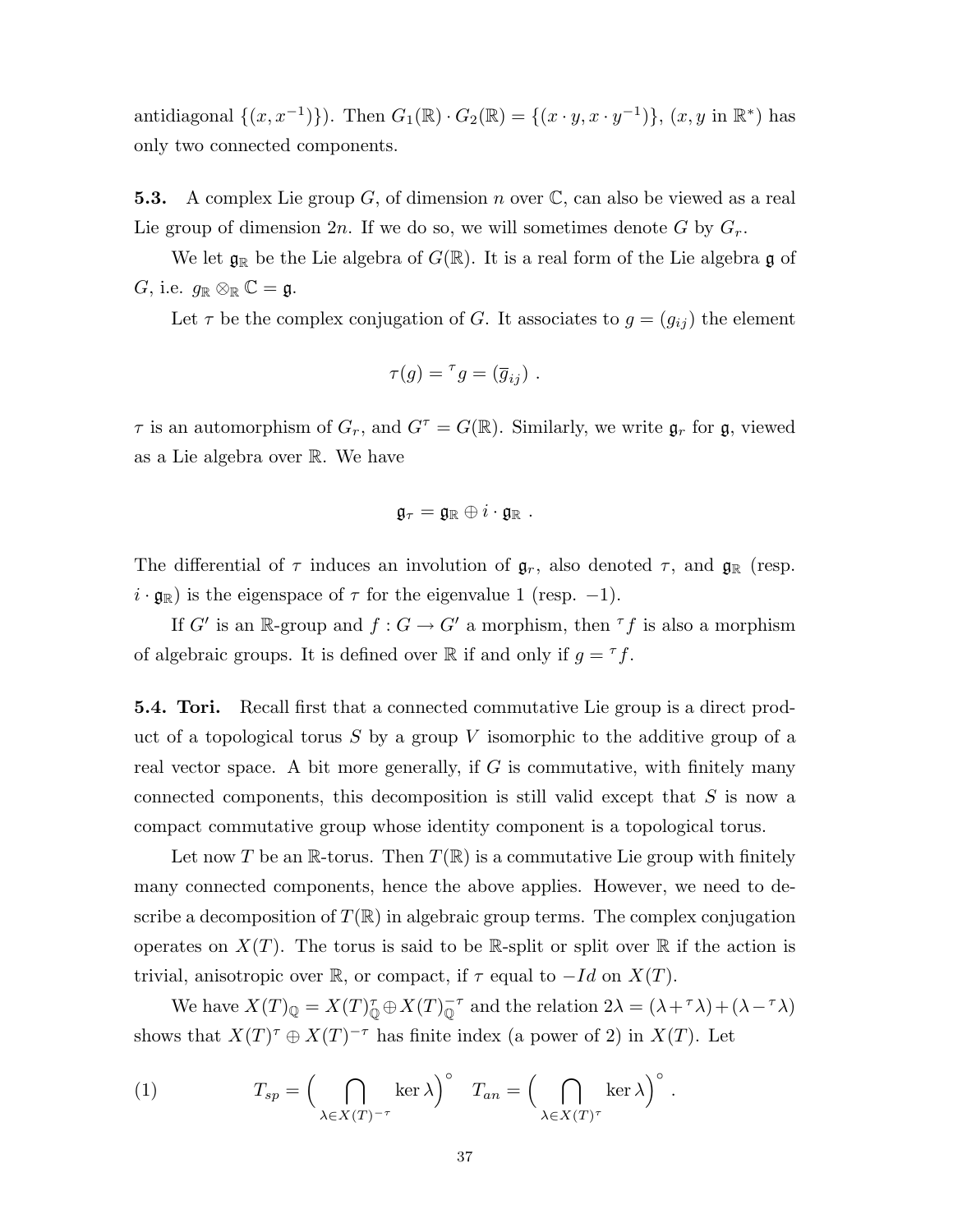Then the inclusion  $T_{sp} \hookrightarrow T$  (resp.  $T_{an} \hookrightarrow T$  induces a homomorphism  $X(T) \to T$  $X(T_{sp})$ ) (resp.  $X(T) \to X(T_{an})$ ) with kernel  $X(T)^{-\tau}$  (resp.  $X(T)^{\tau}$ ), whose image has finite index, whence the canonical decomposition

(2)  $T = T_{sp} \cdot T_{an}$   $(T_{sp} \cap T_{an}$  finite),  $T_{sp}$  R-split,  $T_{an}$  R-anisotropic).

We claim further

(3) 
$$
T_{sp}(\mathbb{R}) = (\mathbb{R}^*)^{\dim T_{sp}} \quad T_{an}(\mathbb{R}) = (\mathbb{S}^1)^{\dim T_{an}}.
$$

It suffices to see this for groups of dimension 1. Let then  $T$  be of dimension one and  $\chi$  be a generator of  $X(T)$ . Then  $\lambda : T \longrightarrow \mathbb{C}^*$  is an isomorphism. Identify T to  $\mathbb{C}^*$  by  $\lambda$ . If T is split over  $\mathbb R$  then  $\tau(t) = \overline{t}$ , hence  $T(\mathbb{R}) = \mathbb{R}^*$ . If T is anisotropic, then  $\tau(t) = \overline{t}^{-1}$  hence  $T(\mathbb{R}) = \{t | t \cdot \overline{t} = 1\}$ . A realization of the latter is the special orthogonal group  $\mathbb{SO}_2(\mathbb{C})$ , with real points  $\mathbb{SO}_2$ . The subgroups  $T_{sp}(\mathbb{R})$ and  $T_{an}(\mathbb{R})$  have as intersection a group of elements of order  $\leq 2$ . Note that in the ordinary topology,  $T(\mathbb{R})$  is connected, compact, if T is anisotropic over  $\mathbb R$  and has  $2^{\dim T}$  connected components if T is split. In general, we have

(5) 
$$
T(\mathbb{R}) = T_{sp}(\mathbb{R}) \cdot T_{an}(\mathbb{R}) .
$$

[A priori, the RHS could be proper, of finite index, in the LHS.]

To show this, consider the canonical projection  $p: T \to T' = T/T_{sp}$ . The torus T' is a finite quotient of  $T_{an}$ , hence is anisotropic and therefore  $T'(\mathbb{R})$  is connected (5.2). As a consequence  $T_{an}(\mathbb{R}) \to T'(\mathbb{R})$  is surjective and our assertion follows. The decomposition (5) is "almost direct":  $T_{sp}(\mathbb{R}) \cap T_{an}(\mathbb{R})$  is finite. It is important in many ways to have a direct product decomposition, but where one factor is not a real algebraic subgroup. Let  $A = T_{sp}(\mathbb{R})^0$ . It is isomorphic to a product of groups  $(\mathbb{R}^*)^+$ . [Via the exponential it is isomorphic to the additive group of a real vector space, but this is highly non-algebraic.]

Let  $X(T)_{\mathbb{R}}$  be the subgroup of characters of T which are defined over  $\mathbb{R}$ . The restriction map  $X(T)_{\mathbb{R}} \to X(T_{sp})$  is injective, with image of finite index. Let

(6) 
$$
{}^{0}T = \bigcap_{\chi \in X(T)_{\mathbb{R}}} \ker \chi^{2}.
$$

Then  ${}^{0}T(\mathbb{R})$  is generated by  $T_{an}(\mathbb{R})$  and the elements of order two of  $T_{sp}(\mathbb{R})$  hence

(7) 
$$
T(\mathbb{R}) = {}^{0}T(\mathbb{R}) \times A
$$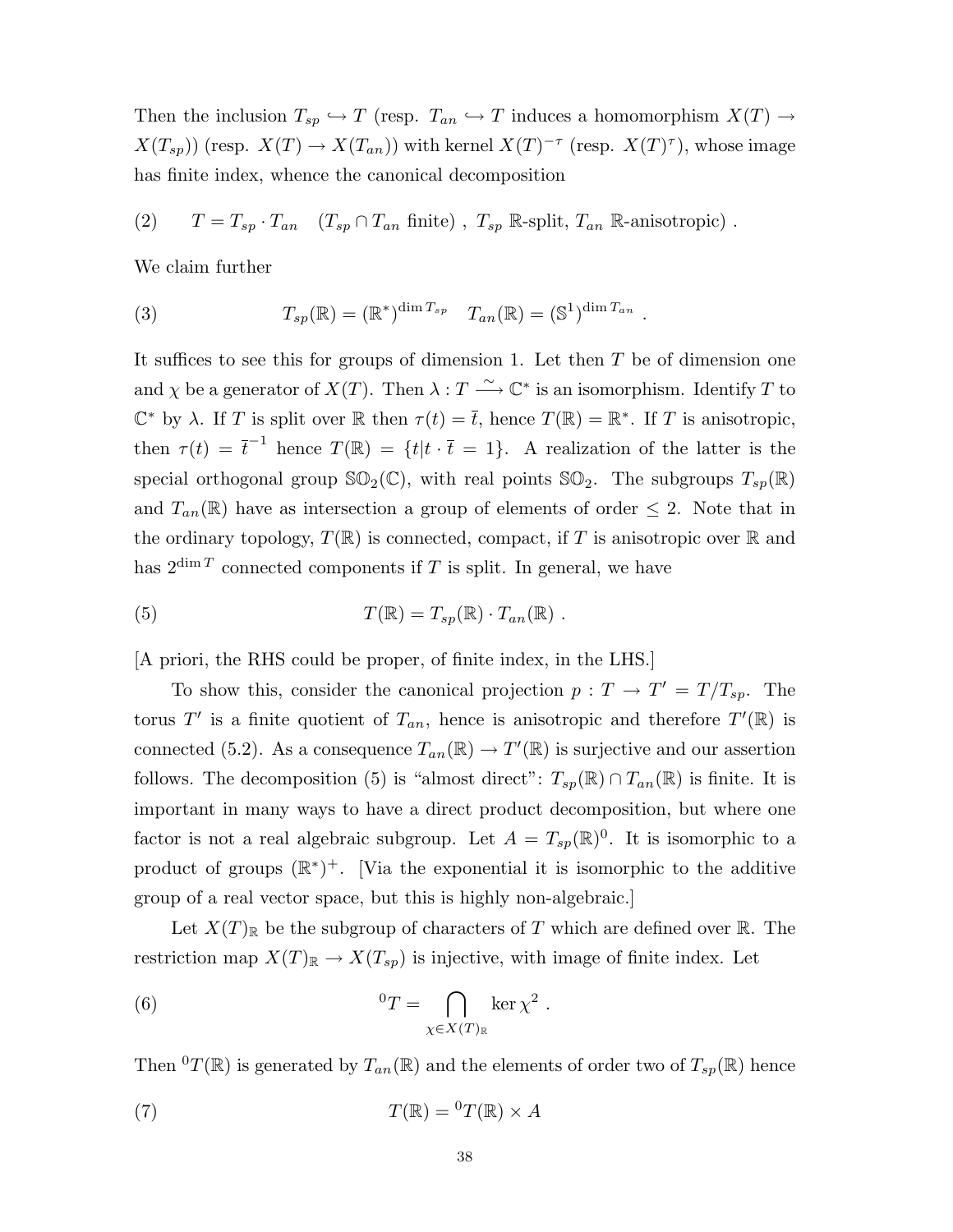and  ${}^{0}T(\mathbb{R})$  is the biggest compact subgroup of  $T(\mathbb{R})$ . The involutive automorphism of  $T(\mathbb{R})$  which is the identity on  $^0T(\mathbb{R})$  and the inversion of A will be called a Cartan involution of  $T(\mathbb{R})$  and (7) the Cartan decomposition of  $T(\mathbb{R})$ . In the presentation (5), the Cartan involution is the automorphism of algebraic group which is the identity on  $T_{an}(\mathbb{R})$  and the inversion on  $T_{sp}(\mathbb{R})$ .

Note that (7) can also be viewed as an analogue of the Iwasawa decomposition, and we shall also call it so.

The Lie algebra t of a split (resp. anisotropic) R-torus will be called a *split* (resp. anisotropic) toral Lie algebra, and t itself will be called toral.

**5.5. Complex semisimple groups.** Let  $G$  be a connected complex semisimple linear R-group. It is said to be R-split if it contains a maximal torus  $T$ , defined over  $\mathbb{R}$ , which is  $\mathbb{R}$ -split.

Assume G is R-split and let T be a maximal torus defined over  $\mathbb R$ . Then all characters of  $T$ , in particular the roots, are defined over  $\mathbb{R}$ , all the constructions of §2 take place in  $\mathfrak{g}_{\mathbb{R}}$  and the Q-form constructed there is contained in  $\mathfrak{g}_{\mathbb{R}}$ .

The group  $G(\mathbb{R})$  is compact if and only if the Killing form is negative nondegenerate on  $\mathfrak{g}_{\mathbb{R}}$ , by a fundamental theorem of H. Weyl. If so, G is said to be anisotropic over R. If T is a maximal torus defined over R,  $T(\mathbb{R})$  is a maximal (topological) torus of  $G(\mathbb{R})$ , as well as a Cartan subgroup of  $G(\mathbb{R})$ .

By a theorem proved in general by H. Weyl, checked case by case earlier by E. Cartan, any complex semisimple Lie algebra has a compact form  $\mathfrak{g}_u$ . It generates a compact subgroup  $G_u$  and all compact subgroups of G are conjugate to one of  $G_u$  (cf [B]).

5.6. Reductive groups. It is useful in many ways to enlarge the class of semisimple complex groups to the reductive ones. The complex linear group G (not necessarily connected) is said to be reductive if  $G^0$  is, i.e. its radical is a torus  $(3.10)$  which is then the identity component of the center  $\mathcal{C}G$  of  $G^0$ . We have then an almost direct product  $G^0 = \mathcal{D}G^0 \cdot (\mathcal{C}G)^0$ , where  $\mathcal{D}G^0$  is semisimple.

The structure theory of semisimple groups extends trivially, with minor modifications, to this case. In particular, the maximal tori are conjugate, all contain  $(CG^0)$  and if T is one,  $T \cap \mathcal{D}G^0$  is a maximal torus T' of  $\mathcal{D}G^0$  and the roots of  $G^0$  with respect to T' will be viewed as roots of  $G^0$ . The only difference is that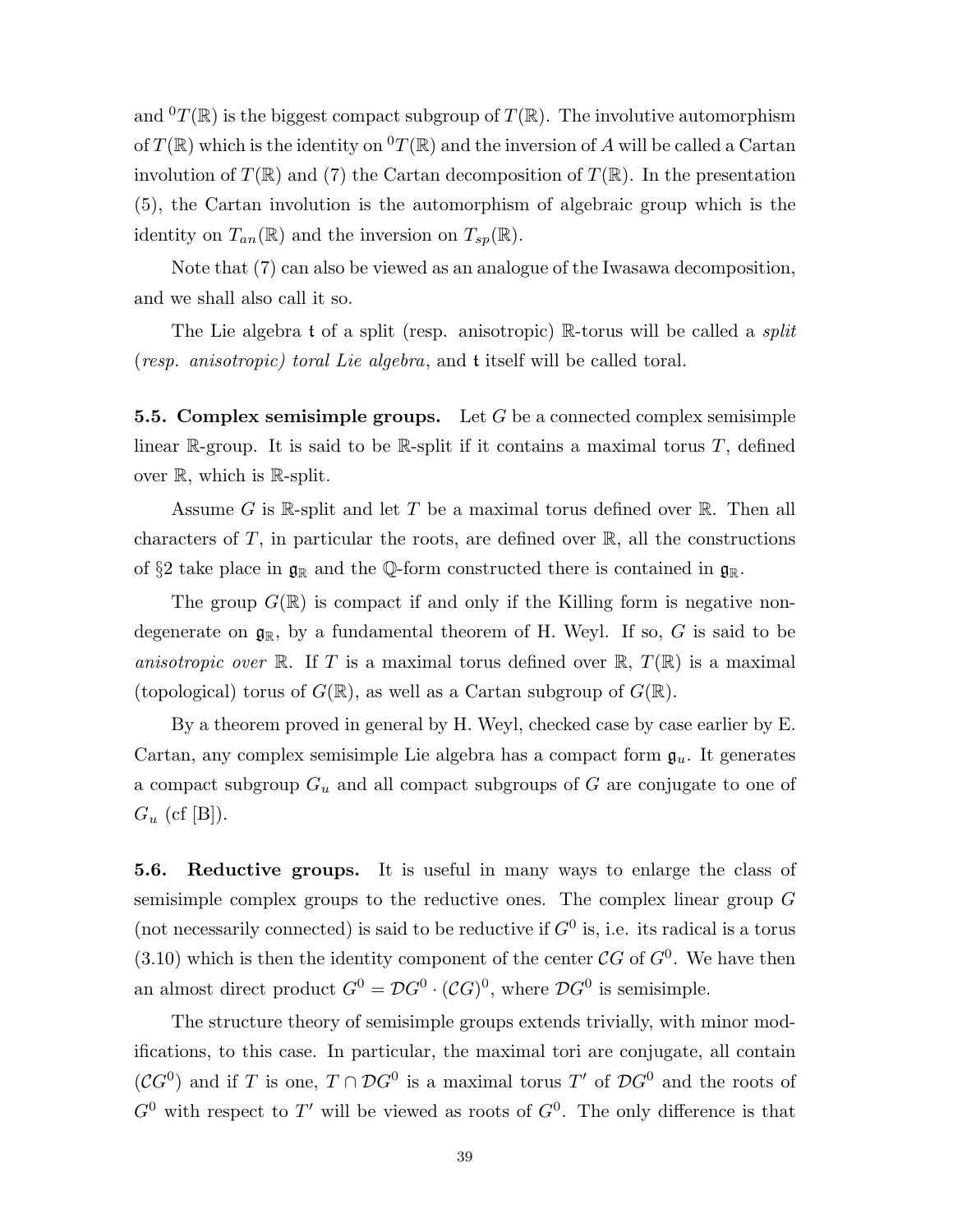they do not form, strictly speaking, a root system in  $t^*$ , because they do not span that space, but they form a root system in the subspace of t <sup>∗</sup> which they do span, which is the space of linear forms trivial on  $\mathfrak{z}(\mathfrak{g})$ , or also, in a natural way, the dual to  $t \cap \mathcal{D}$ g. Such adjustments will be taken for granted.

Let G be defined over R. Then so are  $\mathcal{C}G$  and  $\mathcal{D}G$ . The group G will be said to be R-split (resp. R-anisotropic) if both  $\mathcal{D}G$  and  $\mathcal{C}G^0$  are. Then G is R-split if and only it contains an R-split maximal torus and it is R-anisotropic if and only if  $G(\mathbb{R})$  is compact.

The results stated in 5.2, 5.3 make it clear that a complex connected reductive group has a compact real form and any two are conjugate by an inner automorphism.

5.7. So far it has been implicitly or explicitly assumed that the complex semisimple Lie groups are linear algebraic, but this follows in fact from H. Weyl's results: let G be a complex semisimple Lie group. Its Lie algebra has a compact form which generates a (real) Lie subgroup which is always compact. It has a faithful linear representation and the complexification is the given group  $G$ . If  $G$  is viewed as a Lie group, then all what is known is the algebra  $H(G)$  of holomorphic functions. The algebraic structure is defined by the coefficients of the finite dimensional holomorphic representations or, equivalently, the space of holomorphic functions whose right (or left) translates is finite dimensional. Another way to reconstruct the complex group from a compact form is via Tannaka duality.

Note that it is not always true that a given real semisimple Lie group has a faithful linear representative. The simplest example is given by the proper finite coverings of  $SL_2(\mathbb{R})$ . The latter's fundamental group is infinite cyclic, hence it has proper finite coverings of any order. Anyone would provide a proper finite covering of the complexification of  $SL_2(\mathbb{R})$ . But the latter is  $SL_2(\mathbb{C})$ , which is simply connected, and therefore has no proper covering.

**5.8. Restriction of scalars from C to R.** If G is a complex Lie group, then it can be viewed as a real Lie group of dimension  $2n$  and it is naturally embedded in the product of G and the complex conjugate group  $\overline{G}$  as the diagonal  $\{(x, x^{-1})\}$ . We want to describe this operation in the framework of algebraic groups.

Let now G be a linear algebraic group. We want to define in a natural way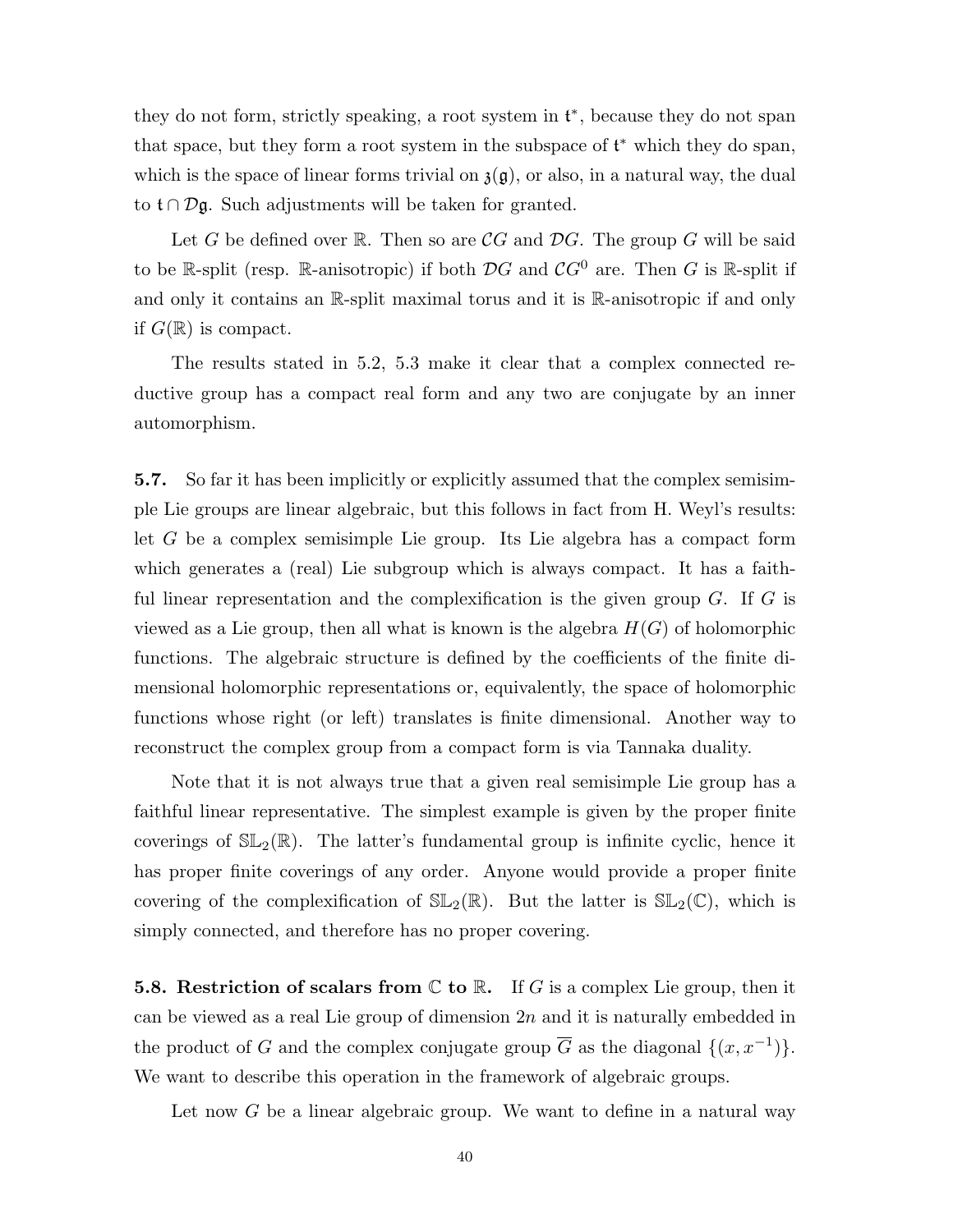an algebraic R-group G', such that  $G'(\mathbb{R})$  is canonically identified to  $G = G(\mathbb{C})$ . Consider  $G \times \overline{G}$ . It has an involution  $\sigma : (x, y) \mapsto (\overline{y}, \overline{x})$ , the fixed point set of which is  $\{(x,\overline{x})\}$  hence is isomorphic to  $G(\mathbb{C})$ . We can change coordinates so that  $\sigma$  defines an ordinary complex conjugation on  $G' = G \times G$ . It suffices to do this for  $\mathbb{C} \times \mathbb{C}$ , with coordinates  $x, y$ . Then use the matrix  $T =$  $\begin{pmatrix} 1 & i \end{pmatrix}$ i 1  $\setminus$ . An easy computation shows that

$$
T \cdot \begin{pmatrix} x & 0 \\ 0 & y \end{pmatrix} \cdot T^{-1} = \frac{1}{2} \begin{pmatrix} x+y & i(y-x) \\ i(x-y) & x+y \end{pmatrix}
$$

so that if  $y = \overline{x}$ , where  $x = u + iv$ , then the right hand side is

$$
\left(\begin{array}{cc} u & v \\ -v & u \end{array}\right) \ .
$$

The group  $G'$ , with that real structure, is denoted  $\mathcal{R}_{\mathbb{C}/\mathbb{R}}G$ . This is the simplest case of the operation of restriction of scalars, introduced by A. Weil for finite separable extensions, which occurs in particular in the discussion of adelic automorphic forms.

5.9. Appendix on tangent spaces. We review very briefly some definitions pertaining to tangent spaces of affine algebraic varieties, used implicitely in 4.5 and 5.1.

Let  $V \subset \mathbb{C}^n$  be an affine irreducible variety, of dimension q. Let  $v \in V$ . If  $f_1, \ldots, f_{n-q}$  are elements of  $I(V)$  such that the matrix of partial derivatives

(1) 
$$
\left(\frac{\partial f_j}{\partial x_i}\right)_{1 \leq i \leq n, 1 \leq j \leq n-q}
$$

has rank  $n - q$  at v, then v is a simple point and the tangent space at v is the space of solutions of the linear system

(2) 
$$
\sum_{i} \frac{\partial f_j}{\partial x_i}(x_i - v_i) = 0 \quad (j = 1, \dots, n-q) .
$$

If v is a singular point, then the Zariski tangent cone at v is the set of limits of chords joining v to points  $u \in V$  as they tend to v.

Correction to 4.5.2. On p.26, lines 4,5 from the bottom, erase the sentence "We may assume that  $Z$  is smooth at  $Y$ ", but the argument remains valid if  $TZ_Y$ stands for the Zariski tangent cone at y.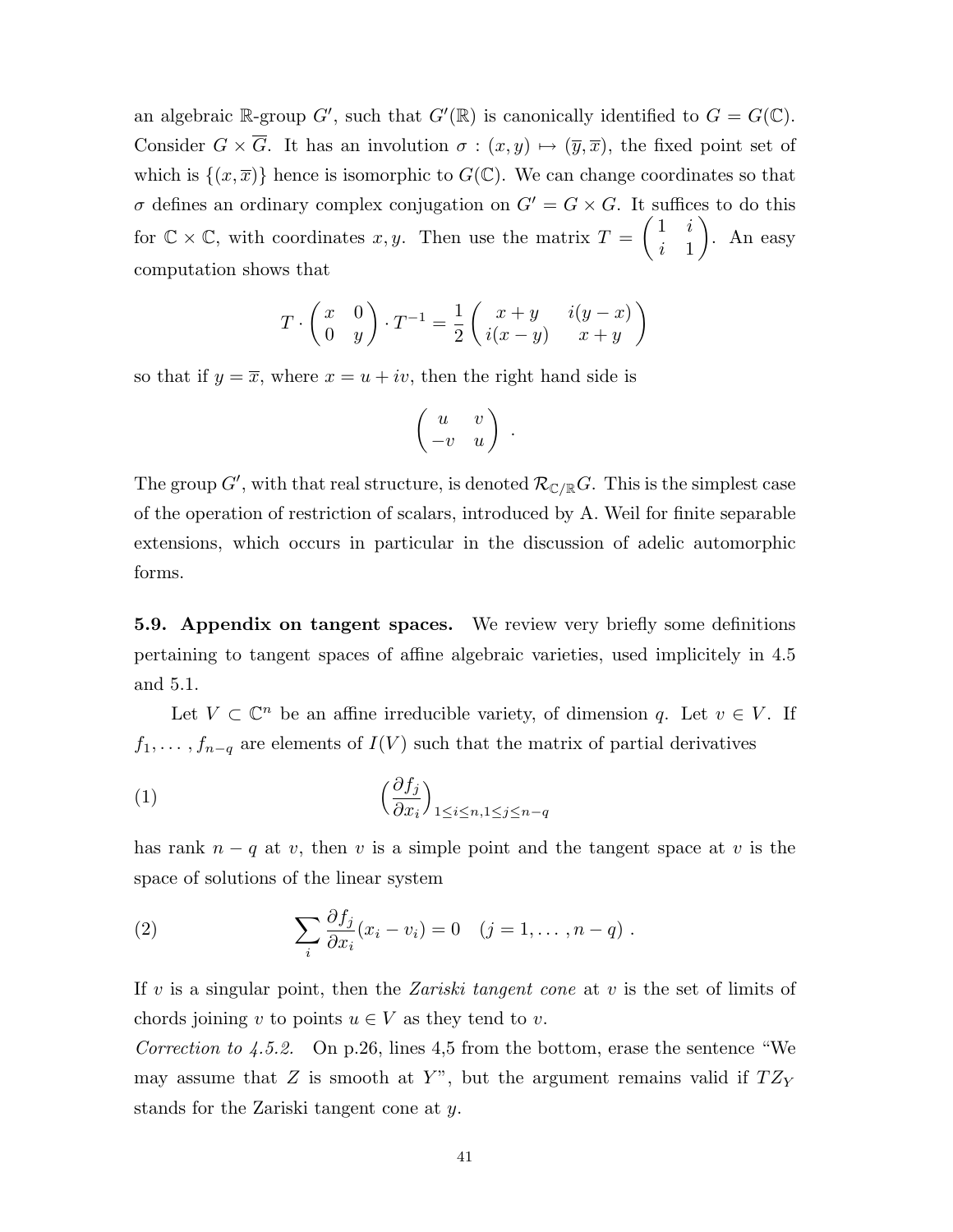#### §6. Real reductive groups

**6.1.** Let k be a field of characteristic zero. A Lie algebra g over k is reductive if its adjoint representation is fully reducible. This is the case if and only if  $\mathfrak g$  is the direct sum of a semisimple Lie algebra  $\mathfrak{g}'$  and of its center  $\mathfrak{c}$ . Then  $\mathfrak{g}' = \mathcal{D}\mathfrak{g}$ . Assume  $\mathfrak{g} \to \mathfrak{gl}_n(k)$  is a faithful representation. If the representation is fully reducible (i.e.  $k^n$  is a semisimple g-module) then g is reductive, but not conversely. A reductive linear Lie algebra is fully reducible if and only if its center  $\mathfrak{c}$  is so, i.e. can be put in diagonal form over an algebraic closure of k.

**6.2.** Let now  $k = \mathbb{R}$ . A real Lie group G is *reductive* if it has finitely many connected components and its Lie algebra is reductive. Note that the center c of  $\mathfrak g$  is invariant under G, acted upon trivially by  $G^0$  but not necessarily by G.

Let  $G_c$  be a complex linear algebraic group. If it is reductive in the sense of 5.5, then  $G_r$ , the Lie algebra of  $G_r$  and any real form of  $G_c$  are reductive in the present sense. Moreover, the identity component of the center of  $G^0$  is a torus.

Assume G to be linear. It is essential in the sequel to require not just that c is fully reducible, but that it is toral:  $\mathfrak{c} = \mathfrak{c}_{an} \oplus \mathfrak{c}_{sp}$ , where, as in §5,  $\mathfrak{c}_{an}$  is the Lie algebra of a topological torus and  $\mathfrak{c}_{sp}$  the Lie algebra of an open subgroup of a product of  $\mathbb{R}^*$ . One way to force this is to assume that G is open in a real algebraic reductive group as we saw. Now, a main goal of this section is to provide some background material for Wallach's course, i.e. essentially to cover the material of §2 in his book "Reductive Groups I", Academic Press. Instead of "reductive" he assumes "self-adjoint" or "symmetric" and deduces a Cartan decomposition from that assumption. We now relate this approach to the above.

**6.3. Self-adjoint groups.** Let  $G_0 = \mathbb{GL}_n(\mathbb{R})$  and  $G_0 = K_0 \cdot P_0$  its standard Cartan decomposition, where  $K_0 = \mathbb{O}_n$  and  $P_0 = \exp \mathfrak{p}_0$ , where  $\mathfrak{p}_0$  is the space of real symmetric  $n \times n$  matrices. The associated Cartan involution  $\theta$  maps  $g \in G_0$ to  ${}^t g^{-1}$ .

A subgroup G of  $G_0$  is self-adjoint if it stable under  $\theta$ . This is in the strict sense. More loosely,  $G$  is self-adjoint if it conjugate to a self-adjoint group in the strict sense.

**Proposition.** Let H be an algebraic self-adjoint subgroup of  $G_0$ . Then H is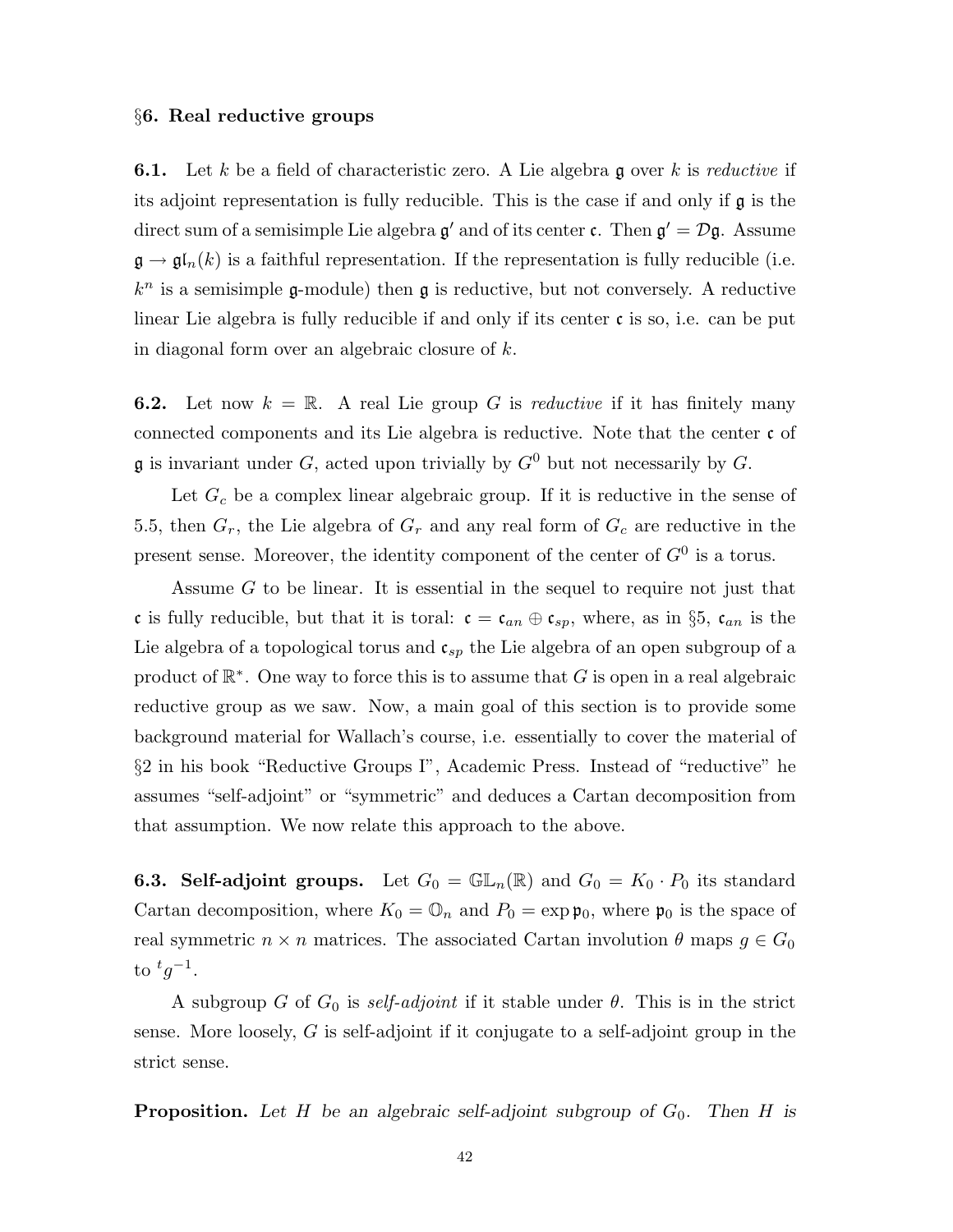reductive and  $\theta$  induces a Cartan decomposition of H.

*Proof.* Let **n** be the nilradical of h. It is also stable under  $\theta$  hence direct sum of its intersections with  $\mathfrak{k}_0$  and  $\mathfrak{p}_0$ . The trace form on  $\mathfrak{gl}_n(\mathbb{R})$  is non-degenerate positive (resp. negative) on  $\mathfrak{p}_0$  (resp.  $\mathfrak{k}_0$ ), while it is identically zero on **n**. Hence  $\mathfrak{n} = \{0\}$ and H is reductive. The involution  $\theta$  induces the Cartan decomposition

$$
\mathfrak{h}=\mathfrak{k}\oplus\mathfrak{p}\quad(\mathfrak{k}=\mathfrak{h}\cap\mathfrak{k}_0\;,\;\mathfrak{p}=\mathfrak{h}\cap\mathfrak{p}_0)
$$

of h. We claim that  $K = K_0 \cap H$  is a maximal compact subgroup of H, with Lie algebra  $\mathfrak k$  and that  $(k, x) \mapsto k \cdot \exp x$  is an isomorphism of manifolds of  $K \times \mathfrak p$  onto H, hence  $H = K \cdot P (P = \exp \mathfrak{p})$  is a Cartan decomposition of H.

Let  $g \in H$ . It can be written  $g = k \cdot p$   $(k \in K_0, p \in P_0)$ . We want to show that  $k, p \in H$  and  $p \in P$ .

Of course  $\theta(g^{-1}) \cdot g \in H$ , hence  $p^2 \in H$ , and also  $p^{2m} \in H$   $(m \in \mathbb{Z})$ . The matrix  $P$  is diagonalizable over  $\mathbb R$ . We use the following lemma

**Lemma.** Let X be a real diagonalizable matrix, f a polynomial on  $\mathbb{R}^n$  which is zero on the matrices  $e^{mX}$   $(m \in \mathbb{Z})$ . Then  $f(e^{rX}) = 0$  for all  $r \in \mathbb{R}$ .

We can write

$$
f(e^{mX}) = \sum_i c_i e^r i^{m} ,
$$

and may assume that  $r_1 > r_2 > \cdots$ . By assumption  $f(e^{mX}) = 0$ , whence also

$$
c_1 + \sum_{i \ge 2} c_i e^{(r_i - r_1) \cdot m} = 0.
$$

If  $m \to \infty$ , the sum  $\to 0$ , hence  $c_1 = 0$ . The lemma follows by induction.

By assumption, H is algebraic. Therefore if  $p^2 = \exp x$   $(x \in \mathfrak{p}_0)$  belongs to H, so does the one-parameter group  $\exp \mathbb{R} \cdot x$ , whence  $k, p \in H$ ,  $H = K \cdot \exp \mathfrak{p}$ and the proposition follows.

Remark. There is also a converse: if G is real reductive algebraic in  $G_0$ , then (up to conjugation), it is self-adjoint. (cf G.D. Mostow, Annals of Math. 62, 1955, 44-55 or lemma 1.8 in Borel and Harish-Chandra, Annals of Math. 75, 1962, 485-535, or also  $|B|$ ).

**6.4. Roots.** Let  $\mathfrak{g}$  be a real semisimple Lie algebra,  $\mathfrak{g}_c$  its complexification. Assume it is not compact. Then E. Cartan has developed a theory of roots, based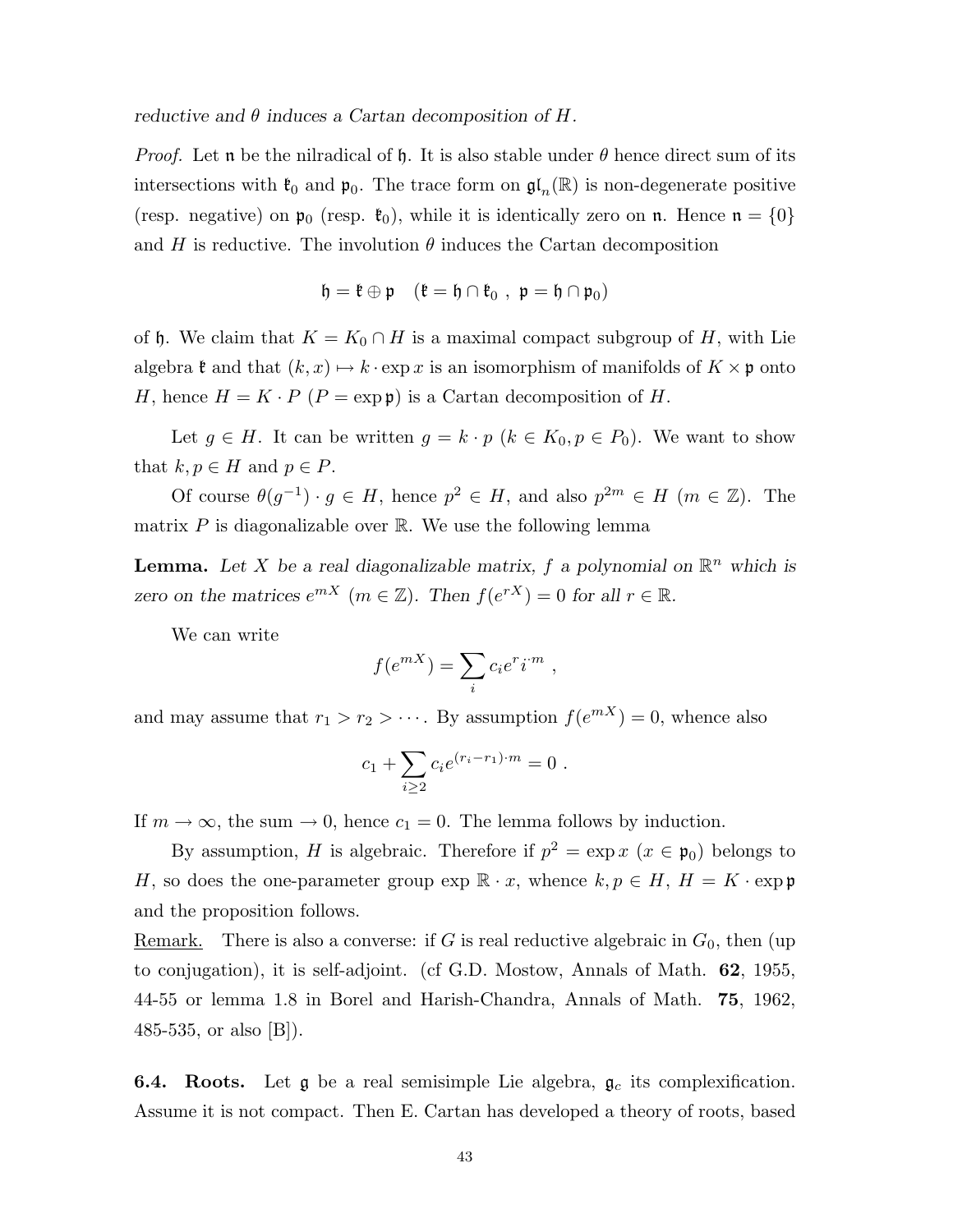on his study of Riemannian symmetric spaces of non-compact type (cf L. Ji's course or [B]).

Let  $G$  be the adjoint group of  $\mathfrak{g}, K$  a maximal compact subgroup of  $G$  and  $\theta$  the Cartan involution of G with respect to K, i.e. having K as its fixed point set. We have the Cartan decomposition  $\mathfrak{g} = \mathfrak{k} \oplus \mathfrak{p}$  of  $\mathfrak{g}$ , where  $\mathfrak{p}$  is the orthogonal complement to  $\mathfrak k$  with respect to the Killing form of  $\mathfrak g$ , and also the  $(-1)$ -eigenspace of  $\theta$ . Let **a** be a maximal commutative subalgebra of **p**, and **t** a Cartan subalgebra of  $\mathfrak g$  containing  $\mathfrak a$ . The Lie algebra  $\mathfrak t$  is direct sum of  $\mathfrak a$  and of its intersection with k, which are respectively the Lie algebras of the isotropic and anisotropic part of the torus T with Lie algebra t, and is  $\theta$ -stable. For brevity, let us denote by  $\Phi_c$ the set of roots of  $\mathfrak{g}_c$  with respect to  $\mathfrak{t}_c$  and by  $\Phi = \Phi(\mathfrak{a}, \mathfrak{g})$  the set of non-zero restrictions of those roots to  $a$ , (which are real valued). Then  $\Phi$  is a root system in a ∗ , irreducible if g is simple, not always reduced. Its elements are sometimes called *restricted roots*. Similarly  $W(\mathfrak{a}, \mathfrak{g})$  is the restricted Weyl group. We have

(1) 
$$
\mathfrak{g} = \mathfrak{z}(\mathfrak{a}) \oplus \bigoplus_{a \in \Phi} \mathfrak{g}_a ,
$$

where  $\mathfrak{g}_a = \{x \in \mathfrak{g}, [y, x] = a(h) \cdot x, (h \in \mathfrak{a})\}\.$  These spaces are invariant under  $\mathfrak{z}(\mathfrak{a})$ , not necessarily one-dimensional, and satisfy the relation

(2) 
$$
[\mathfrak{g}_a, \mathfrak{g}_b] \subset \mathfrak{g}_{a+b} \quad (a, b \in \Phi \cup 0) \quad \text{with} \quad \mathfrak{g}_0 = \mathfrak{z}(\mathfrak{a}) \; .
$$

We shall have to relate  $\Phi_c$  and  $\Phi$ . For this it is convenient to choose on  $\Phi_c$  and  $\Phi$  compatible orderings, i.e. such that if  $a \in \Phi_c$  is  $> 0$ , then its restriction  $r(a)$ to **a** is either zero or  $> 0$ . [This is always possible: choose  $h \in \mathfrak{a}$  regular, and say that  $a \in \Phi_c$  or  $\Phi$  is > 0 if  $a(h) > 0$ . This leaves out the set  $\Phi_0$  of elements in  $\Phi_c$  restricting to zero on **a**. But those form the root system of **m** with respect to t∩m, and we can complete the ordering by picking any one on  $\Phi_0$ .

Let  $\Delta_c$  and  $\Delta$  be the simple roots for these orderings and  $\Delta_0 = \Phi_0 \cap \Delta_c$ . Then  $r(\Delta_0) = 0$ ,  $r(\Delta_c - \Delta_0) = \Delta$ .

Let  $\mathfrak{n}^+ = \bigoplus_{a>0} \mathfrak{g}_a$  and define similarly  $\mathfrak{n}^-$ . Then  $\mathfrak{n}$  and  $\mathfrak{n}^-$  consist of nilpotent elements,  $\mathfrak{g} = \mathfrak{n}^- \oplus \mathfrak{z}(\mathfrak{a}) \oplus \mathfrak{n}$  and  $\mathfrak{g} = \mathfrak{k} \oplus \mathfrak{a} \oplus \mathfrak{n}$  is the *Iwasawa decomposition* of  $\mathfrak{g}$ .

**6.5. Parabolic subalgebras of g.** A subalgebra  $\mathfrak q$  of  $\mathfrak g$  is parabolic if  $\mathfrak q_c$  is parabolic in  $\mathfrak{g}_c$ . Their conjugacy classes are again parametrized by subsets of  $\triangle$ .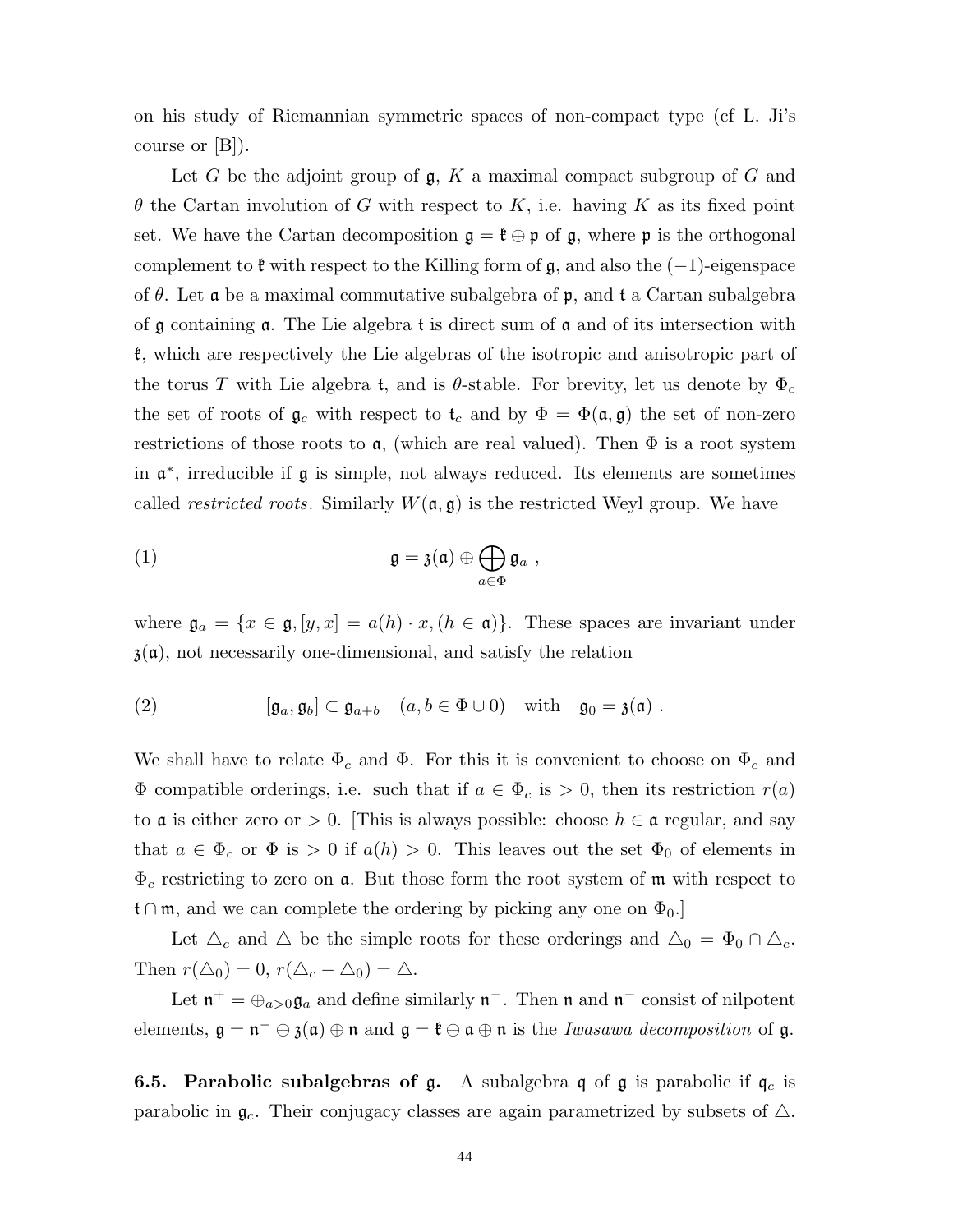Let  $I \subset \triangle$ . Define

(1) 
$$
\mathfrak{a}_I = \bigcap_{a \in I} \ker a, \quad \mathfrak{m}_I = \mathfrak{z}(\mathfrak{a}_I) \text{ and } \mathfrak{p}_I = \mathfrak{m}_I + \mathfrak{n}^+.
$$

Define  $J(I) \subset \Delta_c$  by

(2) 
$$
J(I) = \Delta_0 \cup (r^{-1}(I) \cap \Delta_c).
$$

Then we leave it to the reader to check that  $\mathfrak{p}_{I,c}$  is the standard parabolic subalgebra  $\mathfrak{p}_{J(I)}$  of  $\mathfrak{g}_c$ . Again, the  $\mathfrak{p}_I$  are the standard parabolic subalgebras and each parabolic subalgebra of  $\mathfrak g$  is conjugate under G to one and only one  $\mathfrak p_I$ .

The  $\mathfrak{p}_{J(I)}$  are the standard parabolic subalgebras of  $\mathfrak{g}_c$  which are defined over  $\mathbb{R}$ , and  $\mathfrak{p}_I$  is a real form of  $\mathfrak{p}_{J(I)}$ .

As in the absolute case, we can rewrite  $\mathfrak{p}_I$  in a more explicit way. Set  $\mathfrak{z}(\mathfrak{a}_I) = \mathfrak{a}_I \oplus \mathfrak{a}_{I}$ , where  $\mathfrak{a}_{I}$  is the orthogonal complement of  $\mathfrak{a}_I$  in  $\mathfrak{z}(\mathfrak{a}_I)$  with respect to the restriction of the Killing form to  $\mathfrak{z}(\mathfrak{a}_I)$ , (which is non-degenerate).  $^{0}$ m<sub>I</sub> is always reductive, but may be not semisimple, however with anisotropic center, since that center belongs to  $\mathfrak{k}$ . The root system of  $\mathfrak{m}_{I,c}$  with respect to t∩ $m_{I,c}$  consists of the roots which are linear combinations of elements in  $I \cup \Delta_0$ . As earlier, let

(3) 
$$
\mathfrak{n}^I = \bigoplus_{a>0, a \notin [I]} \mathfrak{g}_a , \quad \mathfrak{n}^{-I} = \bigoplus_{a<0, a \notin [I]} \mathfrak{g}_a
$$

where  $[I]$  is the set of roots linear combinations of elements in  $I$ . Then

(4) 
$$
\mathfrak{p}_I = {}^0\mathfrak{m}_I \oplus \mathfrak{a}_I \oplus \mathfrak{n}^I \ , \quad \mathfrak{g} = \mathfrak{n}^{-I} \oplus {}^0\mathfrak{m}_I \oplus \mathfrak{a}_I \oplus \mathfrak{n}^I \ .
$$

The radical of  $\mathfrak{p}_I$  is the sum of  $\mathfrak{a}_I \oplus \mathfrak{n}^I$  and of the center of  ${}^0\mathfrak{m}_I$ . Therefore  $\mathfrak{a}_I$ is a maximal split toral subalgebra of the radical of  $\mathfrak{p}_I$ . It will be called a *split* component of  $\mathfrak{p}_I$ .

In general we define similarly a split component  $a_q$  of a parabolic subalgebra q and we have

(5) 
$$
\mathfrak{q} = \mathfrak{z}(\mathfrak{a}_{\mathfrak{q}}) \oplus \mathfrak{n}_{\mathfrak{q}}
$$

 $(q, r_q)$  is called a *p*-pair. We let  $\Phi(\mathfrak{a}_q, \mathfrak{q})$  be the set of weights of  $\mathfrak{a}_q$  in  $\mathfrak{n}_q$ . Together with 0, they are all the weights of  $a_q$  in  $g$ , and are also called the roots of q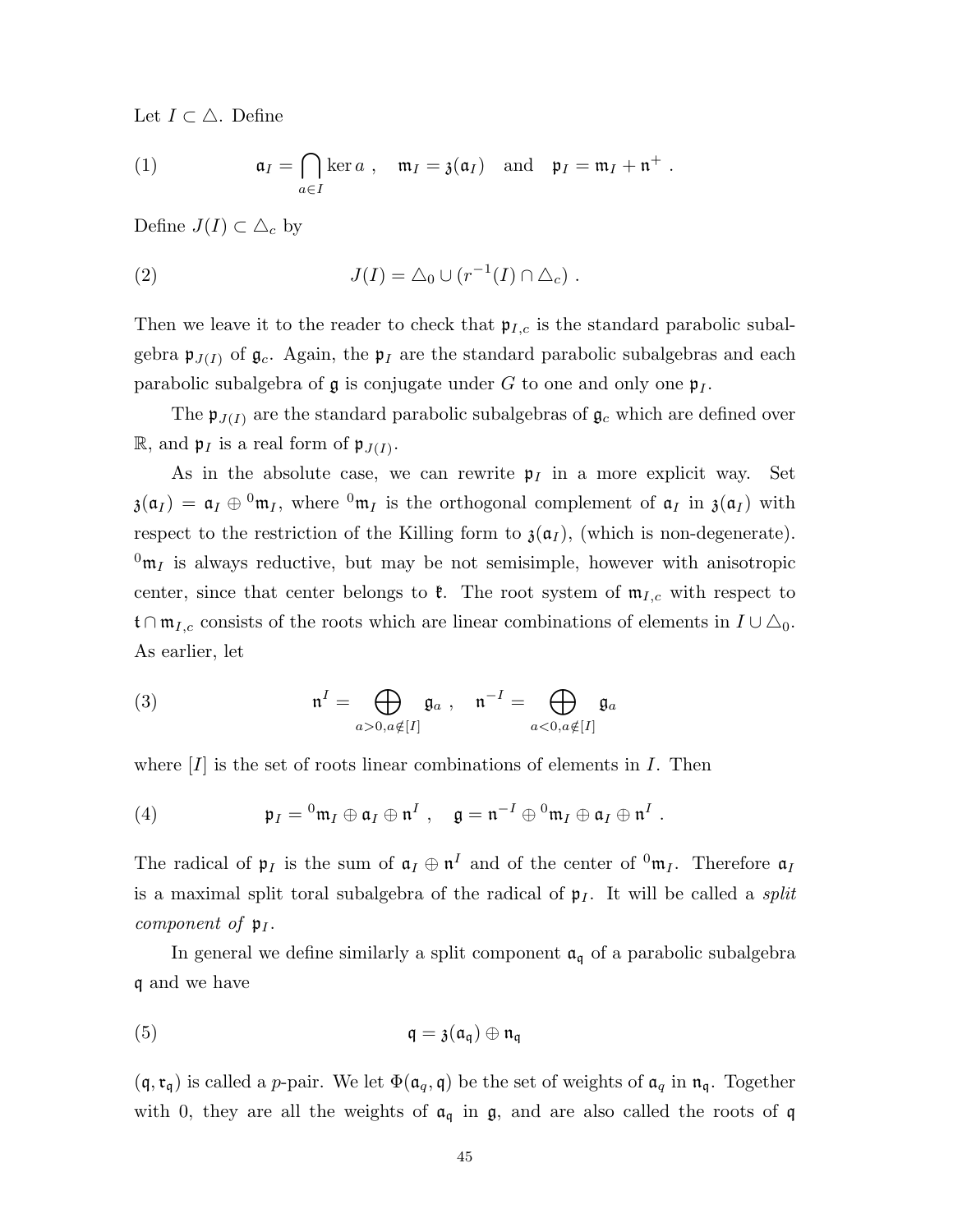with respect to  $\mathfrak{a}_{\mathfrak{g}}$  . The roots are positive integral linear combinations of  $\dim \mathfrak{r}_{\mathfrak{q}}$ independent ones.

To see this last assertion, we may assume  $q = p_I$ . Then the elements of  $\Phi(\mathfrak{a}_I, \mathfrak{p}_I)$  are positive integral linear combinations of the restriction of the simple roots in  $\triangle$  - I.

6.6. A main first goal of unitary representation theory is the spectral decomposition of  $L^2(G)$ . The most important case is that of semisimple groups. However, for induction purposes and for applications, it is necessary to extend it to a certain class of reductive groups. The definition given in 6.1 is somewhat too general and we shall narrow it down here.

An *admissible real reductive group* is a Lie group connected components, whose Lie algebra is the Lie algebra of a self-adjoint linear algebraic group  $G_0$ . It is assumed that G is endowed with a morphism  $p : G \to G_0$  with finite kernel, open image of finite index. It has therefore finitely many connected components. It is of *inner type* if the image of  $p(G)$  in Aut  $G_{0,c}$  belongs to Ad  $G_{0,c}$ . This is automatic if  $G$  is connected. This class contains in particular real semisimple groups which are of finite index in the group of real points of a semisimple linear connected semisimple complex Lie group defined over R and finite coverings of such groups.

At this point, infinite coverings are excluded. In fact, they need a special treatment in representation theory.

In the latter, an important role is played by parabolic induction or, more precisely, induction from Levi subgroups of parabolic subgroups, whence the necessity of including reductive groups, but it may always be assumed that the identity component of the center is of finite index in a torus. One advantage of the assumption "inner type" is that this subgroup is central in  $G$  (it is automatically centralized by  $G^0$ ).

In the sequel a real reductive group is assumed to be admissible.

It will often be of inner type, but we do not incorporate this condition in the definition.

We adapt to this case two notions used earlier, without changing the notation. By  $X(G)$ , we shall now denote the group of continuous homomorphisms of G into  $\mathbb{R}^*$ .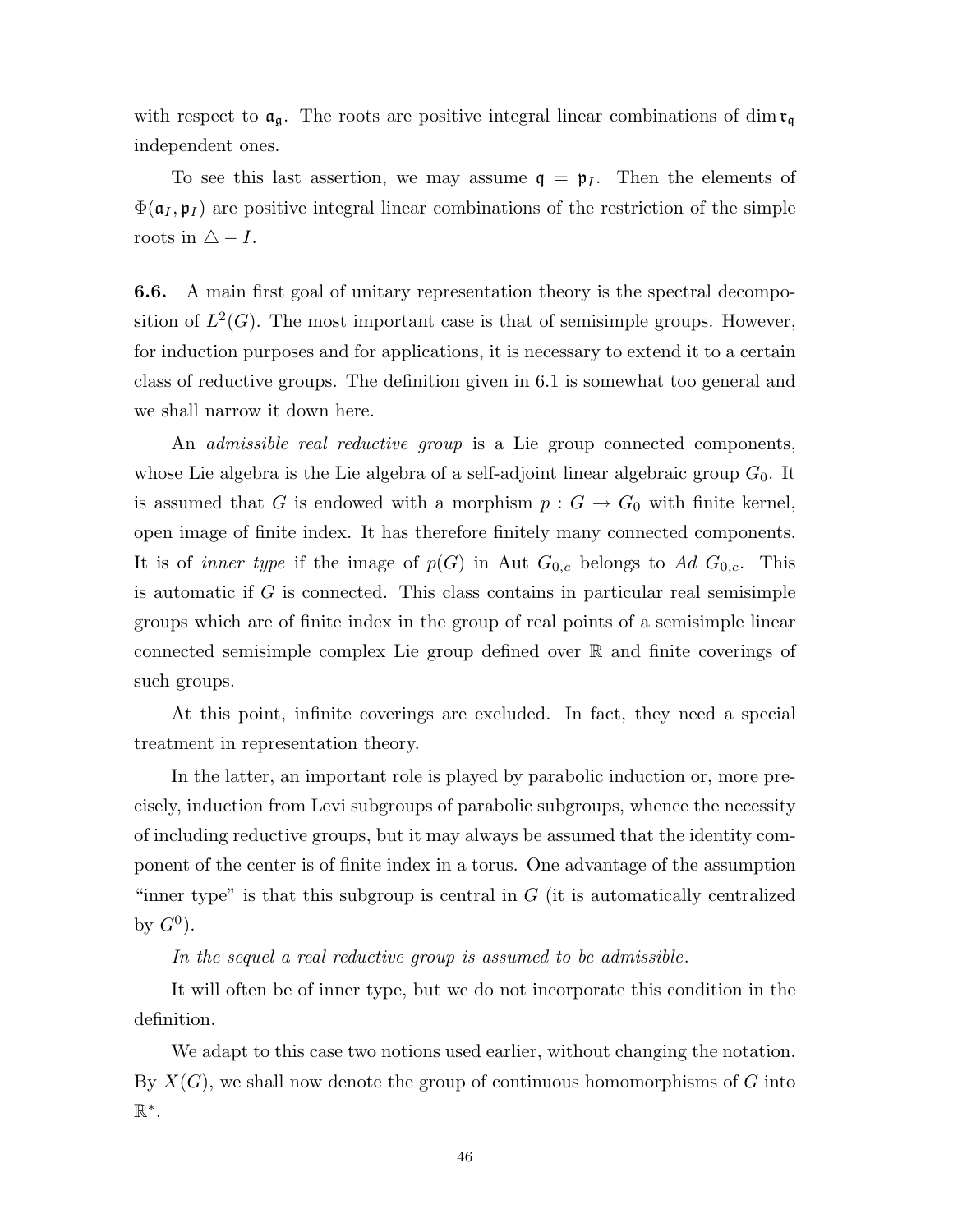Let  $\chi \in X(G)$ . It is trivial on  ${\mathcal{D}G}^0$ , hence on any unipotent element, on any connected compact subgroup, and  $\chi^2$  is trivial on any compact subgroup, (since the only non-trivial compact subgroup of  $\mathbb{R}^*$  has order two).

We let

(1) 
$$
{}^{0}G = \bigcap_{\lambda \in X(G)} \ker \lambda^{2}, \quad A = (CG^{0})_{sp}.
$$

A is called the split component of G. Then

$$
(2) \tG = {}^{0}G \times A .
$$

 ${}^{0}G$  contains  $\mathcal{D}G$  and all compact subgroups. Hence  $p({}^{0}G) = {}^{0}G_{o}$ . On the other hand,  $p$  is an isomorphism of the split component of  $G$  onto that of  $G_o$ . This reduces us to the case where  $G$  is linear and reductive algebraic. From the Iwasawa decomposition we see that  $G = {}^{0}G \cdot A$ . But  ${}^{0}G \cap A$  is reduced to the identity, as follows from the lemma in 6.3, whence (2). This also shows that  $X(G) = X(A)$ .

By  $B( , )$  we shall now denote the trace on  $\mathfrak{g}$ , in a linear realization of  $G_0$ . It is non-degenerate, invariant under any inner automorphism of  $G^0$  hence also under  $AdG$  if G is of inner type.

If  $G_0$  is connected, simple, then B is a non-zero multiple of the Killing form, if  $G_o$  is semisimple,  $B$  differs only in an insignificant way from the Killing form. In general, it is essentially the sum of the Killing form on  $\mathcal{D}$ g by a non-degenerate trace form on  $({\mathcal{C}}G)^o$ .

**6.7.** Maximal compact subgroups. Let G be reductive. Since it has finitely many connected components, it has maximal compact subgroups, all conjugate under  $G^o$ . This follows from [B], VII. Let  $\mathcal{D}\mathfrak{g} = \mathfrak{k}' \oplus \mathfrak{p}'$  be a Cartan decomposition of DG. Then  $\mathfrak{k} = \mathfrak{k}' \oplus$  Lie  $((\mathcal{C}G^o)_{an})$  is the Lie algebra of a maximal compact subgroup of G, let  $\mathfrak{p} = \mathfrak{p}' \oplus$  Lie  $((\mathcal{C}G^o)_{sp})$  and  $P = exp \mathfrak{p}$ . The space  $\mathfrak{p}$  consists of diagonalisable elements (over  $\mathbb{R}$ ) and  $\exp : \mathfrak{p} \to P$  is a diffeomorphism. We have a Cartan decomposition  $G = K \cdot P$ , such that  $(k, p) \mapsto k \cdot p$  is a diffeomorphism, and that  $(k, p) \mapsto k \cdot p^{-1}$  is an involutive automorphism of G, also called a Cartan involution.

**6.8. Iwasawa decomposition.** A Cartan subalgebra  $\alpha$  of  $(\mathfrak{g}, \mathfrak{k})$  is, as before, a maximal abelian subalgebra of  $\mathfrak p$ . It is the direct sum of the Lie algebra  $\mathfrak c_{sp}$  of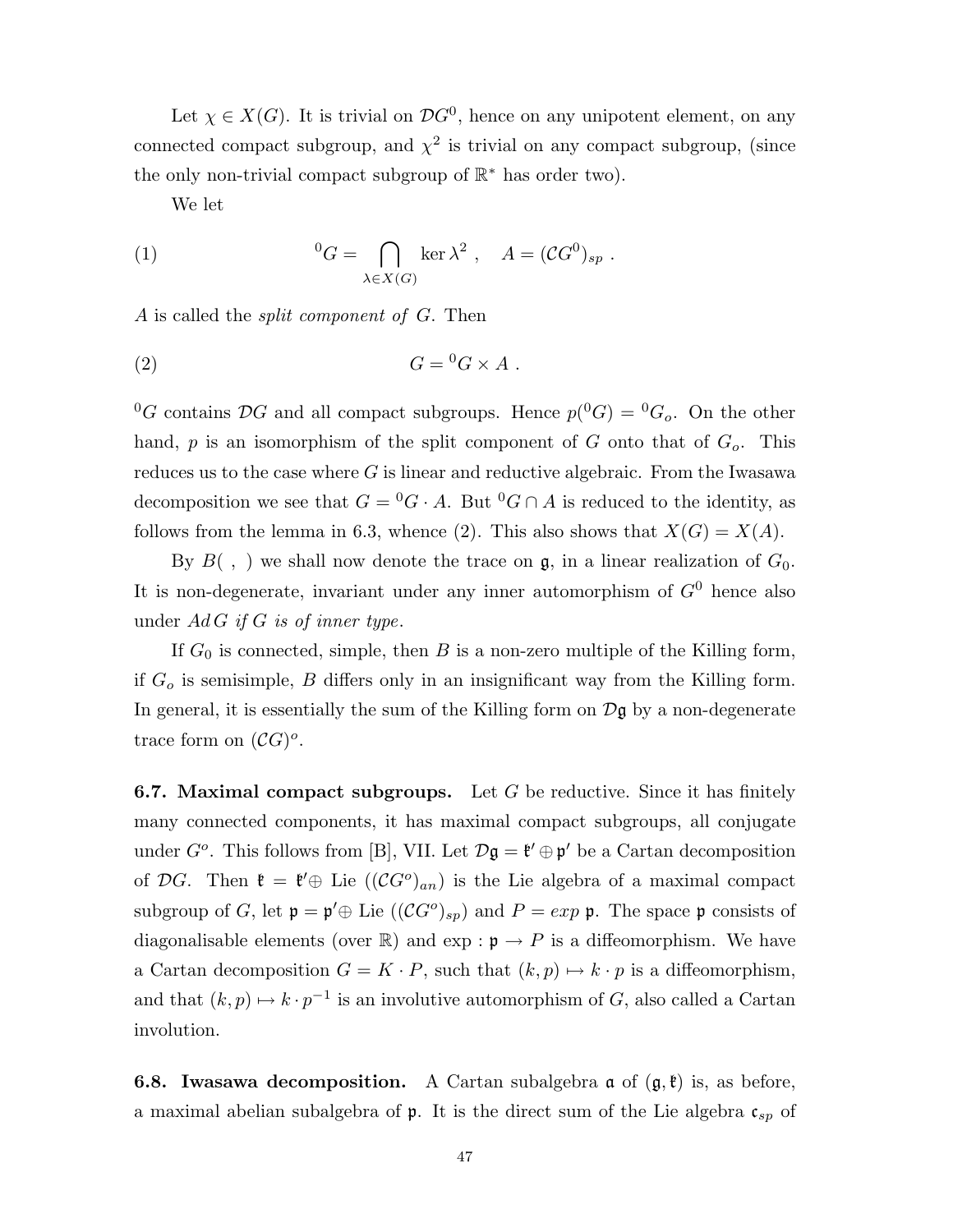$(CG^0)_{sp}$  and of a Cartan subalgebra  $\mathfrak{a}'$  of  $(\mathcal{D}\mathfrak{g}, \mathfrak{k}')$ , and

$$
\mathfrak{z}(\mathfrak{a})=\mathfrak{z}_{D\mathfrak{g}}(\mathfrak{a}')\oplus \mathfrak{c}_{sp}.
$$

The set of roots of g with respect to r is again denoted  $\Phi(\mathfrak{a}, \mathfrak{g})$ . It identifies to  $\Phi(\mathfrak{a}', \mathcal{D}\mathfrak{g})$  in a natural way. If G is of inner type, then  $W(\mathfrak{a}, \mathcal{D}\mathfrak{g})$  identifies to  $\mathcal{N}_G$  $\mathfrak{a}/\mathcal{Z}_G$  $\mathfrak{a}$ , as we shall see, and will also be denoted  $W(\mathfrak{a}, \mathfrak{g})$ .

From the Iwasawa decomposition on  $\mathcal{D}g$  and 5.2(7) we also get an Iwasawa decomposition

$$
\mathfrak{g}=\mathfrak{k}\oplus\mathfrak{a}\oplus\mathfrak{n}
$$

and a global one

$$
G = K \cdot A \cdot N
$$

K maximal compact subgroup with Lie algebra  $\mathfrak{k}$ ,  $A = \exp \mathfrak{a}$ ,  $N = \exp \mathfrak{n}$ . (The maps  $(k, a, n) \mapsto kan$  is surjective because it is so in  $G^0$  and  $G = K \cdot G^0$ . It is injective because it is so on  $G^0$  and  $K \cap AN = \{1\}$  since AN has no non-trivial compact subgroup.)

**6.9. Proposition.** Let G be of inner type, S the split component of  $CG^0$ , and  ${}^{0}G = \bigcap$  $\chi{\in}X(G)$ ker  $\chi^2$ . Then  $G = {}^0G \times S^0$ .

*Proof.* In the notation of 6.7, we have the Iwasawa decomposition  $G = K \cdot A \cdot N$ . Moreover  $A = \mathcal{D}G^0 \cap A \times S^0$ .

The characters  $\chi^2$  are trivial on  $K, \mathcal{D}G^0$ , N hence the restriction map r:  $X(G) \to X(S^0)$  is injective. On the other hand, if  $\chi \in X(S^0)$  then  $\chi$  extends to a character of G, and  $\chi^2$  is trivial on <sup>o</sup>G. Hence r is injective.

**6.10. Parabolic subgroups.** In this section, the real reductive group  $G$  is assumed to be of inner type.

By definition a parabolic subgroup is the normalizer of a parabolic subalgebra. Even if G is connected in the ordinary topology, a parabolic subgroup is not necessary so, in contrast to what is true over  $\mathbb{C}$ .

Once an ordering on  $\Phi(\mathfrak{a}, \mathfrak{g})$  is chosen, every parabolic subgroup is conjugate to a unique  $P_I$  with Lie algebra  $\mathfrak{p}_I$ .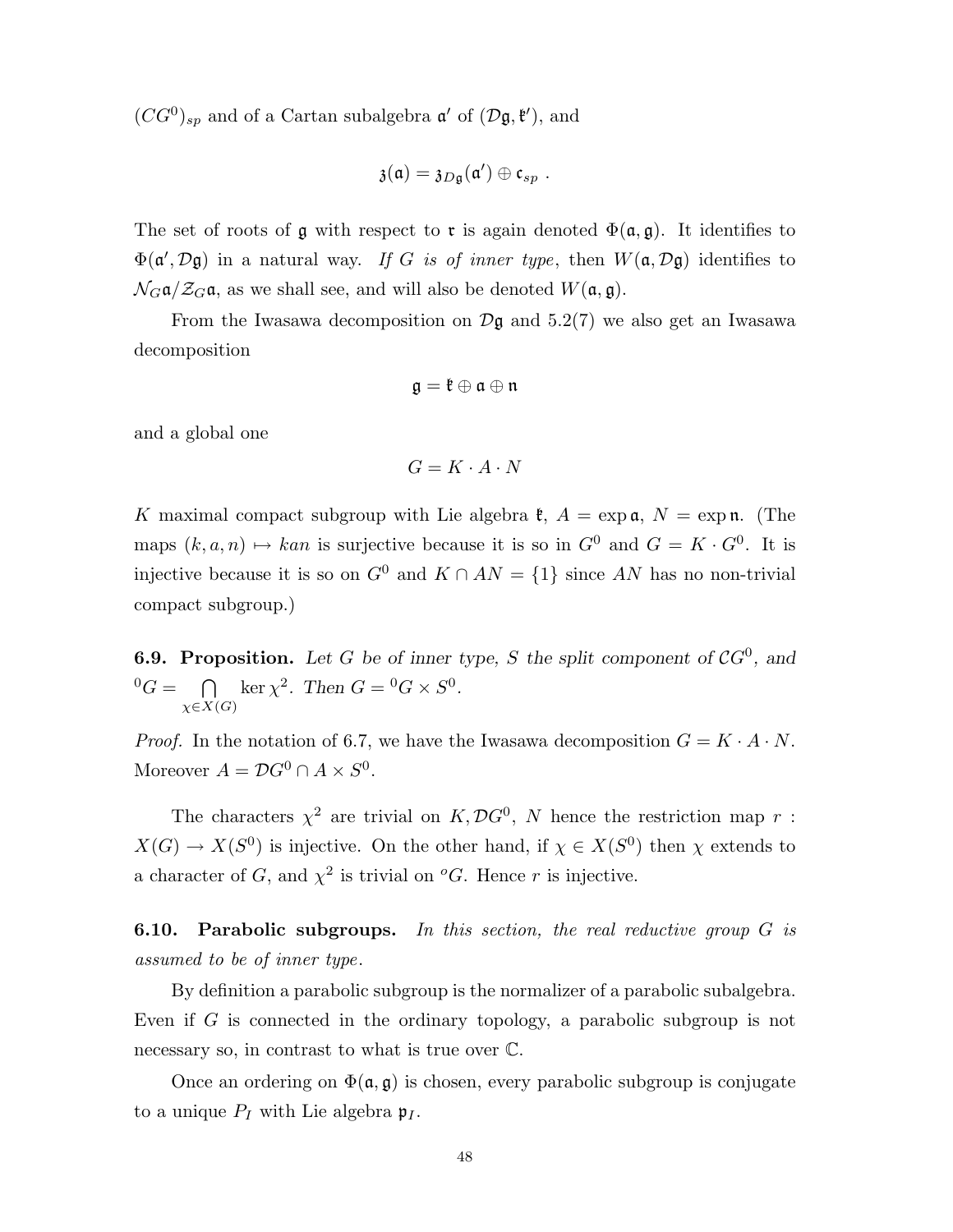**Proposition.** Let Q be a parabolic subgroup  $\mathfrak g$  its Lie algebra,  $\mathfrak n_Q$  the nilradical of q,  $\mathfrak{a}_{\mathfrak{q}}$  a split component of  $\mathfrak{q}$  (see 6.4) and  $A_Q = \exp \mathfrak{a}_{\mathfrak{q}}$ . Then

$$
Q = \mathcal{Z}(A_Q) \cdot N_Q
$$

(semidirect), where  $N_Q = \exp \mathfrak{n}_Q$ . Moreover  $\mathcal{Z}(A_Q)$  is of inner type.

*Proof.* We have  $q = \mathfrak{z}(\mathfrak{a}_Q) \oplus \mathfrak{n}$  hence it is clear that

$$
Q^0 = \mathcal{Z}(A_Q)^0 \cdot N_Q \; .
$$

The normalizer of q leaves  $\mathfrak{n}_Q$  invariant, hence  $N_Q$  is invariant in  $Q$ . Since the split components are conjugate under  $N_Q$ , we have  $Q \subset \mathcal{N}_Q(A_Q) \cdot N_Q$ .

On the other hand,  $Z(A_Q)$  leaves invariant the weight spaces of  $A_Q$ , and those corresponding to the positive roots make up  $\mathfrak{n}_Q$ , therefore

(1) 
$$
\mathcal{Z}(A_Q) \cdot N_Q \subset Q \subset \mathcal{N}_Q(A_Q) \cdot N_Q .
$$

We have therefore to show that

(2) 
$$
\mathcal{N}_Q(A_Q) = \mathcal{Z}(A_Q) .
$$

It is for this that the assumption "inner type" is needed. We may assume that  $Q = P_I$  for some  $I \subset \Delta$ . We now use the notation and assumption of 6.2: t is a Cartan subalgebra containing  $\mathfrak a$  and we have compatible orderings on  $\Phi_c =$  $\Phi(\mathfrak{t}_c, \mathfrak{g}_c)$  and  $\Phi = \Phi(\mathfrak{a}, \mathfrak{g}).$ 

Let  $x \in \mathcal{N}_{P_I}(A_I)$ . Then  $Ad\,x$  leaves  $\mathfrak{n}^I$  stable and permutes the elements of  $\Phi(\mathfrak{a}_I, \mathfrak{p}_I)$ . Let F be the set of  $b \in \Phi_c$  which restrict on  $\mathfrak{a}_I$  to an element in  $\Phi(\mathfrak{a}_I, \mathfrak{p}_I)$ . Since the latter consists of positive roots by construction and the orders on  $\Phi_c$  and  $\Phi$  are compatible, we see that  $F \subset \Phi_c^+$ .

Let  $\Phi_I = \Phi((\mathfrak{t} \cap \mathfrak{m}_I)_c, \mathfrak{m}_{I,c})$ . It consists of all roots restricting to zero on  $a_I$ . The transformation  $Adx$  leaves  $m_I$  stable. Using the conjugacy of Cartan subalgebras of  $m_{I,c}$  and the transivity of its Weyl group on positive orderings, we may find  $y \in M_{I,c}$  such that  $Ad y \cdot x$  leaves t and  $\Phi_I \cap \Phi_c^+$  invariant. Since  $Ad yx = Ad x$  on  $\mathfrak{a}_{I,c}$ , we see that  $Ad y \cdot x$  leaves  $\Phi_c^+$  invariant. But G is of inner type, hence  $Ad yx$  is the identity on  $t_c$  and  $Ad x$  is the identity on  $a<sub>I</sub>$ , as was to be proved.

A similar, simpler, argument shows that  $\mathcal{Z}(A_Q)$  is of inner type.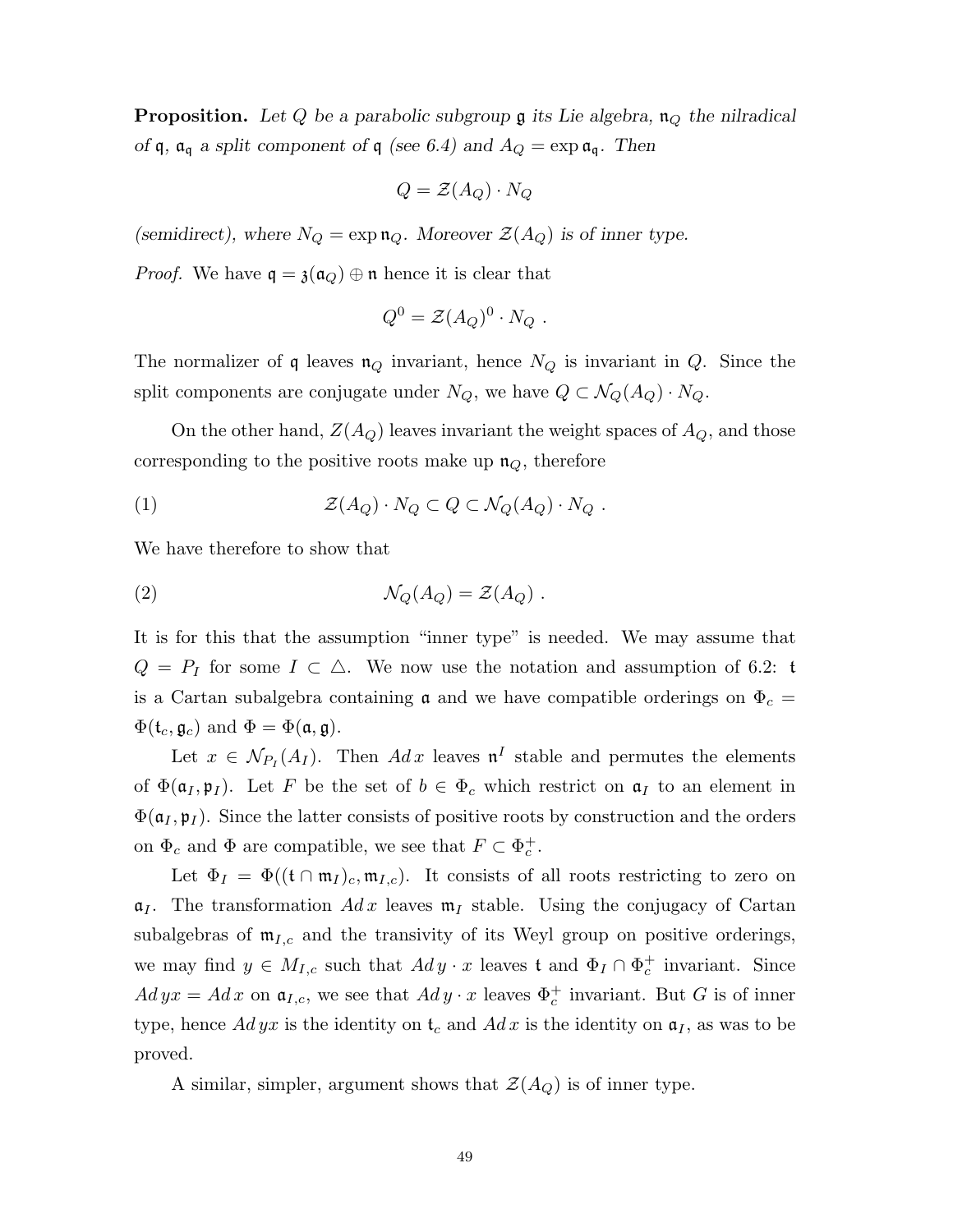**6.10. Theorem (Bruhat decomposition).** Let G be a reductive group of inner type. Then G is the disjoint union of the double cosets  $P_0 \cdot w \cdot P_0$ , where  $P_0$  is a minimal parabolic subgroup and  $w \in W(A, G)$ .

The proof is similar to the one given in 4.4, the lemma on 4.4.2 being replaced by the following one (which is Harish-Chandra's original lemma).

**Lemma.** Let  $\mathfrak{q}$  and  $\mathfrak{q}'$  be two minimal parabolic subalgebras. Then  $\mathfrak{q} \cap \mathfrak{q}'$  contains a common Levi subalgebra.

We may assume that  $\mathfrak{q} = \mathfrak{p}_{\emptyset}$  is standard, hence  $\mathfrak{q} = \mathfrak{m} \oplus \mathfrak{n}$ . Similarly,  $\mathfrak{q}' =$  $\mathfrak{m}' \oplus \mathfrak{n}'$ . Let B be the trace in a representation in which  $\mathfrak{g}$  is self-adjoint. Then again

$$
\mathfrak{n}^{\perp}=\mathfrak{q}\ ,\quad \mathfrak{n}'^{\perp}=\mathfrak{q}'\ .
$$

We have  $m = \mathfrak{z}(\mathfrak{a}) = 0$   $m \oplus \mathfrak{a}$ , where  $0$   $m = m \cap \mathfrak{k}$ . It follows that all the nilpotent elements of  $\mathfrak q$  (resp.  $\mathfrak q'$ ) are contained in  $\mathfrak n$  (resp.  $\mathfrak n'$ ). Therefore, if  $\mathfrak h = \mathfrak q \cap \mathfrak q'$  and  $\mathfrak{h}_n$  is the nilradical of h, then

$$
\mathfrak{h}_n=\mathfrak{h}\cap\mathfrak{n}=\mathfrak{h}\cap\mathfrak{n}'\ .
$$

Then a computation similar to that of 4.4.2 shows that dim  $\frac{\theta}{h} = \dim \mathfrak{m}$  hence h contains a conjugate of m.

Let now Q and Q' be the parabolic subgroups with Lie algebras q and  $\mathfrak{q}'$ . The Lie algebra of  $Q \cap Q''$  contains a common Levi subalgebra  $\mathfrak{z}(\mathfrak{a}')$ , where  $\mathfrak{a}'$  is a common split component of  $\mathfrak q$  and  $\mathfrak q'$ . By Proposition 6.10, we see that

$$
Q \cap Q' \supset \mathcal{Z}(A') , \quad \text{where} \quad A' = \exp \mathfrak{a}' .
$$

From then on, the argument is the same as over  $\mathbb C$  and is left as an exercise.

This again implies a "cellular" decomposition of  $G/P_{\emptyset}$ . First we have, as in 4.4, given  $w \in W(\mathfrak{a}, \mathfrak{g})$ 

$$
N = N_w \cdot N'_w
$$

where  $N_w = \exp \mathfrak{n}_w$ ,  $N'_w = \exp \mathfrak{n}'_w$  and

$$
\mathfrak{n}_w=\bigoplus_{a>0,w^{-1}a<0}\mathfrak{g}_a\quad \mathfrak{n}_w'=\bigoplus_{a>0,w^{-1}a>0}\mathfrak{g}_a\ .
$$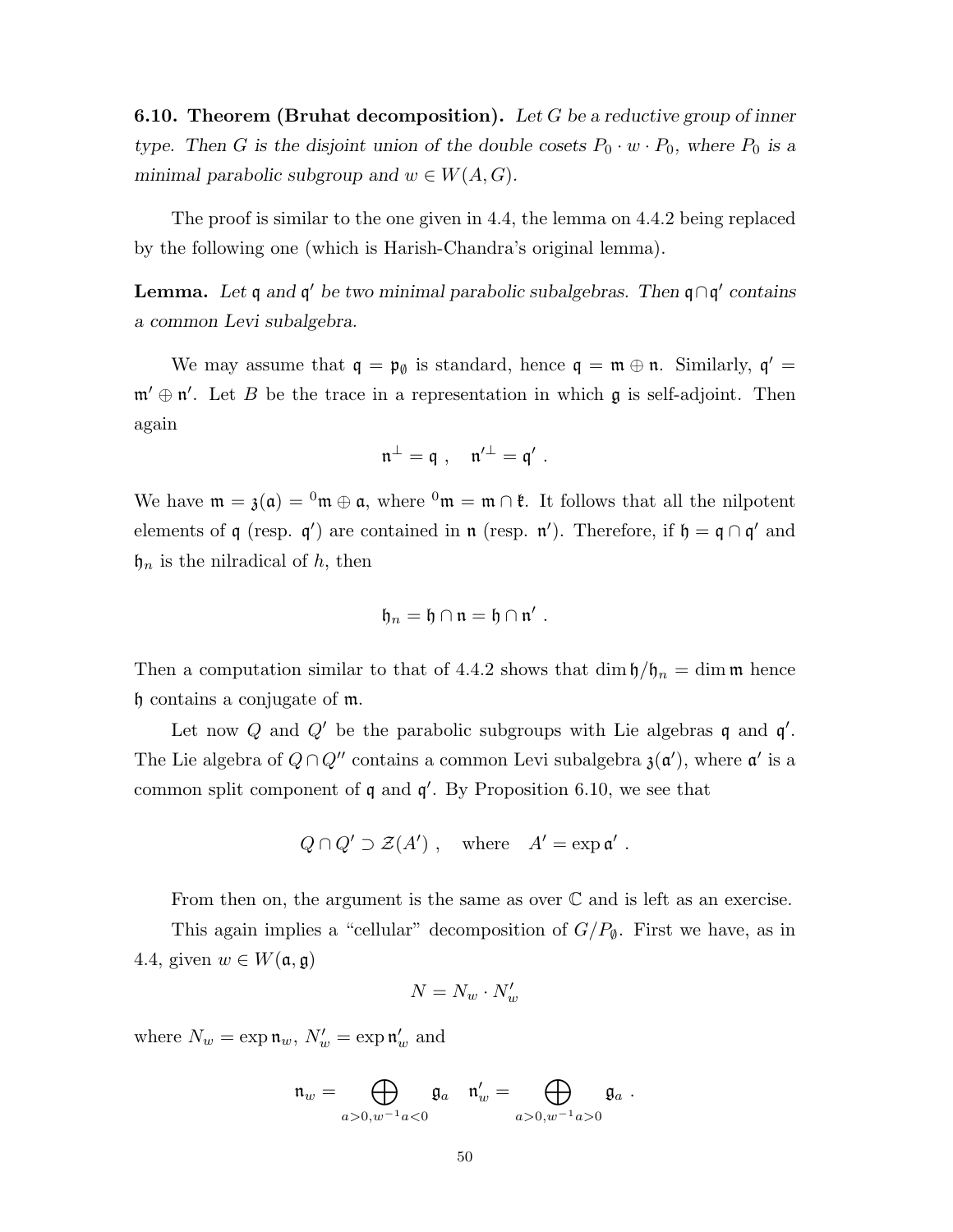Then

$$
P_{\emptyset}wP_{\emptyset} = N_wwP_{\emptyset}
$$

$$
G/P_{\emptyset} = \amalg_w N_w \cdot w
$$

where  $N_w \cdot w$  is isomorphic to  $N_w$ . These are "real Bruhat cells". As in the absolute case if  $w = w_0$ ,

$$
N_w = N \quad \text{and} \quad NwP_{\emptyset}
$$

is open in G. Its complement is the union of lower dimensional manifolds  $N_w \cdot w$  $(w \neq w_0)$ . Hence  $Nw_0P_{\emptyset}$  is dense, with complement of zero Haar measure.

Remark. The quotients  $G/Q$ , Q parabolic, are real projective varieties. To see this, we may assume  $G$  to be semi-simple, linear. Then  $Q$  is a real form of a parabolic subgroup  $Q_c$  of  $G_c$  defined over  $\mathbb R$  (see 6.4). The construction of a rational representation  $(\zeta, V)$  of  $G_c$ , such that V contains a line D with stability group  $Q_c$ , can be performed over R. Thus the orbit of the point  $[D]$  representing D in  $P(V)$  is a projective variety defined over R. The orbit  $G[D]$  is isomorphic to  $G/Q$ , is contained in  $P(V)(\mathbb{R})$ , which is a real projective space, and is compact since  $K$  is transitive on it (as follows from the Iwasawa decomposition).

**6.12.**  $\theta$ -stable Levi subgroups. In representation theory, it is usual to fix once and for all a maximal compact subgroup K. Let  $\theta$  be the associated Cartan involution.

Note that if p and  $G_0$  are as in 6.4 and  $G = K \cdot P$  is a Cartan decomposition, then  $p(G) = p(K) \cdot p(P)$  is one of  $p(G)$ . Conversely if  $p(G) = K' \cdot P'$  is a Cartan decomposition of  $p(G)$ , then  $p^{-1}(K') \cdot p^{-1}(P')^0$  is one of G.

This follows from the following facts: ker  $p \subset K$ ; the space  $P'$  is simply connected, hence  $p$  is an isomorphism of  $P$  onto  $P'$ . When dealing with Cartan decompositions, this often reduces one to the case where  $G$  is linear.

**Lemma.** Let  $G$  be reductive, of inner type and  $Q$  a parabolic subgroup. Then  $Q \cap \theta(Q)$  is the unique  $\theta$ -stable Levi subgroup of Q and its split component is the unique  $\theta$ -stable split component of  $Q$ .

There exists a unique  $I \subset \Delta$  such that  ${}^kQ = P_I$ . Since Int k commutes with  $\theta$ , we may assume that  $Q = P_I$ . Then it is clear that  $\theta(P_I) = P_I^-$  and that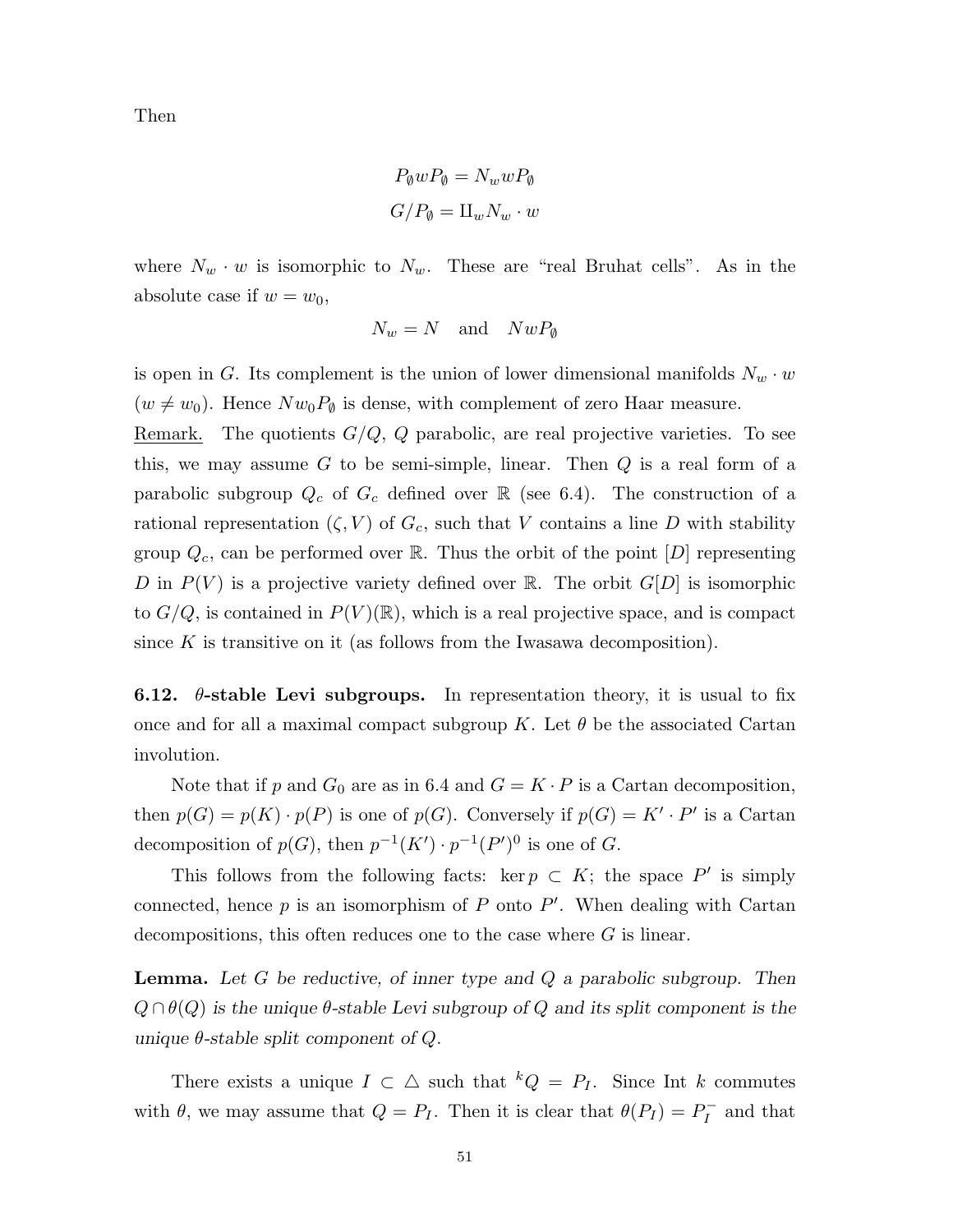$M_I = P_I \cap \theta(P_I)$  is stable under  $\theta$  and that  $A_I$  is the unique split component contained in  $M_I$ .

If the Levi subgroup M of Q is  $\theta$ -stable, then so are  $^0M$  and the split component  $A_Q$  of M. The decomposition

$$
(1) \tQ = {}^{0}M \cdot A_{Q} \cdot N_{Q}
$$

is the Langlands decomposition of Q (with respect of K or  $\theta$ ).

The last sections are devoted to Cartan subalgebras (of self-adjoint Lie algebras).

**6.13. Proposition.** We keep the assumption and notation of 6.12. Then every Cartan subalgebra of  $\mathfrak g$  is conjugate under  $G^0$  to a  $\theta$ -stable Cartan subalgebra.

The center of  $\mathfrak g$  belongs to any Cartan subalgebra and is  $\theta$ -stable, and the restriction of  $\theta$  to  $\mathcal{D}G^0$  is a Cartan involution of  $\mathcal{D}G^0$  (6.12). This reduces us to the case where  $\mathfrak g$  is semisimple and we may assume that  $G=Ad$   $\mathfrak g$ .

Let t be a Cartan subalgebra of  $\mathfrak{g}_1$  and T the analytic subgroup generated by t. It is of finite index in a real torus (5.4) and we have the decomposition  $T = T_{sp} \cdot T_{an}$  (5.4). If  $T_{an} = (1)$  then t is split, g is split over  $\mathbb{R}$  (2.2) and the Cartan subalgebras of  $(\mathfrak{g}, \mathfrak{k})$  are Cartan subalgebras of  $\mathfrak{g}$ . They are conjugate  $(2.2)$ , and our assertion follows in that case. Let  $T_{an} \neq \{1\}$ . It is conjugate to a subgroup of K, whence our assertion if T is compact. Let now  $T_{an}$  be proper, non-trivial. We may assume it is contained in K. Let m be the Lie algebra of  $\mathcal{Z}(T_{an})$ . It is stable under  $\theta$ , and so are its center c and its derived algebra  $\mathcal{D}\mathfrak{m}$ . The Lie algebra t is direct sum

$$
\mathfrak{t}=\mathfrak{t}_{an}\oplus\mathfrak{t}\cap\mathfrak{c}\oplus\mathfrak{t}\cap D\mathfrak{m} .
$$

The last two are split,  $t \cap c$  is maximal split in c hence  $\theta$ -stable.  $t \cap Dm$  is a Cartan subalgebra of  $\mathcal{D}\mathfrak{m}$  and is split. By 2.2, it is conjugate to a  $\theta$ -stable one.

**6.14.** A Cartan subalgebra **t** is *fundamental* if its anisotropic part  $t_{an}$  has maximal dimension. Then  $t_{an}$  is conjugate to a Cartan subalgebra of  $\mathfrak{k}$ .

t is said to be *maximally split* if its split part has the biggest possible dimension. By 6.15,  $t_{sp}$  is conjugate to a Cartan subalgebra of  $(\mathfrak{g}, \mathfrak{k})$ , hence its dimension is the rank of  $(\mathfrak{g}, \mathfrak{k})$ .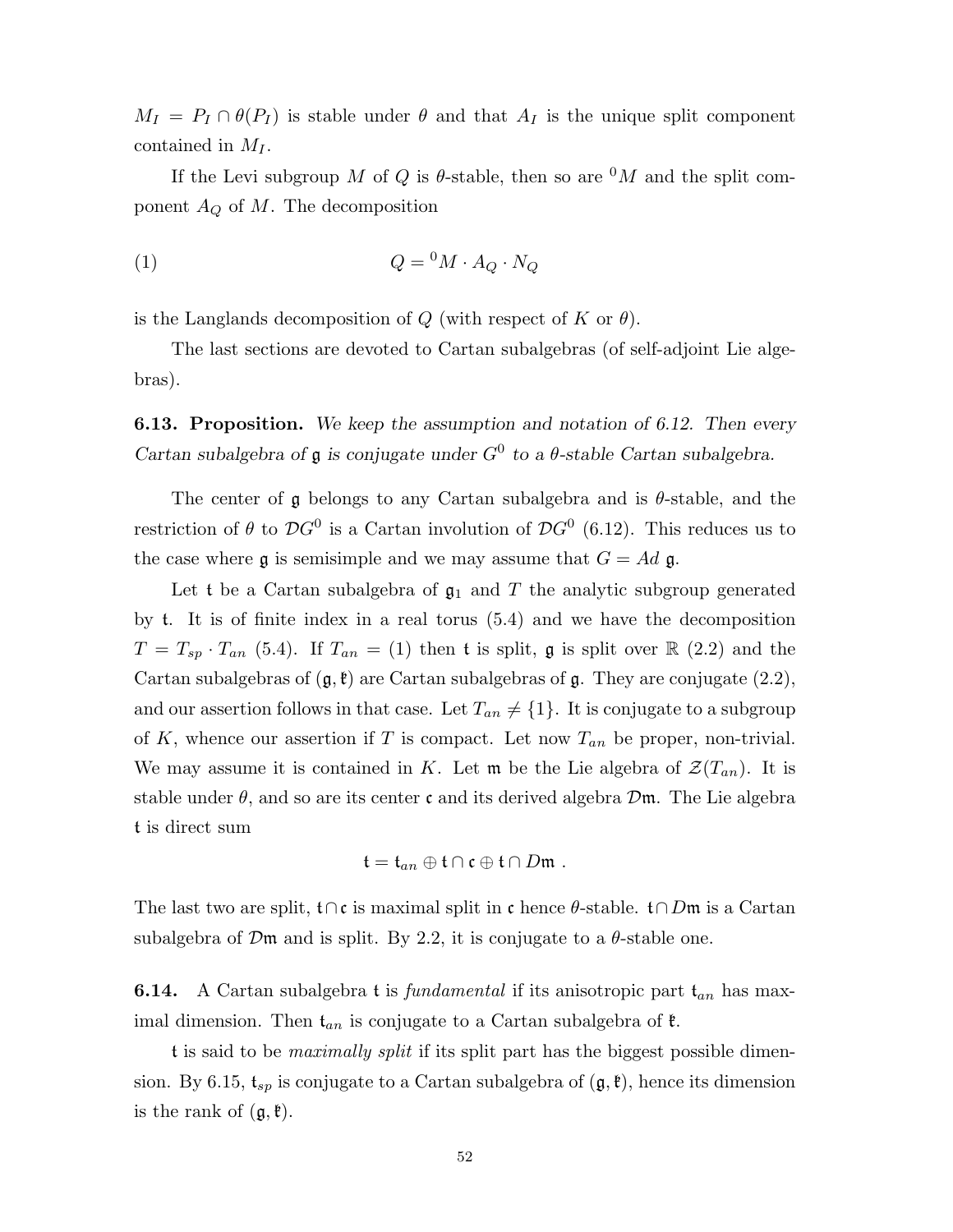Corollary (to 6.13). The fundamental (resp. maximally split) Cartan subalgebras are conjugate under  $G^0$ .

*Proof.* Let  $\mathfrak{t}, \mathfrak{t}'$  be two Cartan subalgebras,  $T_{an}$  and  $T'_{an}$  the analytic subgroups generated by  $\mathfrak{t}_{an}$  and  $\mathfrak{t}'_{an}$ . They are compact, topological tori.

Assume they are fundamental. Then  $T_{an}$  and  $T'_{an}$  are conjugate to maximal tori of  $K$ , and conjugate, (by the conjugacy of maximal tori in a compact Lie group). This proves our assertion if  $t$  and  $t'$  are anisotropic. Assume they are not, but that  $\mathfrak{t}_{an} = \mathfrak{t}'_{an} \subset \mathfrak{k}$ . Let  $\mathfrak{m} = \mathfrak{z}(\mathfrak{t}_{an})$ . It is stable under  $\theta$ , hence reductive, fully reducible. We have  $\mathfrak{m} = \mathfrak{c} \oplus \mathcal{D}\mathfrak{m}$  both stable under  $\theta$ . Moreover

$$
\mathfrak{t}_{sp}=(\mathfrak{t}_{sp}\cap\mathfrak{h})\oplus(\mathfrak{t}_{sp}\cap\mathcal{D}\mathfrak{m})\quad \mathfrak{t}'_{sp}=(\mathfrak{t}'_{sp}\cap\mathfrak{h})\oplus(\mathfrak{t}'_{sp}\cap\mathcal{D}\mathfrak{m})\ .
$$

The first terms on the right hand sides are the split components of a toral algebra, hence identical. The second terms are Cartan subalgebras of  $(\mathcal{Dm}, \mathfrak{k} \cap \mathcal{Dm})$ , hence conjugate under the analytic subgroup generated by  $\mathcal{D}\mathfrak{m}$ , which proves our assertion for fundamental Cartan subalgebras.

Assume t and t' are maximal split. We may assume they are  $\theta$ -stable (6.13). Then  $\mathfrak{t}_{sp}$  and  $\mathfrak{t}'_{sp}$  are Cartan subalgebras of  $(\mathfrak{g}, \mathfrak{k})$  hence conjugate. We may assume  $\mathfrak{t}_{sp} = \mathfrak{t}'_{sp} \subset \mathfrak{p}$ . As before let  $\mathfrak{m} = \mathfrak{z}(\mathfrak{t}_{sp})$ . It is  $\theta$ -stable, reductive and fully reducible,  $t_{an}$  and  $t'_{an}$  are sums of their intersection with the center c of m and  $\mathcal{D}\mathfrak{m}$ . The former are identical and the latter anisotropic Cartan subalgebras of  $\mathcal{D}\mathfrak{m}$ , hence conjugate by the first part of the proof.

**6.15.** We recall that  $\mathfrak{k}$  always contains elements regular in g. Indeed, let  $\mathfrak{s}$  be a Cartan subalgebra of  $\mathfrak k$  and consider  $\mathfrak z(\mathfrak s)$ . Its centralizer  $\mathfrak z(\mathfrak s)$  is stable under  $\theta$  and, since  $\mathfrak s$  is equal to its own centralizer in  $\mathfrak k$ , we have  $\mathfrak z(\mathfrak s) = \mathfrak s \oplus \mathfrak z(\mathfrak s) \cap \mathfrak p$ . The second term contains  $\mathcal{D}_{3}(\mathfrak{s})$ . But every subalgebra of p is commutative, hence  $\mathcal{D}_{3}(\mathfrak{s}) = \{0\}$ and  $\mathfrak{z}(s)$  is a Cartan subalgebra, whence our statement.

**6.16.** Let t be a Cartan subalgebra. A root  $a \in \Phi(t_c, \mathfrak{g}_c)$  is said to be *real* (resp. *imaginary*) if it takes real (resp. purely imaginary) values on  $t$ , and is *complex* otherwise. Thus  $a \in \Phi_c$  is real (resp. imaginary) if and only it is zero on  $\mathfrak{t}_{an}$  (resp.  $\mathfrak{t}_{sp}$ ).

### Proposition. t is fundamental if and only if it has no real root.

*Proof.* We may assume  $\mathfrak g$  to be semisimple and t to be  $\theta$ -stable.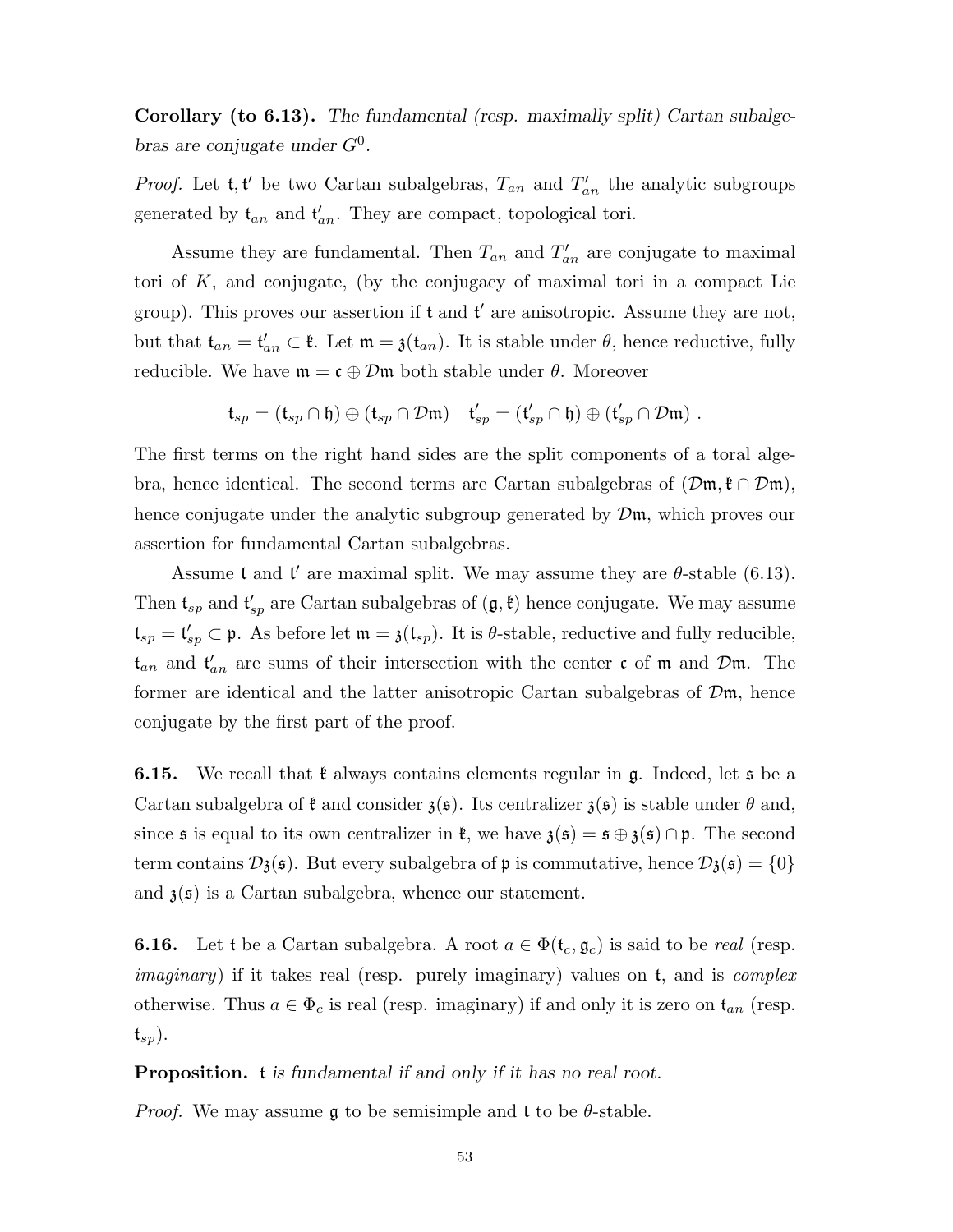Assume t is fundamental. Then  $t_{an}$  has an element x regular in  $\mathfrak{g}$  (6.15). Any root takes on  $x$  a non-zero purely imaginary value on  $x$ .

Assume t has a real root. It is zero on  $t_{an}$ , hence the latter is not a Cartan subalgebra of  $\mathfrak{k}$ , and  $\mathfrak{t}$  is not fundamental.

6.17. Cuspidal parabolic subalgebras or subgroups. Let  $(Q, A_Q)$  be a parabolic p-pair and  $(\mathfrak{q}, \mathfrak{a}_{\mathfrak{q}})$  the corresponding p-pair in  $\mathfrak{g}$ . We have the decompositions

$$
\mathfrak{q} = {}^0\mathfrak{m} \oplus \mathfrak{a}_{\mathfrak{q}} \oplus \mathfrak{n}_{\mathfrak{q}} \quad Q = {}^0M \cdot A_Q \cdot N_Q \ .
$$

 $(q, \mathfrak{a}_{q})$  or  $(Q, A_{Q})$  is said to be *cuspidal* if <sup>0</sup>m contains an anisotropic Cartan subalgebra, or, equivalently, if the rank of  $\delta M$  is equal to that of a maximal compact subgroup of itself.

[The cuspidal parabolic subgroups play an important role in the description of  $L^2(G)$ . The condition  $rk G = rk K$  is equivalent to the existence of a discrete series.  $L^2(G)$  is sum of the discrete series of G (if there is one) and of direct integrals of representations induced from discrete series of Levi subgroups of cuspidal parabolic subgroups.]

Proposition. Any Cartan subalgebra of  $\mathfrak g$  is conjugate to a fundamental Cartan subalgebra of a Levi subalgebra of a cuspidal parabolic subalgebra.

We may assume that t is  $\theta$ -stable (6.13). If t is anisotropic, then G is a cuspidal parabolic subgroup of itself. Assume  $\mathfrak{t}_{sp} \neq \{0\}$ . Choose  $x \in \mathfrak{t}_{sp}$  such that any root which is zero on x is zero on  $\mathfrak{t}_{sp}$  (Such elements form the complement of finitely many hyperplanes, hence do exist). After conjugation in  $G$ , we may assume  $\mathfrak{t}_{sp} \subset \mathfrak{a}$  and then, using conjugation by  $W(\mathfrak{a}, \mathfrak{g})$ , we may arrange that  $x \in C^+$ , the positive Weyl chamber. Let  $J = \{a \in \triangle, a(x) = 0\}$ . By construction,  $t_{sp} \subset \mathfrak{a}_J$ . We claim that  $\mathfrak{t}_{sp} = \mathfrak{a}_J$ . Indeed,  $\mathfrak{t} = \mathfrak{t}_{sp} \oplus (\mathfrak{t} \cap {}^0\mathfrak{m}_J)$  and the second term is anisotropic. Its dimension is dim t – dim  $t_{sp}$ , but the rank of  ${}^{0}$ m<sub>J</sub> is dim t – dim  $\mathfrak{a}_J$ hence dim  $\mathfrak{t}_{sp} \geq \dim \mathfrak{a}_J$ .

Remark. It follows that the conjugacy classes of Cartan subalgebras correspond bijectively to the subsets J of  $\triangle$  such that  $P_J$  is cuspidal.

**6.18. Definition.** A *Cartan subgroup* of  $G$  is the centralizer in  $G$  of a Cartan subalgebra.

A Cartan subalgebra  $\mathfrak c$  is its own centralizer in  $\mathfrak g$ , hence the corresponding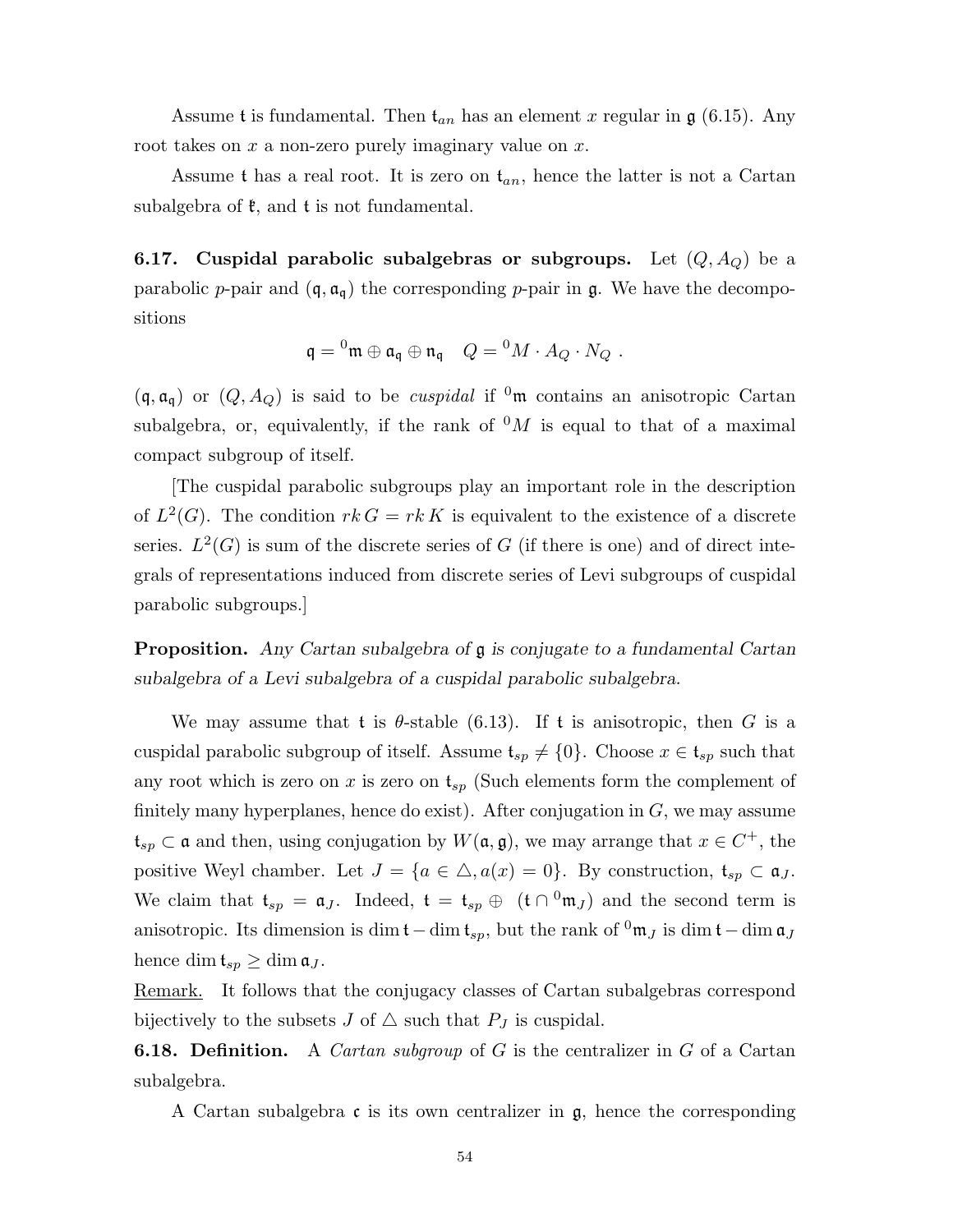Cartan subgroup  $C$  has Lie algebra  $c$ . Its identity component is commutative, but  $C$  itself need not to be so. In particular, it always contains ker  $p$ .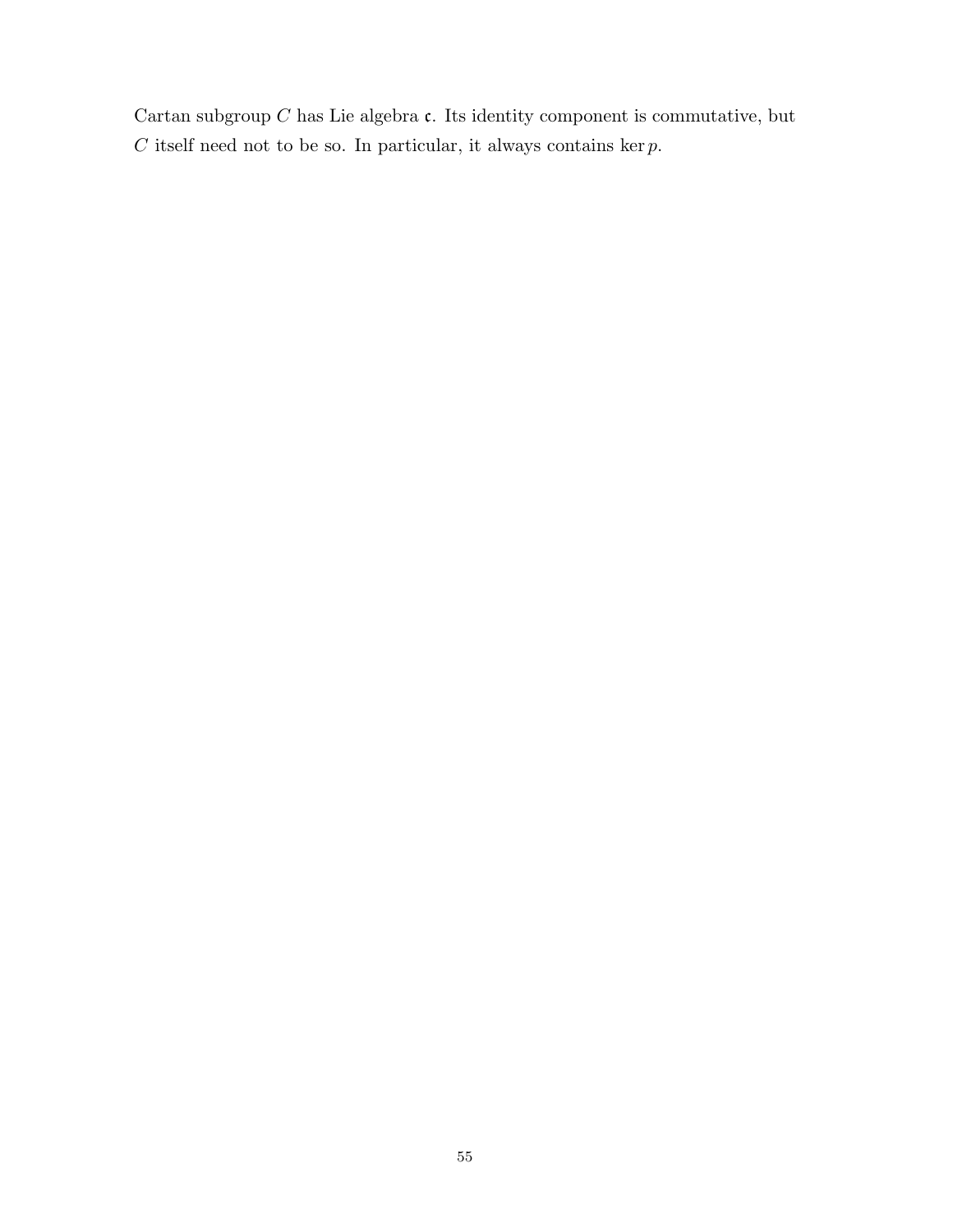#### §7. Some classical groups

In order to illustrate the general results of section 6, we discuss here a number of classical groups over R. We want also to indicate which of these groups are split or quasi-split and first define that notion.

7.0. Recall that a connected real algebraic group is split if it has an R-split Cartan subgroup (§3). This implies in particular that a split Cartan subalgebra t contains elements regular in  $\mathfrak{g}$ . More generally, we say that G is quasi-split if the split part of a maximally split Cartan subalgebra contains a regular element. This is equivalent to having a solvable minimal parabolic subalgebra. Indeed, if q is the split component of a minimal parabolic subalgebra  $\mathfrak{q}$  then  $\mathfrak{q} = \mathfrak{z}(\mathfrak{a}_{\mathfrak{q}}) \cdot \mathfrak{n}_{\mathfrak{q}}$ , and  $\mathfrak{q}$  is solvable if and only if  $\mathfrak{z}(\mathfrak{a}_{\mathfrak{q}})$  is a Cartan subalgebra, or if and only if  $\mathfrak{a}_{\mathfrak{q}}$  contains an element regular in g.

**7.1.**  $SL_n(\mathbb{R})$ . In this section  $G = SL_n(\mathbb{R})$ . It is split over  $\mathbb{R}$ , and the group T of diagonal matrices of determinant 1 is a Cartan subgroup. Let  $D_n$  be the group of diagonal matrices in  $\mathbb{GL}_n(\mathbb{R})$ . Here, following §§4,5 rather than §6, we let  $X(D_n)$ and  $X(T)$  be the groups of rational homomorphisms of  $D_n$  or  $T$  into  $\mathbb{R}^*$ . The group  $X(D_n)$  has as a basis the characters  $\lambda_i$ , where  $\lambda_i$  assigns to  $d = (d_1, \ldots, d_n)$  its *i*th coordinate:  $d^{\lambda_i} = \lambda_i$ . If  $\lambda = \sum m_i \cdot \lambda_i$ , then  $d^{\lambda} = \prod_i d_i^{m_i}$ . We leave it to the reader to check that  $X(T)$  may be identified with the set of  $\lambda = \sum m_i \lambda_i \in X(D_n)$ such that  $m_1 + \cdots + m_n = 0$ .

Let  $e_{ij}$  be the elementary matrix having the  $(i, j)$ -th entry equal to one and all others equal to zero. The  $e_{ij}$  form a basis of  $\mathfrak{gl}_n(\mathbb{R})$  and  $\mathfrak g$  identifies to the subspace defined by  $\sum r_i \cdot e_{ii} = 0$ .

We have Ad  $t \cdot e_{ij} = t_i/t_j \cdot e_{ij}$  hence  $\Phi = \Phi(T, G) = {\lambda_i - \lambda_j | i \neq j}.$  We define on  $\Phi$  the usual ordering, for which

$$
\triangle = \{\lambda_i - \lambda_{i+1} , \quad (i = 1, \ldots, n-1)\} .
$$

The root  $\lambda_i - \lambda_j$  is equal to one on t if  $t_i = t_j$ . Therefore, given  $I \subset \Delta$ , there is associated to it a partition

$$
(1) \t n = n_1 + \cdots + n_s
$$

of n such that

(2) 
$$
\mathcal{Z}(T_I) = S(\mathbb{GL}_{n_1}(\mathbb{R}) \times \cdots \times \mathbb{GL}_{n_s}(\mathbb{R}))
$$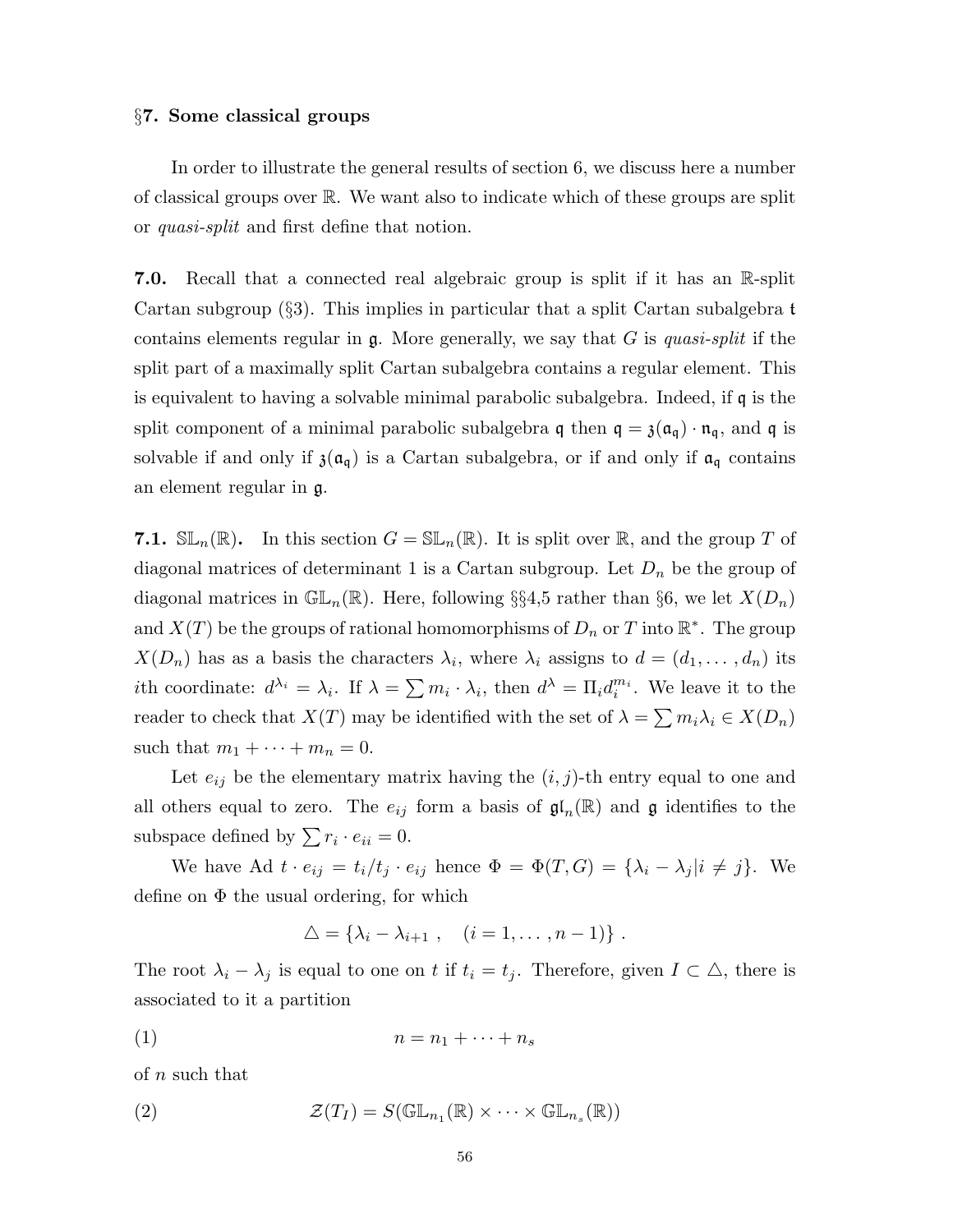consists of the elements of determinant one in the product of the  $\mathbb{GL}_{n_i}(\mathbb{R})$  $(i = 1, \ldots, s)$ . The identity component of  ${}^0\mathcal{Z}(T_I)$  is the product of the  $\mathbb{SL}_{n_i}(\mathbb{R})$ , and  ${}^{0}\mathcal{Z}(T_I)$  consists of the products

(3) 
$$
g_1 \cdot \cdots \cdot g_s
$$
,  $g_i \in \mathbb{GL}_{n_i}(\mathbb{R})$ ,  $\det g_i = \pm 1$ ,  $\Pi_i \det g_i = 1$ .

The unipotent radical  $N^I$  of the standard parabolic subgroup  $P_I$  is the group of upper triangular unipotent matrices which are equal to the identity in the s blocks defined by the partition (1) of n. Thus,  $P_I$  is the stability group of the standard flag

$$
(4) \t V_1 \subset V_2 \subset \cdots \subset V_s ,
$$

where  $V_i$  has dimension  $N_i = n_1 + \cdots + n_i$  and is spanned by the  $N_i$ -first basis vectors  $e_i$ . Any parabolic subgroup is conjugate to a standard one hence the parabolic subgroups are the stability groups of the flags in  $\mathbb{R}^n$ .

We recall that associated to this situation there is a Tits building  $\mathcal T$ . It is a simplicial complex of dimension  $n - 1$ . The vertices are the proper (non zero) subspaces of  $\mathbb{R}^n$  and  $s+1$  vertices span an s-simplex if the corresponding subspaces have different dimensions and, ordered by increasing dimension, form a flag. It can also be interpreted as the Tits complex of the flags of projective subspaces in  $\mathbb{P}_{n-1}(\mathbb{R})$ . The fundamental theorem of projective geometry asserts, for  $n \geq 3$ , that any automorphism of  $\mathcal T$  either is a projective transformation or a correlation.

A maximal compact subgroup of G is  $\mathcal{SO}_n$ , which has rank  $[n/2]$ . Therefore G is cuspidal if and only if  $n = 2$ . It follows immediately that  $P_I$  is cuspidal if in (1), we have  $1 \leq n_i \leq 2$ ,  $(i = 1, ..., s)$ . Recall that, by 6.14, any Cartan subgroup is conjugate to a maximally split Cartan subgroup of  $\mathcal{Z}(T_I)$ , when  $P_I$  is cuspidal.

**7.2. Orthogonal groups.** Let  $F$  be a non-degenerate symmetric bilinear form on  $\mathbb{R}^n$ . We let  $O(F)$  be the orthogonal group of F, i.e. the subgroup of  $\mathbb{GL}_n(\mathbb{R})$ preserving  $F$ :

(1) 
$$
O(F) = \{ g \in \mathbb{GL}_n(\mathbb{R}) , f g \cdot F \cdot g = F \} .
$$

The special orthogonal group  $SO(F)$  is the intersection of  $O(F)$  with  $\mathbb{SL}_n(\mathbb{R})$ . Clearly,  $O(F) = O(c \cdot F)$  for any  $c \in \mathbb{R}^*$ . As is well-known, there exists p such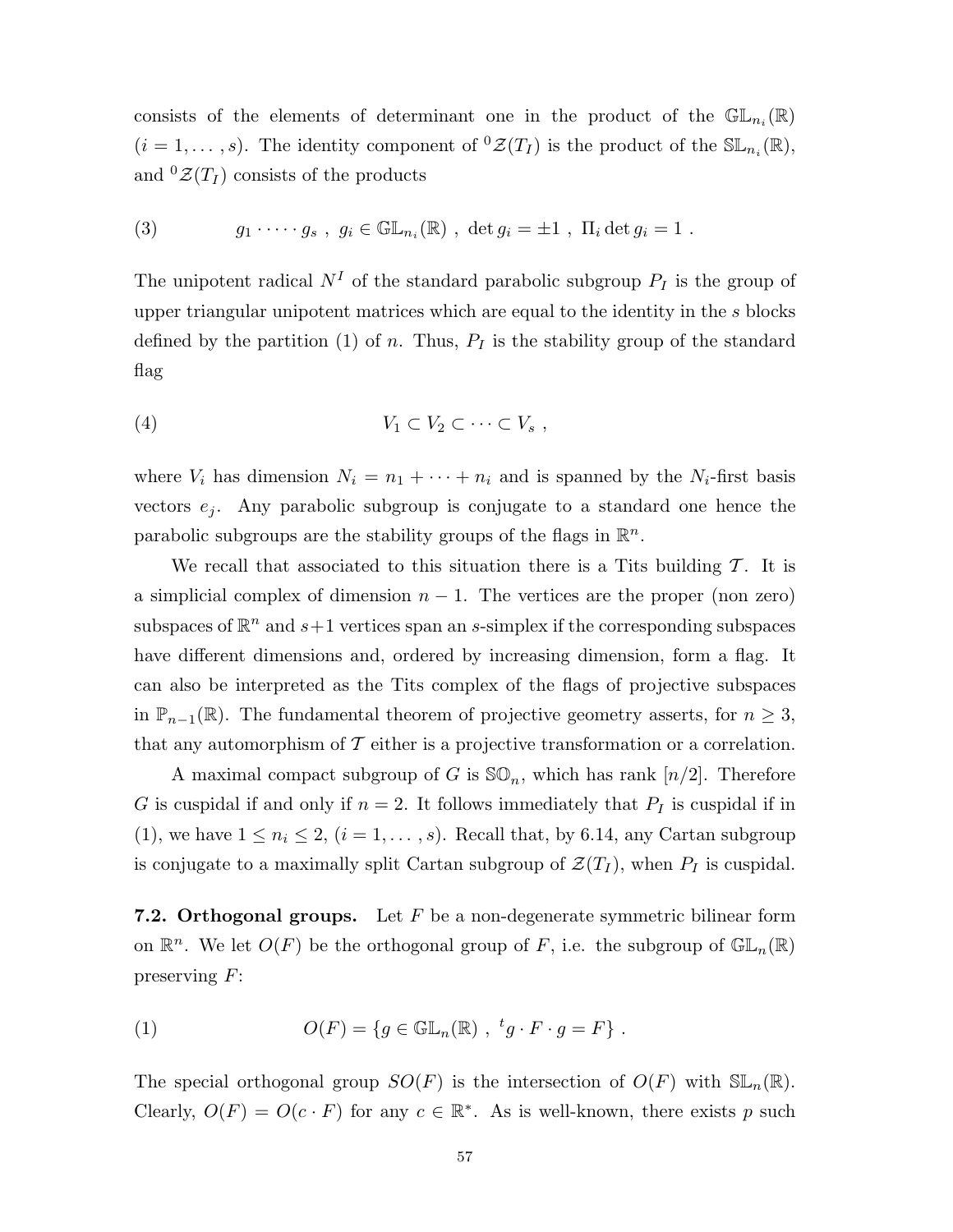that, in suitable coordinates, F has the form

(2) 
$$
F(x,y) = \sum_{1}^{p} x_i \cdot y_i - \sum_{j > p} x_j \cdot y_j.
$$

In that case,  $O(F)$  is denoted  $\mathbb{O}(p,q)$ , where  $q = n - p$ . We may assume  $p \geq q$ . If  $q = 0$ , the form is definite,  $O(F)$  is compact. We are interested here in the indefinite case, so we assume  $p \ge q \ge 1$ ,  $(p+q=n)$ .

**7.2.2.** We first consider  $G = \mathbb{O}(p,q)$  from the Riemannian symmetric point of view. The group G is self-adjoint, hence  $G = K \cdot P$ , where  $K = \mathbb{O}_n \cap G = \mathbb{O}_p \times \mathbb{O}_q$ and  $p = \exp \varphi$ , where  $\varphi$  is the space of symmetric matrices in  $\varphi$ . Thus the symmetric space  $G/K$  is identified to a space of positive definite quadratic forms. They are the *Hermite majorizing forms of F*, i.e. the positive definite quadratic forms  $F'$  on  $\mathbb{R}^n$  such that  $F'(x, x) \ge |F(x, x)|$  for all  $x \in \mathbb{R}^n$  and are minimal for that property.

By taking derivatives along one-parameter subgroups, one sees readily that

(3) 
$$
\mathfrak{g} = \{ X \in \mathfrak{gl}_n(\mathbb{R}) , t X \cdot F + F \cdot X = 0 \} .
$$

Write

$$
X = \begin{pmatrix} A & B \\ C & D \end{pmatrix}
$$

in blocks corresponding to the partition  $p + q = n$ . Then (3) is equivalent

(4) 
$$
A + {}^{t}A = D + {}^{t}D = 0 , B = {}^{t}C .
$$

Hence  $\mathfrak{g} = \mathfrak{k} \oplus \mathfrak{p}$ , with

(5) 
$$
\qquad \qquad \mathfrak{k} = \{ X \in \mathfrak{g} \; , \; C = B = 0 \} \quad \mathfrak{p} = \{ X \in \mathfrak{g} \; , \; A = D = 0 \} \; .
$$

For a Cartan subalgebra  $\mathfrak a$  of  $(\mathfrak g,\mathfrak k)$  we can take the set of  $X \in \mathfrak p$  for which B is diagonal, and  $C = B$ . From this we could describe the root system  $\Phi(\mathfrak{a}, \mathfrak{g})$ . However, we prefer to follow another course, using more of the theory of quadratic forms, which is closer to algebraic group theory, is valid not only on R, but on any field of characteristic  $\neq 2$  and emphasizes isotropic vectors and subspaces.

**7.2.3.** A non-zero vector  $x \in \mathbb{R}^n$  is *isotropic* (for F) if  $F(x, x) = 0$ , and a subspace  $E$  is isotropic (or totally isotropic) if the restriction of  $F$  to  $E$  is zero.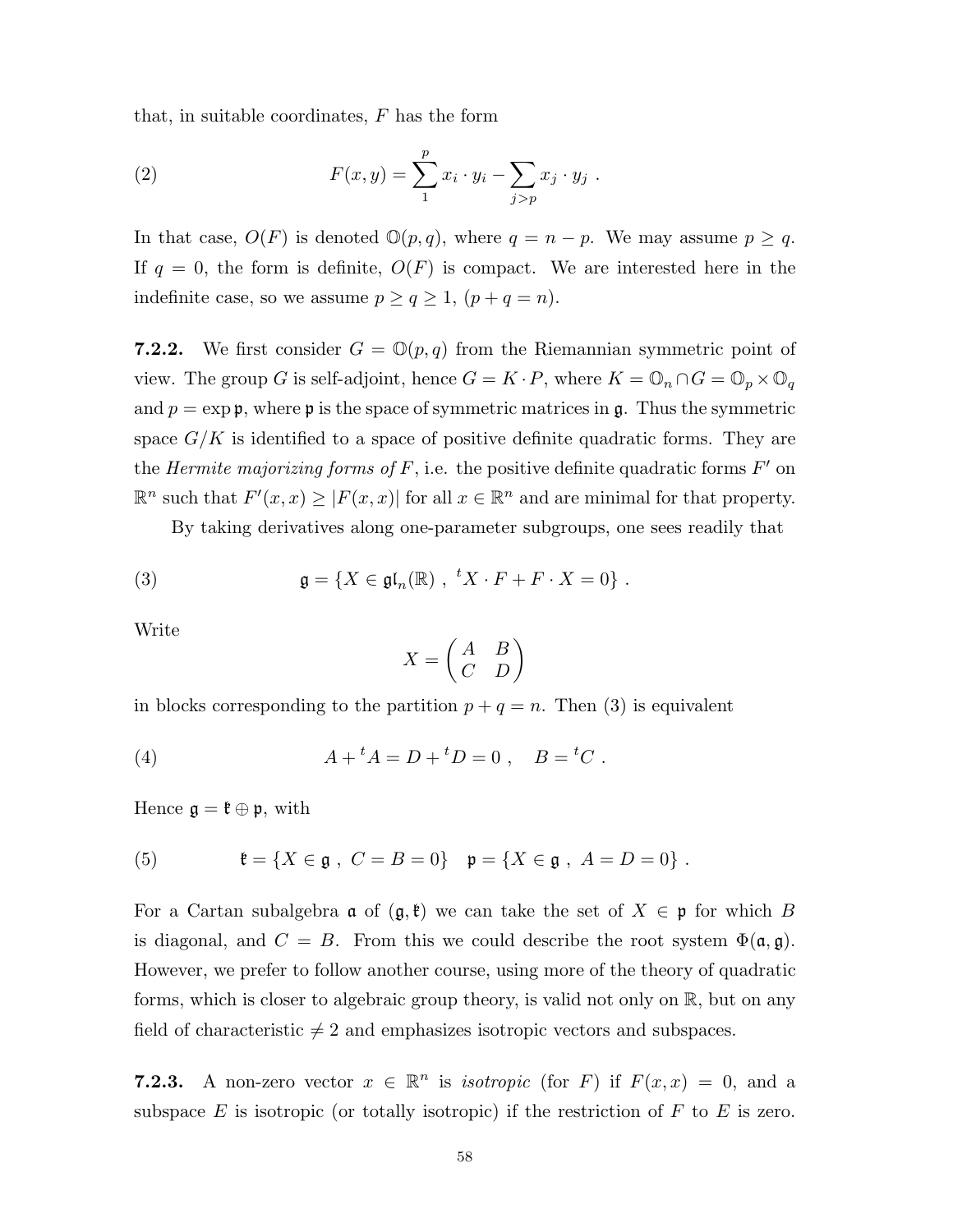If F on  $\mathbb{R}^2$  is of the form  $F(x, y) = x_1 \cdot y_1 - x_2 \cdot y_2$ , then the vectors  $e_1 \pm e_2$  are isotropic, and taking suitable multiples of them as basis vectors, we can put  $F$  in the form

(6) 
$$
F(x,y) = x_1 \cdot y_2 + x_2 \cdot y_2.
$$

It follows that  $O(F)$  is the split torus  $\mathbb{R}^*$  acting by  $(x_1, x_2) \mapsto (r \cdot x_1, r^{-1} \cdot x_2)$  $(r \in \mathbb{R}^*)$ . Conversely, if  $F(r \cdot x, r \cdot x) = F(x, x)$  for all  $r \in \mathbb{R}^*$ , then x is isotropic. From this and (1), we see that we can arrange that

(7) 
$$
F(x,y) = \sum_{1}^{q} x_i \cdot y_{n-q+i} + x_{n-q+i} \cdot y_i + \sum_{q < j \leq p-q} x_j \cdot y_j.
$$

We write the  $n \times n$  matrices in  $3 \times 3$  blocks, corresponding to the partition  $n =$  $q + (p - q) + q$  (which reduces to 2 × 2 blocks if  $p = q$ ). Then the matrix  $F = (F_{ij})$  $(F_{ij} = F(e_i, e_j))$  is

(8) 
$$
F = \begin{pmatrix} 0 & 0 & I_q \\ 0 & I_{p-q} & 0 \\ I_q & 0 & 0 \end{pmatrix} .
$$

The subspaces  $[e_1, \ldots, e_q] = E$  and  $[e_{n-q+1}, \ldots, e_n] = E'$  are maximal isotropic, in duality by the form  $F$ . The condition  $(3)$  translates into simple conditions on the blocks  $X_{ij}$  of  $X \in \mathfrak{g}$ , among which are

(9) 
$$
X_{11} + {}^{t}X_{33} = X_{13} + {}^{t}X_{13} = X_{31} + {}^{t}X_{31} = 0.
$$

In particular we note that  $O(F)$  contains a subgroup isomorphic to  $\mathbb{GL}_q(\mathbb{R})\times \mathbb{SO}_{p-q}$ represented by matrices

(10) 
$$
\begin{pmatrix} u & 0 & 0 \ 0 & v & 0 \ 0 & 0 & t_{u^{-1}} \end{pmatrix} \quad (u \in \mathbb{GL}_q(\mathbb{R}), v \in \mathbb{SO}_{p-q}).
$$

The latter contains the group of diagonal matrices of  $GL_q(\mathbb{R})$  in the form

(11) 
$$
S = \left\{ \begin{pmatrix} s & & \\ & I_{p-q} & \\ & & s^{-1} \end{pmatrix} \right\} \quad (s = (s_1, \ldots, s_q) , (s_i \in \mathbb{R}^*)) .
$$

This is a maximal R-split torus. Its Lie algebra is conjugate to a Cartan subalgebra of the symmetric pair  $(g, \ell)$ . Thus, to get a maximal split torus, one takes two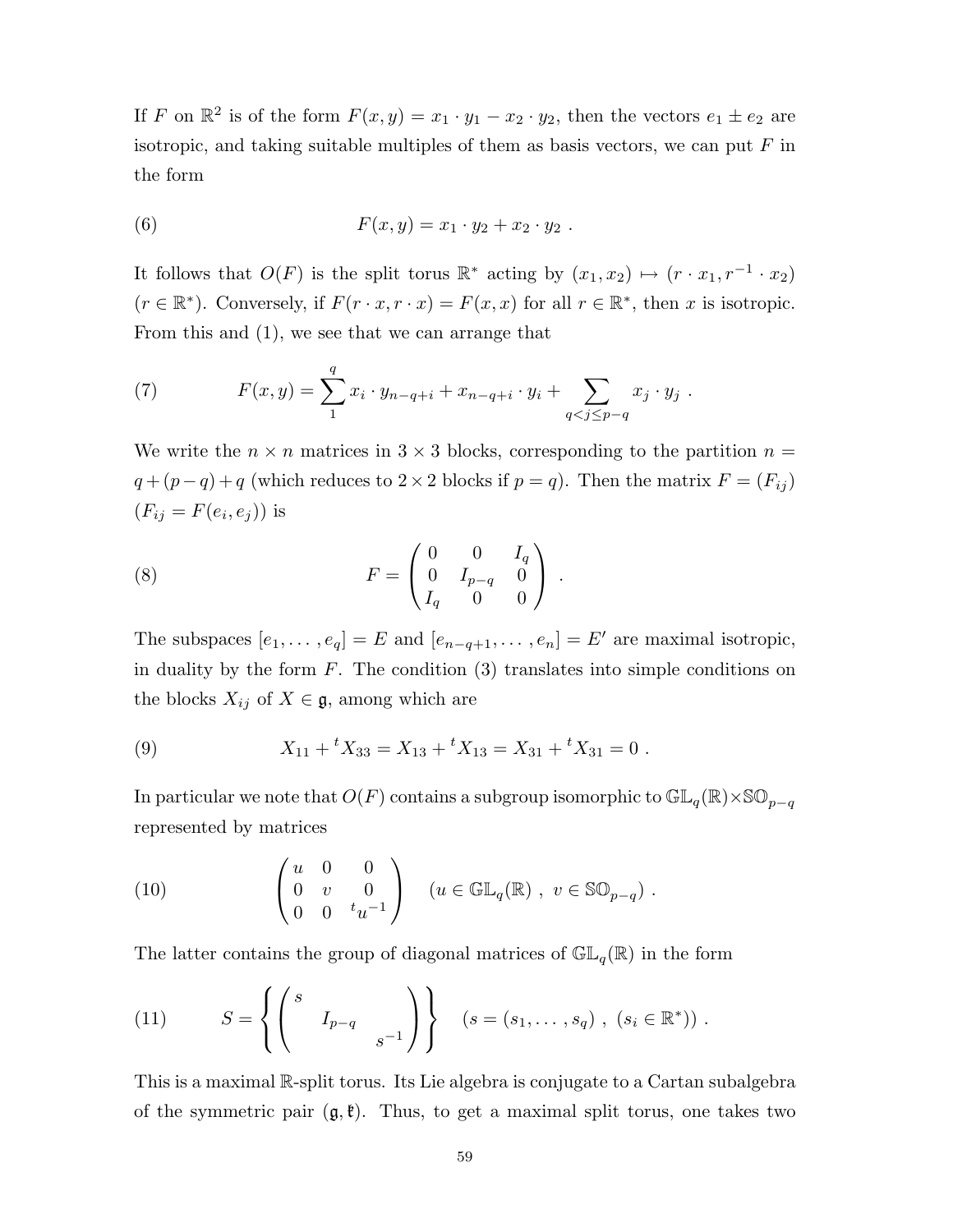maximal isotropic subspaces in duality and two bases of those spaces in duality. The subgroup of  $O(F)$  having the coordinates lines invariant is a maximal R-split torus. The conjugacy of those can be deduced from a theorem of Witt, according to which an isometry between two subspaces of  $\mathbb{R}^n$  (with respect to the restrictions of F) extends to an element of  $O(F)$ .

To determine the roots, we have to see the effect of the endomorphism  $X \mapsto s \cdot X \cdot s^{-1}$  on  $\mathfrak{g}$ . Write again  $s^{\lambda_i} = s_i$ . We see immediately that the roots are  $\lambda_i - \lambda_j$   $(i \neq j)$  on  $X_{11}$ ,  $(\lambda_i + \lambda_j)$ ,  $i \neq j$  on  $X_{13}$  (where  $i \neq j$  because  $X_{13}$ is antisymmetric), and similarly for  $X_{31}$ . Finally, if  $p - q \neq 0$ , also  $\lambda_i$  in  $X_{12}$ , with multiplicity  $p - q$ . Altogether, the root system  $\Phi(S, G)$  is of type  $D_q$  if  $p = q$ , and  $B_q$  if  $p \neq q$ .

We have  $\mathcal{Z}(S) = S \times \mathbb{SO}_{p-q}$  therefore G is split if  $n = 2q, 2q + 1$  and is quasi-split if  $p - q = 2$ .

#### **7.2.4. Parabolic subgroups.** As usual, we take as set of simple roots

$$
\triangle = \{\lambda_1 - \lambda_2, \dots, \lambda_{q-1} - \lambda_q, \lambda_q\} \text{ if } p \neq q
$$
  

$$
\triangle = \{\lambda_1 - \lambda_2, \dots, \lambda_{q-1} - \lambda_q, \lambda_{q-1} + \lambda_q\} \text{ if } p = q.
$$

Let first  $p \neq q$ . For  $a \in \Delta$ , let  $I(j) = \Delta - \{a\}$  where a is the j-th element in  $\Delta$ . Then a simple computation shows that  $\mathcal{Z}(T_{I(j)}) = \mathbb{GL}_j(\mathbb{R}) \times \mathbb{SO}(p-j, q-j)$  and that  $P_{I(j)}$  is the stability group of the isotropic subspace spanned by  $e_1, \ldots, e_j$ . Using the Weyl group, we see that any flag in  $E$  is conjugate to one in which the subspaces are spanned by sets of basis vectors of the form  $\{e_1, e_2, \ldots, e_j\}$ . Call it standard. Moreover, any isotropic flag is conjugate to one in  $E$  (At first, the Witt theorem implies this within the full orthogonal group  $\mathbb{O}(p, q)$ , but, since  $p \neq q$ , the latter contains an element of determinant  $-1$  which acts trivially on E and E'.) The standard parabolic subgroups are the stability groups of standard isotropic flags and the parabolic subgroups are the stability groups of isotropic flags.

Let now  $p = q$ . The last assertion is still true, but not all flags are conjugate to one in  $E$ , and the characterisation of maximal standard parabolic subgroups has to be slightly modified, due to a phenomenon peculiar to that case, namely, the maximal isotropic subspaces form two families, say  $\mathcal Z$  and  $\mathcal Z'$  of q-dimensional isotropic subspaces such that the intersection of two subspaces in one family (resp. in different families) has even (resp. odd) codimension in each. G is transitive on each family, but does not permute them, while the full orthogonal group does.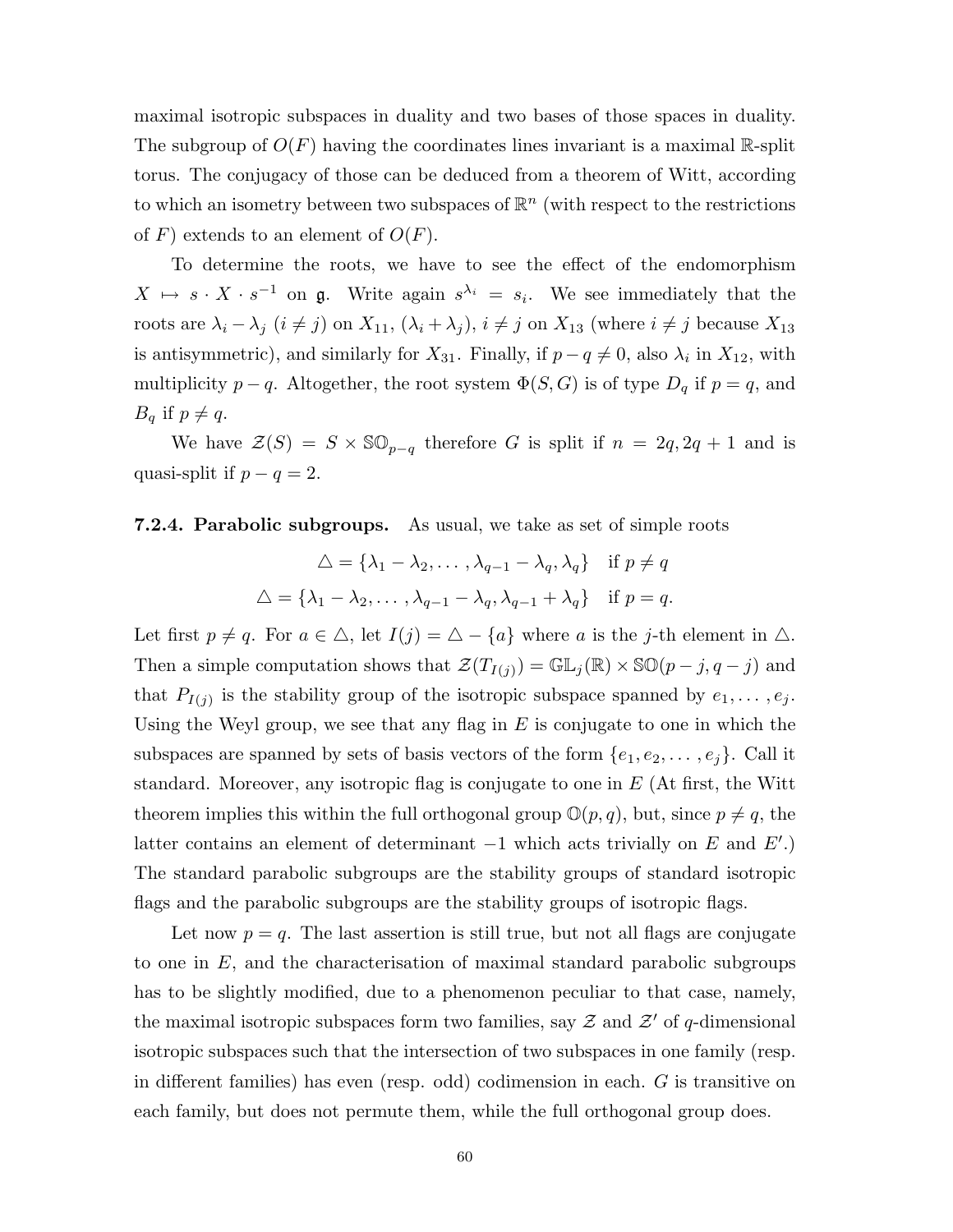Let Z be the family containing  $[e_1, \ldots, e_q]$ . Then Z' contains  $[e_1, \ldots, e_{q-1},$  $e_{q+1}$ . An isotropic subspace of dimension  $q-1$  is contained in exactly one subspace of each of the two families  $\mathcal{Z}, \mathcal{Z}'$ . Therefore, the stability group of  $[e_1, \ldots, e_{q-1}]$ also leaves invariant E and E'. If a is the j-th simple root, then for  $j \leq q-2$ ,  $P_{I(j)}$  is the stability group of  $[e_1, \ldots, e_j]$ . If  $j = q - 1$ ,  $P_{I(j)}$  stabilizes E and if  $j = q$ , it stabilizes E'. The stabilizer of  $[e_1, \ldots, e_{n-1}]$  is therefore  $P_{I(q-1)} \cap P_{I(q)}$ .

**7.2.5. Buildings.** For  $p \neq q$ , the Tits building is the building of isotropic flags, defined as the building of  $SL_q$ , except that only isotropic subspaces are used.

Let  $p = q$ . The vertices are the isotropic subspaces of dimension j with  $1 \leq j \leq q$  and  $j \neq q-1$ . The group G has therefore q orbits in the set of vertices. Let now  $A, B$  be two subspaces representing two vertices. Those are joined by an edge if either one is included in the other and has dimension  $\leq q-2$  or if both have dimension  $q$  and their intersection has codimension one. Then  $m$  vertices span a  $(m-1)$ -simplex if and only if any two are joined by an edge.

One could still define a building as in the case  $p \neq q$ , just using flags of isotropic subspaces. But the building would be *thin*, i.e. a simplex  $\sigma$  of dimension  $q - 2$  would be contained in only two chambers, those whose vertex not in  $\sigma$ represent the two maximal isotropic subspaces containing the flag represented by  $\sigma$ . Recall that a building is usually assumed to be thick: any simplex of codimension one (a wall) belongs to at least three chambers (simplices of maximal dimension).

7.3. Symplectic groups. This is again a split group. We discuss it only briefly, mainly for comparison with the quaternionic case.

Let  $F($ ,  $)$  be a non-degenerate antisymmetric bilinear form on  $\mathbb{R}^{n}$ . Then  $n = 2q$  is even, and the matrix of F is, in suitable coordinates

$$
(1) \t\t F = \begin{pmatrix} 0 & I_q \\ -I_q & 0 \end{pmatrix}
$$

i.e.  $\mathbb{R}^n$  is direct sum of q hyperbolic planes. If  $X \in \mathfrak{g}$  is written in  $2 \times 2$  blocks

$$
(2) \t\t X = \begin{pmatrix} A & B \\ C & D \end{pmatrix} ,
$$

then the relation  ${}^{t}X \cdot F + F \cdot X = 0$  yields

(3) 
$$
B = {}^{t}B , C = {}^{t}C , {}^{t}A + D = 0 .
$$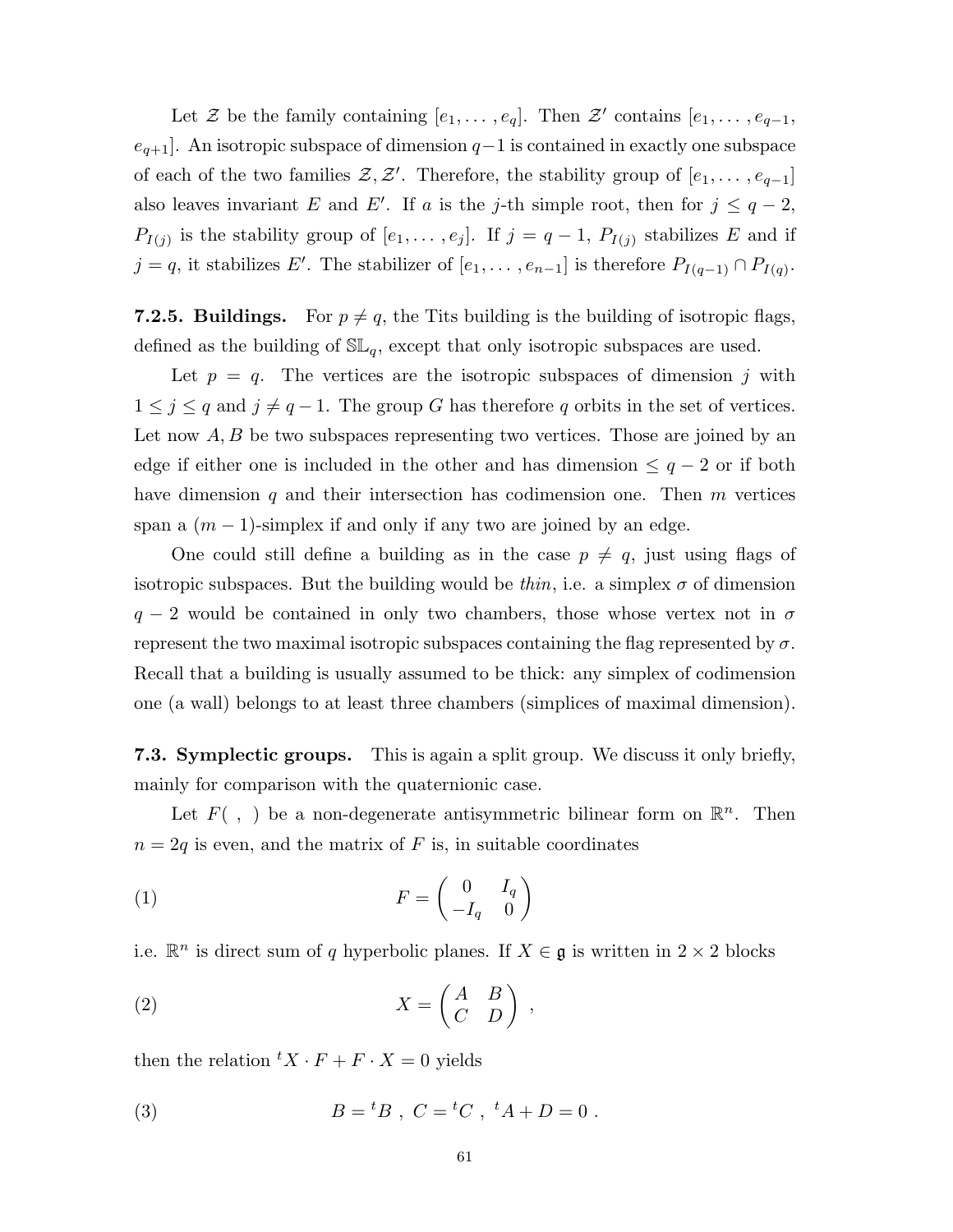We can take as maximal split torus  $\left\{ \begin{pmatrix} s & 0 \\ 0 & s^{-1} \end{pmatrix} \right\}$  where s is diagonal with non zero entries  $s_i = s^{\lambda_i}$  ( $1 \leq i \leq q$ ) and we find as roots  $\lambda_i - \lambda_j$  ( $i \neq j$ ) in A,  $\lambda_i + \lambda_j$  ( $1 \leq i, j \leq q$ ) in B, hence the root system is  $C_q$ . The parabolic subgroups are the stability groups of isotropic flags.

The group  $Sp_{2n}(\mathbb{R})$ , viewed as parabolic subgroup of itself, is cuspidal. Let  $m \leq n$  and  $m_1 + \cdots + m_s$  a partition of m. To it is associated a parabolic subgroup  $P_I$  in which the derived group of a Levi subgroup is equal to

$$
\mathbb{SL}_{m_1}(\mathbb{R}) \times \cdots \times \mathbb{SL}_{m_s}(\mathbb{R}) \times \mathbb{S}p_{2(n-m)}(\mathbb{R}).
$$

It is cuspidal if and only if the  $m_i$ 's are  $\leq 2$ .

## 7.4. Unitary groups.

- **7.4.1.** Let F be a non-degenerate hermitian form on  $\mathbb{C}^n$ , i.e. F is
- (a) sesquilinear:  $F(a \cdot x \cdot b \cdot y) = \overline{a} \cdot b \cdot F(x, v)$   $(a, b \in \mathbb{C}, x, y \in \mathbb{C}^n)$
- (b) hermitian:  $F(y, x) = \overline{F(x, y)}$
- (c) non-degenerate:  $F(x, \mathbb{C}^n) = 0$  implies  $x = 0$ . The unitary group  $U(F)$  of F is

(1) 
$$
U(F) = \{ g \in \mathbb{GL}_n(\mathbb{C}) , \quad {}^t\overline{g} \cdot F \cdot g = F \},
$$

and the special unitary group of F is  $SU(F) = U(F) \cap SL_n(\mathbb{C})$ .

Up to conjugacy,  $F$  can be written

(2) 
$$
F(x,y) = \sum_{i}^{p} \overline{x}_{i} \cdot y_{i} - \sum_{i>p} \overline{x}_{i} \cdot y_{i} ,
$$

in which case  $U(F)$  and  $SU(F)$  are denoted  $\mathbb{U}(p,q)$  and  $\mathbb{SU}(p,q)$ ,  $(q = n - p)$ . We may and do assume  $p \ge q$ . If  $q = 0$ , then F is definite and  $U(F)$  is compact. As before, we are interested in the indefinite case and assume  $q \geq 1$ .

**7.4.2.** Again, we consider  $G = \mathbb{U}(p,q)$  first from the Riemannian symmetric point of view. The standard Cartan involution of  $G_0 = \mathbb{GL}_n(\mathbb{C})$  is  $g \mapsto {}^t\overline{g}^{-1}$  and the associated Cartan decomposition of  $G_0$  is  $G_0 = K_0 \cdot P_0$ , where  $K_0 = \mathbb{U}_n$  and  $P_0$  is the space of positive non-degenerate hermitian forms on  $\mathbb{C}^n$ . The group G is self-adjoint and we have  $G = K \cdot P$ , where  $K = K_0 \cap G = \mathbb{U}(p) \times \mathbb{U}(q)$  and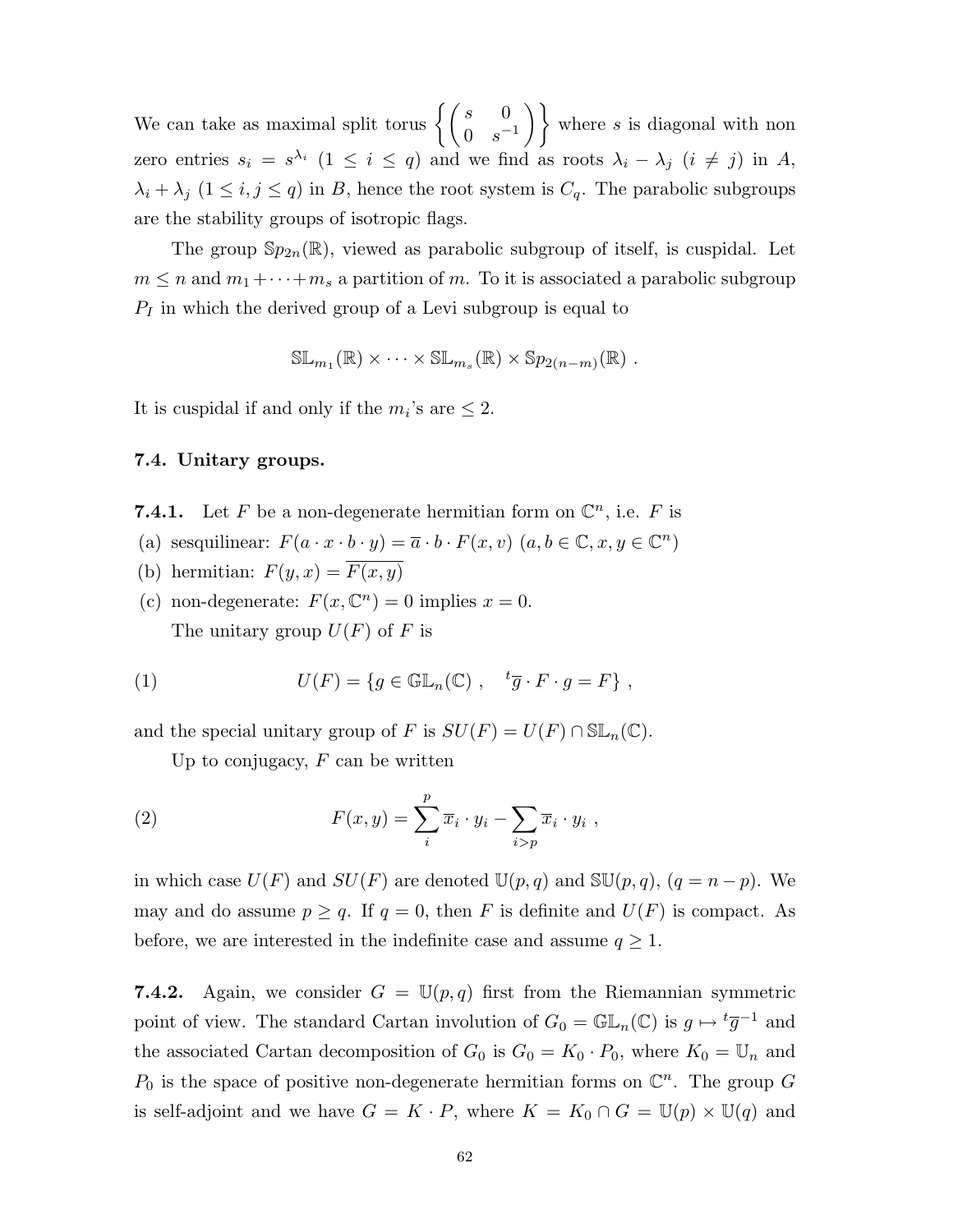$P = G \cap P_0$ . Writing  $n \times n$  matrices in 2 × 2 blocks corresponding to the partition  $(p, q)$  of n, we get from (1), for the Lie algebra g

(3) 
$$
{}^{t}\overline{X} \cdot F + F \cdot X = 0 ,
$$

which, for 
$$
X = \begin{pmatrix} A & B \\ C & D \end{pmatrix}
$$
, gives  
\n(4) 
$$
{}^t\overline{A} + A = {}^t\overline{D} + D = B - {}^t\overline{C} = 0.
$$

The diagonal blocks span  $\mathfrak k$  and the off-diagonal ones  $\mathfrak p$ .

7.4.3. As in the orthogonal case, we prefer to emphasize isotropic vectors. Those are defined as before,  $\mathbb{C}^n$  can be written as direct sum of hyperbolic planes (on which the hermitian form is indefinite, non degenerate) and of a subspace on which  $F$  is positive. There is a normal form for hyperbolic planes, so that  $F$  can be written in suitable coordinates

(5) 
$$
F(x,y) = \sum_{1}^{q} (\overline{x}_i \cdot y_{n-q+1} + \overline{x}_{n-q+i} \cdot y_i) + \sum_{q < j \leq p} \overline{x}_j \cdot y_j.
$$

As in 7.2.3, write the matrices in  $3 \times 3$  blocks. The form F is again given by (8) there. Instead of (9) we have

(6) 
$$
X_{11} + {}^{t}\overline{X}_{33} = X_{13} + {}^{t}\overline{X}_{31} = X_{31} + {}^{t}\overline{X}_{31} = 0
$$

and (11) defines again a maximal split torus S. We have the roots  $\lambda_i - \lambda_j$  in the space of the  $X_{11}$ , the roots  $(\lambda_i + \lambda_j)$   $(1 \leq i, j \leq q)$  in the space of the  $X_{13}$  (where  $2\lambda_i$  is now allowed because the diagonal terms of  $X_{13}$  may be  $\neq 0$ ) and the roots  $\lambda_i$  in  $X_{12}$  (which is  $\neq 0$  only if  $p \neq q$ ). Therefore the root system is of type  $C_q$  if  $p = q$ , of non reduced type  $BC_q$  if  $p \neq q$ .

The matrices of the same form as those of S, but with the  $s_i \in \mathbb{C}^*$ , rather than in  $\mathbb{R}^*$  still belong to  $U(F)$ . Let, as usual, A be the identity component of  $S(\mathbb{R})$ . Then

(7) 
$$
\mathcal{Z}(A) = (\mathbb{S}^1)^q \times \mathbb{U}_{p-q} \times A .
$$

It is commutative (and then the identity component of a Cartan subgroup) if and only if  $p - q \leq 1$ . The group G is never split, and is quasi-split if either  $n = 2q$  or  $n = 2q + 1.$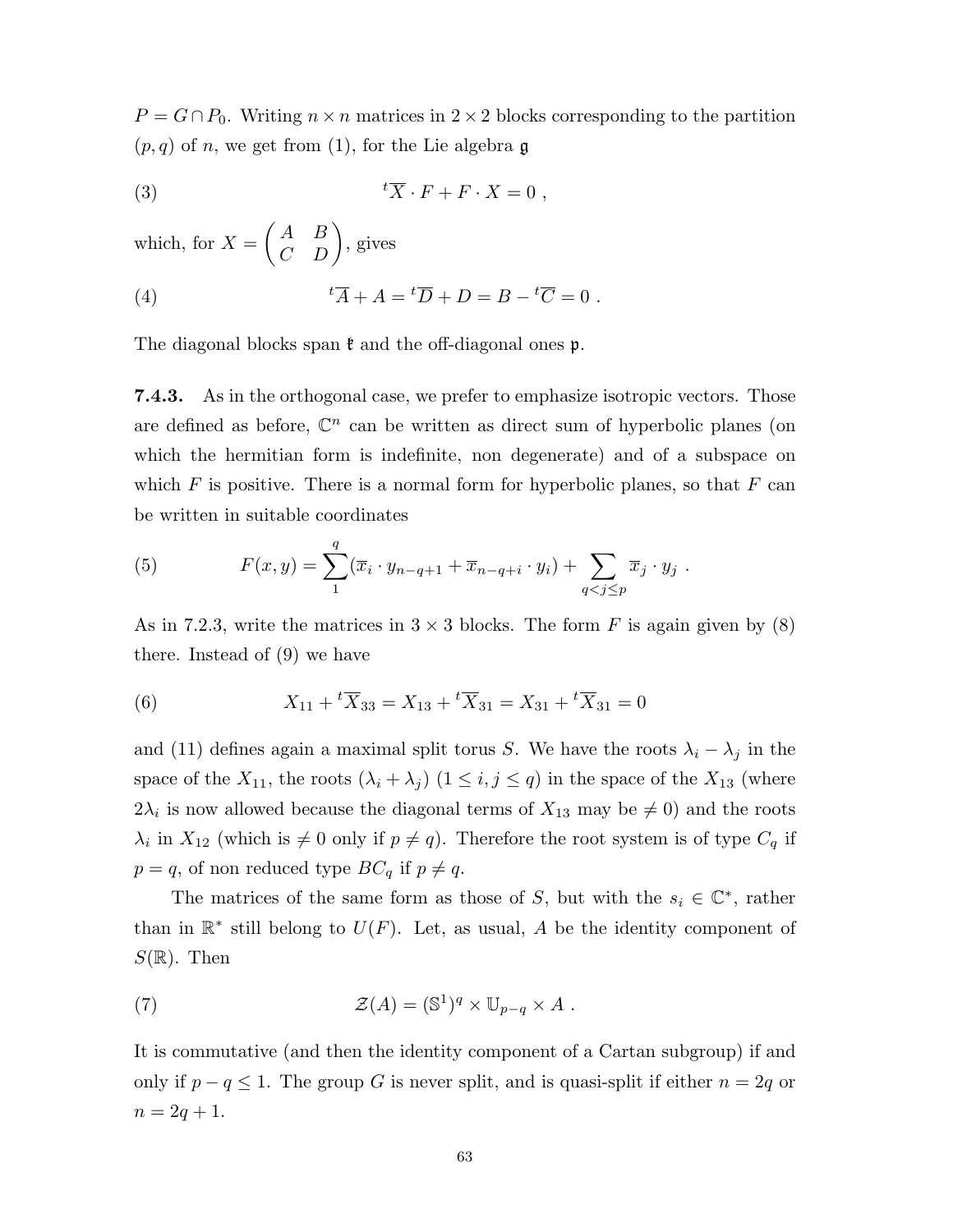The subspaces  $E = [e_1, \ldots, e_q]$  and  $E' = [e_{n-q+1}, \ldots, e_n]$  are maximal isotropic, in hermitian duality under F. As simple set of roots, take  $\triangle$  to be  $\lambda_1 - \lambda_2, \ldots, \lambda_{q-1} - \lambda_q$ , completed by  $2\lambda_q$  if  $p = q$ , by  $\lambda_q$  if  $p \neq q$ , and let again  $I(j) = \triangle - \{a\}$ , if a is the j-th simple root. It is left to the reader to check that  $\mathcal{Z}(S_{I(j)}) = \mathbb{GL}_j(C) \times \mathbb{U}(p-j, q-j)$ . The corresponding parabolic subgroup  $P_{I(j)}$  is the stability group of the isotropic subspace  $[e_1, \ldots, e_j]$  and the parabolic subgroups are the stability groups of isotropic flags. The group  $\mathbb{S}U(p,q)$  is cuspidal.

A Levi subgroup of a standard parabolic subgroup  $P_I$  is of the form

$$
\mathbb{GL}_{m_1}(\mathbb{C}) \times \cdots \times \mathbb{GL}_{m_s}(\mathbb{C}) \times \mathbb{U}(p-m, q-m) ,
$$

where  $m \le q$  and  $m = m_1 + m_2 + \cdots + m_s$ .  $P_I$  is cuspidal if and only  $m_i = 1$  for all  $i$ 's.

7.4.3. A antihermitian form is defined as in 7.4.1, except that b) is replaced by  $F(y, x) = \overline{-F(x, y)}$ . However, F is hermitian if and only if  $i \cdot F$  is antihermitian, so there is no difference between the two cases.

#### 7.5. The quaternionic case.

**7.5.1.** Quaternions. We let  $\mathbb{H}$  be the division algebra over  $\mathbb{R}$  of Hamilton quaternions. It has dimension 4, and a basis  $1, I, J, K$  where 1 is the identity,  $I, J, K$  satisfy the familiar relations

(1) 
$$
I^2 = -1 \, , \, IJ + JI = 0 \, , \quad IJ = K \, ,
$$

and those obtained from (1) be cyclic permutation of  $I, J, K$ . We identify R with the center  $\mathbb{R} \cdot 1$  of  $\mathbb{H}$ . If  $h = a_0 + a_1I + a_2J + a_3K$   $(a_i \in \mathbb{R})$ , then

(2) Rh = a<sup>0</sup> Ih = h − a<sup>0</sup>

are the real and imaginary parts of h. The norm squared  $N(h)^2$  of h is the sum  $a_0^2 + a_1^2 + a_2^2 + a_3^2$ . We let  $\mu$  be the embedding of H into  $\mathbb{M}_2(\mathbb{C})$  defined by

(3) 
$$
\mu(a_0 + a_1 I + a_2 J + a_3 K) = \begin{pmatrix} a_0 + ia_1 & a_2 + ia_3 \\ -a_2 + ia_3 & a_0 - i \cdot a_1 \end{pmatrix}.
$$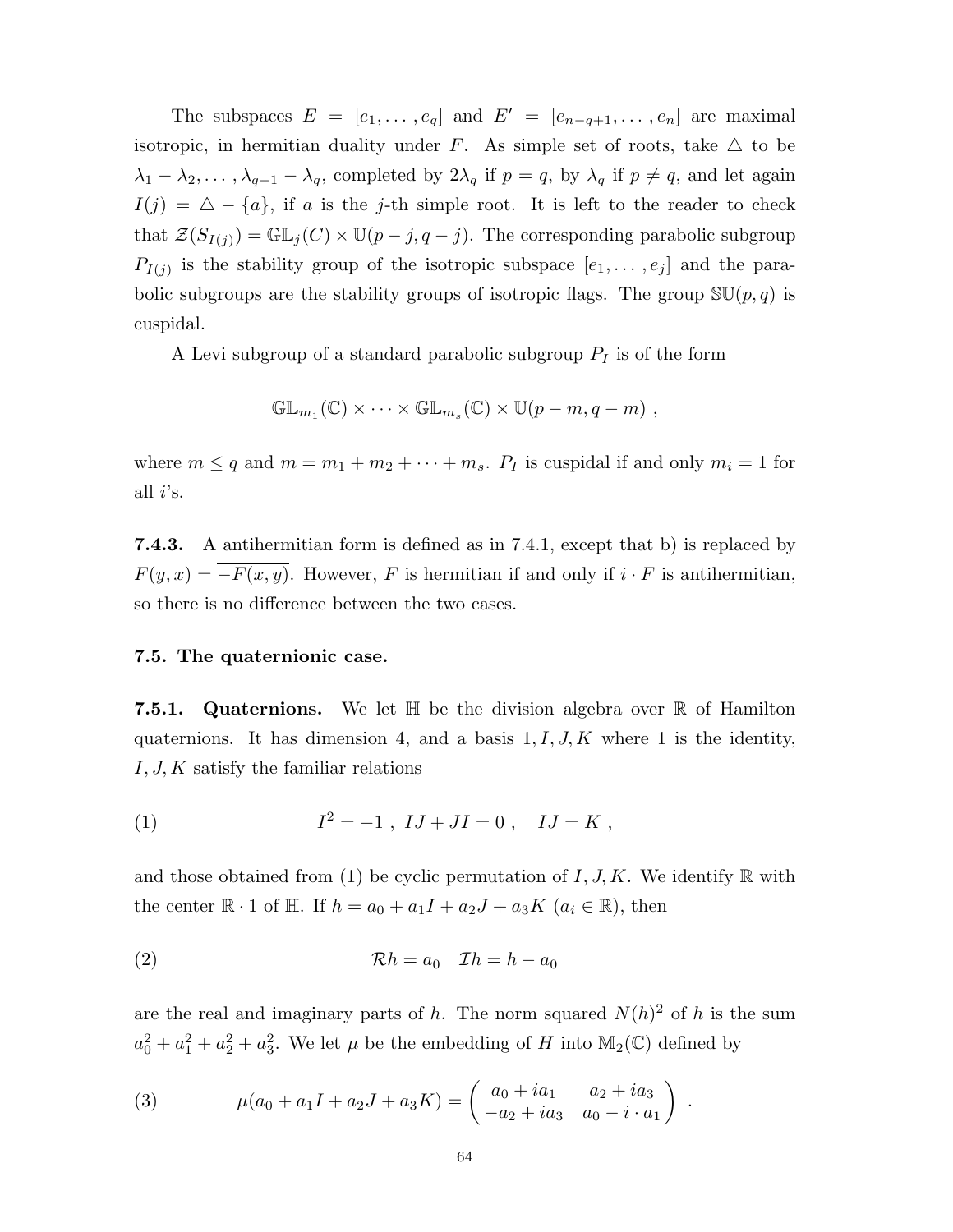It sends  $1, I, J, K$  onto the matrices

(4) 
$$
\begin{pmatrix} 1 & 0 \ 0 & 1 \end{pmatrix} \begin{pmatrix} i & 0 \ 0 & -i \end{pmatrix} \begin{pmatrix} 0 & 1 \ -1 & 0 \end{pmatrix} \begin{pmatrix} 0 & i \ i & 0 \end{pmatrix},
$$

and its image is the algebra of matrices

(5) 
$$
\begin{pmatrix} x & y \\ -\overline{y} & \overline{x} \end{pmatrix}
$$
  $(x, y \in \mathbb{C})$ .

Thus,  $N(h)^2 = \det \mu(h)$ .

It is traditional to call *involution* of an algebra  $A$  over a field  $k$  an invertible k-linear transformation  $\sigma : a \mapsto a^{\sigma}$  which reverses the order in a product:  $(a \cdot b)^{\sigma} =$  $b^{\sigma} \cdot a^{\sigma}$ . We let here  $\sigma$  be the involution of  $\mathbb{H}$  which sends

(6) 
$$
h = \mathcal{R}h + \mathcal{I}h \quad \text{onto} \quad \mathcal{R}h - \mathcal{I}h ,
$$

therefore  $\mu(h^{\sigma}) = {}^{t}(\overline{\mu(h)})$ . On  $\mu(\mathbb{H})$ , it is the transformation

(7) 
$$
\begin{pmatrix} x & y \\ -\overline{y} & \overline{x} \end{pmatrix} \mapsto \begin{pmatrix} \overline{x} & -y \\ \overline{y} & x \end{pmatrix}
$$

Its fixed point set is the center of H. The algebra  $\mu(\mathbb{H})$  is stable under  $x \mapsto {}^t x$ , so this defines another involution of  $\mathbb{H}$ , to be denoted  $\tau$ . It fixes 1, I, K and sends  $J$  to  $-J$ .

.

The elements of norm 1 in H form a subgroup  $\mathbb{H}^l$  mapped onto  $\mathbb{SU}_2$  by  $\mu$ . The group  $\mathbb{H}^1$  is the unique maximal compact subgroup of  $\mathbb{H}^*$ . The associated Cartan involution is

(8) 
$$
h \mapsto (h^{\sigma})^{-1}
$$
 i.e.  $\mu(h) \mapsto (\,^t \overline{\mu(h)})^{-1}$ .

7.5.2. We view  $\mathbb{H}^n$  as a right vector space over  $\mathbb{H}$ . Given  $C = (C_{ij})$  in  $\mathbb{M}_n(\mathbb{H})$ , let  $C^{\sigma} = (C^{\sigma}_{ij})$ . We leave it to the reader to check that  $C \mapsto {}^{t}C^{\sigma}$  is an involution of  $\mathbb{M}_{n}(\mathbb{H})$ . It also follows from (9) below.

We extend  $\mu$  to an embedding of  $\mathbb{M}_{n}(\mathbb{H})$  into  $\mathbb{M}_{2n}(\mathbb{C})$  by sending  $C = (c_{ij})$ to  $(\mu(c_{ij}))$ . It is easily seen that

(9) 
$$
\mu({}^{t}C^{\sigma}) = {}^{t}(\overline{\mu(C)})
$$

hence the involution just defined is the restriction to  $\mu(\mathbb{M}_n(\mathbb{H}))$  of the standard involution  $x \mapsto {}^t\overline{x}$  of  $\mathbb{M}_{2n}(\mathbb{C})$ . The map  $\mu$  is an embedding of  $\mathbb{GL}_n(\mathbb{H})$  into  $\mathbb{GL}_{2n}(\mathbb{C})$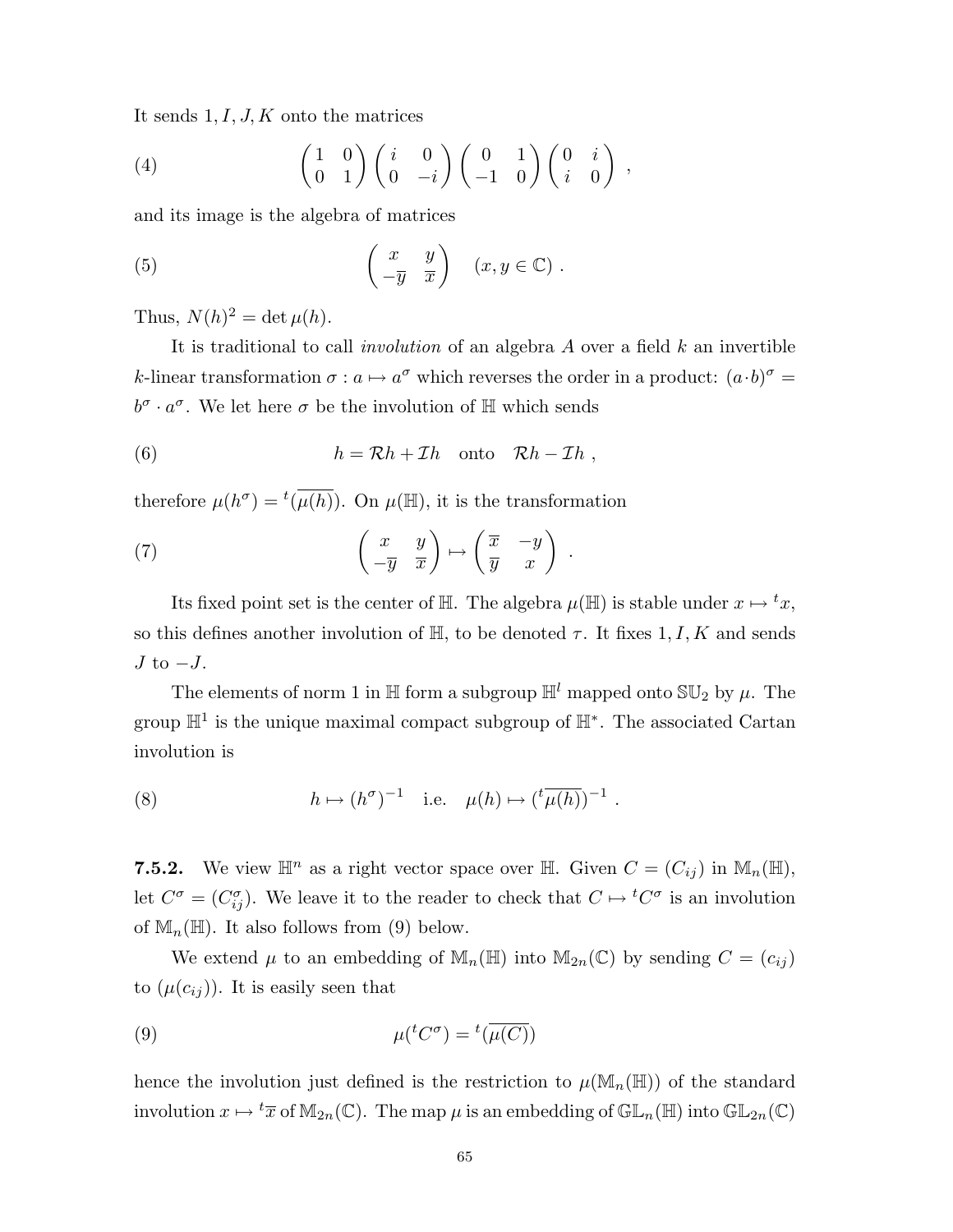and the standard Cartan involution of  $\mathbb{GL}_{2n}(\mathbb{C})$  induces on  $\mathbb{GL}_n(\mathbb{H})$  a (Cartan) involution  $\theta: C \mapsto ({}^tC^{\sigma})^{-1}$ . Its fixed point set is the quaternionic unitary group (see below), often denoted  $\mathbb{S}_p(n)$ . The P of the Cartan decomposition is the space of positive non-degenerate quaternionic hermitian forms on  $\mathbb{H}^n$ .

The center of  $\mathbb{GL}_n(\mathbb{H})$  is one-dimensional, and consists of the matrices  $r \cdot Id$  $(r \in \mathbb{R}^*)$ . Its derived group will be denoted  $\mathbb{SL}_n(\mathbb{H})$ . We have  $\mu(\mathbb{SL}_n(\mathbb{H}))$  =  $\mathbb{SL}_{2n}(\mathbb{C})\cap\mu(\mathbb{GL}_n(\mathbb{H}))$ . The group  $\mu(\mathbb{SL}_n(\mathbb{H}))$  is a real form of  $\mathbb{SL}_{2n}(\mathbb{C})$ , denoted  $\mathbb{S}\mathbb{U}^*(2n)$  in [H], of type A III in E. Cartan's list.

It follows from  $(5)$  and the definition of  $\mu$  that

(10) 
$$
\operatorname{tr}(\mu(C)) = \mathcal{R}(\operatorname{tr} C), \quad (C \in \mathbb{GL}_n(\mathbb{H})).
$$

**7.5.3.** A  $\sigma$ -hermitian form on  $\mathbb{H}^n$  is a function on  $\mathbb{H}^n \times \mathbb{H}^n$ , additive in both arguments, which satisfies the conditions

(11) 
$$
F(x \cdot a, y \cdot b) = a^{\sigma} \cdot F(x, y) \cdot b \quad (a, b \in \mathbb{H}, x, y \in \mathbb{H}^{n})
$$

(12) 
$$
F(y,x) = F(x,y)^{\sigma}.
$$

In particular,  $F(x, x) \in \mathbb{R}$ . The unitary group of F is

(13) 
$$
U(F) = \{ g \in \mathbb{GL}_n(\mathbb{H}) , f^*g^\sigma \cdot F \cdot g = F \} .
$$

The form  $F$  is assumed to be non-degenerate, as usual. If  $F$  is the identity form then  $U(F)$  is the unitary quaternionic group  $\mathbb{S}p(n)$  on  $\mathbb{H}^n$  and is a compact Lie group. In general  $F$  is conjugate to

(14) 
$$
F(x,y) = \sum_{1}^{p} x_i^{\sigma} \cdot y_i - \sum_{i>p} x_i^{\sigma} \cdot y_i.
$$

We assume  $p \ge q \ge 1$ ,  $(n = p + q)$ . In this case,  $U(F)$  is denoted  $\mathcal{S}p(p,q)$ . The Cartan involution  $\theta: x \to ({}^t x^{\sigma})^{-1}$  of  $\mathbb{GL}_n(\mathbb{H})$  leaves  $\mathbb{S}p(p,q)$  stable and induces a Cartan involution with fixed point the (maximal) compact subgroup  $\mathbb{S}p(p)\times\mathbb{S}p(q)$ . The Lie algebra of  $\mathbb{S}p(p,q)$  is defined by the condition  $C^{\sigma} \cdot F + F \cdot C = 0$  as usual, from which it follows that  $\mathcal{R}(\text{tr } C) = 0$ . Therefore  $\mathbb{S}p(p,q) \subset \mathbb{SL}_n(\mathbb{H})$ .

**7.5.4.** Up to conjugacy, we can also write  $F$  as

(15) 
$$
F(x,y) = \sum_{1}^{q} x_i^{\sigma} \cdot y_{n-q+i} + x_{n-q+i}^{\sigma} \cdot y_i + \sum_{q < i \leq p} x_i^{\sigma} \cdot y_i.
$$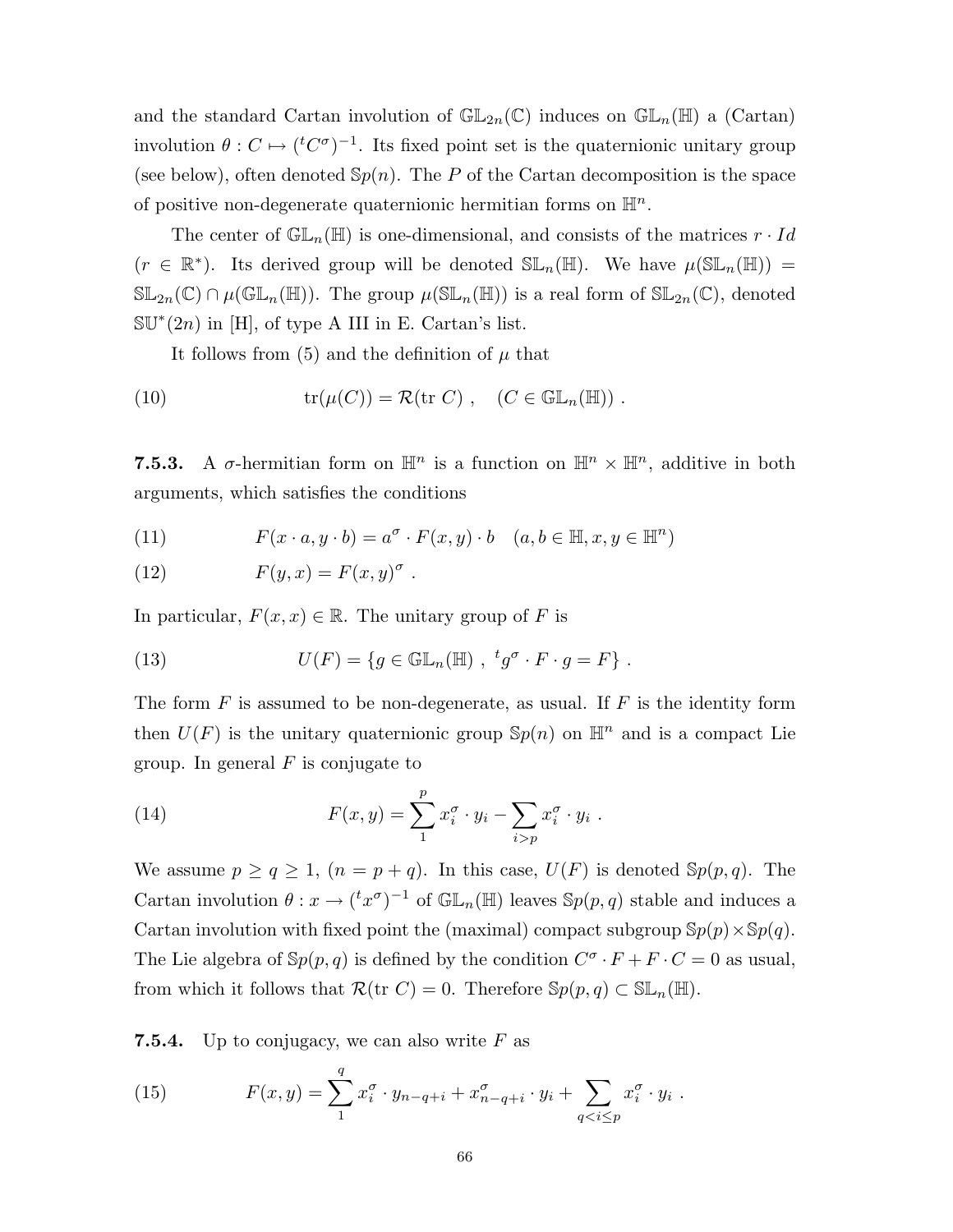This is the same as  $7.4.2(4)$  except that complex conjugation is replaced by a superscript  $\sigma$ . With the same change, 7.4.3(6) remains valid, a maximal R-split torus is given by 7.2.3(11) and we get the same root systems as in the unitary case: type  $C_q$  if  $p = q$  and type  $BC_q$  if  $p \neq q$ .

If, in the definition of S, we let the  $s_i$  be arbitrary elements of  $\mathbb{H}^*$ , we still get a subgroup of  $G$ , so that

$$
\mathcal{Z}(S) = (\mathbb{H}^*)^q \times \mathbb{S}p(p-q) .
$$

If  $A = S^0$ , then  $\mathcal{Z}(A) \cong A \times (\mathbb{SU}_2)^q \times \mathbb{S}p(p-q)$ . In particular G is not quasi-split.

The last remarks of 7.4.2 remain valid, modulo obvious changes in notation.

The embedding  $\mu$  of G in  $\mathbb{GL}_{2n}(\mathbb{C})$  maps G into  $\mathbb{S}p_{2n}(\mathbb{C})$  and, counting dimensions, we see that G is a real form of  $Sp_{2n}(\mathbb{C})$  of type BD1 in Cartan's list (cf.  $[H])$ .

As in 7.4.2, the standard parabolic subgroups are the stability groups of standard flags in  $E = [e_1, \ldots, e_q]$ . Such a flag is defined by an integer  $m \leq q$  and a partition  $m = m_1 + \cdots + m_s$  of m. The identity component of the group  ${}^0L_I$  in the Levi subgroup of the corresponding parabolic subgroup  $P_I$  is

(16) 
$$
\mathbb{SL}_{m_1}(\mathbb{H}) \times \cdots \times \mathbb{SL}_{m_s}(\mathbb{H}) \times \mathbb{S}p(p-m, q-m) .
$$

The group  $\mathbb{SL}_n(\mathbb{H})$  has rank  $2n-1$ , but its maximal compact subgroup  $\mathbb{S}p(n)$  has rank n, therefore  $\mathbb{SL}_n(\mathbb{H})$  is cuspidal if and only if  $n = 1$ . On the other hand  $\mathbb{S}p(p,q)$  and its maximal compact subgroup  $\mathbb{S}p(p) \times \mathbb{S}p(q)$  have both rank  $p+q$ . Therefore  $P_I$  is cuspidal if and only if the  $m_i$  are equal to 1.

7.5.5. Antihermitian forms. A sesquilinear form on  $\mathbb{H}^n$  is antihermitian if (12) is replaced by

(17) 
$$
F(y, x) = -F(x, y)^{\sigma} \cdot (x, y \in \mathbb{H}^{n}).
$$

Contrary to what happens in the real case, there are non-zero antihermitian forms on the one-dimensional space H, namely

(18) 
$$
F(x,y) = x^{\sigma} \cdot c \cdot y \quad (c^{\sigma} = -c, c \neq 0)
$$

i.e.  $c$  is purely imaginary. Up to equivalence we may arrange that  $c$  is a given imaginary unit, say J. Of course, it has no non-zero isotropic vector. On the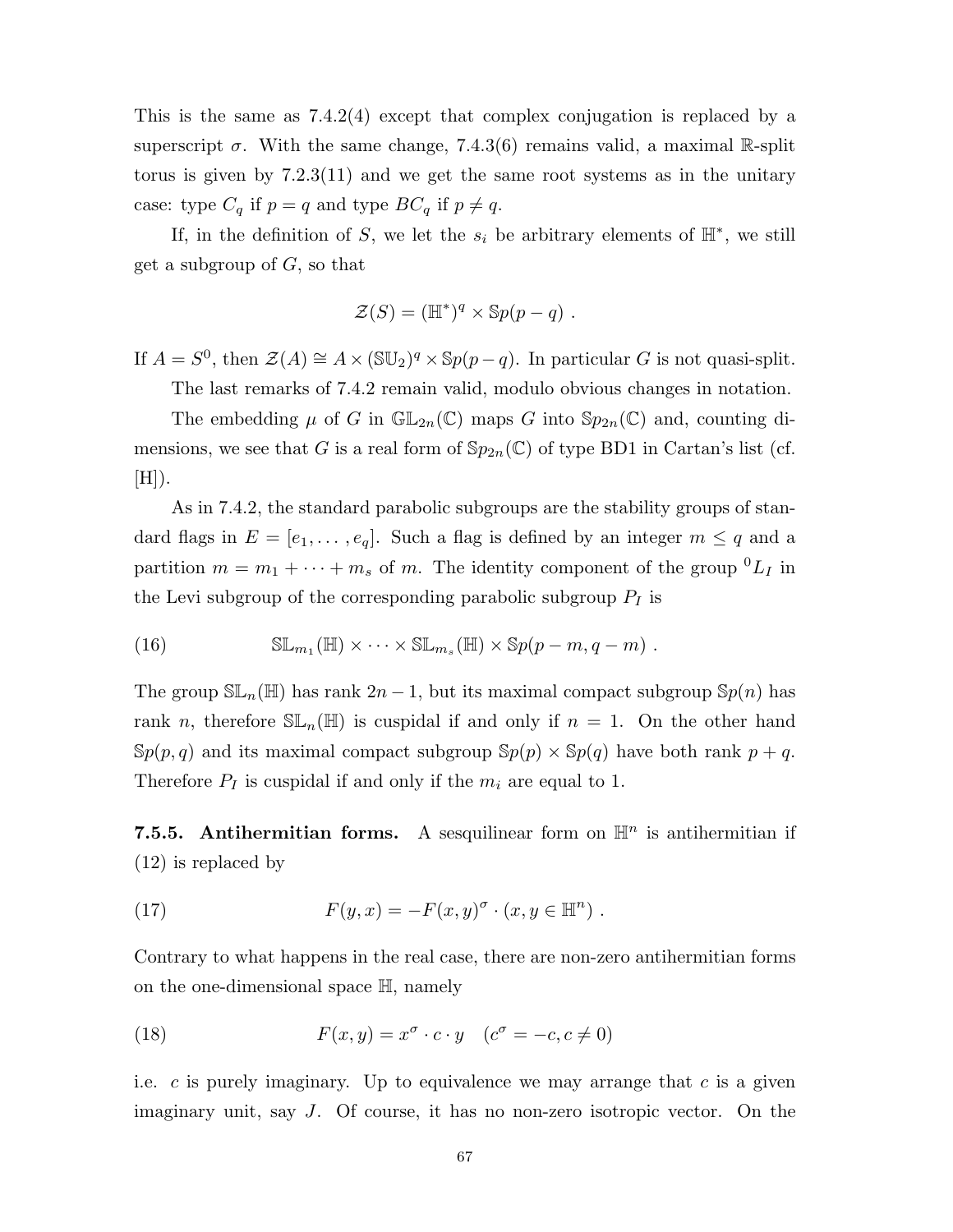other hand, it is known that any antihermitian form in at least two variables does have isotropic vectors. It follows that, in suitable coordinates  $F$ , assumed to be non-degenerate, as usual, has the form

(19) 
$$
F(x,y) = \sum_{1}^{q} x_i^{\sigma} \cdot y_{n-q+i} - x_{n-q+i}^{\sigma} \cdot y_i + x_p^{\sigma} \cdot J \cdot y_p
$$

if  $n = 2q + 1$ , and reduces to the first sum if  $n = 2q$ . As in the real case, there is, up to equivalence, only one non-degenerate antihermitian form but  $n$  need not be even. Here, we shall denote this form by  $F_n$ . Let us show that  $U(F_1) \cong \mathbb{U}_1$ .

The group H<sup>∗</sup> , viewed as group of H-linear transformations of H, operates by left translations (since the H-module structure is defined by right translations). Therefore  $a \in \mathbb{H}^*$  preserves  $F_1$  if and only  $F(a \cdot x, a \cdot x) = F(x, x)$  for all  $x \in \mathbb{H}$ . This is equivalent to  $F(a, a) = F(1, 1) = J$ , i.e. to  $a^{\sigma} \cdot J \cdot a = J$ . By taking norms on both sides, we see that  $N(a) = 1$ , but then  $a^{\sigma} = a^{-1}$ , hence a should commute with J in  $\mathbb{H}^1 \cong \mathbb{SU}_2$ . Since the centralizer of any non central element in  $\mathbb{SU}_2$  is a circle group, our assertion is proved.

A maximal R-split torus is again given by 7.2.3(11), but  $p - q \leq 1$ . As in the complex case, the root system is of type  $C_q$  if  $n = 2q$ , of type  $BC_q$  if  $n = 2q + 1$ .

If in 7.2(11) we let the  $s_i \in \mathbb{H}^*$  we still get elements of  $U(F_n)$  and it follows that the identity component of  $\mathcal{Z}(A)$  is the product of A by  $(\mathbb{H}^1)^q$  (resp.  $(\mathbb{H}^1)^q \times \mathbb{U}_1$ ), if  $n = 2q$  (resp.  $n = 2q + 1$ ). Thus  $U(F_n)$  is not quasisplit. The complex numbers embed in H, for instance by identifying them with  $\mathbb{R} \oplus I \cdot \mathbb{R}$ . Thus  $\mathcal{Z}(A)$  also contains  $(\mathbb{C}^*)^q$ , multiplied by  $\mathbb{U}_1$  if n is odd, which provides a Cartan subgroup. The rank of  $U(F_n)$  is n. In fact,  $\mu$  gives an embedding of  $U(F_n)$  onto a real form of  $\mathbb{SO}_{2n}(\mathbb{C})$ , denoted  $\mathbb{SO}^{*}(2n)$  in [H], of type DIII in Cartan's notation, with maximal compact subgroup  $\mathbb{U}_n$ , also of rank n.

The description of standard parabolic subgroups is essentially the same as in the hermitian case. They are the stability groups of standard isotropic flags contained in  $E = [e_1, \ldots, e_q]$ . The identity component of  ${}^0L_I$  is again given by (16), except that the last factor is  $U(F_{n-m})$ .

The rank of  $\mathbb{SL}_m(\mathbb{H})$  is  $2m-1$ , and that of a maximal compact subgroup  $\mathbb{S}_p(m)$  is m. Therefore  $\mathbb{SL}_m(\mathbb{H})$  is cuspidal if and only  $m = 1$ . As a result, as in the hermitian case,  $P_I$  is cuspidal if and only if the  $m_i$  are equal to one.

7.6. A general construction. Since the purpose of  $\S7$  is to give concrete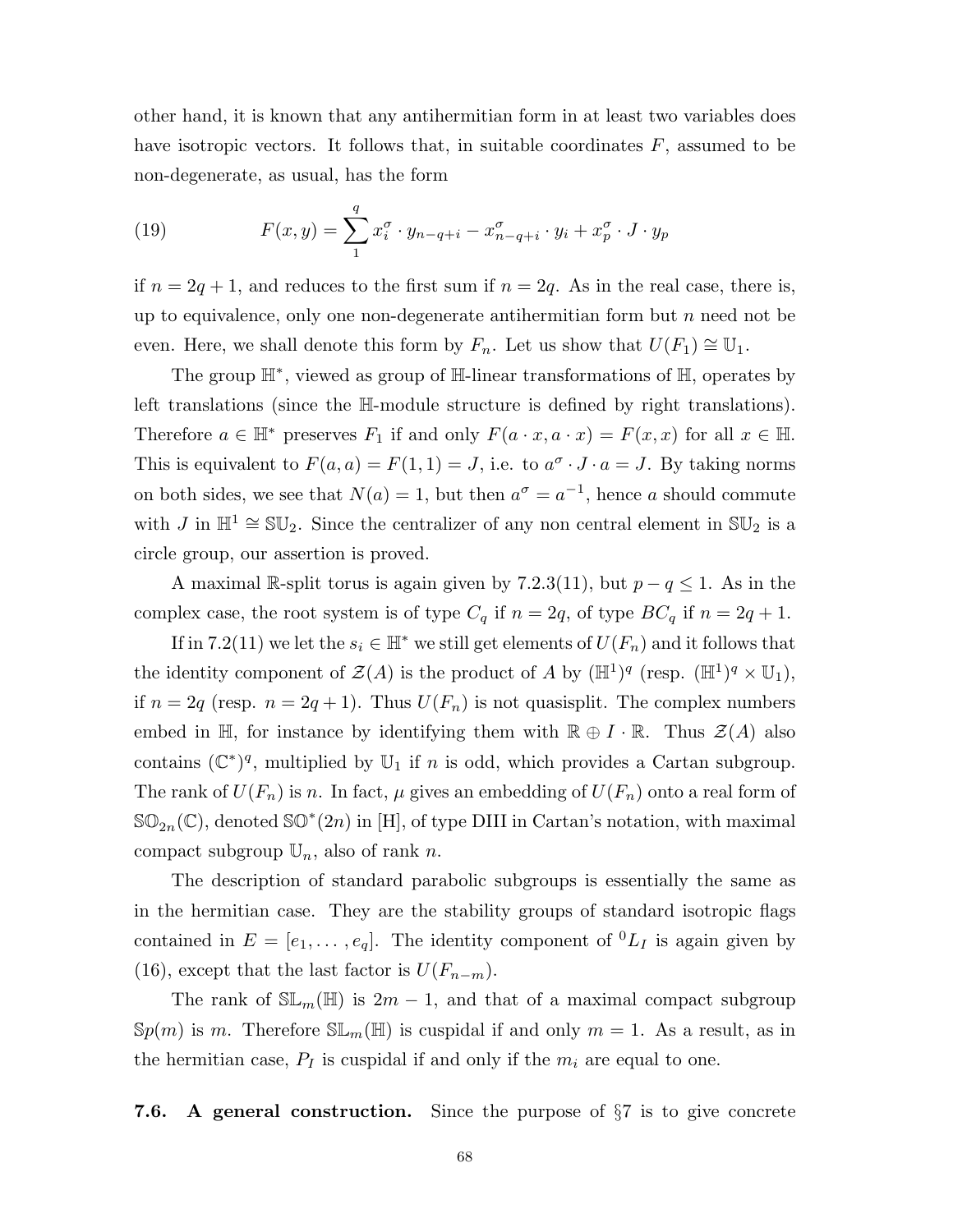examples, we have treated separately the real, complex and quaternionic cases. To complete the picture, we outline here a more general construction, valid over any commutative field k of characteristic  $\neq 2$ , of which they are special cases. Let  $k$  be an algebraic closure of  $k$ .

Let  $D(k)$  be a division algebra over k and k' its center. We assume  $D(k)$ endowed with an involution  $\sigma$ . The latter is of the first kind if it is trivial on  $k'$ , of the second kind otherwise. In that last case,  $k'$  is a quadratic separable extension of k and  $\sigma$  induces on k' its non trivial automorphism fixing k pointwise. Assume  $\sigma$ to be of the first kind. Then  $D(k)\otimes_k \overline{k} = M_d(\overline{k})$  and d is called the degree of  $D(k)$ . There are essentially two types of involutions, distinguished by the dimension of their fixed point sets. We let  $\delta(\sigma) = 1$  (resp.  $\delta(\sigma) = -1$ ) if  $\dim D(k)^{\sigma}$  is  $d(d-1)/2$ (resp.  $d(d+1)/2$ ). (In the notation of 7.5.1, we have  $\delta(\sigma) = 1$  and  $\delta(\tau) = -1$ .)

**7.6.2.** We view  $D(k)^n$  as a right vector space over  $D(k)$ . Let  $\varepsilon = \pm 1$ . An  $\varepsilon$ - $\sigma$ hermitian form on  $D(k)^n$  is a function on  $D(k)^n \times D(k)^n$  which is additive in both arguments and satisfies

(1) 
$$
F(x \cdot a, y \cdot b) = a^{\sigma} \cdot F(x, y) \cdot b,
$$

(2) 
$$
F(y,x) = \varepsilon F(x,y)^{\sigma}.
$$

We assume it is non-degenerate:  $F(x, D(k)) = 0$  implies  $x = 0$ . The Witt theory extends and, in suitable coordinates, F has the form

$$
F(x,y) = \sum_{1}^{q} x_i^{\sigma} \cdot y_{n-q+i} + \varepsilon x_{n-q+i}^{\sigma} \cdot y_i + \sum_{q < i \leq p} x_i^{\sigma} \cdot c_i \cdot y_i ,
$$

where  $c_i^{\sigma} = \varepsilon c_i$   $(q \le i \le p)$ . The second sum represents an anisotropic form. For  $i = 1, \dots, q$ , the variables  $x_i, x_{n-q+i}$  are coordinates in hyperbolic planes.

If  $\sigma, \sigma'$  are involutions of the first kind, then a multiple of a  $\varepsilon$ - $\sigma$ -hermitian form is  $\varepsilon'$ - $\sigma'$ -hermitian if  $\varepsilon \delta(\sigma) = \varepsilon' \delta(\sigma')$ , so that there is no essential difference between those two cases. If  $\sigma$  is of the second kind then, as over  $\mathbb{C}$ ,  $\sigma$ -hermitian and  $(-1)$ - $\sigma$ -hermitian forms are equivalent.

**7.6.3.** Let  $k = \mathbb{R}$ . Then there are three division algebras over k, namely  $\mathbb{R}, \mathbb{C}$  and H. If  $D(k) = \mathbb{R}$ , then  $\sigma$  is the identity and we get the orthogonal and symplectic groups. If  $D(k) = \mathbb{C}$  and the involution is complex conjugation, then we are in